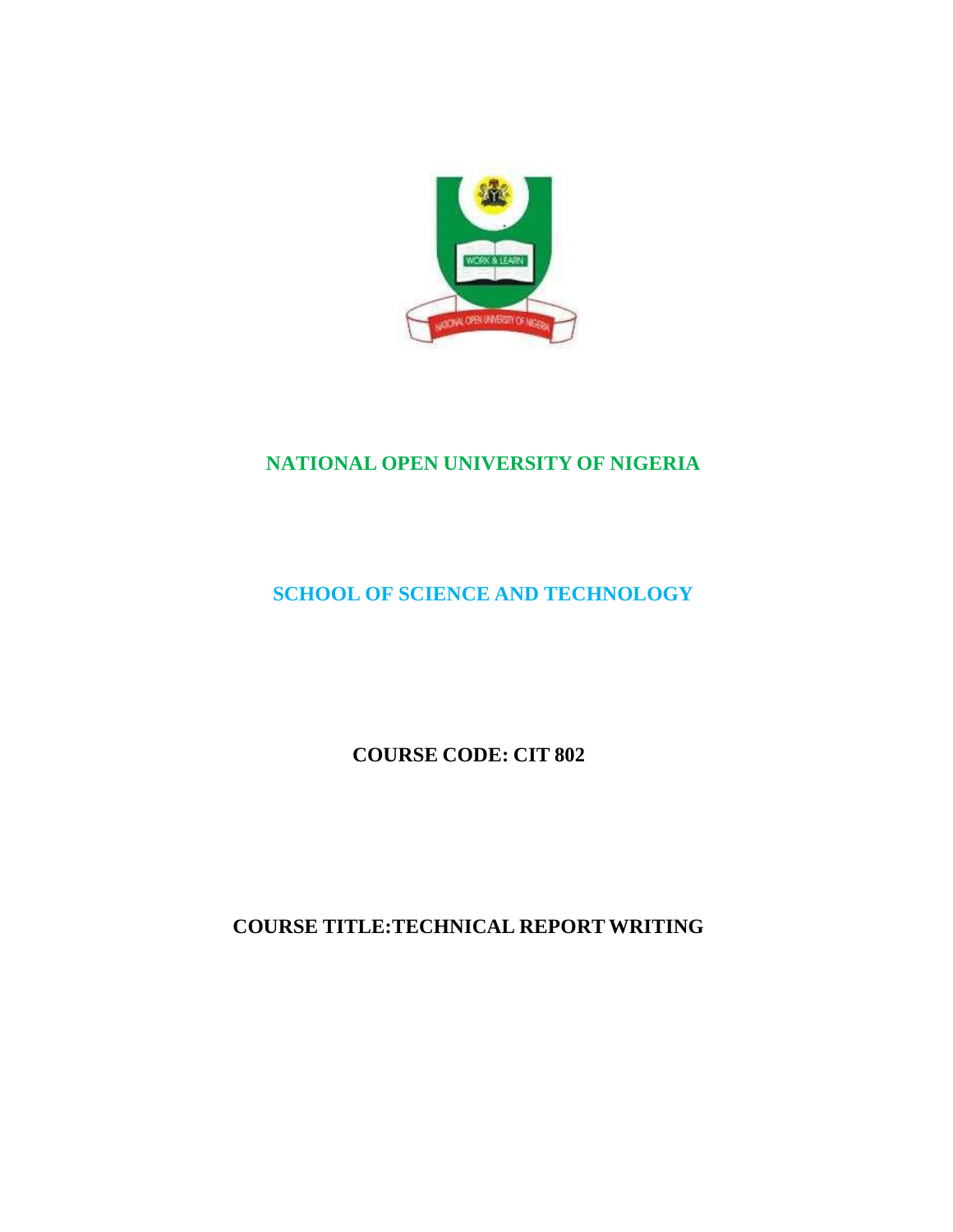# **COURSE GUIDE**

# **CIT 802 TECHNICAL REPORT WRITING**

**Course Team** Prof. W. Olabode Aiyepeku (Course Developer/Writer) - University of Ibadan Mr. A.M. Balogun (Course Coordinator) – NOUN Dr. S.I. Ogunrinde (Programmed Leader) – NOUN

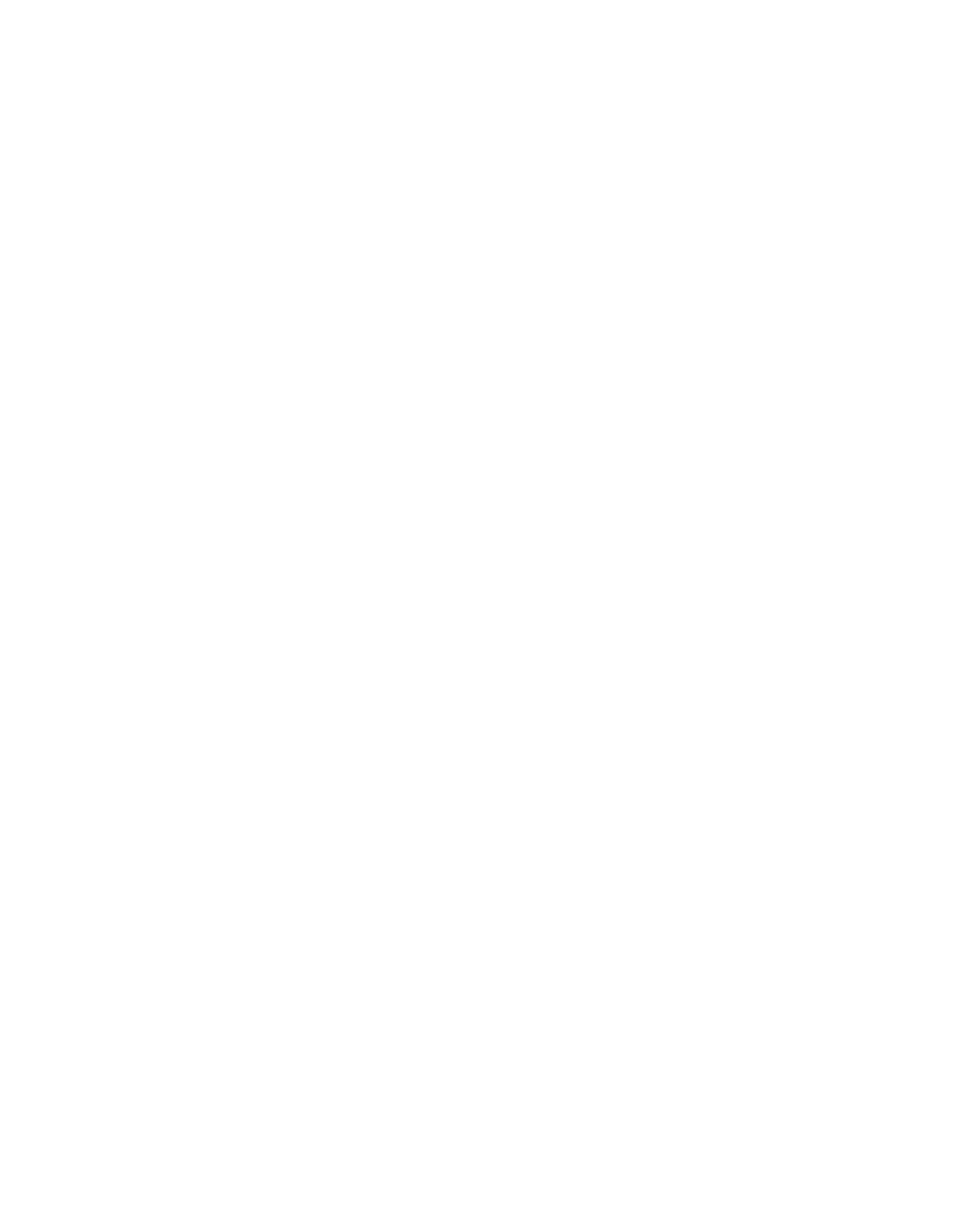National Open University of Nigeria **Headquarters** 14/16 Ahmadu Bello Way Victoria Island, Lagos

Abuja Office No. 5 Dar es Salaam Street Off Aminu Kano Crescent Wuse II, Abuja

e-mail: centralinfo@nou.edu.ng

URL: www.nou.edu.ng

Published by National Open University of Nigeria

Printed 2013

ISBN: 978-058-217-7

All Rights Reserved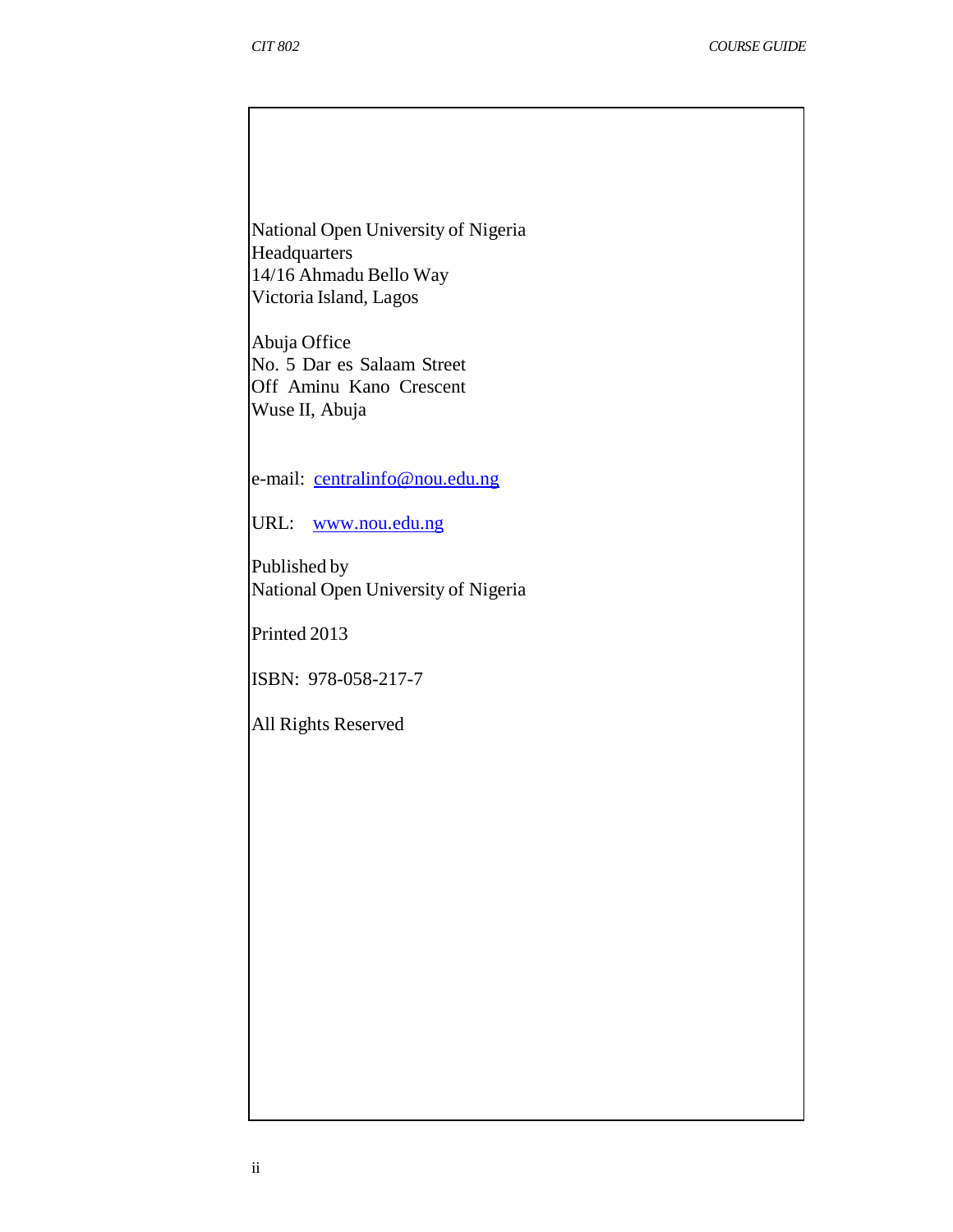# **CONTENTS PAGE**

| iv                       |
|--------------------------|
| $\mathbf{V}$             |
| $\mathbf{V}$             |
| $\overline{\mathbf{vi}}$ |
|                          |
|                          |
|                          |
|                          |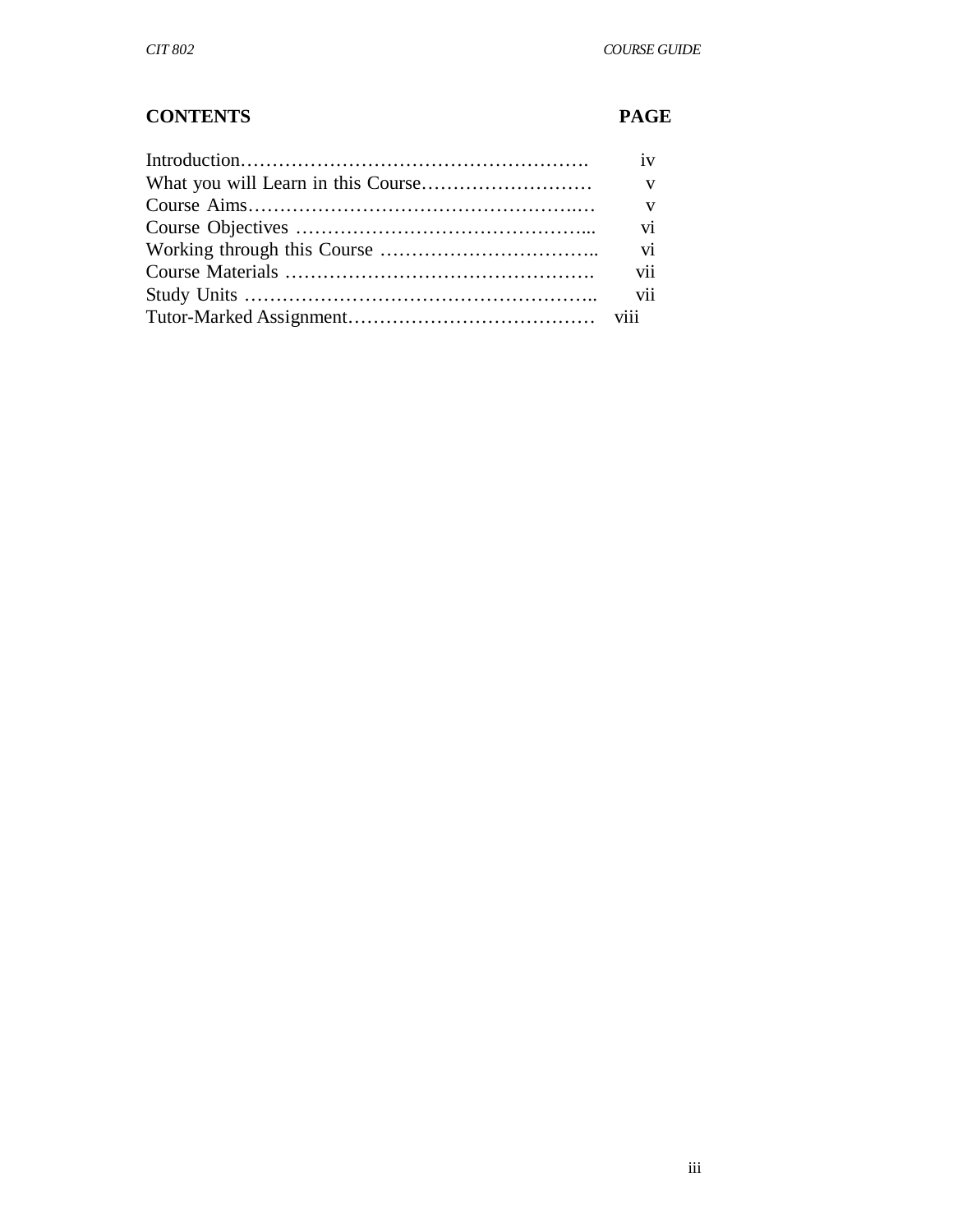#### **INTRODUCTION**

CIT 802, Technical Report Writing is a foundation-level course in the MSc Information Technology programme. It can be taken by students in other programmes at either the undergraduate or postgraduate level. It can also be taken as a 'one-off' course by anyone who is not registered for a programme in the National Open University of Nigeria but wants to learn the fundamentals of technical report writing and writing for publication in a scientific journal.

The two-credit unit course will consist of a Course Guide and 14 study units. The study units are packaged into three modules of four, five, and five study units respectively. The first four study units (Module 1) will define technical report writing, list and describe its components, explain its significance in science and technology, and indicate how you should plan technical report writing. The next five study units (Module 2) will indicate how to write specific aspects of a technical report - the Title, Introduction, Materials and Methods, Results/Findings, and Discussion. The last five study units (Module 3) will describe how to prepare and use tables, graphs, citations, and references, as well as how to write a manuscript for publication in a learned journal.

There are no prerequisites for this course, although it is assumed that you have mastery of the basic rules of grammar and syntax in the English language, and that you are familiar with the fundamentals of scientific reasoning. If you are in any doubt on either, you should seek remedial help before attempting this course.

This course requires you to practise the art and science of technical report writing as you grasp the meaning and significance of its interrelated components. You'll learn better and faster by working systematically through the course, making sure that you have fully comprehended one study unit before going to the next. Keep a standard dictionary handy each time you work through this course.

This *Course Guide* tells you briefly what the course is about. what course materials you will be using and how you can work your way through these course materials. It gives you some general guidelines for the amount of time you are likely to spend on each study unit of the course in order to complete it successfully. It also gives you some guidance on your tutor-marked assignments.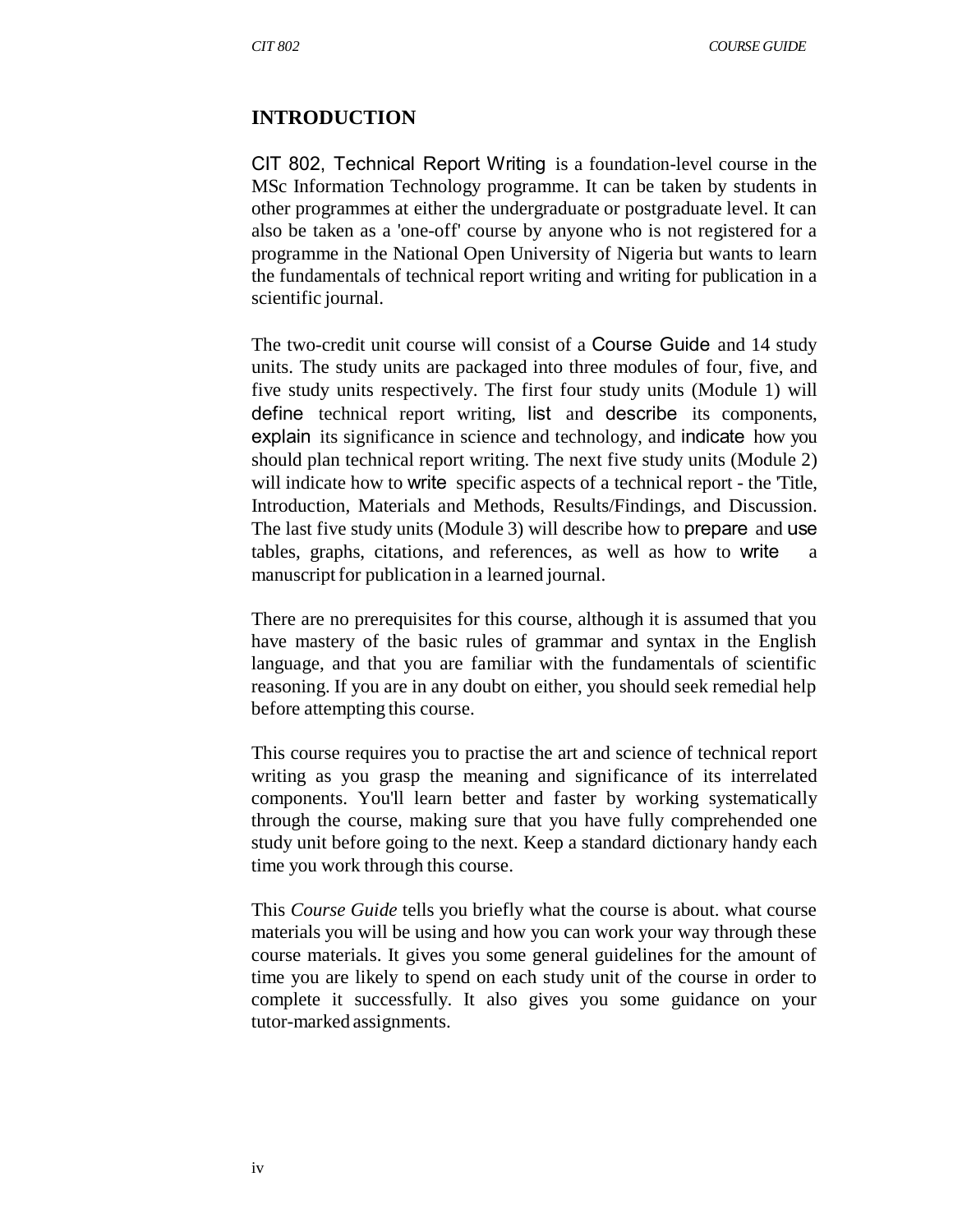## **WHAT YOU WILL LEARN IN THIS COURSE**

The overall aim of CIT 802, *Technical Report Writing* is to introduce you to the fundamental principles and applications of technical report writing, and the basic elements of writing for publication in a scientific journal. During this course, you will learn about the types, functions, and components of a technical report; how to write and illustrate each component; and how to convert a technical report into a journal publication, or write a scientific paper from scratch.

Technical report writing is an essential skill for many situations requiring formal and effective communication of ideas, information, and knowledge. You will learn how to *identify, compose* and *organise* relevant material for writing on a given technical subject in science and technology; *prepare* and *illustrate* written technical material for a specified audience; *cite* and *arrange* references in a technical report; and *write* a manuscript for publication in a learned journal.

Technical report writing helps to prepare you effectively for membership of the international community of scientists; writing for publication in a scientific journal registers your serious candidature for membership of that community. Consequently, this course introduces you to the 'dos' and!'donts' of writing for publication in a scientific journal. It also challenges you to take seriously your image and responsibility as a potential contributor to African content in the world of science.

## **COURSE AIMS**

The aim of the course can be summarised as follows: This course aims to give you an understanding of the types, functions, and components of a good technical report, and how to write logically and fluently all its components for a specified audience, or rewrite it for publication in a scientific journal.

This will be achieved by aiming to:

- define technical report writing
- enumerate the types and functions of technical reports
- list and describe the components of technical report writing
- explain the significance of technical report writing in, science and technology
- indicate how to plan the writing of a technical report
- demonstrate how to write specific aspects of a technical report
- describe how to use illustrations, citations, and references in a technical report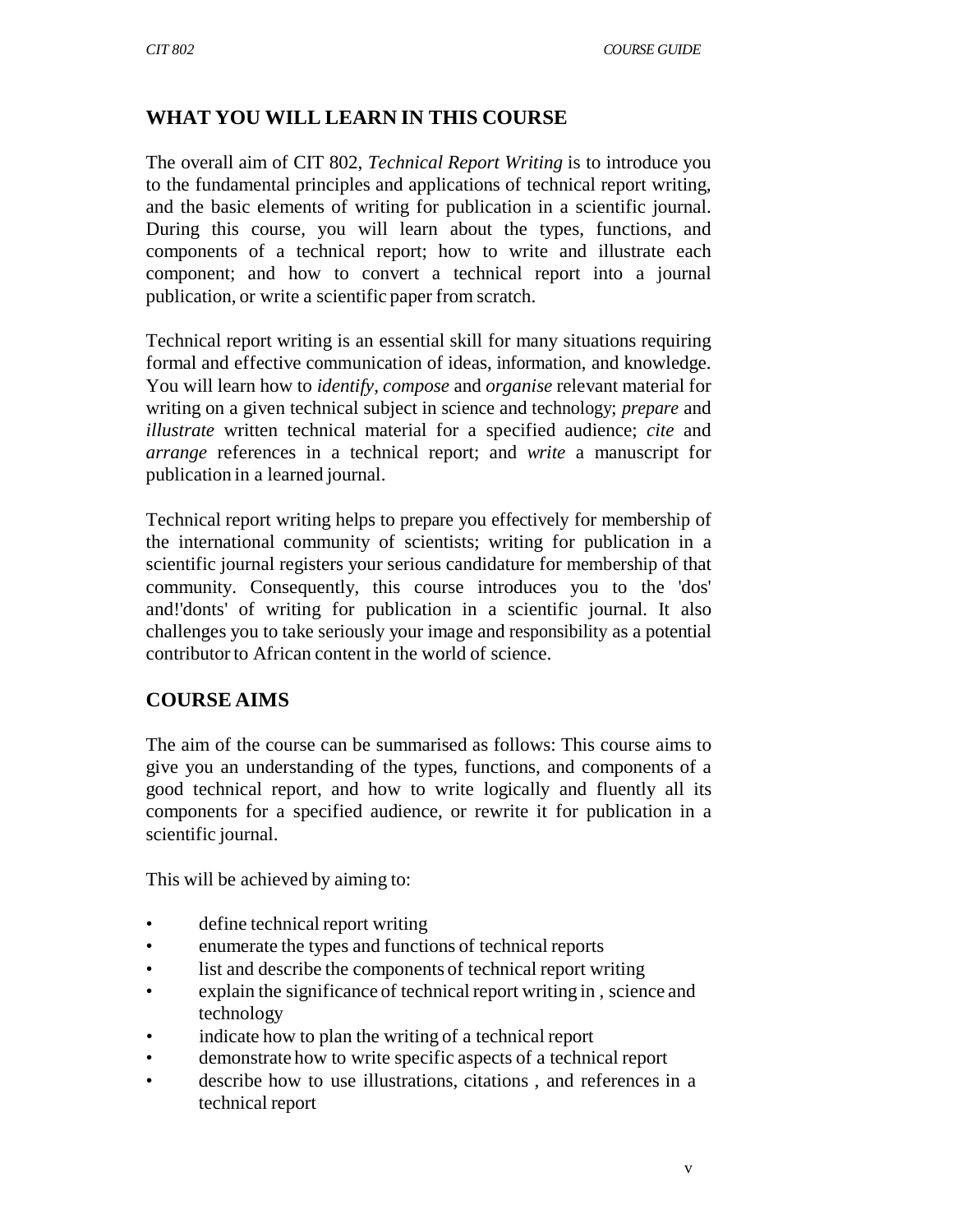• show how to write a good manuscript for publication in a journal.

#### **COURSE OBJECTIVES**

To achieve the aims set out above, the course sets overall objectives. In addition, each of the 14 study units of the course also has specific objectives. The unit objectives are always stated at the beginning of a unit; you should read them carefully before you start working through the unit. You are encouraged to refer to them during your study of the unit to check on your progress. You should always take a second look at the unit objectives after completing a unit. In this way, you can be sure that you have done what was required of you by the unit.

Set out below are wider objectives of the course as a whole. By meeting these objectives, you should have achieved the aims of the course as a whole.

On successful completion of the course, you should be able to:

- 1. Define, in your own words, what constitutes a good technical report.
- 2. Describe accurately the components of a technical report.
- 3. Assess correctly the value of technical reports in science and technology.
- 4. Plan efficiently a technical report writing exercise on a given subject.
- 5. Select an appropriate title for a technical report.
- 6. Name and *write* reasonably well every facet of a technical report.
- 7. Indicate clearly and logically the Results/Findings of a technical report.
- 8. Discuss intelligently a technical report's findings for its target audience.
- 9. Demonstrate the judicious and economical use of illustrations, citations, and references in a technical report.
- 10. Write or *rewrite* a scientific manuscript for publication in a scientific journal.

#### **WORKING THROUGH THIS COURSE**

To complete this course, you are required to read all of the 14 study units, and read as many of the references as you can find. You should bear in mind, however, that your inability to locate any of the references does *not*  constitute a disadvantage to your full comprehension of the course. Depending on what course materials are available in your vicinity, an appropriate package of Tutor-Marked Assignments (TMAs) will be prepared for you. Your scores in the TMAs will constitute 40 per cent of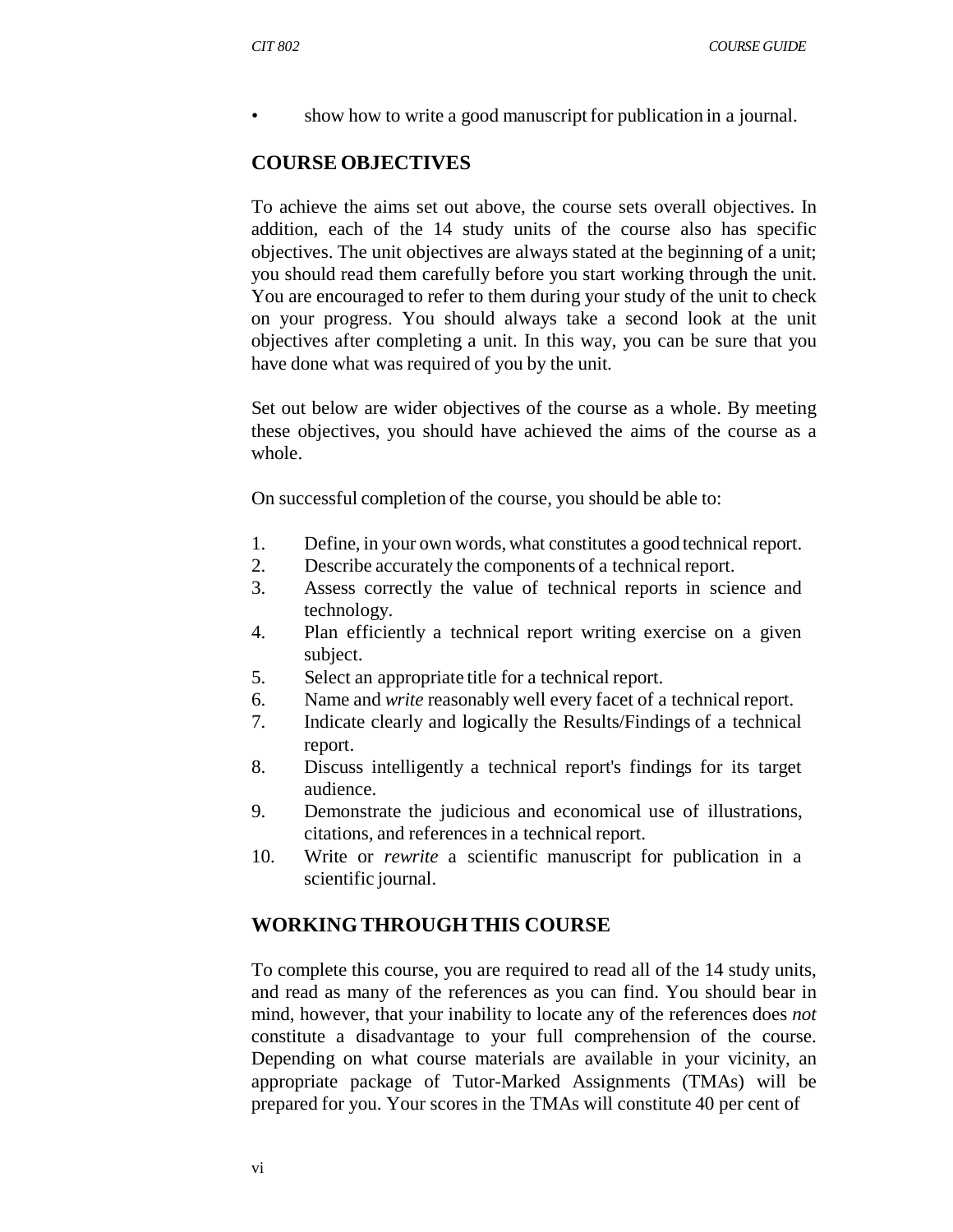your overall course assessment. At the end of the course is a Final Examination which will constitute 60 per cent of your overall assessmentfor the course.

Below you will find listed all the components of the course, what you have to do, and how you should allocate your time to each unit in order to complete the course successfully.

## **COURSE MATERIALS**

- a. Course Guide
- b. Study units (there are 14 in this course)
- c. References (listed at the end of each study unit)
- d. Tutor-Marked Assignment Materials:
	- Unpublished technical reports of public and private sector institutions
	- Unpublished theses, dissertations, and master's level projects
	- Published doctoral dissertations (print and electronic editions);
	- Published scientific papers in primary journals
	- Published and unpublished papers presented at learned conferences, seminars, symposia, etc.
	- Feature articles on science topics in newspapers and magazines
	- Publishers' house rules and styles; and
	- Published bibliographic style manuals.

Your tutor will select appropriate materials to match the content of each study unit. An example of what a tutor-marked assignment will look like is provided for you.

## **STUDY UNITS**

There are 14 study units in this course as follows:

#### **Module 1**

- Unit 1 What is a Technical Report?
- Unit 2 Components of a Technical Report
- Unit 3 Report Writing in Science and Technology
- Unit 4 Planning Technical Report Writing
- Unit 5 Selecting and Preparing a 'Title'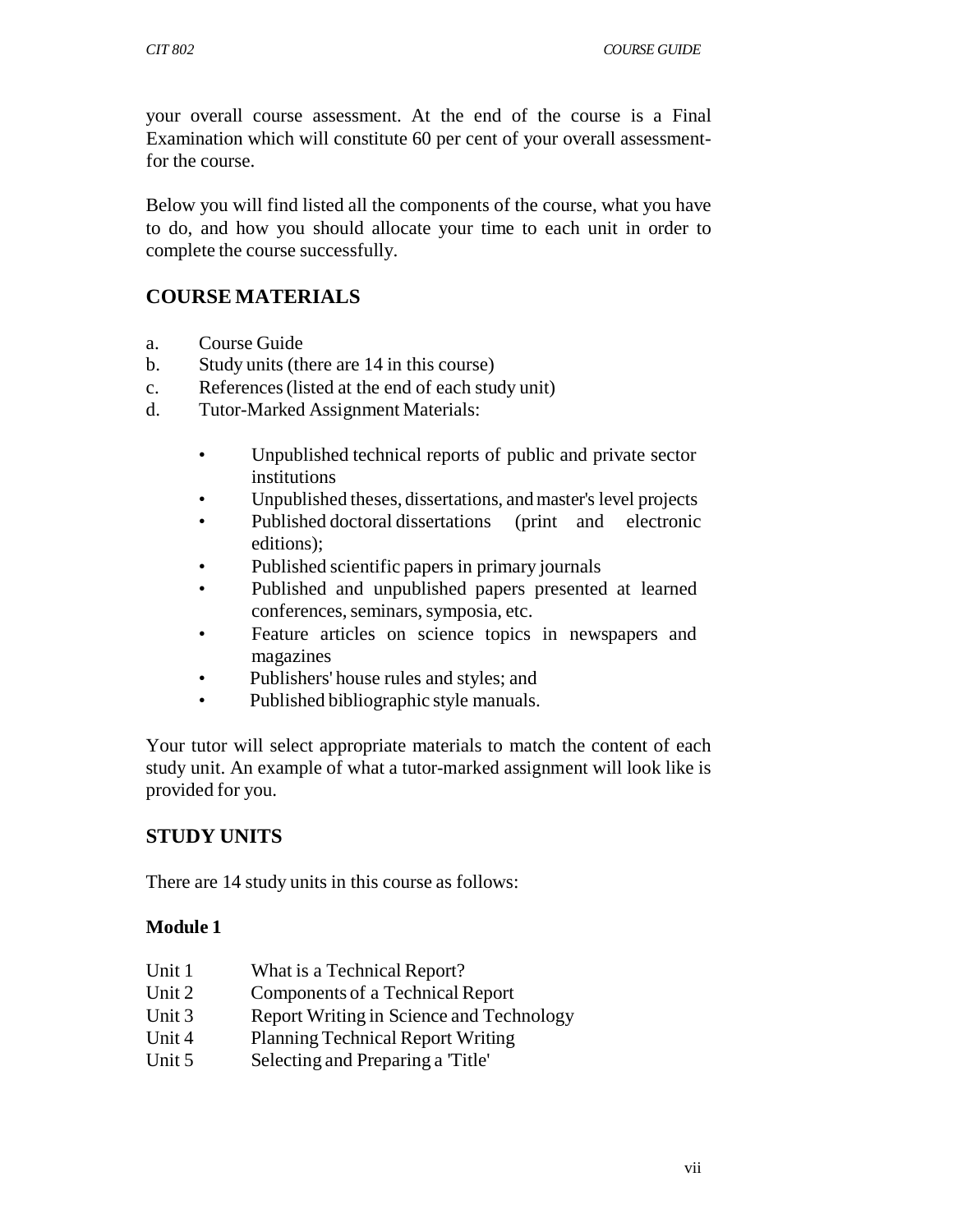#### **Module 2**

| Unit 1 | Writing the 'Introduction'          |
|--------|-------------------------------------|
| Unit 2 | Writing the 'Materials and Methods' |
| Unit 3 | Writing the 'Findings/Results'      |
| Unit 4 | Writing the 'Discussion'            |
| Unit 5 | Preparing and using Tables'         |
|        |                                     |

#### **Module 3**

| Unit 1 | Preparing and using Effective 'Graphs'          |
|--------|-------------------------------------------------|
| Unit 2 | Citing and Arranging References—I               |
| Unit 3 | Citing and Arranging References—II              |
| Unit 4 | Writing for Publication in a Scientific Journal |

The first four units (Module 1) concentrate on what you need to know and do before starting to write a technical report. The next five units (Module 2) address specific aspects of writing a technical report — the Title, Introduction, Materials and Methods, Results/Findings, and Discussion.

The first two units of Module 3 describe issues which help to prepare and use efficiently and effectively tables and graphs, citations and references in technical report writing. The last unit explains how you can write for publication in a scientific journal.

Each study unit consists of two to three hours' work, and includes specific objectives, directions for study, references, and a summary of key issues. Each unit contains at least one explicit or implicit self-assessment exercise. In general, these exercises question you on the material you have just covered, or require you to apply it in some way and, thereby, help you to gauge your progress and to reinforce your understanding of the material. Together with tutor-marked assignments, these exercises will assist you in achieving the stated learning objectives of the individual study units and of the course.

#### **TUTOR-MARKED ASSIGNMENTS**

Tutor-Marked Assignments are included at the end of appropriate units of the text. Answers to these questions are to be submitted at appropriate times at the study centres as directed by your tutorial facilitator. The TMAs carry 40% of the total scores in computing. Your final examination scores or end of semester examination carries 60%.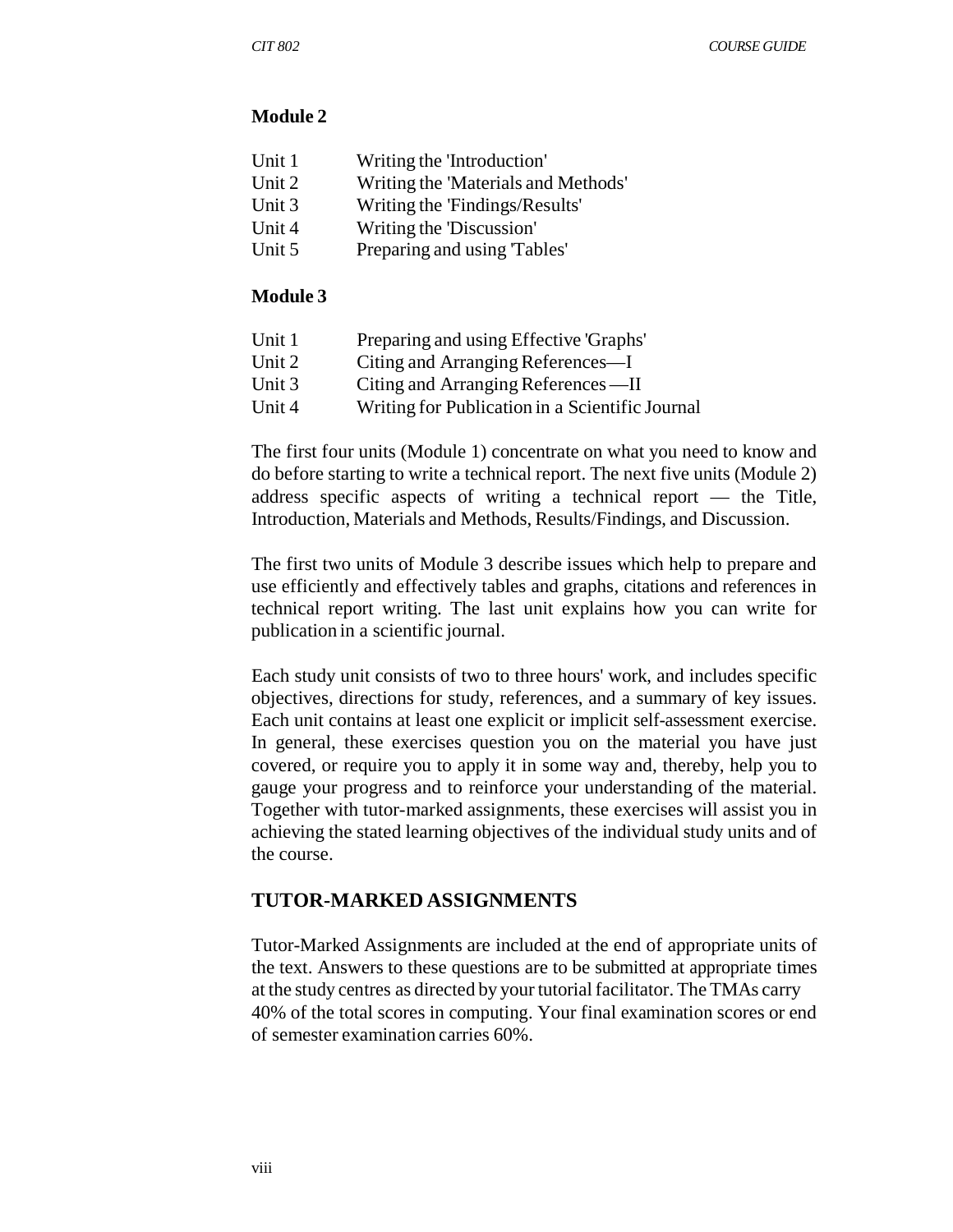#### **MAIN COURSE**

|                                                 | <b>PAGE</b>                                                                                                                                                                                              |
|-------------------------------------------------|----------------------------------------------------------------------------------------------------------------------------------------------------------------------------------------------------------|
|                                                 | 1                                                                                                                                                                                                        |
|                                                 | $\mathbf{1}$                                                                                                                                                                                             |
| Components of a Technical Report                | 10                                                                                                                                                                                                       |
| <b>Report Writing in Science and Technology</b> |                                                                                                                                                                                                          |
| Planning Technical Report Writing               | 17                                                                                                                                                                                                       |
| Selecting and Preparing the Title               | 23                                                                                                                                                                                                       |
|                                                 | 40                                                                                                                                                                                                       |
| Writing the Introduction                        | 40                                                                                                                                                                                                       |
|                                                 | 46                                                                                                                                                                                                       |
|                                                 | 53                                                                                                                                                                                                       |
|                                                 | 61                                                                                                                                                                                                       |
| Preparing and using Tables                      | 68                                                                                                                                                                                                       |
|                                                 | 78                                                                                                                                                                                                       |
|                                                 | 78                                                                                                                                                                                                       |
|                                                 | 86                                                                                                                                                                                                       |
|                                                 | 94                                                                                                                                                                                                       |
| Writing for Publication in a Scientific Journal | 102                                                                                                                                                                                                      |
|                                                 |                                                                                                                                                                                                          |
|                                                 | <b>CONTENTS</b><br>Writing the Materials and Methods Section<br>Presenting the Findings/Results<br>Preparing Effective Graphs<br>Citing and Arranging References I<br>Citing and Arranging References II |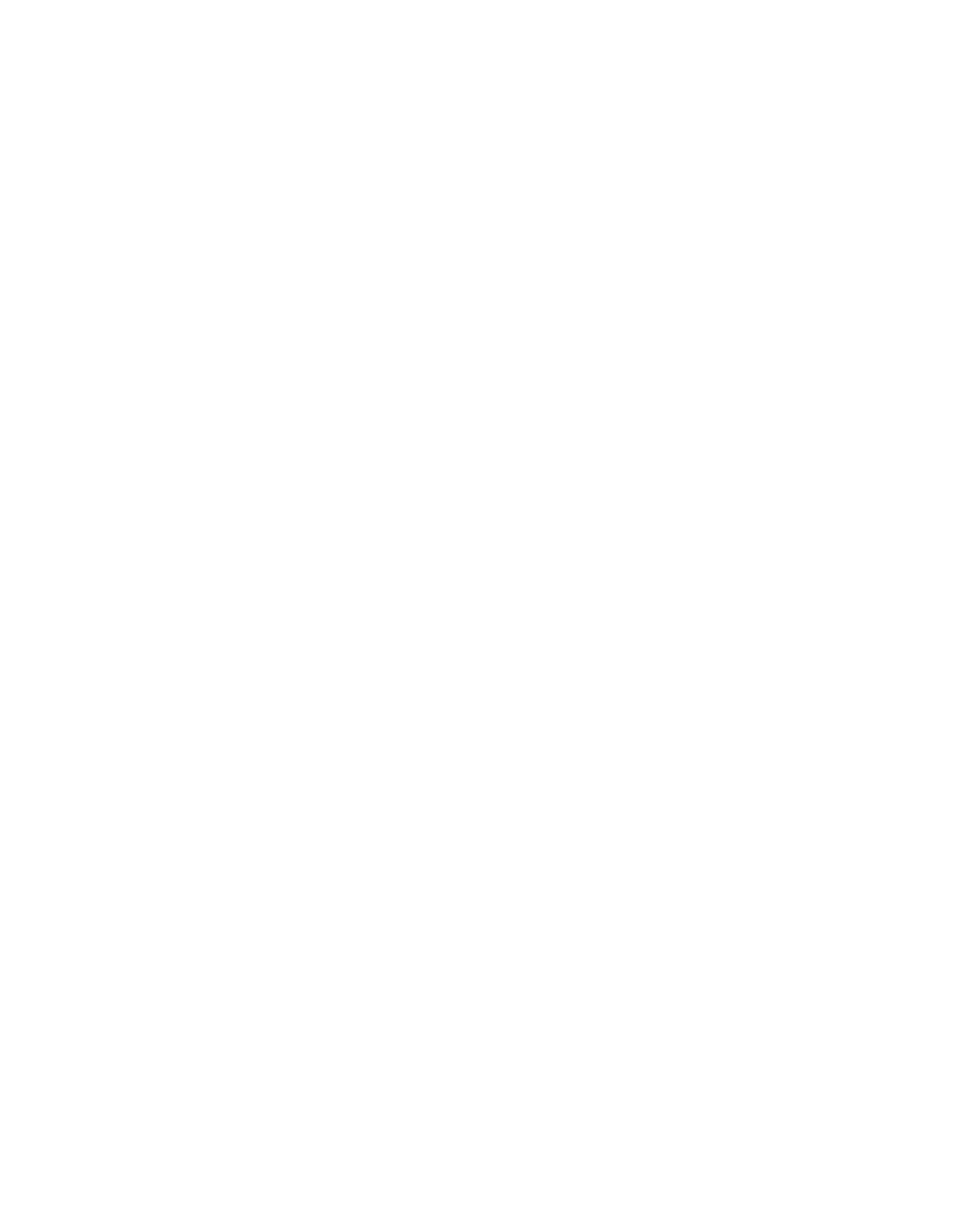# **MODULE 1**

- Unit 1 What is a Technical Report?
- Unit 2 Components of a Technical Report
- Unit 3 Report Writing in Science and Technology
- Unit 4 Planning Technical Report Writing
- Unit 5 Selecting and Preparing the Title

# **UNIT 1 WHAT IS A TECHNICAL REPORT?**

# **CONTENTS**

- 1.0 Introduction
- 2.0 Objectives
- 3.0 Main Content
	- 3.1 The Nature of Technical Reports in Science and Technology
	- 3.2 The Purpose and Functions of Technical Reports
	- 3.3 Types of Technical Reports
	- 3.4 Characteristics of Technical Reports
		- 3.4.1 Technical Accuracy
		- 3.4.2 Consistency in Presenting
		- 3.4.3 Clarity
		- 3.4.4 Mechanical Accuracy
		- 3.4.5 Conciseness
		- 3.4.6 Persuasiveness
		- 3.4.7 Interest
- 4.0 Conclusion
- 5.0 Summary
- 6.0 Tutor-Marked Assignment
- 7.0 References/Further Reading

# **1.0 INTRODUCTION**

This unit answers the question: What is a technical report? It is important that you are able to answer this question clearly and confidently at the outset as all other study units of the course will be built on it. You may also need to 'unlearn' some or all of the 'wrong' notions you may have had on the topic and concentrate, in a systematic manner, on its presentation in this unit. This approach will help you to steadily build up your knowledge in technical report writing and to apply that knowledge in writing all forms of technical reports and scientific papers.

The foundations of this unit are in communication - the study of effectively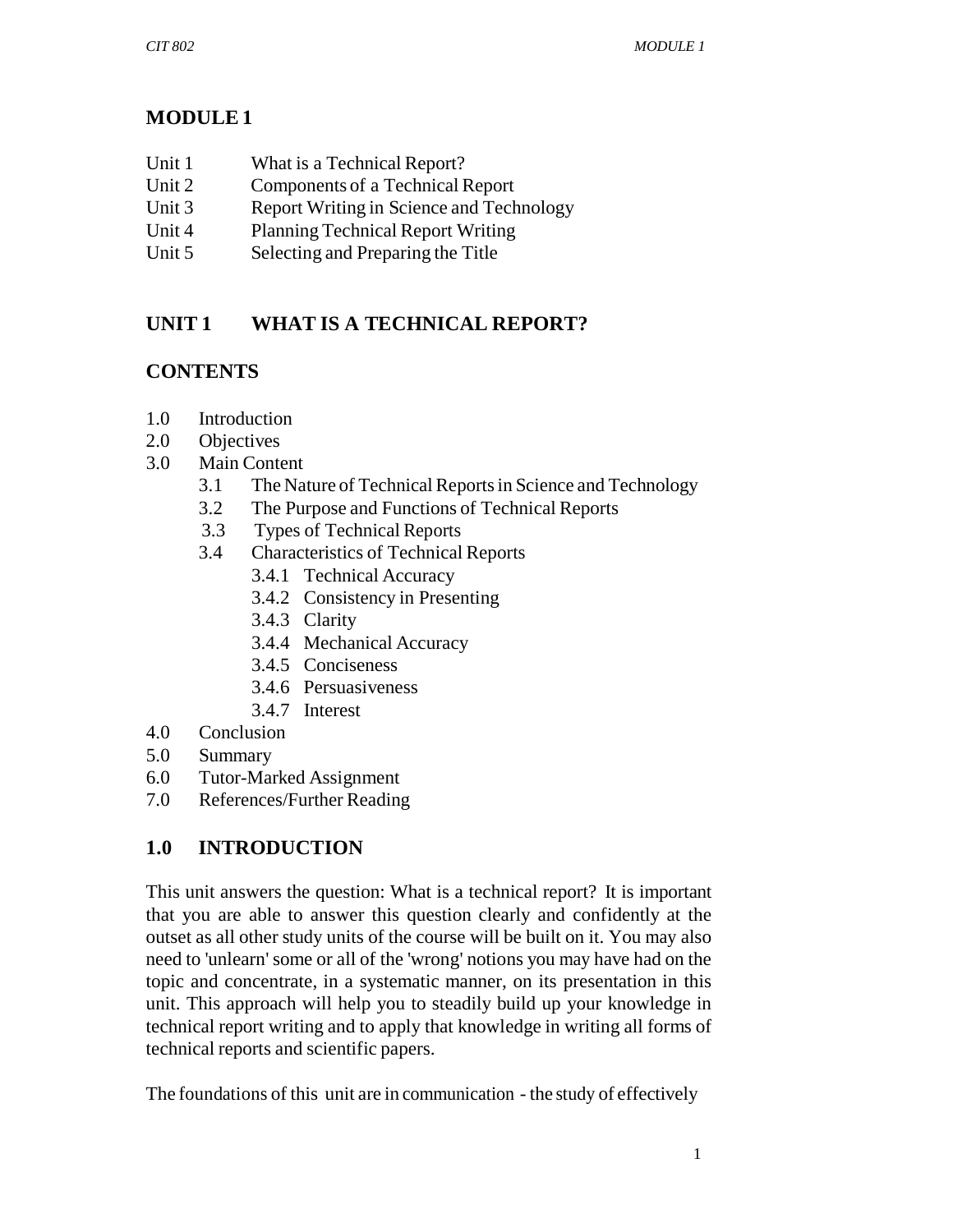sending and receiving a message in a given context, through a given medium. But since this course is not for students of communication, you will just consider a selection of conclusions which have clear implications for effective technical report writing. If you are interested in the research which lies behind these conclusions, which can be very illuminating, you can find out more from the references listed at the end of the study units for the course.

Unit 1 is divided into four topics, each of which deals with a different aspect of the 'what is ...?' question, and ends with a conclusion and a summary. There are several self-assessment questions which are very important for helping you to assimilate the new information being presented to you. Therefore, you will do well not to miss any of them.

## **2.0 OBJECTIVES**

At the end of this unit, you should be able to:

- define and recognise a technical report on any topic in science and technology
- list the types of technical reports normally encountered in science and technology
- describe the purpose and functions of technical reports
- explain the major attributes or characteristics of technical reports.

## **3.0 MAIN CONTENT**

## **3.1 The Nature of Tectinical Reports in Science and Technology**

A technical report in science and technology may be defined as a written document which presents the results or findings of an experiment or field observation in a coherent and logical manner.

This definition emphasises two fundamental concepts which require further explanation as follows:

"written document" implies that the -writing is done in a particular way to conform with accepted norms and standards which have evolved in science for a long time; and "coherent and logical" implies that a process is involved whose outcome may be considered 'good' or 'poor' on the basis of those norms and standards.

Thus, it is important that you should not only be able to define a technical report on any topic in science and technology, but also be able to recognise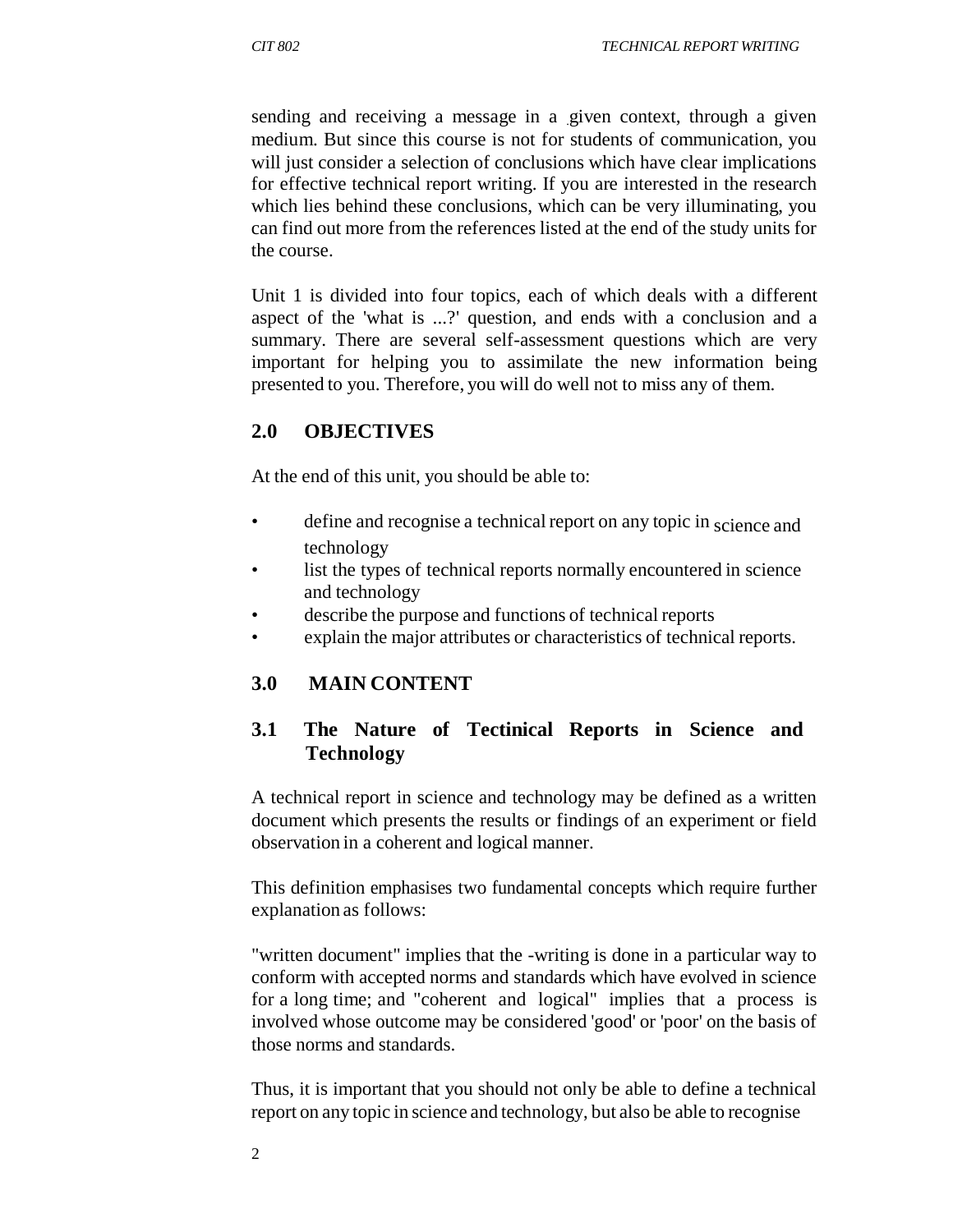the difference between a 'good' and 'poor' one. Moreover, as stated in the Course Guide*,* the primary objective of this course is to help you to write 'good' technical reports on any topic in science and technology.

The outcomes of many experiments and field observations never go beyond the stage of technical reports in science and technology. In other words, they never attain the status of a valid publication (see Unit 14 of this course).

However, you must present sufficient information in a good technical report so that its readers can (i) assess observations (ii) repeat experiments and (iii) evaluate intellectual processes. (Are the author's conclusions justified by the data?) The rest of unit 1 and the course will help you to understand how to "present sufficient information" in a systematic, coherent, and logical manner when you write a technical report.

Furthermore, a technical report, by definition, is a particular kind of document containing certain specified kinds of information. A technical report, very much like a scientific paper, "demands exactly the same qualities of thought as are needed for the rest of science: logic, clarity, and precision" (Woodford, 1968). This unit and all other units in the course will help you not only to appreciate the fundamental significance of logic, clarity, and precision in technical report writing, but to apply them in your writing of the same.

# **3.2 The Purpose and Functions of Technical Reports**

A technical report, whether commissioned, routine, or produced on the author's initiative, normally aims to achieve one or more of the following objectives:

- accurately and objectively compose and present information on an object, idea, process, or event (the "communication objective")
- promote or "sell" an idea, product or service through rational/logical presentation (the "marketing objective")
- clarify issues that may have remained obscure before the report was produced (the "educational objective")
- put forward ideas in a conventional, usable or acceptable form (the "social objective")
- recommend a specific course of action, or non-action (the "judicial objective").

Thus, a well written technical report may perform the function of informing, educating, clarifying, socialising, modifying attitudes, or directing behaviour, in an organisation. Even reports that arc produced for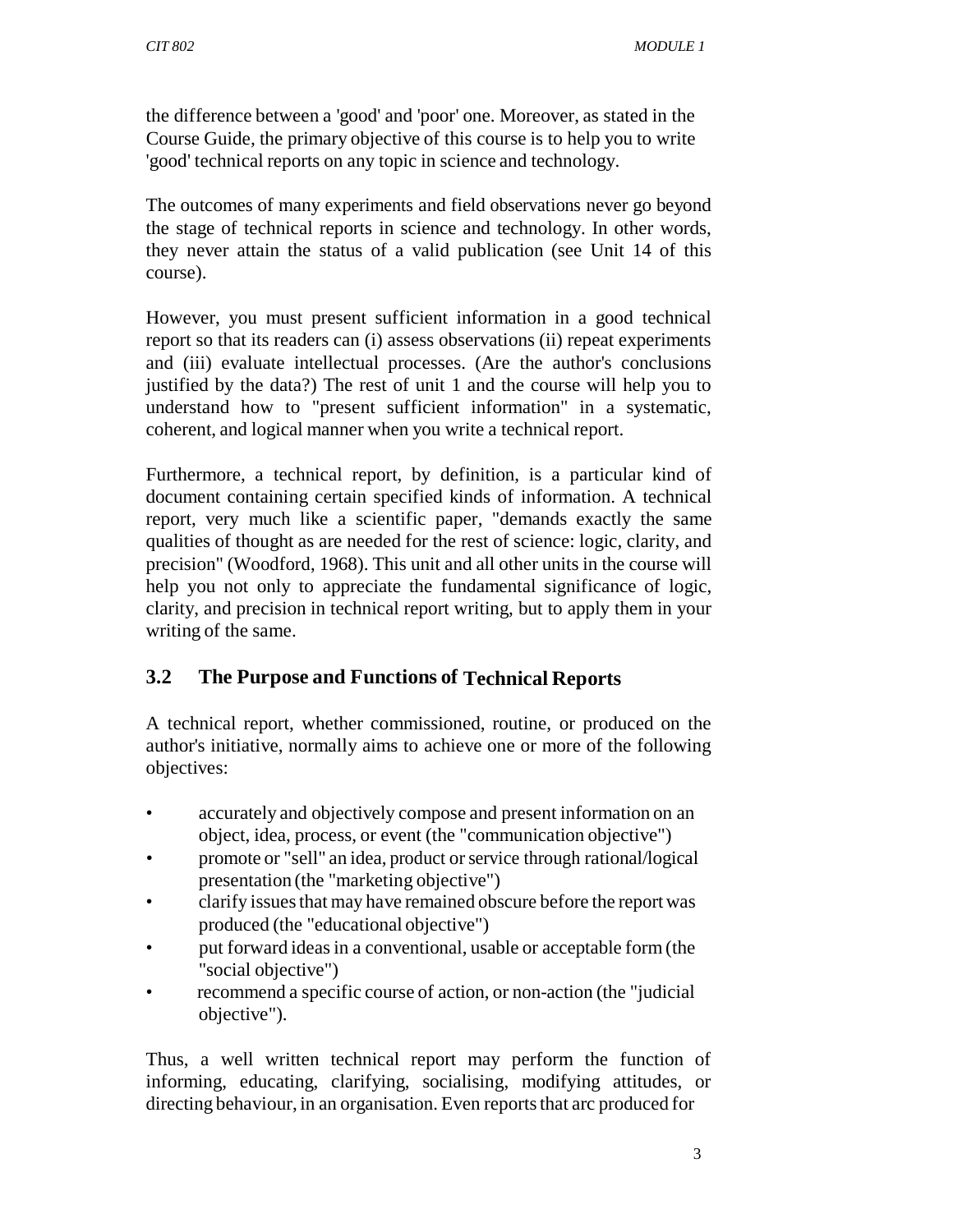mere record purposes perform these functions to varying degrees. In industry, the ultimate purpose and function of all reports is to facilitate management's rational/profitable decision-making.

You should always keep in mind the purpose or function that a technical report is written to serve and ensure that no aspect of it contradicts such purpose or function. If more than one function or purpose is to be served by the report, then you should designate one as primary and the other(s) as secondary. You should never leave the reader of your report in any doubt as to its primary purpose or function.

#### **3.3 Types of Technical Reports**

It is useful for you to know the various types of technical reports that can be written. However, being able to classify reports is by itself not of much use simply because one classification is as good as another. For example, reports may be classified according to:

- degree of formality: formal and informal reports
- length: long and short reports
- regularity: routine, periodic, or occasional reports, annual, biannual, or quarterly reports
- phase: interim, pilot, progress, or terminal reports; and
- format: alarm form, letter form, schematic form, or mixed form.

You are more likely, however, to see and write technical reports that are classified by *content,* such as:

- *Occurrence report:* which describes an event, such as flood disaster
- *Field trip report,* such as is written by an engineer, agricultural specialist, or technologist just back from a field assignment
- *Feasibility report:* which develops and analyses an idea or concept or project to assess whether it is economically or technically feasible
- *Investigation', report : any form of report in which you describe* how to perform tests, examine data, elicit or weigh tangible evidence in order to arrive at your conclusions
- *Evaluation report:* similar to, but not exactly the same as the investigation or feasibility report. In an evaluation report you: start with the idea to be developed (evaluated)
	- a. establish controlling guidelines
	- b. evaluate the idea or concept in light of the parameters set and data collected
	- c. conduct tests to prove or disprove your theories, and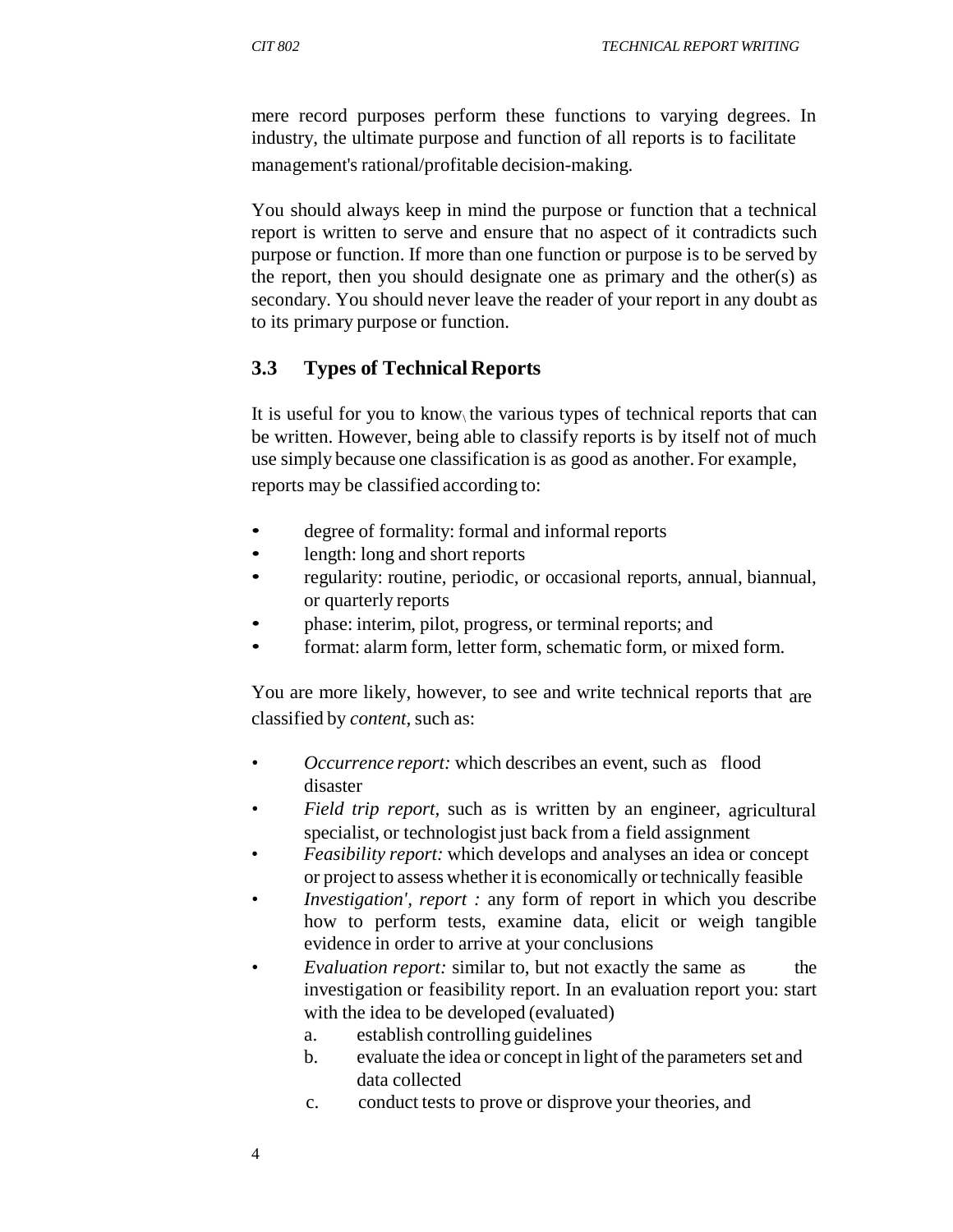d. draw conclusions about the soundness or otherwise of the given idea or concept.

An investigation report normally begins with known data while an evaluation report begins with the idea or concept to be evaluated. Their cousin, the feasibility report, differs from an evaluation report only insofar as it tends to concentrate on more concrete and short-term projects. An evaluation report may, however, take several years to produce.

You should also know two other types of technical reports: the *technical proposal* and the *technical brief.* You can describe each of them as follows:

- *technical proposal:* which is normally prepared by a company to convince another company or institution of its technical capability to offer a specific service or perform a specific task. It is usually expensive
- *technical brief* in which a new idea is presented in sufficient depth to enable the recipient (the contractor or consultant) to assess its practicability and cost.

It is also useful for you to know two other types or reports which, strictly speaking, are not the types of technical reports, normally written by scientists and technologists: the *staff report* and the *audit report.* The former gives a succinct account of the deployment and disposition of staff within a given period. An audit report is a short comment on the degree of efficiency with which a company has operated its financial and material accounts and kept records of such operations. It is normally based on an extensive examination of the company's books.

You will probably find the classification of technical reports by content the most productive and least confusing. In practical terms, a given technical report in science and technology is likely to combine many of the features normally used in classifying reports. You may not always need to know what type of report you are writing, but there will be times when it becomes very important to do so in order to ensure that you are doing the right thing at the right time and in the right place for the right target audience.

## **3.4 Characteristics of Technical Reports**

Here, you should endeavour to learn thoroughly all of the seven characteristics that experts have agreed as essential for good technical report writing. You are advised not to proceed with the rest of this unit and course until you satisfy yourself that you have mastered the seven characteristics. These are: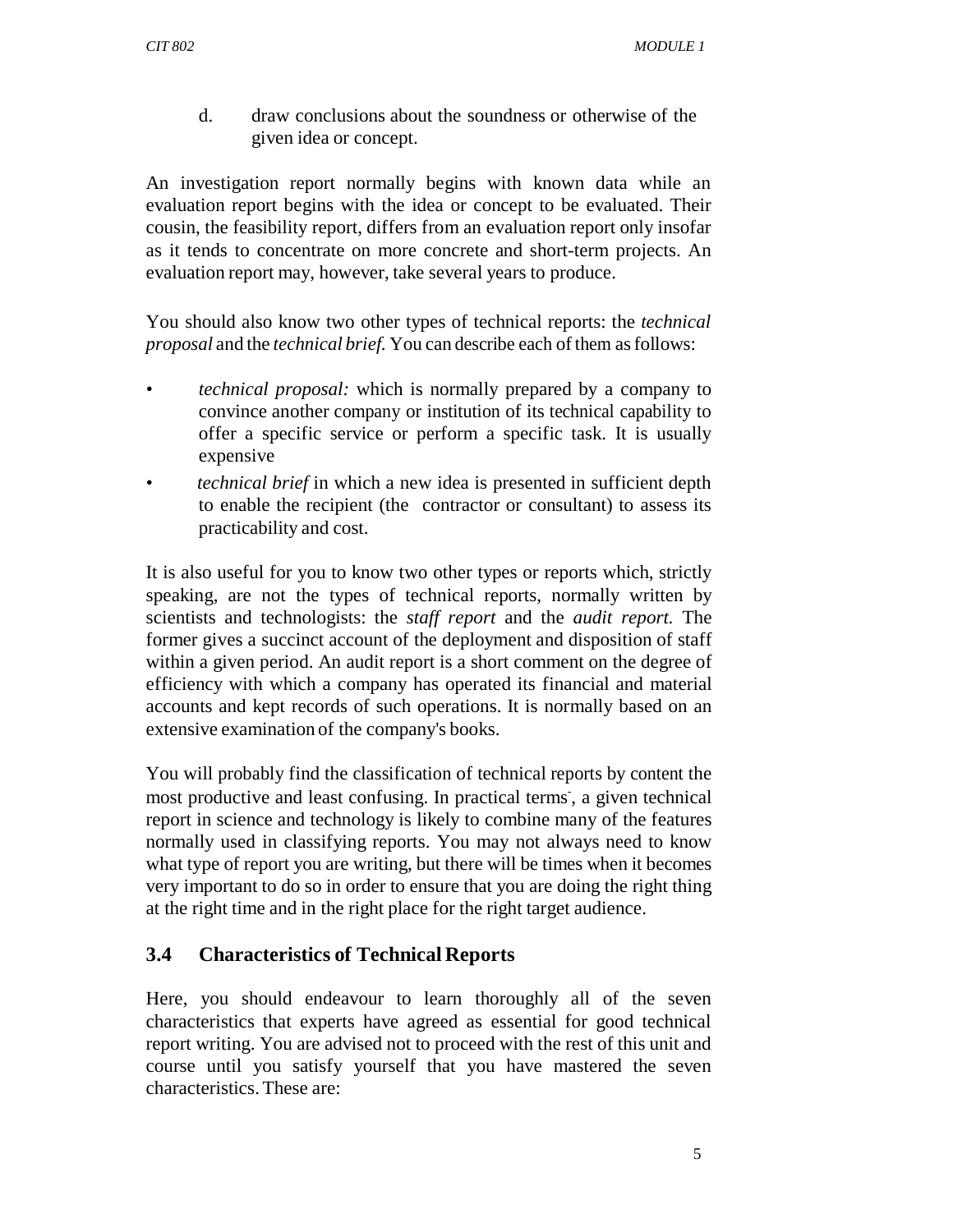## **3.4.1 Technical Accuracy**

To enhance sound scientific judgment and sound business decision-making, based on data presented in the report.

Technical accuracy also preserves your own image as a careful and dependable person.

#### **SELF-ASSESSMENT EXERCISE**

List some personal examples here of the attributes you would want associated with *"your image* as a careful and - dependable person."

#### **3.4.2 Consistency in Presenting:**

- weights and measures
- decimal or imperial systems, not a mixture of both
- numbers by maintaining generally accepted conventions in using words and numerals throughout the report (e.g. there were five cars
- conveying 15 workers) and keeping to them consistently
- alphabetic style: being consistent in your use of capitals and
- small letters
- punctuation, especially in your use of the full stop and the
- semi-colon; and
- abbreviations, with or without the full stop.

The benefits of consistency in,these and other regards include pleasurable reading and avoidance of various forms of disorientation for the reader of your report.

## **3.4.3 Clarity**

For easy comprehension by the non-technical reader in particular. Here, you should carry out audience analysis, or at least some preliminary consideration of the target reader(s) of. your report. As an authority on the subject puts it, communication is an act of the recipient. You should remember, though, that there will be some difficulty in catering to the comprehension capabilities of the varied audiences for which most technical reports, even internal ones, are written. For example, a single report may be addressed to the engineering, production, accounts, personnel, marketing, and corporate affairs departments of Nigerian Breweries Plc. But the challenge or you as the technical report writer is to constantly search for the common denominator in expressing your ideas. You should explore the richness of the English language in the use of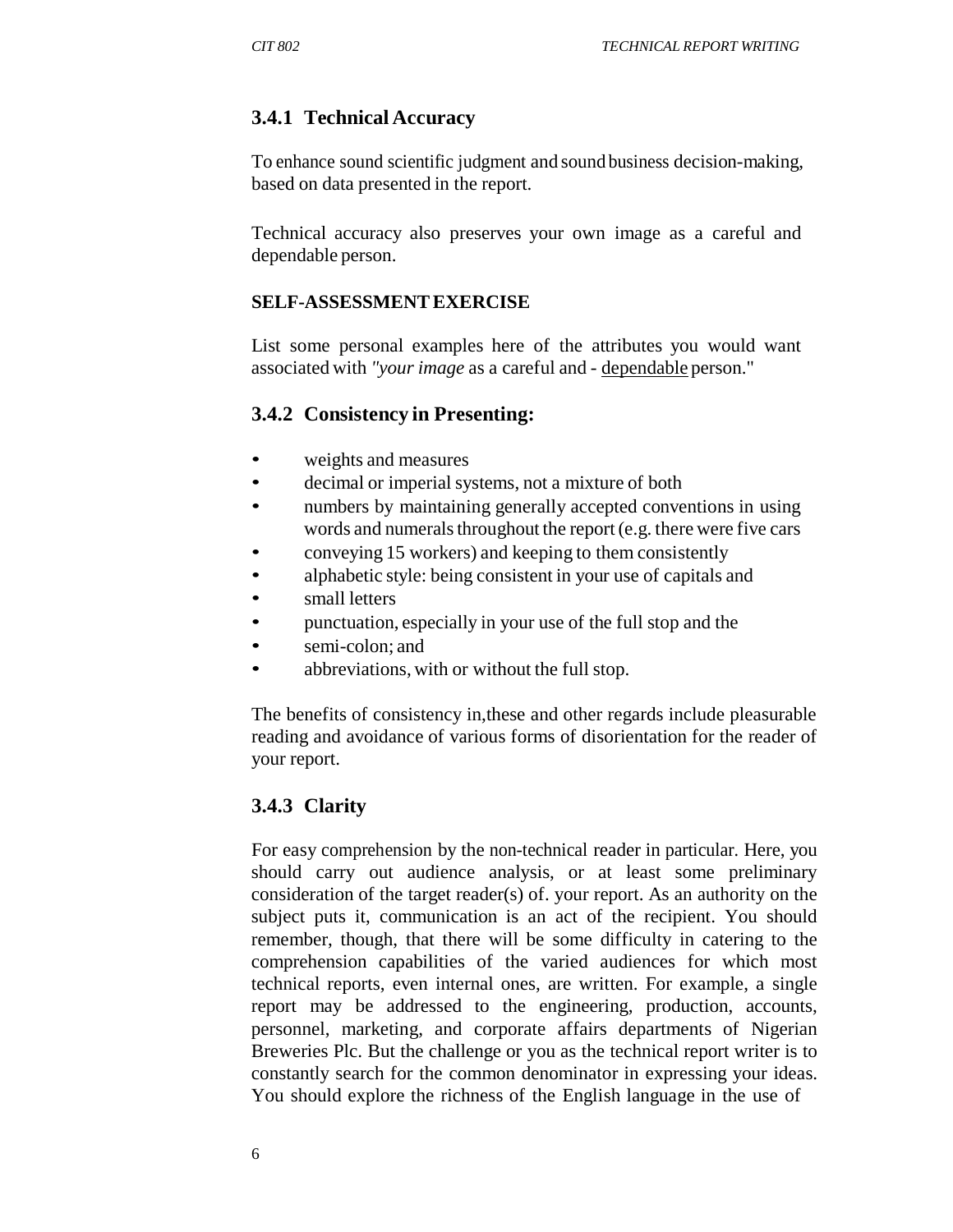alternatives. And you can establish rapport with your reading audience by:

- avoiding the use of jargon in a 'generalist' report, and
- organising carefully the material in your report.

# **3.4.4 Mechanical Accuracy**

you should follow standard rules of spelling, punctuation, and grammar. Many large organisations, just like media publishing houses, have their own house-styles. In addition to making use of these, you should feel free and humble enough to consult dictionaries and standard reference works when in any doubt. Mechanical language errors (e.g. 'adopt' for 'adapt', 'twenty sits' for 'twenty seats' ) as well as clichés and colloquialisms, suggest laziness on your part or a lack of concern about your work.

# **3.4.5 Conciseness**

You should say what you have to say in the shortest possible form, e.g. the police usually /often harass, not `are fond of harassing" or, worse still, "are in the habit of harassing." Brevity or conciseness makes reading your report less time-consuming for busy executives. Conciseness is also achieved through:

- presenting your report in brief sections with sub-titles, rather than in one long, unbroken piece, and
- avoiding needless repetition. Remember that:
	- a. Newton's Law of Motion contains only 29 words, and
	- b. Einstein's earth-shaking Law of Relativity is reducible to just five symbols.
- akin to conciseness is precision, since unmasked circumlocution is one clear evidence of an imprecise mind. Say what your mean and avoid dancing round the subject. Also,

a. prefer the specific to the general expression (e.g. "a Peugeot 504 GR saloon car" instead of "a vehicle" is acceptable for precision instead of the longer stretch. \*prefer the pointed to the vague description/expression (e.g. "a 10-acre factory" to "a large factory").

# **3.4.6 Persuasiveness**

You may be tempted to think that this objective is secondary to the transmission of accurate information, and you will be wrong. You have a selling job to do. What you are selling is not an appeal to emotion, but the quality and objectivity of the presentation of your report.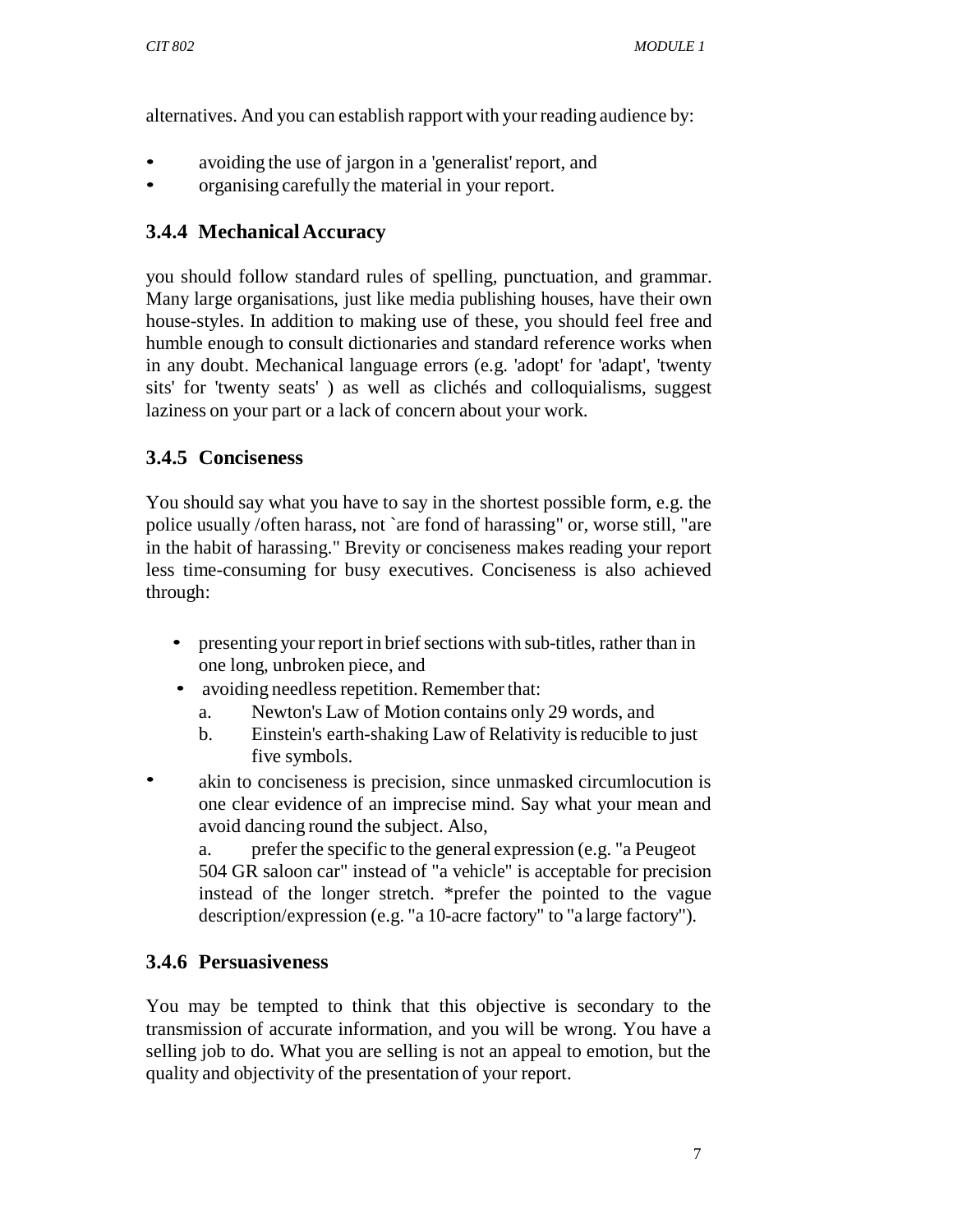## **3.4.7 Interest**

You must retain the interest of your reader throughout the report without being chatty or colloquial. You can make your report lively by making it lucid, remembering that businessmen, industrial and financial executives, and other professionals who are going to read your report are human, too!

## **4.0 CONCLUSION**

Technical report writing is both an art and a science. While most students of science and technology may be quite comfortable with learning and mastering the content of their disciplines (the science), they often exhibit obvious deficiencies in how they communicate that content to others (the art). You have been introduced in unit1 of this course to the most basic elements which constitute the foundation of technical report writing. You have the responsibility of ensuring that this foundation remains as strong as possible so that the other 13 study units of the course that will be built on it will progressively improve your knowledge of technical report writing. If at any time during the rest of the course you are in doubt about the strength of your foundation, you should always return to it.

## **5.0 SUMMARY**

In this unit, you have learned:

- how to define a technical report and to recognise the two fundamental concepts implied in that definition
- why a good technical report must present sufficient information to enable your readers (a) assess observations (b) repeat experiments, and (c) evaluate intellectual processes
- that a- well written technical report must perform one or more of five functions: communicating, educating, marketing, socialisation, or modifying attitudes
- various types of technical reports, especially the occurrence, field trip, feasibility, investigation, and evaluation reports, as well as the technical proposal and the technical brief
- the seven characteristics of technical reports --- technical accuracy, consistency, clarity, mechanical accuracy, conciseness, persuasiveness, and interest.

# **6.0 TUTOR-MARKED ASSIGNMENT**

- i. Explain the major attributes of technical reports.
- ii. List the types of technical reports normally encountered in science and technology.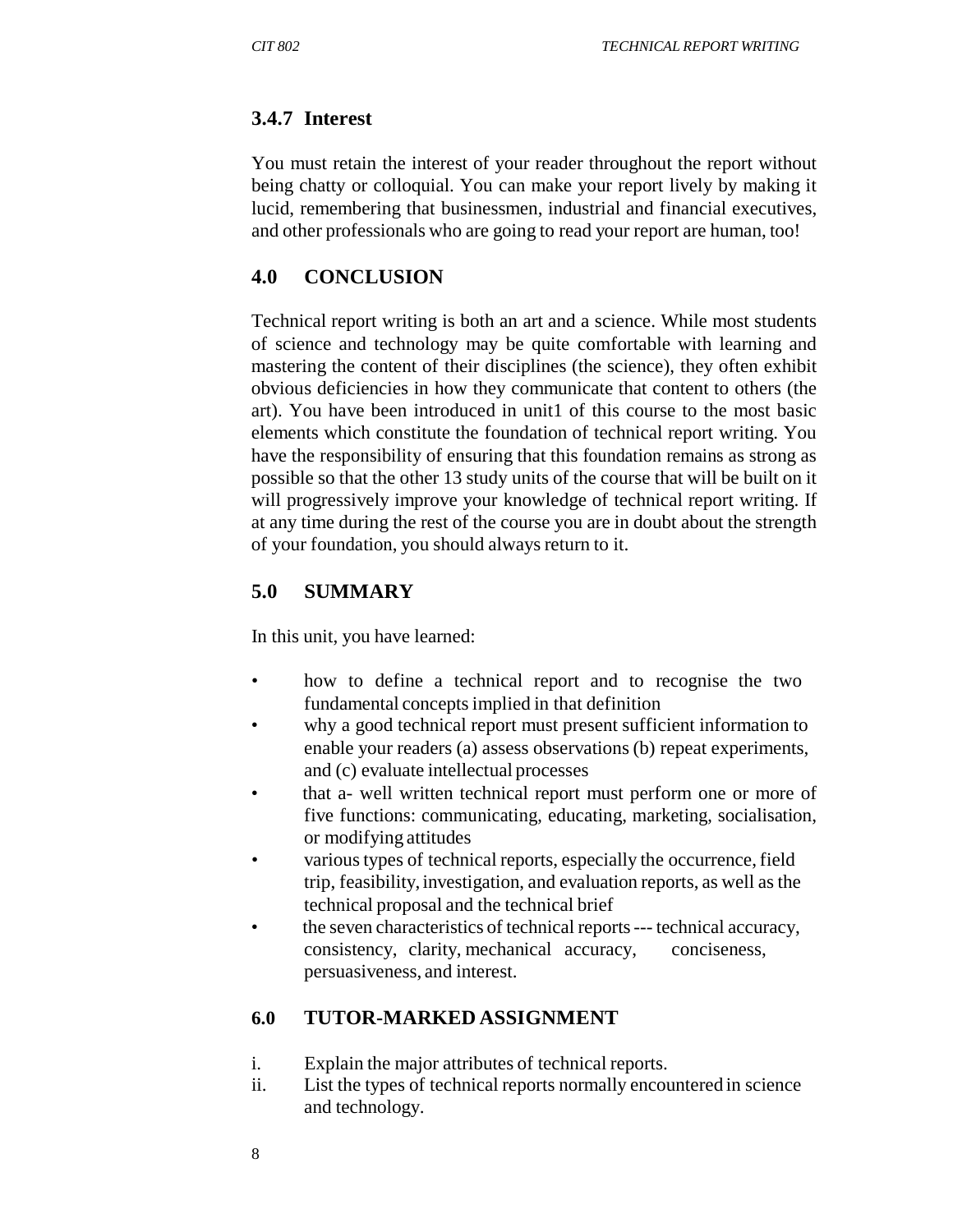## **7.0 REFERENCES/FURTHER READING**

- Folarin, Babatunde (2002). 'Report Writing and Presentation*.*' Unpublished manuscript. Dept. of Language & Communication Arts, University of Ibadan.
- Woodford, F.P. (Ed.). (1968). *Scientific Writing for Graduate Students.* New York. The Rockefeller University Press. (A Council of Biology Editors Manual).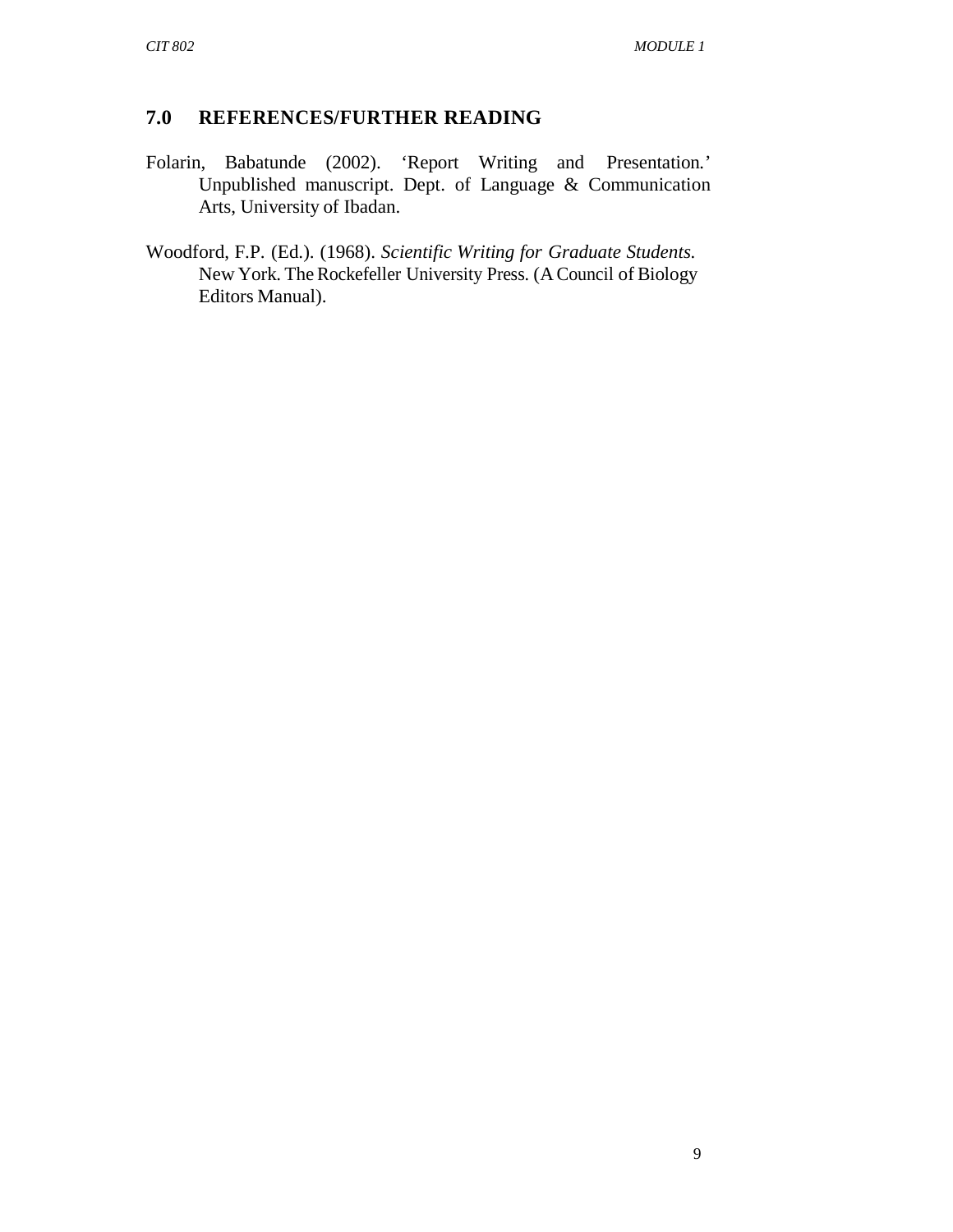#### **UNIT 2 COMPONENTS OF A TECHNICAL REPORT**

#### **CONTENTS**

- 1.0 Introduction
- 2.0 Objectives
- 3.0 Main Content
	- 3.1 Preliminary Matter
		- 3.1.1 The Cover
		- 3.1.2 The Title Page
		- 3.1.3 The Table of Contents
		- 3.1.4 The Transmittal Letter
		- 3.1.5 Terms of Reference
		- 3.1.6 Scope and Limitations
		- 3.1.7 Technical Terms and Symbols
	- 3.2 Main Report
		- 3.2.1 Executive Summary
		- 3.2.2 Methods of Data Collection
		- 3.2.3 Analysis and Interpretation of Data
		- 3.2.4 Findings/Results
		- 3.2.5 Discussion and Conclusions
		- 3.2.6 Recommendations
	- 3.3 End Matter
		- 3.3.1 Appendixes
		- 3.3.2 Biodata of Author(s)
		- 3.3.3 References, and Bibliography
		- 3.3.4 Acknowledgment
		- 3.3.5 Distribution List
- 4.0 Conclusion
- 5.0 Summary
- 6.0 Tutor-Marked Assignment
- 7.0 Reference/Further Reading

#### **1**.**0 INTRODUCTION**

This unit identifies and briefly describes each component of a technical report. It is important that you understand and learn to use all or some of the components as you write technical reports for varying categories of readers. Depending on the type of technical report you write, it is always necessary for you to understand why some components will always he included and why some may be excluded. At the outset of learning how to write technical reports, however, you arc advised to include rather than exclude, if you are in any doubt whatsoever. As you build up experience and confidence, such decision-making will become progressively easier. Unit 2 is divided into three parts - Preliminary Matter, Main Report, and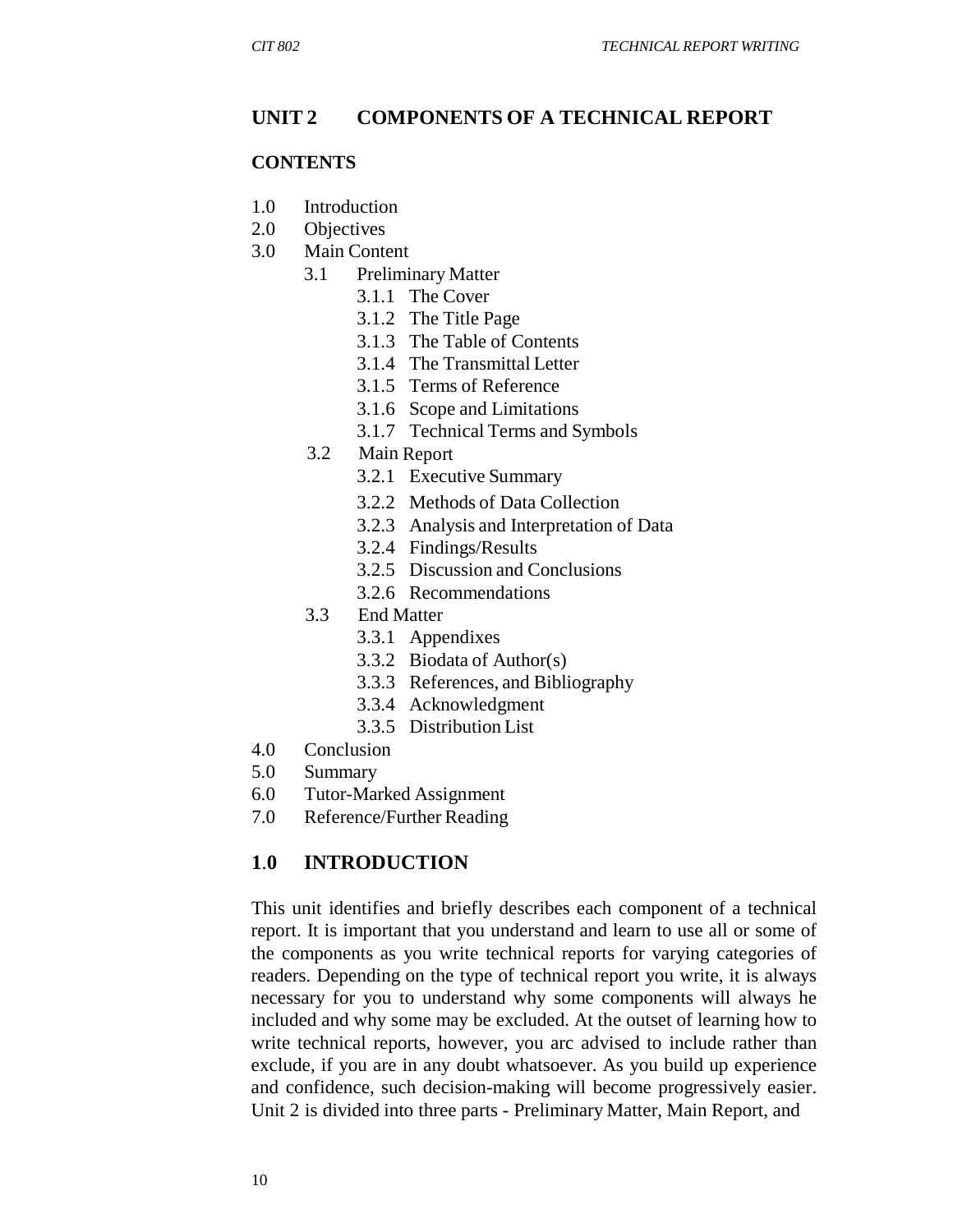End Matter. There is no absolute agreement on this. Therefore, you may be exposed to certain situations or experiences which require that you handle the components rather differently. If you have to present a technical report using a prescribed order of components you will, of course, do so. But if you are in a position to decide for yourself or even advise on the matter, you will find it helpful to learn to justify the choice of a particular order for any technical report you write. This is what this Unit will help you to do. A number of self-assessment questions are incorporated in the text to help you assimilate the new information being presented to you. Do your best to cover all the exercises and to repeat them as many times as you consider it necessary to do so.

## **2.0 OBJECTIVES**

At the end of this unit, you should be able to:

- list the components of a technical report
- classify the components as 'preliminary matter', 'main report', or 'end matter'
- defend the use or non use of any component in a technical report.

## **3.0 MAIN CONTENT**

## **3.1 Preliminary Matter**

In a sense, the word "preliminary" is somewhat misleading especially as it is used in this unit to describe a number of entries in a technical report which the reader must consider before the "main report." The preliminary entries are no less important than those in the main report: they are simply different. You should, therefore, pay as much attention to identifying, listing, and describing the components of the preliminary part of your report as the main part. The same goes for the "end matter." Any demonstration of shoddiness or carelessness in the handling of either part will, undoubtedly, impact negatively on the quality of your report, no matter how well organised your "main report" might have been.

## **3.1.1 The Cover**

You should take seriously the appearance of the cover of your technical report since it symbolises your image and/or your organisation's. The cover of a commissioned technical report should be done in colour and carry the logo of the pertinent organisation. The quality of paper varies from glossy bond paper to treated cardboard, depending on the funds available and the importance attached to the role of the report in shaping the image of the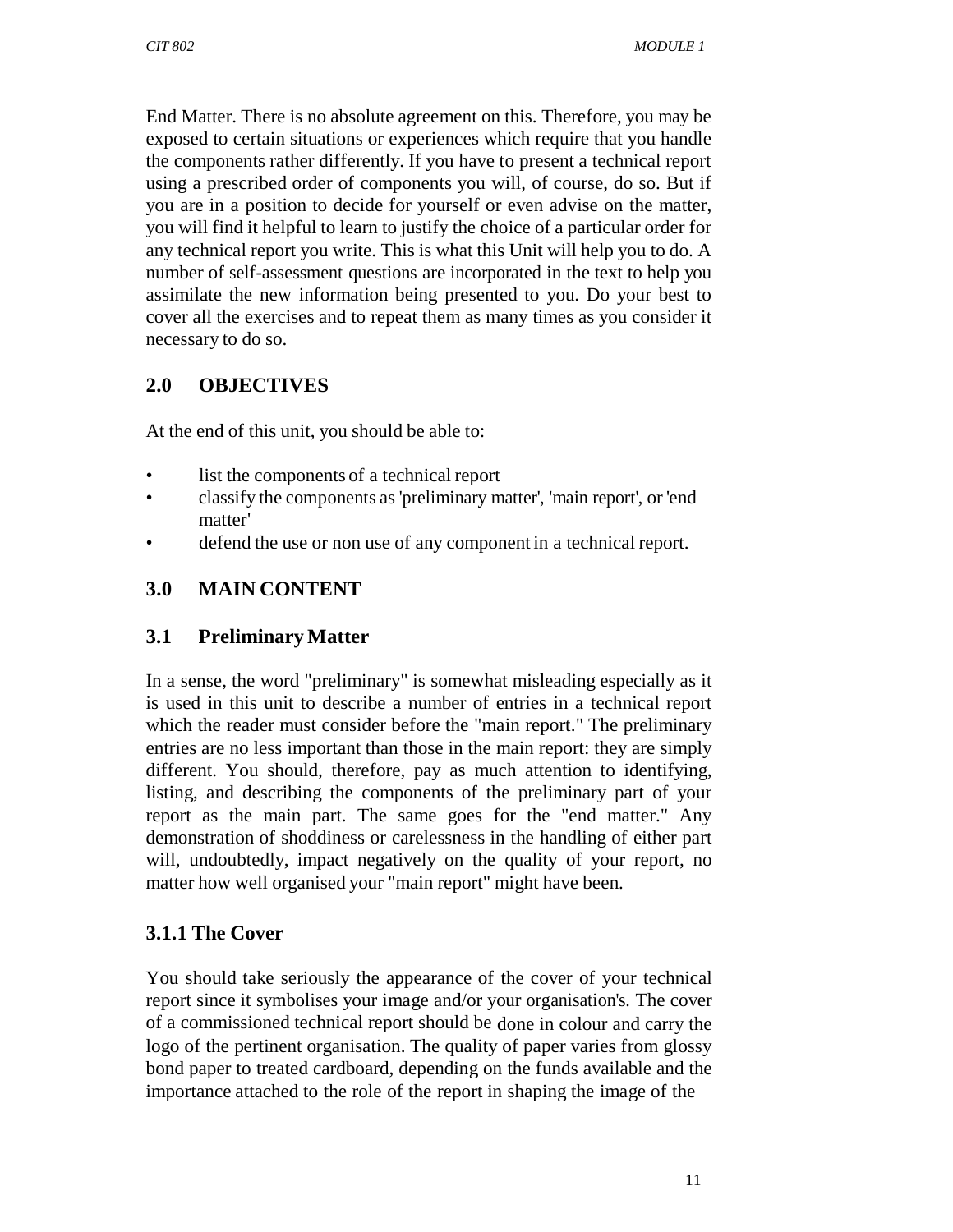organisation. You should bear in mind, however, that a glossy, coloured cover cannot compensate for a shoddily written report.

## **3.1.2 The Title Page**

This announces or re-announces the subject-matter, the writer(s) of the report, the occasion and, possibly, the purpose and target of the report. It should also carry the month and year of the report.

## **3.1.3 The Table of Contents**

You should make this as detailed as possible, especially for reports that have many sub-sections and sub-subsections. The full range of fonts and symbols in a computer memory should

be deployed to make the layout of your table of contents as clear and pleasing to the eye as possible.

## **3.1.4 The Transmittal Letter**

A short, formal letter normally accompanies a commissioned report. In essence, it says, "here's the report you asked me/us to write. 1/We hope you find it useful."

## **3.1.5 Terms of Reference**

A commissioned report should contain the agreed terms of reference for the report. While the primary value of this part of the report is to enable the clients evaluate the product they had contracted to pay for, it may also serve to adjudicate in any dispute between the clients and the writer(s) of the report.

## **3.1.6 Scope and Limitations**

You should make your scope notes clear and precise. Any known limitations of the report should be similarly stated and hence the reservations and precautions that have to be exercised in reading and/or using it. If such limitations are due to specific problems encountered in the course of data collection or analysis, you should state them explicitly.

## **3.1.7 Technical Terms and Symbols**

Technical report writing in science and technology will normally use a large number of technical terms and symbols. You should list and explain only those that have been used in your report, not some general list of terms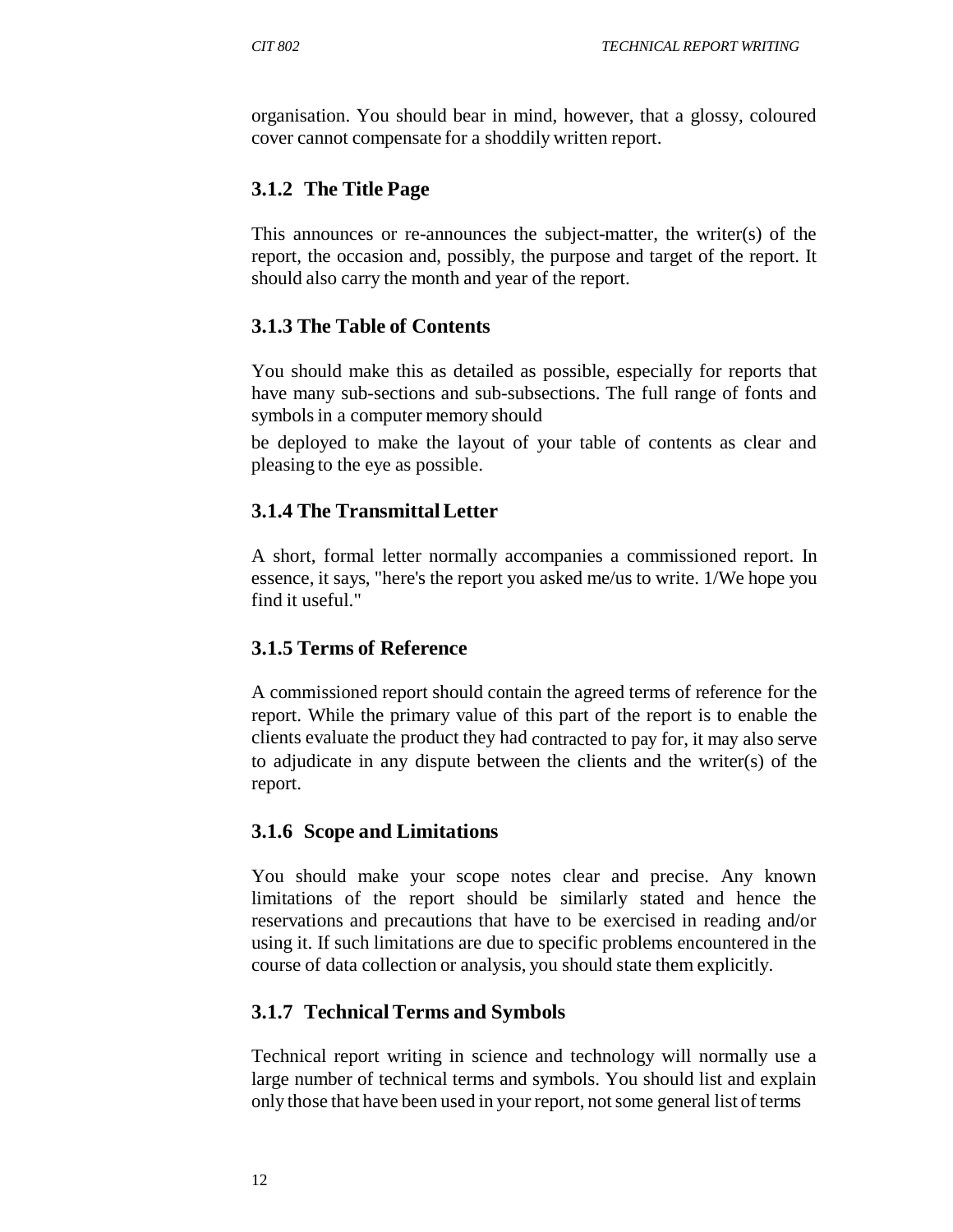and symbols in a particular branch of science. You may also wish to assemble them as a 'Glossary of Technical Terms and Symbols', either as part of 'preliminary' or as 'end matter.'

# **3.2 Main Report**

The 'main body' of your technical report should contain all that is new in your study which you want to share with your readers as clearly and completely as you can. No extraneous material, that is, material that should properly belong to the 'preliminary' or 'end' aspects of your report, must be found here.

## **3.2.1 Executive Summary**

This is much more than an 'abstract' or 'summary' in a scientific paper. It is a rather comprehensive overview of what the reader is going to find in the body of the report. You should write it keeping in mind the busy executive who will have neither the inclination nor the time to read the whole of your report. It is a mistake, however, to make it so snappy that the reader is forced to refer constantly to the body of your work in order to get the "Comprehensive overview" that you are trying to convey. It requires considerable practice before you get the required balance right.

## **SELF-ASSESSMENT EXERCISE**

Collect four scientific documents of about 50, 100, 150, and 200 pages respectively. Beginning with the shortest document, prepare an executive summary (comprehensive overview) of each document until you are confident of doing the longest document with considerable ease.

# **3.2.2 Methods of Data Collection**

You should endeavour to give as much detail here as is necessary to leave your reader in no doubt whatsoever about which methods you have used, why you have used them, and any special circumstances for using them. If you suspect that a 'general method' may not be well known to your targeted audience, provide all the necessary explanations to remove all doubt.

## **3.2.3 Analysis and Interpretation of Data**

Remember that you are analysing and interpreting *your* data for the study, not someone else's. Occasionally, of course, you will have to compare your analysis and interpretation with those of previous or contemporary writers on the subject. But you must do so with care so that the reader's attention is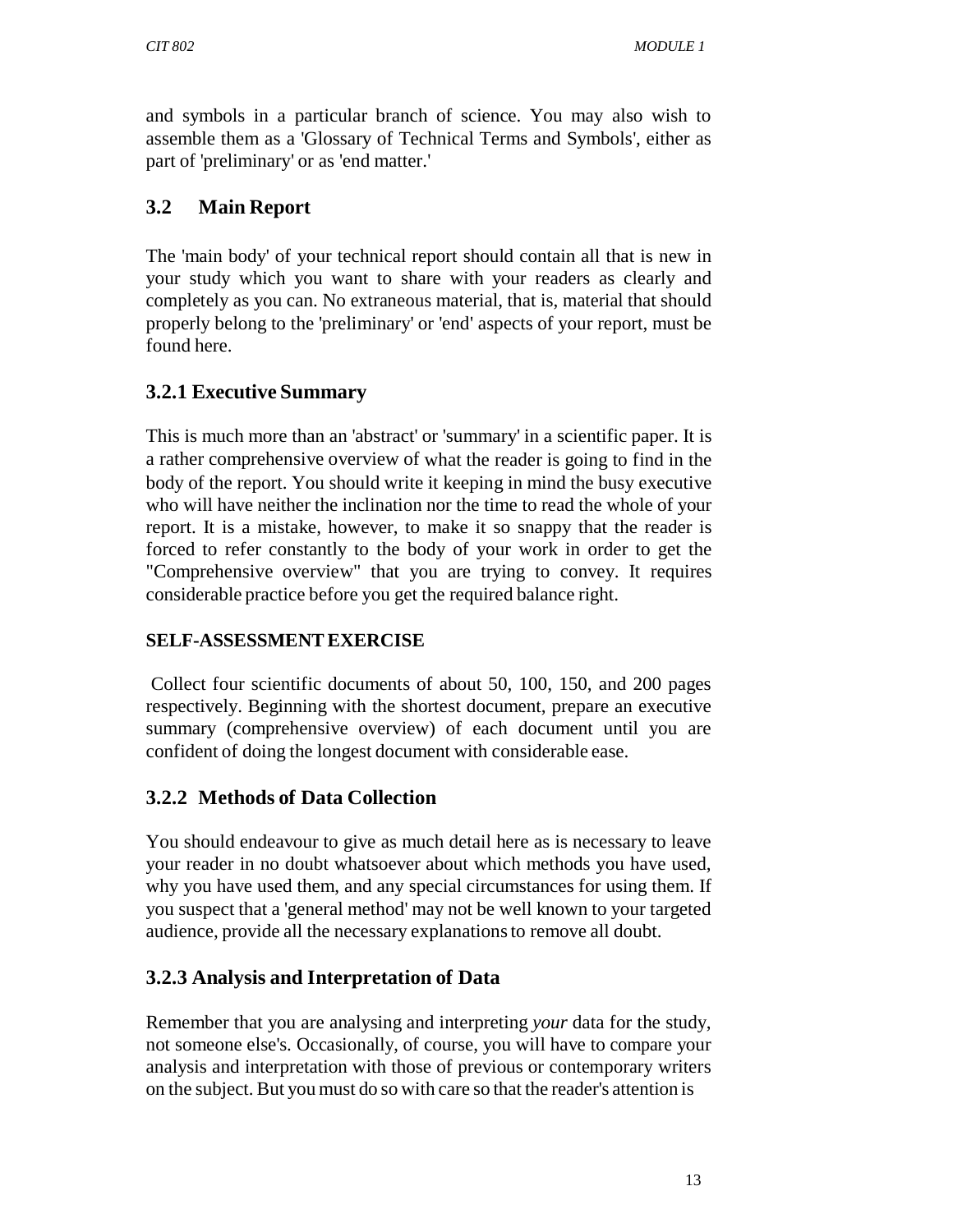not unduly diverted away from *your* analysis and interpretation.

#### **3.2.4 Findings/Results**

Some writers prefer 'results' to 'findings' as the outcome of their scientific work. Generally, 'results' are the outcome of experimental research, while 'findings' normally relate to field observations. The important point here is that you list your results/findings in a logical manner most suitable for the kind of study you are reporting.

#### **3.2.5 Discussion and Conclusions**

Here, you give discussion full reign by citing as many relevant references as possible - published and unpublished. Your discussion should lead logically to your conclusions for the study, and you will be wise to number all your conclusions for easy grasp.

#### **3.2.6 Recommendations**

Based on the conclusions, your recommendations are also best presented in a numbered list and justified with the pertinent conclusions. Since this may be the only section of your report that many important readers will have time for, you should give deep thought to writing it. In particular, always remember that your recommendations must derive scientifically from material within, not outside, the report.

## **3.3 End Matter**

The 'end matter' comprises material which, though important, is not essential to the understanding or even appreciation of your report. In the interest of your self image as a writer, however, you should give it the same level of attention as you gave the preliminary and main components of your report.

#### **3.3.1 Appendices**

This is where to place statistics, photographs,questionnaires, interview schedules, and such other information necessary to your report but too cumbersome to include in the main body without disturbing your trend of thought.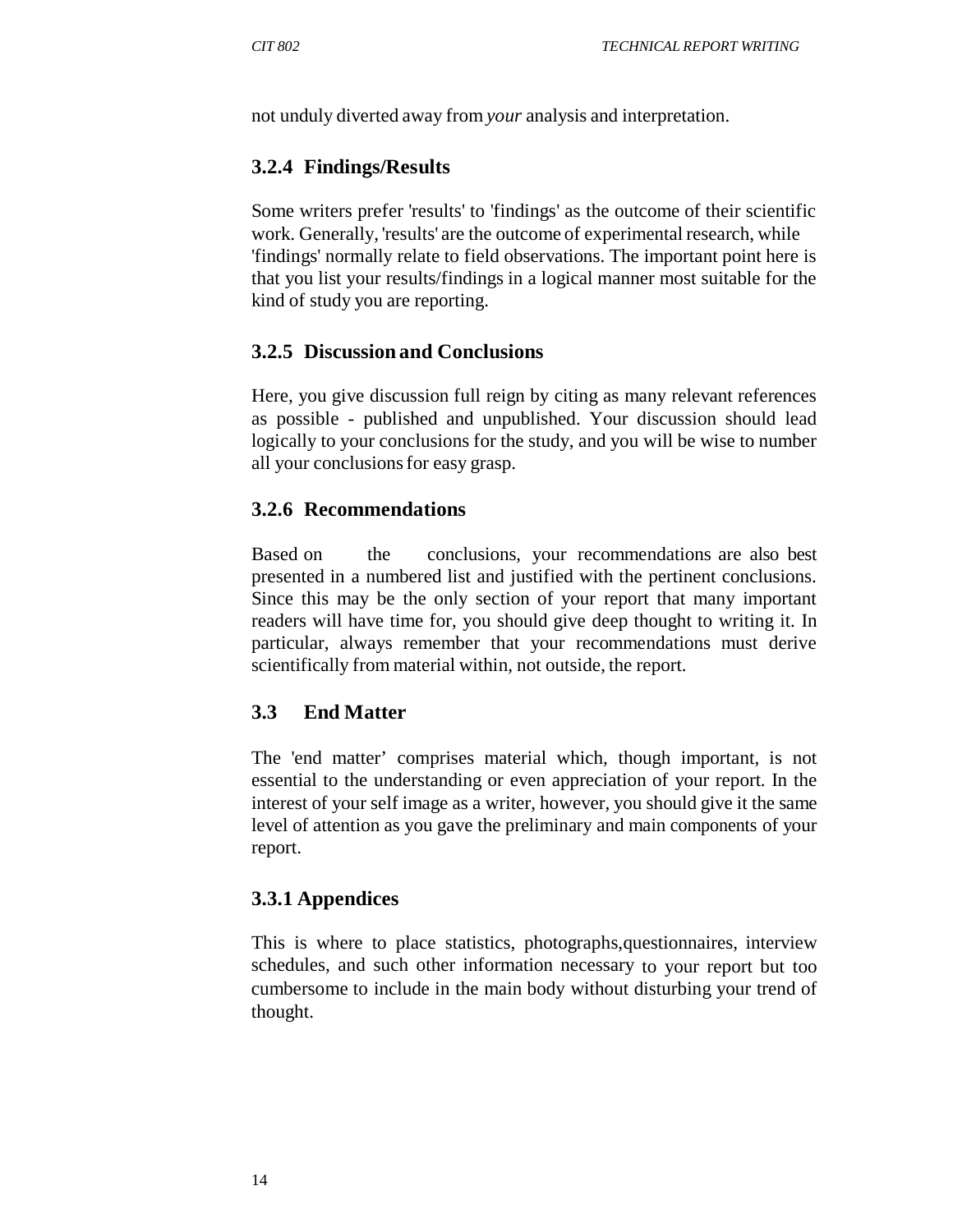# **3.3.2 Biodata of Author(s)**

You should ensure that a brief biodata of each author of a technical report is given to facilitate the reader's evaluation of authors' qualifications and experience in writing the report.

## **3.3.3 References and Bibliography**

Unless your report is essentially academic, a list of references in the report will do without a bibliography. The important point for you to note is that the references must be listed in accordance with the rules of a specified house-style or published text. A bibliography includes all documentary sources consulted but not necessarily mentioned in the main body of your report.

## **3.3.4 Acknowledgements**

You should acknowledge any significant help that you received from any individual. Specifically, you should acknowledge the source of special equipment, cultures or other materials. Further, you should acknowledge the help of anyone who contributed significantly to your study or to the interpretation of your data. The important element in acknowledgements is simple courtesy.

# **3.3.5 Distribution List**

Where relevant, you may include a distribution list at the end to ensure that your report reaches all those entitled to receive it**.**

# **4.0 CONCLUSION**

You have been introduced to the components of a technical report that you are likely to encounter. Although these components have been arranged into three parts, you may find examples of good technical report writing where certain components are not always where they have been placed in this unit. For example, the 'Acknowledgements' part of a report may be placed in the 'preliminary' rather than the 'end' section. Similarly, 'References' may be spread over the relevant parts of the 'main report' rather than being collated in the 'end'. Such changes should not bother you. What is important is that you understand what the components are, no matter where they are placed. Unit 2 of this course has helped you to gain such understanding and to feel sufficiently confident to go ahead with the subsequent study units of CIT 802:Technical Report Writing.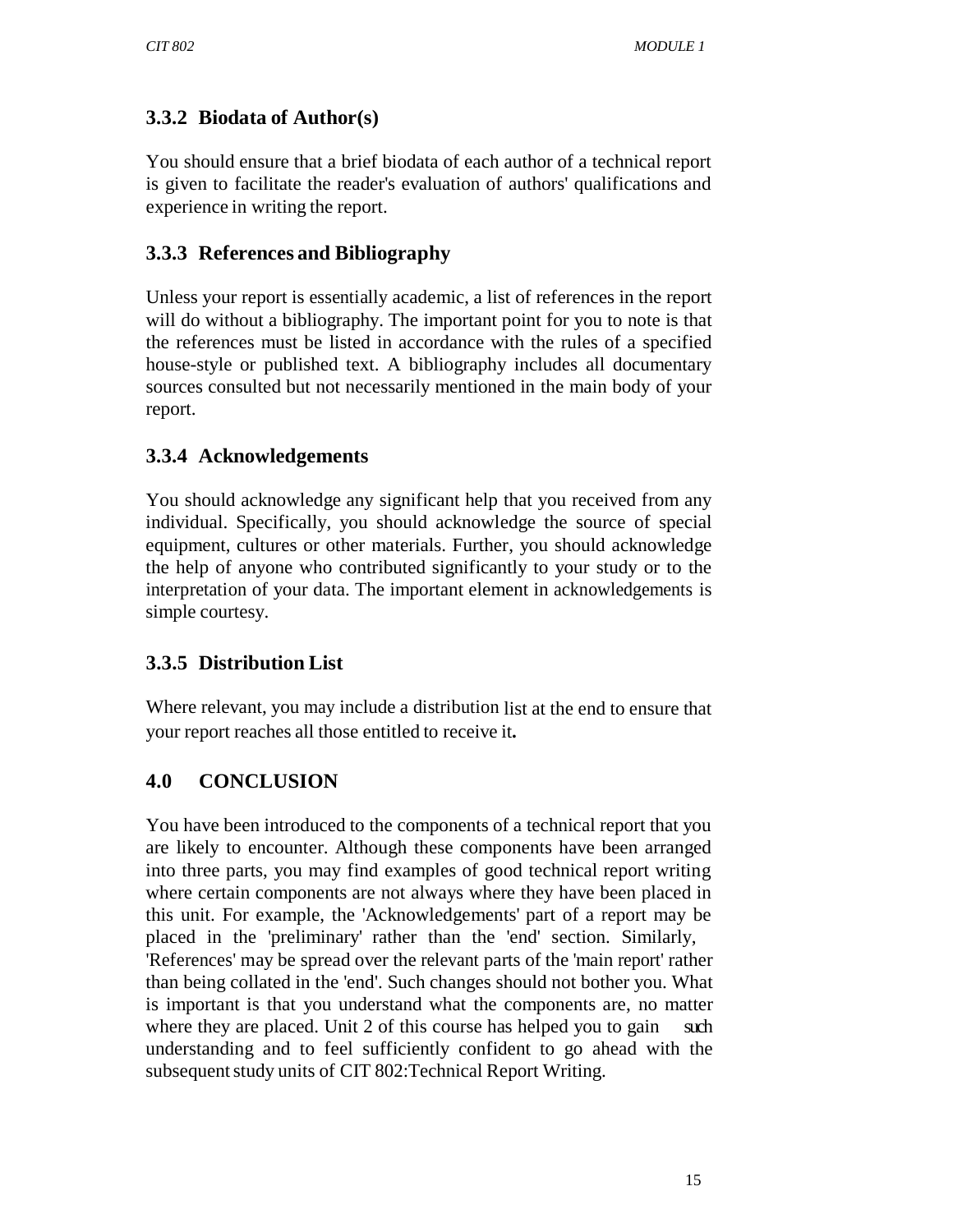## **5.0 SUMMARY**

In this unit, you have learned to:

- list 18 specific components of a technical report
- describe, briefly, the function of each of the 18 components
- understand the reasoning behind their classification in a technical report; and
- justify the inclusion (or non inclusion) of each of the components in any technical report that you may choose to write.

Having been able to answer the question, *what is a technical report* in Unit 1, and learned the Components of a technical report in Unit 2, you are now in a good position to learn about the significance of Report writing in science and technology in Unit 3.

## **6.0 TUTOR- MARKED ASSIGNMENT**

List and explain the components of a technical report.

#### **7.0 REFERENCE/FURTHER READING**

Folarin, Babatunde (2002). "Report Writing and Presentation*.*" Unpublished manuscript. Dept. of Language & Communication Arts. University of Ibadan.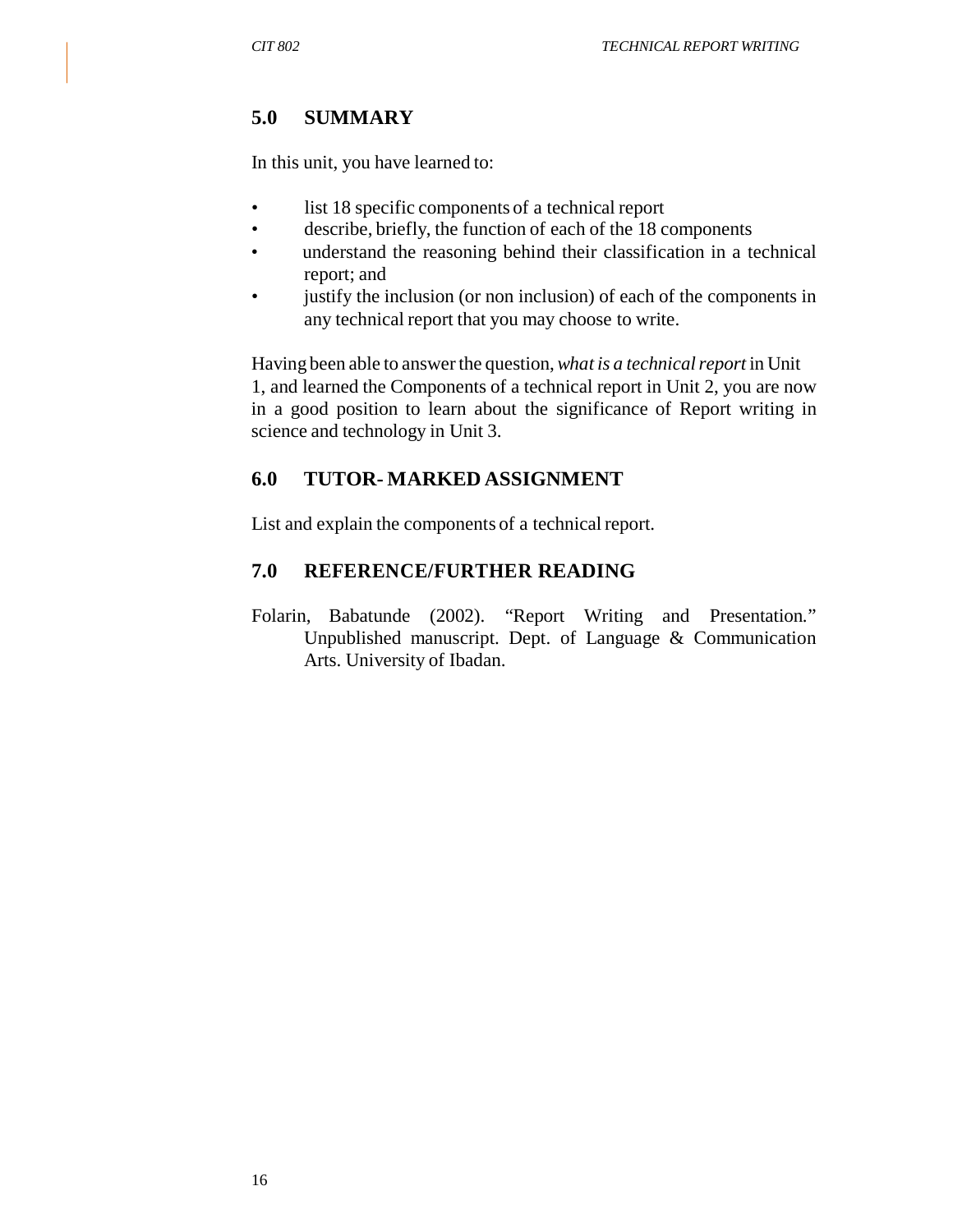## **UNIT 3 REPORT WRITING IN SCIENCE AND TECHNOLOGY**

#### **CONTENTS**

- 1.0 Introduction
- 2.0 Objectives
- 3.0 Main Content
	- 3.1 First Steps in Sharing and Communicating Science
	- 3.2 Inculcating Effective Communication in Science
	- 3.3 Learning to Write for Publication
- 4.0 Conclusion
- 5.0 Summary
- 6.0 Tutor-Marked Assignment
- 7.0 References/Further Reading

## **1.0 INTRODUCTION**

All over the world, the general impression is that those engaged in the pursuit of science or its application (technology) should not be 'distracted' by being called upon to write. Or, more correctly, when scientists and technologists do have to write, they should only be required to do so in the language most frequently used by them, mathematics or statistics, not the prose commonly used by other specialists. Consequently, the education and training of scientists are often so overwhelmingly committed to doing science that the communication arts are neglected or ignored. in short, many good scientists are poor writers. Certainly, many scientists do not like to write. As Charles Darwin once said, "a naturalist's life would be a happy one if he had only to observe and never to write" (quoted byTrelease, 1958).

Perhaps scientists in developed countries can afford the luxury of not learning to write since they have so many avenues available to them to produce well written science without doing the writing themselves. This is not the case in developing countries which have to cope with the additional handicap of learning the most commonly used medium of science communication, English, as a second language. Scientists in developing counties invariably have little choice but to learn to write the results of their experiments and field observations themselves.

This unit will attempt to argue the need for you to take seriously report writing in science and technology as a worthy contribution to the cause of science and technology. It will invite you to join a growing hand of scientists who are committed to sharing and communicating science as accurately and effectively as possible through good writing. You will be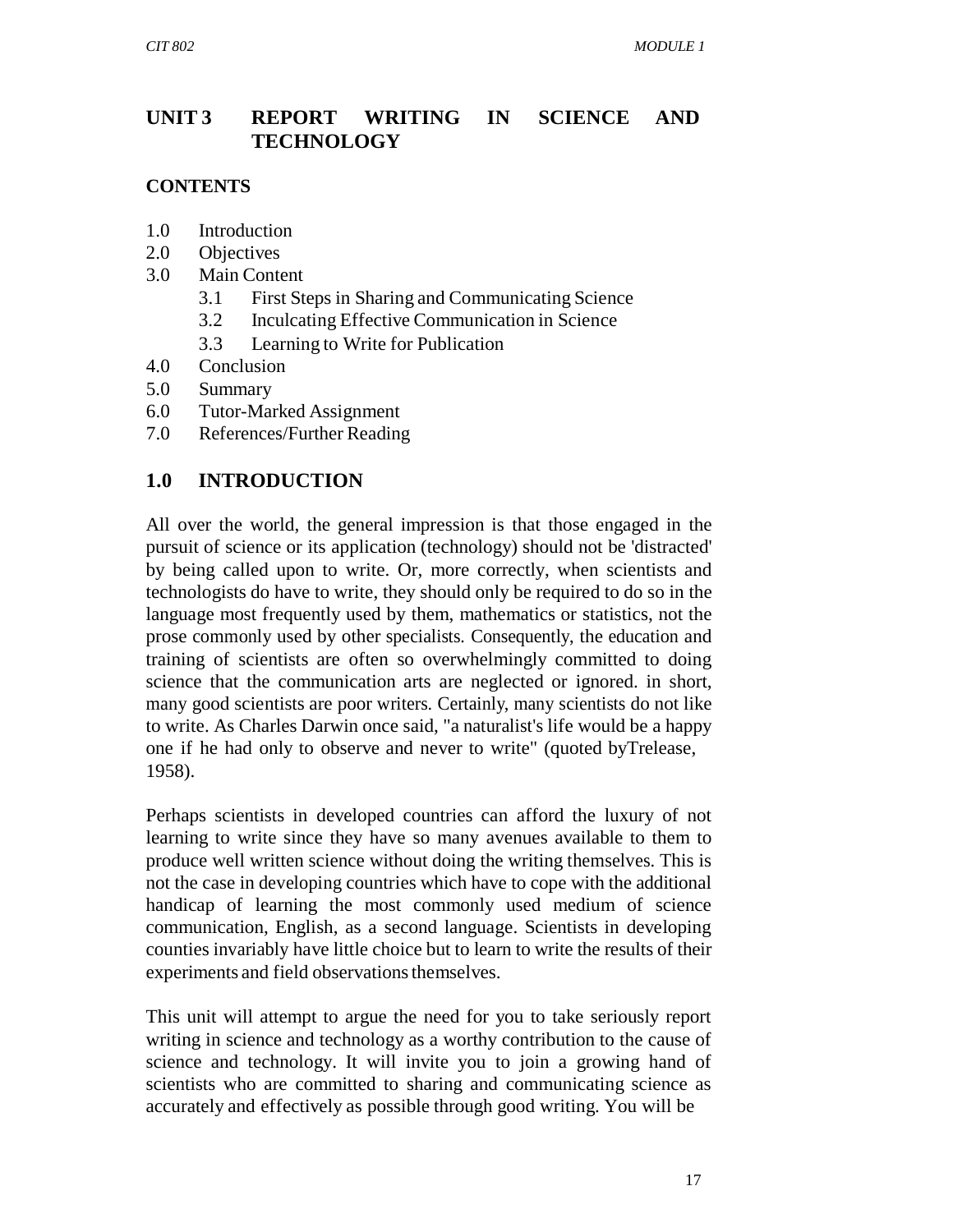challenged to view good report writing in science and technology as a necessary stepping stone for writing for publication and career advancement in any aspect of science and technology you may choose to specialise in.

## **2.0 OBJECTIVES**

At the end of this unit, you should be able to:

- recognise and appraise the 'importance of sharing and communicating science, initially through technical writing, as an essential part of the research process
- defend intelligently the need to place a premium on the acquisition of effective communication skills in formal education for science and technology
- explain how "doing" and "writing" science are complementary functions which need to be actively promoted at all levels of education for science
- know that writing for publication is the ultimate goal of science.

## **3.0 MAIN CONTENT**

#### **3.1 First Steps in Sharing and Communicating Science**

As in many spheres of human endeavour, your first formal steps in learning how to communicate effectively in science could be critical. This unit assumes that you are taking your first formal steps here to recognise the significance of good technical writing as a necessary foundation to evolving effective communication in science and technology. Unless you are sure-footed in taking those first formal steps, the rest of your career in science or technology may be permanently compromised into relegating "writing science" to a secondary position to "doing science."

How should you begin? You should begin by asking yourself: What is the *ultimate* objective of science? The answer to this question is as simple as it is profound: the ultimate objective of science is to *share,* to *communicate,*  to *publish* the results of experiments and findings from field observations. What is shared, communicated, or published in science may be applied to some practical objective in life to give us "technology", and a technological innovation could be the basis of flourishing industry employing thousands of workers.

It is important that you recognise and appreciate *your* role in the attainment of the ultimate objective of science. Unless you begin by learning how to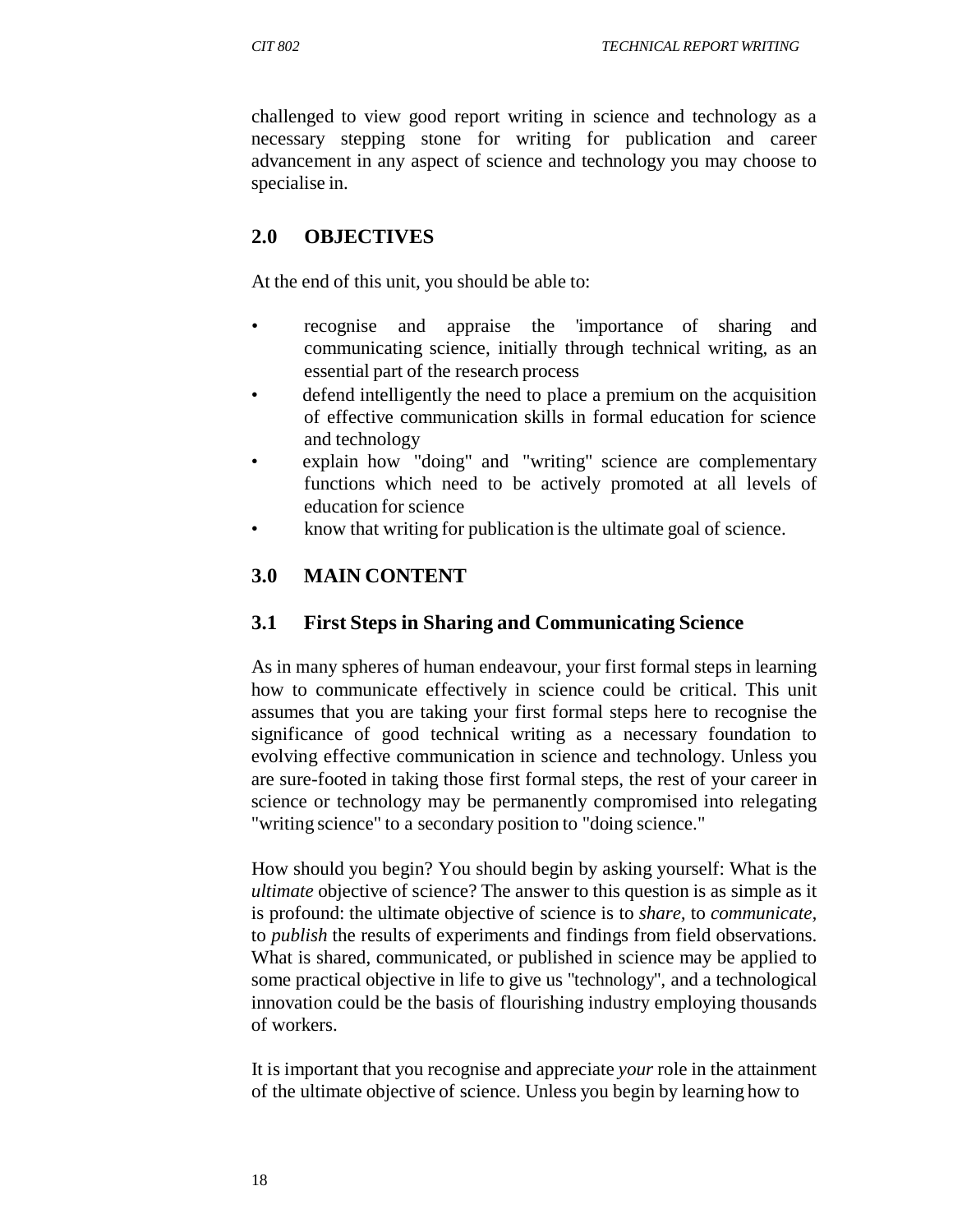write a good technical report, you are not likely to know how to share and communicate effectively your ideas, results, and findings, much less publish them. And in the context of developing countries, your role as scientists who know how to share their ideas in writing assumes a much greater significance. You might be initiating a vital development process which could transform whole communities, nations, and regions - all because you took the necessary first steps in sharing and communicating accurately in your technical reports.

You should also appreciate that sharing and communicating research results is an essential part of the research process. It is not necessary for the plumber to write about pipes, nor is it necessary for the lawyer to write about cases (except *brief* writing), but the research scientist, perhaps uniquely among the trades and professions, must provide a written document showing what he or she did, when it was done, why it was done, how it was done, and what was learned from it.

## **3.2 Inculcating Effective Communication Science**

Given that the education or training of scientists is so overwhelmingly committed to doing science that its communication aspects are neglected or ignored, what must be done to inculcate effective communication in science? You are invited to consider the following practical steps and to discuss your views with other scientists in the context of this course.

*• Evolve a more positive attitude to communication in science by according it formal recognition as a specialization worthy of appropriate attention and resource inputs like any other specializations in science.*

Scientists pioneered "science information" and successfully demonstrated that it was worthy of equal attention and resources like other areas of science. Today, 'information science' has evolved into a discipline in its own right, but its strong roots in science remain. Similarly, "science education" has emerged as a legitimate area of postgraduate specialisation and has continued to grow in stature over the years. There is no known reason why "communication in science" should not evolve in similar fashion.

*• Design a course on 'communication in science' and make it compulsory at both undergraduate and postgraduate levels of education for science.*

Owing to the dearth of science expertise in this area, initial course designers might have to come from the ranks of specialists in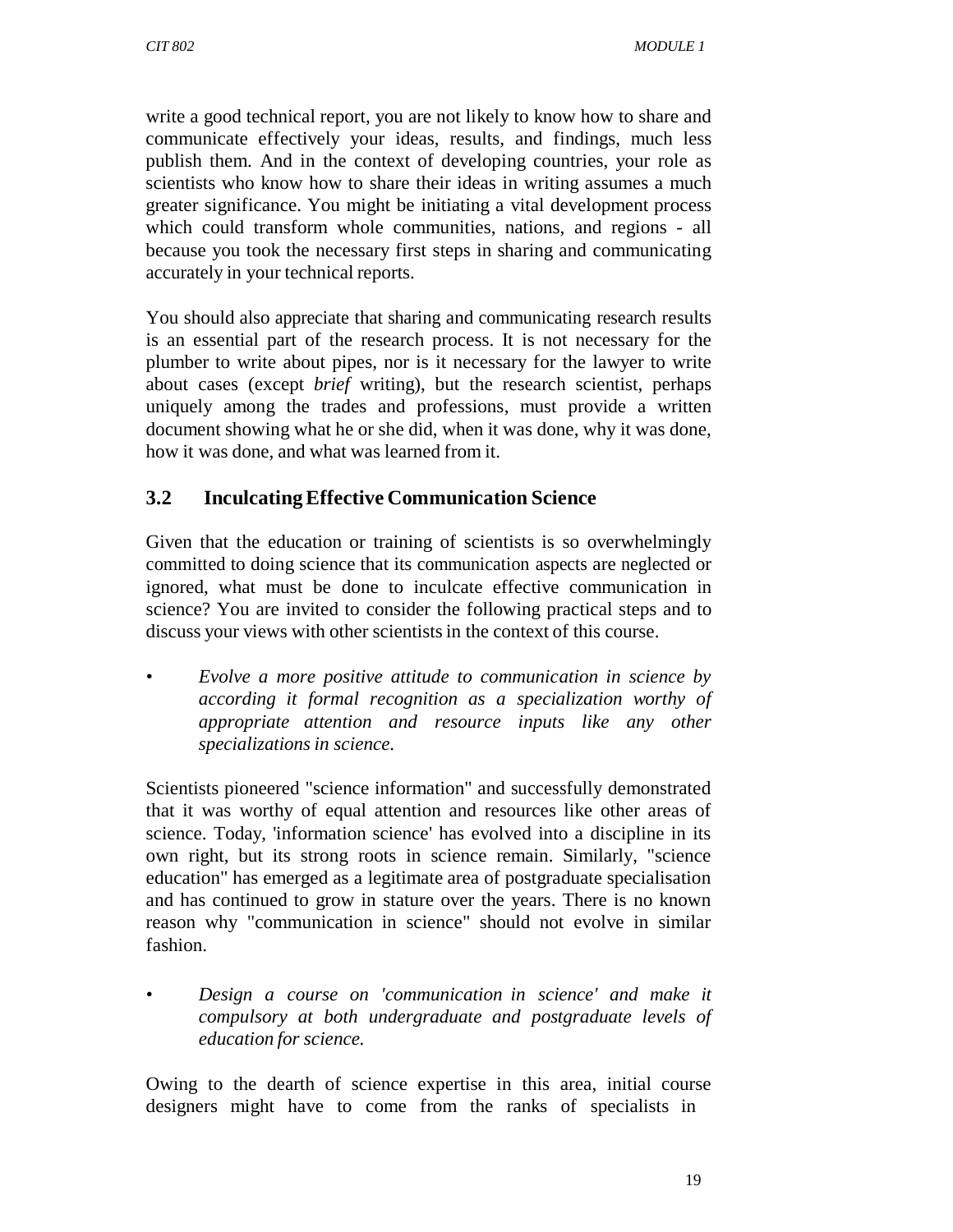communication and language arts. But as the specialisation gains greater recognition and visibility among practising scientists, it should not take too long for appreciative course designers to emerge from the ranks of scientists. As the new course becomes more and more acceptable in formal education for science, it might be necessary to envisage offering more than one course at two or more levels --- undergraduate, postgraduate, and research.

*• Initiate and appropriately endow a movement for more effective communication in science.*

Most specialists evolve naturally, but a few notable ones have been induced. In all cases, it is the enthusiasm and tenacity of one person or very few people which ensures the survival and blossoming of a new specialism. Since developing countries arguably need competence in science communication more than industrialised ones, there could be special advantages in situating such initiative in a developing society. Ultimately, however, it is the more universal appeal that will sustain it and make it prosper. What possible role might you play here?

*• In the interim, mount a sensitization drive to revive student written presentations at tutorials and seminars, and to integrate written discourse into more and more science degree programmes, especially at the postgraduate level.*

The National Open University of Nigeria is something of a pacesetter by offering a two-credit unit course on Technical Report Writing in its MSc. degree programme in Information Technology. The hope is that other Nigerian universities will emulate it. In the meantime, much can be done by Nigerian universities to promote written discourse in science degree programmes. Student written presentations at tutorials and seminars -- a regular feature of undergraduate education for science in the 1950s and 1960s — should be revived.

Finally, academic staff can demonstrate a practical commitment to inculcating effective communication in science by integrating more and more term papers into science degree programmes, especially at the postgraduate level.

## **3.3 Learning to Write for Publication**

Inevitably, we must return to the ultimate objective of science, to publish the results of experiments and findings from field observations, as the greatest motivation for learning technical report writing as early as possible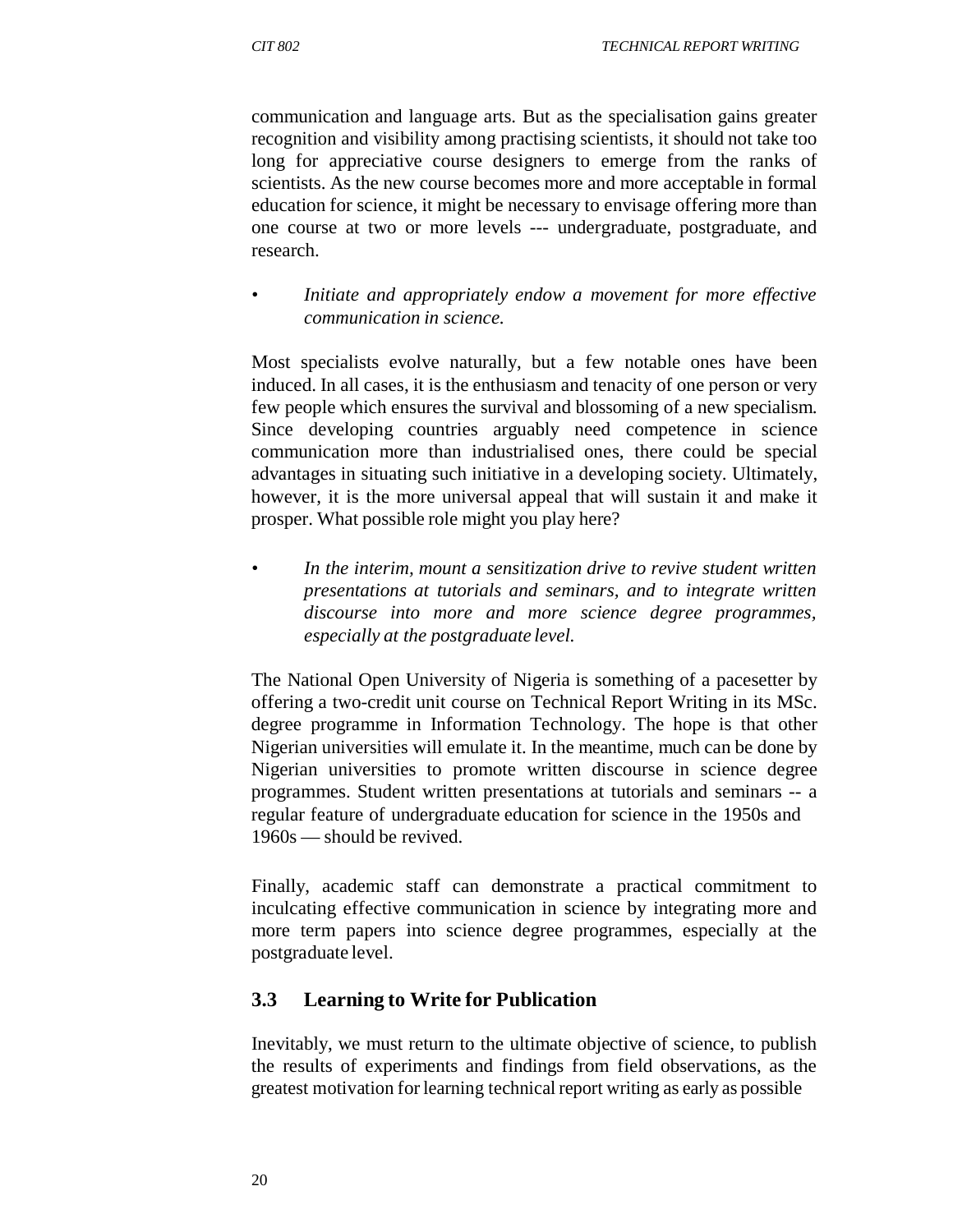in your science career. Whether or not you wholly subscribe to the "publish or perish" adage in academia, there is no question but that the goal of scientific research is publication. Scientists, starting as graduate students, are measured primarily not by their dexterity in laboratory manipulation, not by their innate knowledge of either broad or narrow scientific subjects, and certainly not by their wit or charm; they are measured, and become known (or remain known), by their *publications.*

A scientific experiment, no matter how spectacular the results, is not completed until the results are *published.* In fact, the cornerstone of the philosophy of science is based on the fundamental assumption that original research *must* be published. Only thus can scientific knowledge be authenticated and then added to the existing pool of knowledge that we call science. This concept was given added weight when it was accepted as rational policy by the government of the United States of America. Currently U.S. government policy, first proclaimed in 1961 and restated in 1974 by the Federal Council of Science and Technology states as follows:

> *The publication of research results is an essential part of the research process. This has been recognized in part through authorization to pay publication costs from federal research grants and contract funds.*

Other national governments around the world, notably the former USSR and China, have followed the US example with similar dramatic results. Thus, the scientist must not only "do" science but must "write" science. Although good writing does not lead to the publication of bad science, bad writing can and often does prevent or delay the publication of good science. It is of vital national significance that you, as a potential contributor to the small but locally significant pool of Nigerian scientific knowledge, should imbibe the rudiments of writing good science as early as possible. This course, *CIT 802: Technical Report Writing* may not make you a great writer of science, but it will give you a firm and confident beginning in that direction. And, it is our hope that your firm and confident beginning will encourage you to become a part of the ultimate objective of science; the publication of scientific research.

## **4.0 CONCLUSION**

Science, as we know it today, would have been impossible without a firm and entrenched tradition of simultaneously "doing" and "writing" science. Unfortunately, writing science has progressively become surbordinate to doing science, both in formal education for science and in the careers of scientists. And yet, to publish the results of experiments or field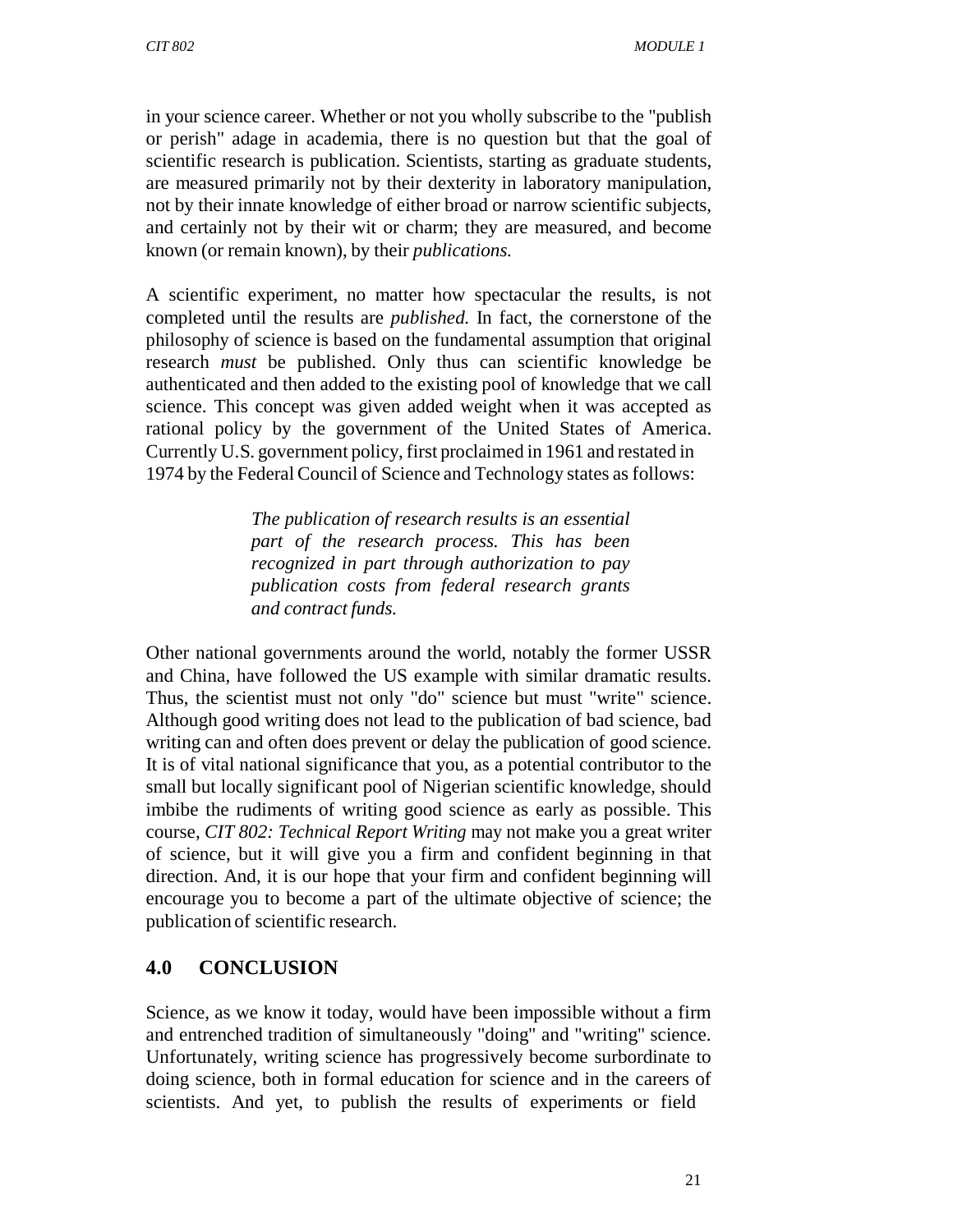observations remains the ultimate objective of science. This implies that all scientists, including yourself, must take writing science very seriously, indeed.

This unit encourages you to recognise and appreciate that, by learning how to write a good technical report, you are taking the first vital steps in the attainment of the ultimate objective of science, that is, publishing. You are also invited to make your suggestions on how best to inculcate effective sharing and communication in science, given an educational structure that is skewed in favour of doing, rather than writing, science. The four areas suggested are designed to help you to flag off much needed debate on the subject among the rank and file of scientists. Finally, the nature and significance of publishing science are emphasised to enable you appreciate that both locally and globally, you will be making a worthy contribution to science by mastering the writing as well as the doing of science.

## **5.0 SUMMARY**

In this unit, you have learned to:

- recognise and appraise the significance of sharing and communicating science, initially through technical writing, as an essential part of the research process
- know that writing for publication is the ultimate goal of science and that technical report writing is a vital step towards the attainment of that ultimate goal
- explain how "doing" and "writing" science are complementary functions which need to be actively promoted at all levels of education for science
- defend intelligently the need to accord high priority to the acquisition of effective communication skills in formal education for science and technology.

## **6.0 TUTOR-MARKED ASSIGNMENT**

Discuss the statement that 'writing for publication is the ultimate goal of science.'

#### **7.0 REFERENCES/FURTHER READING**

- Day, Robert A. (1983). *How to Write and Publish a Scientific Paper.* 2nd ed. Philadelphia, ISI Press.
- Trelease, S.F. (1985). *How to Write Scientific and Technical Papers.* Baltimore, Md., William & Wilkins.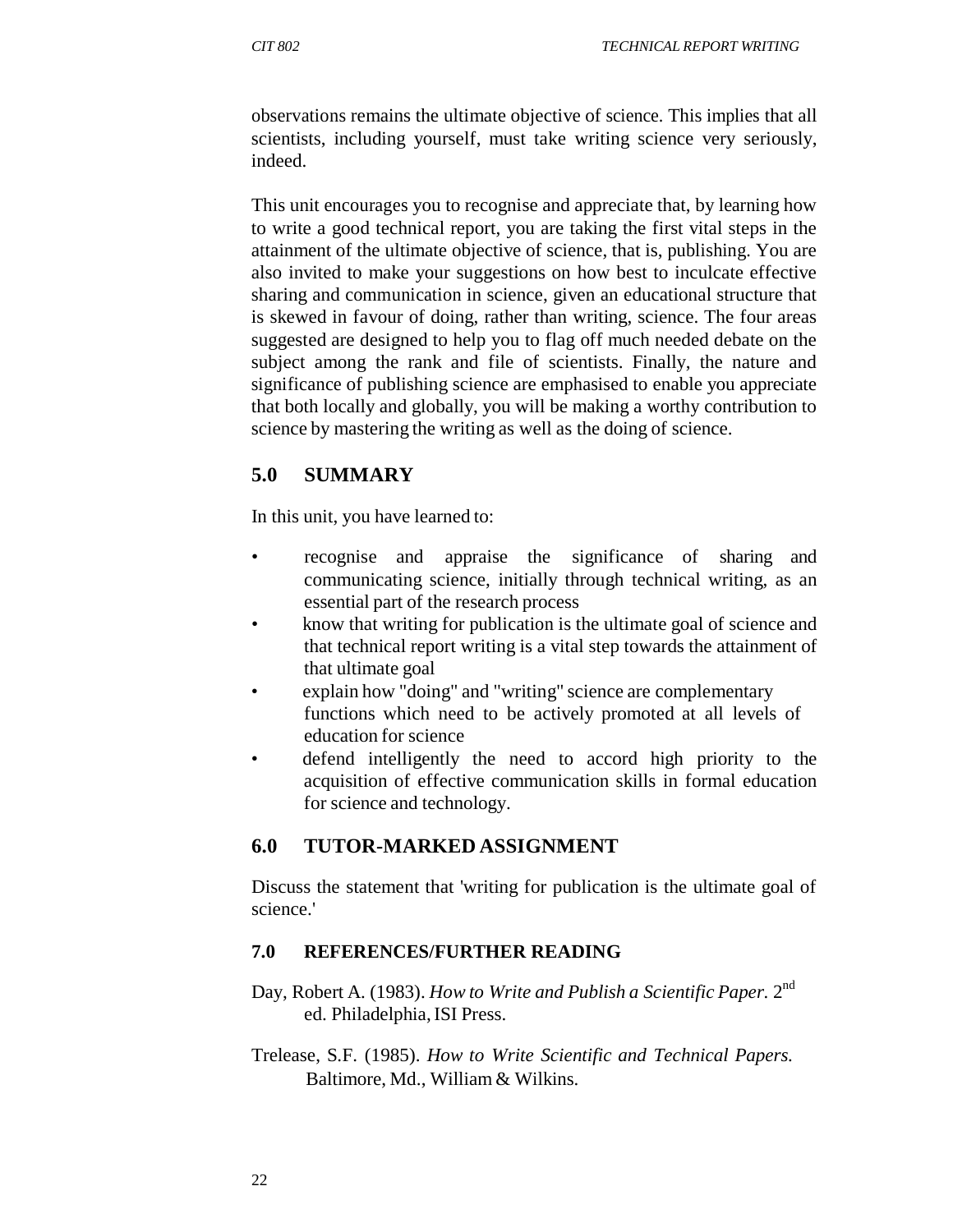# **UNIT 4 PLANNING TECHNICAL REPORT WRITING**

## **CONTENTS**

- 1.0 Introduction
- 2.0 Objectives
- 3.0 Main Content
	- 3.1 Before you Start Writing
		- 3.1.1 Resources
		- 3.1.2 Time
		- 3.1.3 Help
	- 3.2 Contextualisation
	- 3.3 Organisation
		- 3.3.1 The Chronological Approach
		- 3.3.2 The Subject Development Approach
		- 3.3.3 The Concept Development Approach
	- 3.4 Searching for Relevant Material
	- 3.5 Language and Style
- 4.0 Conclusion
- 5.0 Summary
- 6.0 Tutor-Marked Assignment
- 7.0 References/Further Reading

## **1.0 INTRODUCTION**

This unit describes for you the basic considerations in planning the writing of a technical report on a specific subject. Technical report writing can be thoroughly enjoyable and rewarding if you take sufficient time to plan it in some detail. By "planning" we mean your thinking through the entire process of writing the report and identifying all the elements, small and not so small, that have to be taken into consideration from the beginning to the end. This requirement may appear rather demanding, but it isn't really so once you come round to *think* about it. Your thinking must not be hurried; you will need to put pen to paper on a number of issues for several days, or even weeks. Then, you will have to review what you have done and each process of review should make you come up with an improved plan for the technical report you are about to write.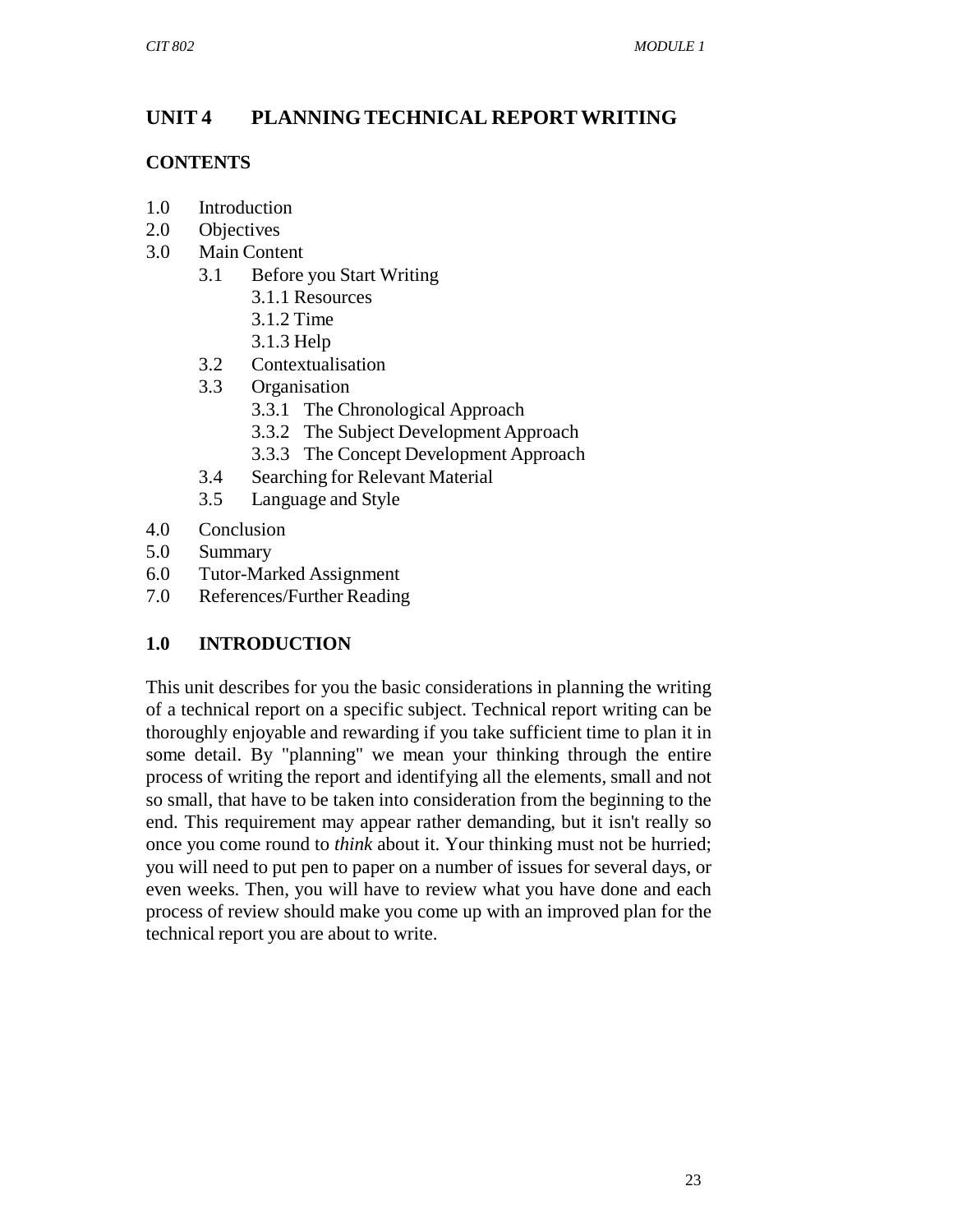#### **2.0 OBJECTIVES**

At the end of this unit, you should be able to:

- list the resources you will need for writing a technical report
- describe clearly the envisaged setting for your report
- organise the components of your report in a logical manner
- determine the relevant primary and secondary material you will need to write the report
- justify your careful use of language and style in technical report writing.

## **3.0 MAIN CONTENT**

#### **3.1 Before you Start Writing**

You can avoid producing many unnecessary drafts of your report, or having to repeat procedures that could have been covered only once, if you take time to ask three fundamental questions as follows: What financial and material *resources* are available to you? How much *time* is at your disposal? What types of *help* do you need in the process of writing the report?

#### **3.1.1 Resources**

You must have a good idea of how much funds you can reasonably expect to be available. to you in writing the report. You should also know when the funds will be made available and whether or not you are entitled to supplementary funding, should you exhaust your original \_cost estimate. "Material resources" will almost invariably translate to mean "computational resources." You must determine from the outset what special software packages you might need and the specifications of the computer system on which they can run.

#### **3.1.2 Time**

How much time do you have for writing the report? Can you ask for more time if you cannot deliver on the original time schedule? Are you required to produce your report in phases, progress and interim reports, then a final report? is someone expected to review your report before you submit it to a final authority? What time limitations are imposed by the reviewing and final authorities?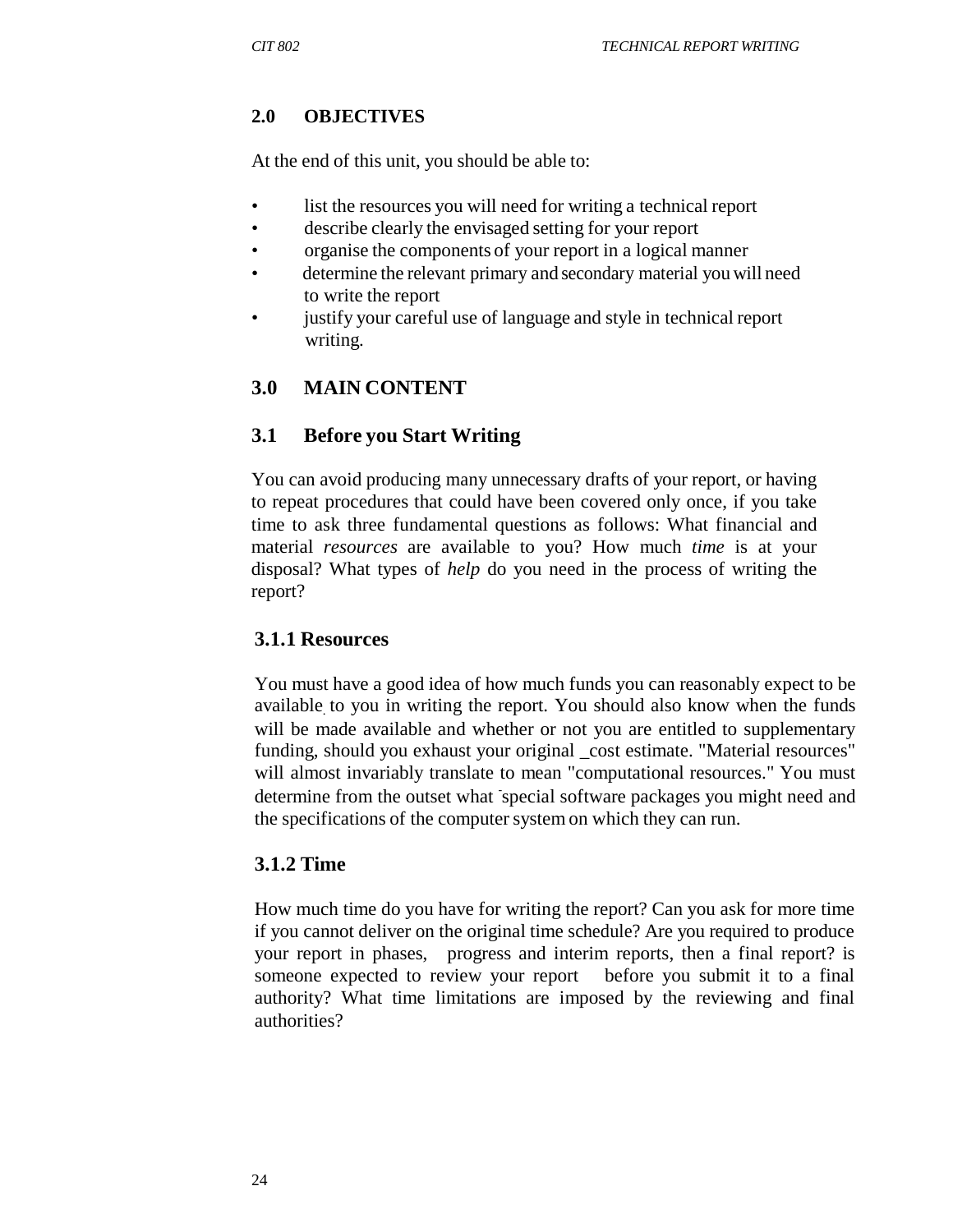# **3.1.3 Help**

You will not always be able to handle all aspects of your report by yourself. Therefore, identify from the outset your probable sources of help. For data analysis and interpretation for example, if you are not sure of the most appropriate statistical package for the analysis of your particular set of data, seek the help of statisticians rather than try it out yourself and risk invalidating a very important part of your report. Another important source of help is good proof readers. Most writers (and science writers in particular) fail to detect many errors of grammar and syntax in their writing. In addition, experienced research scientists can often easily detect illogicalities and other common faults in the writing of young scientists. The general rule in planning your report is to have a back-up for every activity, a 'contingency plan'. Being caught unawares or having to repeat an activity that you have already covered suggests that you have embarked upon your report writing too soon. You will recoup many times over the time invested in planning every aspect of your report writing.

## **3.2 Contextualisation**

Every technical report should be written for a particular purpose and for a particular target audience. Therefore, take time to describe carefully the context of your report, and as early as possible in your writing. In doing so, you should ask a number of questions such as :

*Was the report commissioned? If the answer is 'Yes', What are the agreed terms of reference? If it was not commissioned, what was your purpose in writing it?*

The keyword in the second question is "agreed" which suggests that the context of writing your technical report has been duly negotiated and agreed with you, its writer. You must be completely satisfied with the terms of your contract because breaching any aspect of it may embroil you in protracted discussions or even litigation. If you suspect that there is a catch in the wording of the contract; take time to clear it with your lawyer before putting your signature to it. You should be particularly careful not to sign away your intellectual property rights which are all protected under the protocols of the World Intellectual Property Organization.

On occasions, you may be one in a team of writers of a technical report. Whether your contribution is a major or minor one in such a context, you have the responsibility of satisfying yourself that you are making the contribution in an agreeable context. Take time to resolve any lingering doubts quickly; pulling out in the middle of a report writing exercise will upset other members of your team and give you a poor image.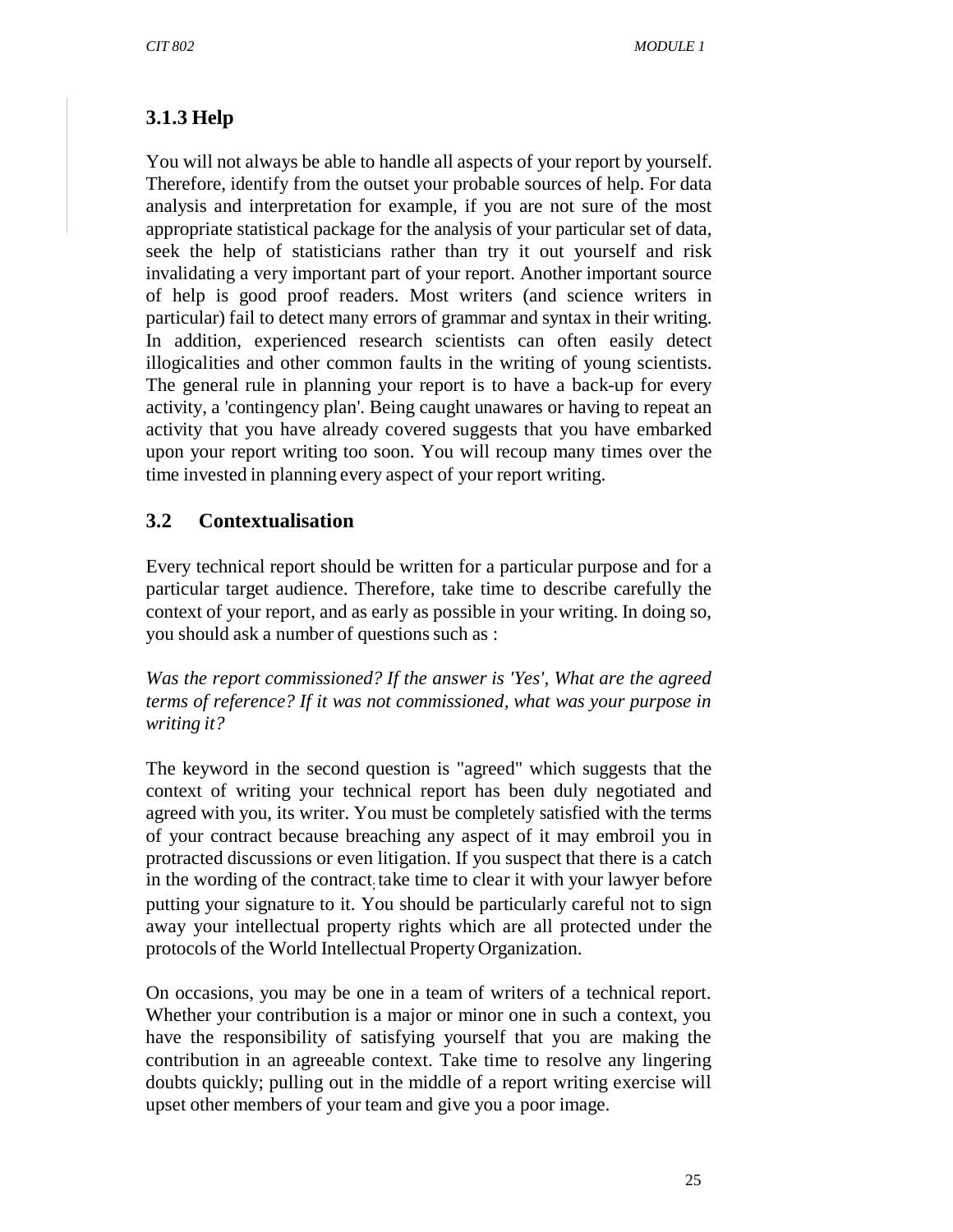If the technical report you are writing was not commissioned, then its context should be your sole responsibility. In which case, you should take time to describe carefully the purpose of the report. You need to he explicit, bearing in mind the *types* of technical reports listed for you in Unit 1 of this course. If you have any doubt at all about the type of technical report you are writing, be honest with yourself by returning to the appropriate section(s) of Unit I of this course.

*What are the managerial and technical capabilities of the organisation or institution targeted by your report? Who in the organisation are likely to read your report and what do they know about the subject? What are they yet to know?*

You must take time to find out all that you can about the organisation or institution that will make use of your report — its material, technical, and managerial resources and capabilities. Note in particular that an organisation/institution may have sophisticated resources, but lack the technical or managerial capabilities to exploit them fully to corporate advantage. You must turn such deficiencies to your advantage; they are *opportunities* for you to demonstrate the relevance of your expertise in the specific organisational setting you are writing for.

But you must go beyond knowing about the organisation/institution as a whole to individuals, especially those likely to read your report. What do they know about the subject of your report, and what are they yet to know'? Your knowledge of what the key members of your target organisation/institution know or don't know should, once more, be turned into an opportunity to make your report more relevant. For example, you could devote specific aspects of your report to addressing the deficiencies of the organisation's chief executive or, indeed, its entire human resource development department whose key members you have taken time to study. If you tackle this aspect of contextualisation positively and with imagination, you would have assured yourself of several influential advocates for your report from the outset.

The contexts of your report could vary enormously, depending on whether you are writing for a public or private sector organisation. It is your responsibility to understand fully the nature and structure of policy and decision-making processes in either context. General rules will help you to make a good start, but your real challenge is to find out how the exceptions operate in the particular private sector organisation targeted by your report, or in a particular ministry or parastatal. It is always a fatal mistake to extrapolate from one private sector organisation to another, from one ministry or parastatal to another. In that sense, every technical report you write is unique.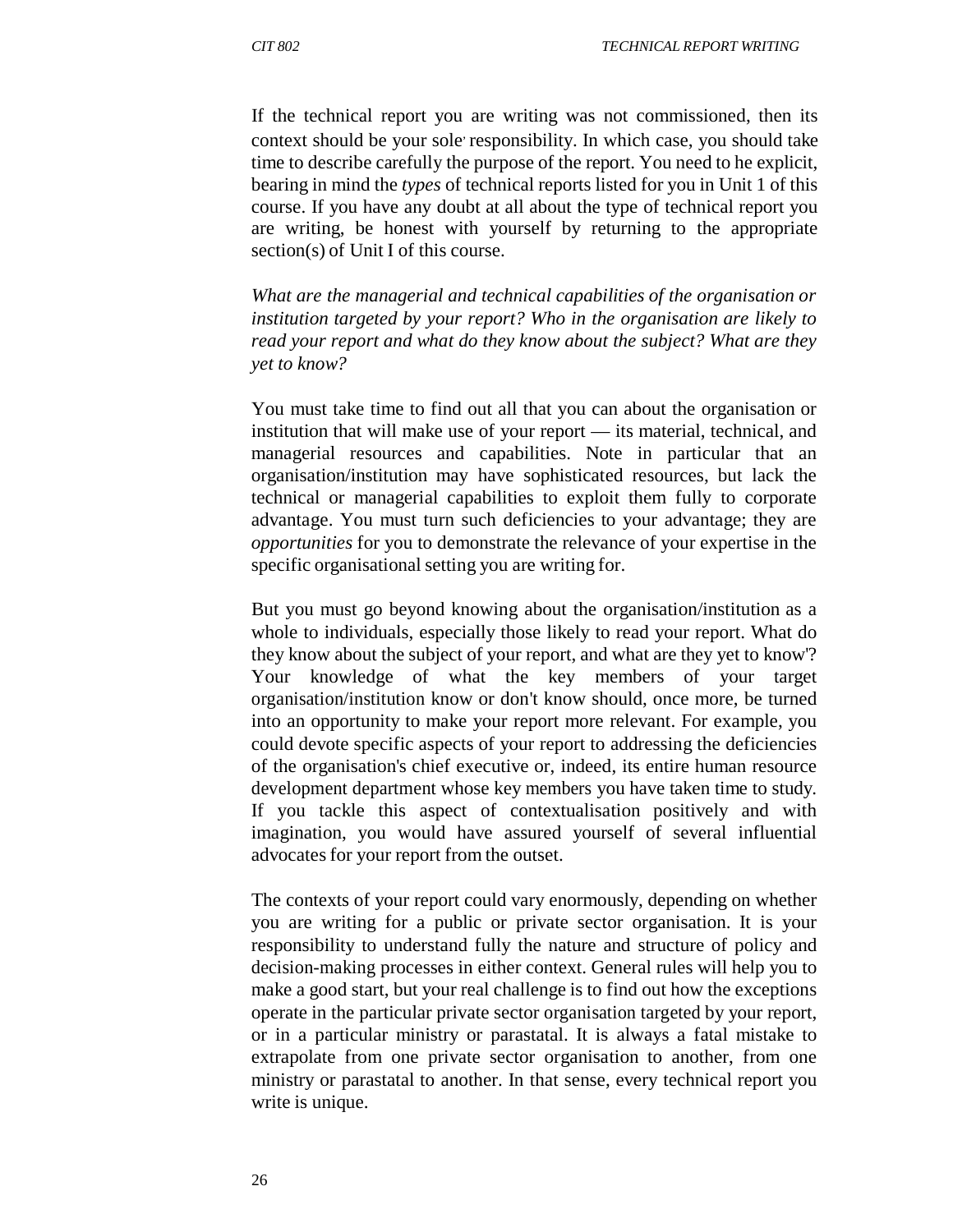### *To what end are your recommendations likely to be put?*

Your technical report must contain a set of recommendations which clearly set out to achieve one or more of the following:

- provide a solution to a specified problem
- offer a better (more efficient, more cost-effective, or more cost-beneficial) way of performing a particular operation
- demonstrate the need to invest additional resources in specific processes, facilities, or human resources.

The list does not exhaust the possible areas that your recommendations may cover, but they are probably the most common. You must bear in mind that your recommendations are not designed to condemn but to help. It is a common mistake for young, inexperienced technical report writers to want to give the impression of being "experts" by running down an organisation, or even individuals, in their recommendations. The outcome of such short-sightedness is predictable enough: the "experts" will not be given a second chance of returning to the organisation.

The time you spend discussing your *proposed* recommendations with those who are likely to implement them is a time well spent. Let them feel a part of your work by making them comment freely on the recommendations that *they,* not you, will have to implement. You do not always have to use such comment, of course, but the process of consultation itself will help to build up an invaluable positive image of your personality and professional competence.

And the final word on contextualisation: let your clients be aware that you can be contacted on any problems that may arise from implementing your recommendations, at no additional cost to the organisation. This is an important public relations undertaking which many organisations decline to take up, but which does no harm whatsoever to your professional image.

# **3.3 Organisation**

"Good organisation is the key to good writings" (Petersen, 1961). Much of what you've already learned in Unit 2 is relevant to this part of Unit 4*.* If you have mastered the content of Unit 2 as you should, this part will easily fall in place in your cumulative knowledge on technical report writing.

By "organisation" here, we mean the need for you to take a decision on the most appropriate *arrangement* for the technical matter in your report. Typically, one of three approaches is adopted, depending on the nature of your report: (a) the *chronological* approach, (b) the *subject development*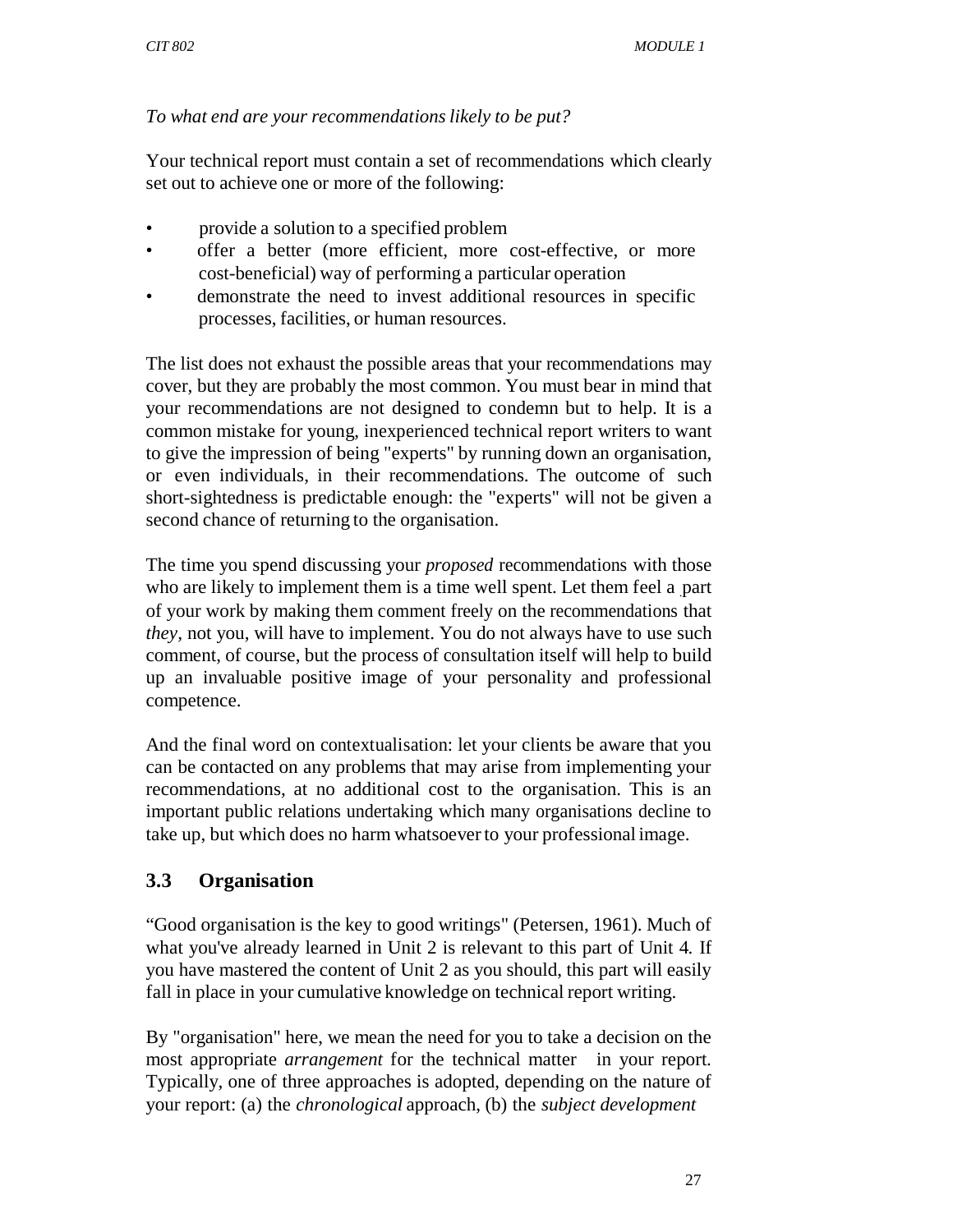approach, and (c) the *concept development* approach. It is useful for you to know something of each approach so that you will be confident about using any of them in technical report writing.

#### **3.3.1 The Chronological Approach**

Certain topics are best treated and understood in an evolutionary mode. The biological and geological sciences are examples where the chronological arrangement of technical matter confers a special advantage of being easily understood by the reader. In addition, the chronological order has been agreed and standardised; you have nothing whatsoever to contribute to it. You simply organise your technical data in accordance with the agreed chronological order. But, you must cite the authority(ies) for the approach you have taken accurately and fully (See *Units 12 and 13* where citing and arranging references are discussed.)

#### **3.3.2 The Subject Development Approach**

Every established discipline has been broken down into its constituent parts in such a manner that one can see the organic links between the parts. The outcome of such an exercise is called *a classification scheme,* or a subject development approach of the discipline. A classification scheme could be very complex, even for a relatively "young" discipline. Many technical report writers have neither the time nor the inclination to understand such a complex document. Moreover, you will need to use only a small part of the document in any technical report. For practical purposes, therefore you should seek the help of a practising librarian, even when you feel confident about using it unaided to organise your technical data.

#### **3.3.3 The Concept Development Approach**

The organisation of material in a report using this approach is not very common in science and technology. The main reason is that it is rare to secure widespread agreement on the conceptual development of many topics in science and technology. In special cases, such as thesis writing, the approach may be used to tease out other approaches or to critique the more traditional approaches (the chronological and subject development). If you must use the concept development approach to organise your technical material, you will have to indulge in considerable explanation to enable your readers follow the message in your report.

#### **3.4 Searching for Relevant Material**

This is a critical aspect of planning your report writing. In order to maximise the resources available to you for writing the report, especially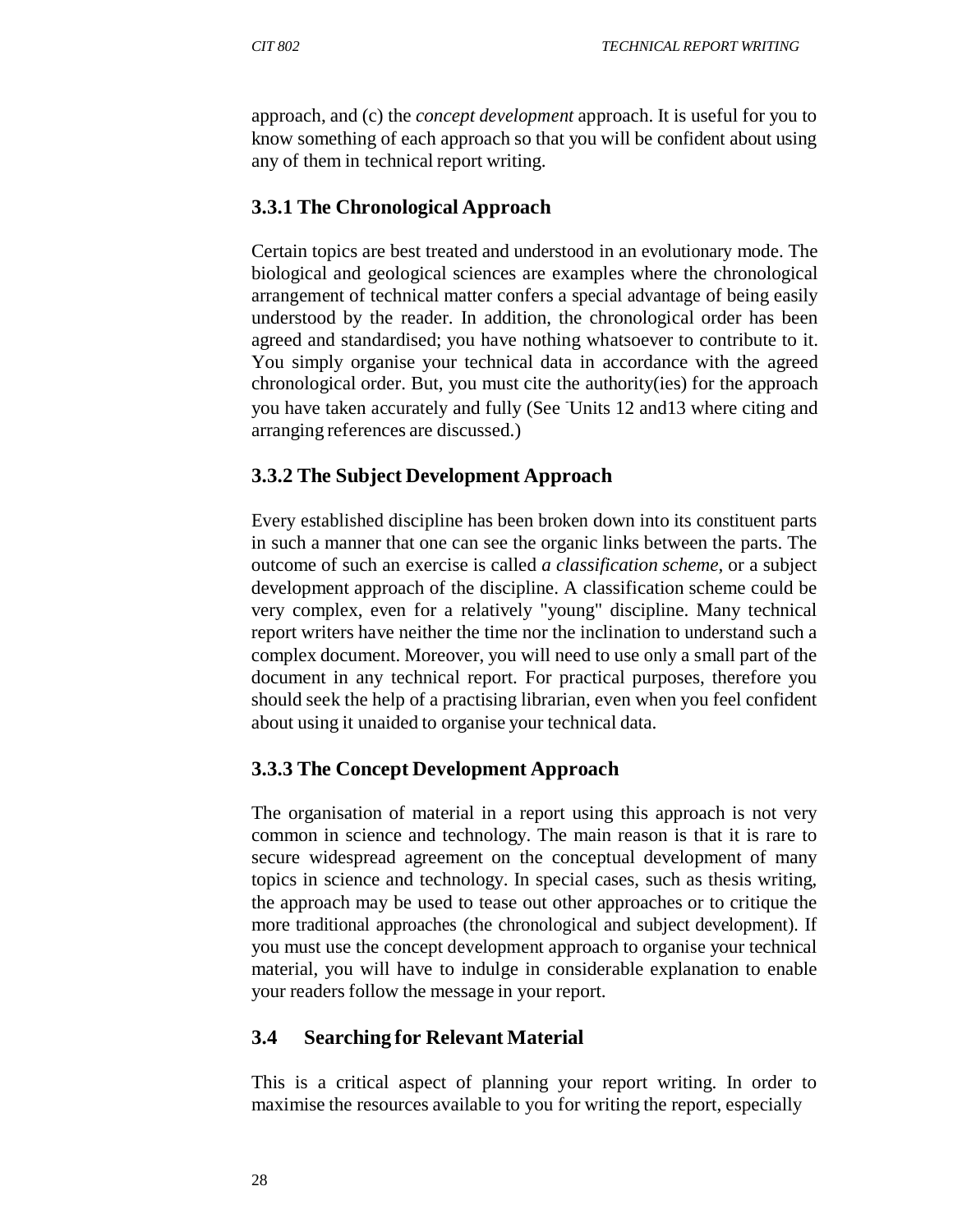your time, you must plan this aspect very carefully. In science and technology, your most fundamental decision will be which *primary* or *secondary* material to look for.

*Primary sources* include the following:

- on-the-spot observation (including experiments)
- interview with people directly concerned, and
- questionnaire administered on people who are in the best position to know.

*Secondary sources* are of two types:

- library or documentary sources, and
- interviews with those in a position to supply secondary material, such as historians.

You should be aware that in science and technology, a much greater emphasis is placed on primary than secondary sources of material. Indeed, secondary sources are traditionally used to discuss, rather than report, the results of experiments or findings from field observations (see Unit 9). It would be an unusual technical report in science and technology which depends more on secondary than primary sources of material. Your planning must answer satisfactorily such questions as:

- *What/which primary source material do you need for the report? Where? When?*
- *Who* do you need to interview? Where? When?
- *Who* will respond to your questionnaire? Where? When?
- *How will you collect your primary or secondary source material?* Effective planning means that you have answered the questions of What'? Which? Who? How? Where? When? in as much detail as possible from the beginning.

### **3.5 Language and Style**

Many scientists and technologists seem to have the impression that they are not required to bother much about their language or style of writing, but they are wrong. In Unit 1 of this course; you were given the answer to the question, What is a technical report? Specifically, in sub-section 6 of the Unit, you were advised to be thoroughly familiar with the seven characteristics of technical reports (and scientific writing generally) technical accuracy, consistency, clarity, mechanical accuracy, conciseness, persuasiveness, and interest. You were also advised not to proceed with the rest of the unit and the course until you satisfy yourself that you have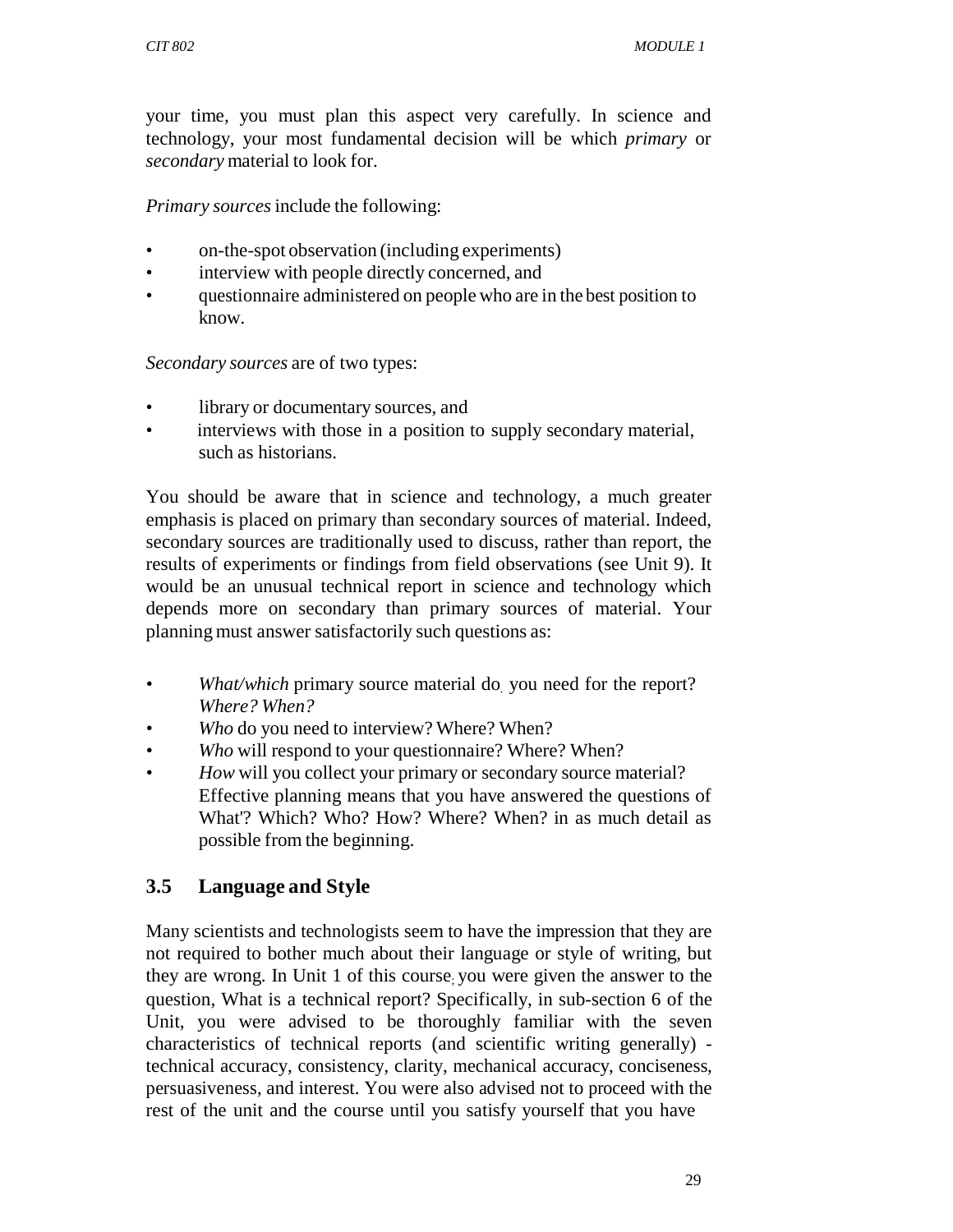mastered the seven characteristics. That advice is repeated for your benefit here. Furthermore, you are invited to ponder seriously on the following extensive quotation from a well known book on good writing in science and technology:

*There are four things that make this world go round: love, energy, materials, and information. We see about us a critical shortage of the first commodity, a near-critical shortage of the second, increasing shortage of the third, but an absolute glut of the fourth.*

We in science, of necessity, must contribute to the glut [by writing technical reports and scientific papers]. But let us do it with love, especially love of the English, which is the cornerstone of our intellectual heritage; let us also do it with energy, the energy we need to put into the scientific paper [and the technical report] so that the reader will not need to use much energy to get the information out of the paper, and let us husband our materials, especially our words, so that we do not waste inordinate quantities of paper and ink in trying to tell the reader more than we know or more than the reader wants to know (Day, 1983:ix)."

Need we add anything to this in order to convince you of the importance of giving serious thought to language and style in planning your technical report writing?

### **4.0 CONCLUSION**

Planning is of the essence in writing a good technical report. It is never a waste of time for you to spend as much time as is necessary to plan every aspect of technical report writing in as much detail as you can. In fact, much of your writing will be laboured and wasteful if you fail to devote sufficient time to planning it.

In this unit, you have been exposed to the ingredients of planning the writing of a good technical report. You are now set to start writing the technical report proper.

This unit is also the last of the first four study units comprising Module I of this course. Unit I of the module helped you to answer the question, "What is a technical report?" Unit 2 listed and described for you the components of a technical report while Unit 3 appraised the significance of technical report writing in science and technology. This final unit of Module 1 completes your necessary preparation for embarking on the writing of a good technical report on a subject of your choice.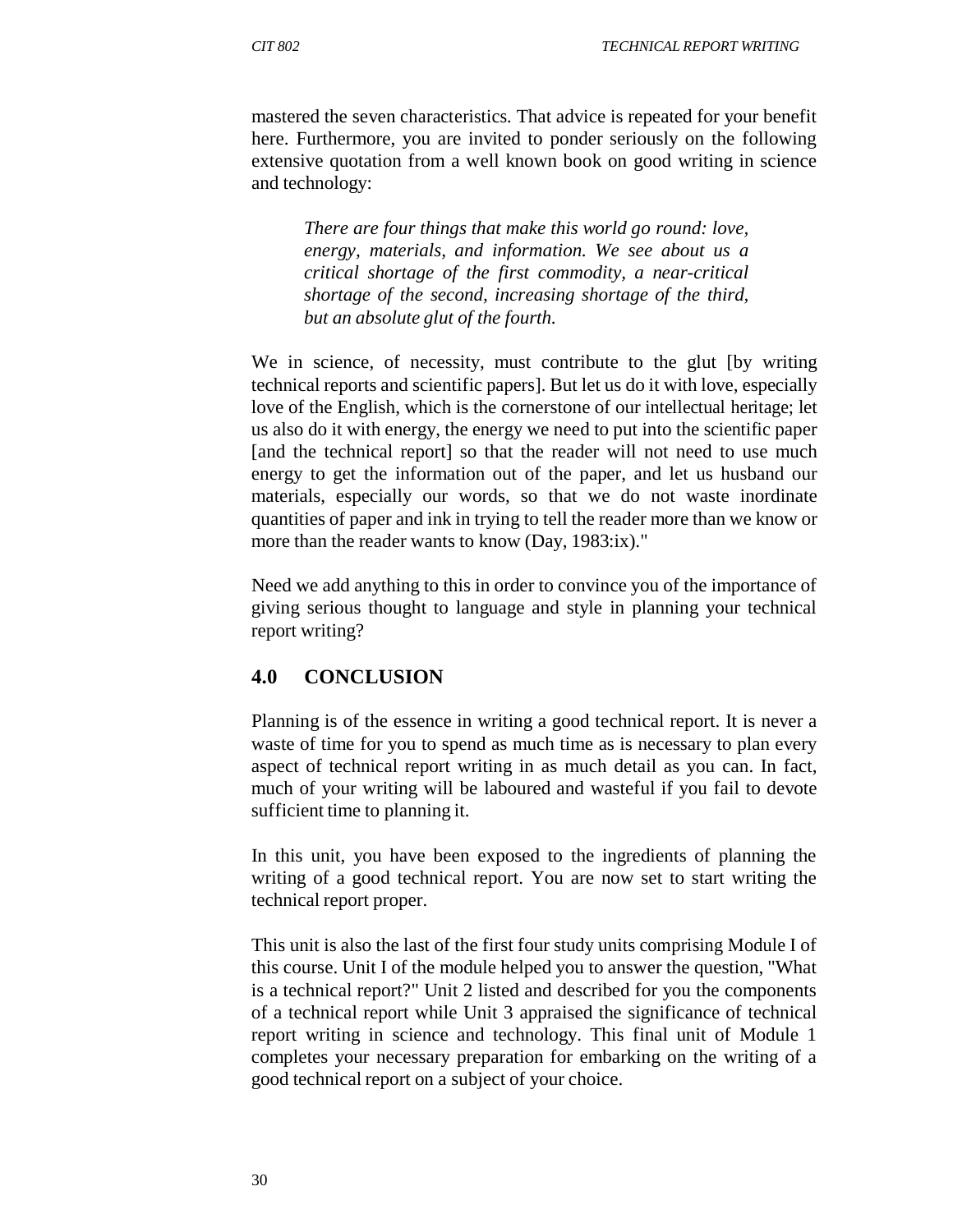# **5.0 SUMMARY**

In this unit, you have learned how to:

- identify and list the resources you will need for writing a good technical report
- describe clearly and comprehensively the envisaged setting for your report
- organise the components of your report in a coherent and logical manner
- determine the relevant primary and secondary materials you will need to write the report; and
- justify your careful use of language and style in technical report writing.

## **6.0 TUTOR-MARKED ASSIGNMENT**

- 1. Identify and list the resources you will need for writing a good technical report.
- 2. Describe clearly and comprehensively the envisaged setting for your report.
- 3. Organise the components of your report in a coherent and logical manner.

# **7.0 REFERENCES/FURTHER READING**

- Day, Robert A. (1983). *How to Write and Publish a Scientific Paper.* 2nd ed.Philadelphia, ISI Press.
- Folarin, Babatunde (2002). "Report Writing and Presentation." Unpublished manuscript. Dept. of Communication & Language Arts. University of lbadan.
- Peterson, M.S. (1961). *Scientific Thinking and Scientific Writing.* New York: Reinhold Publishing.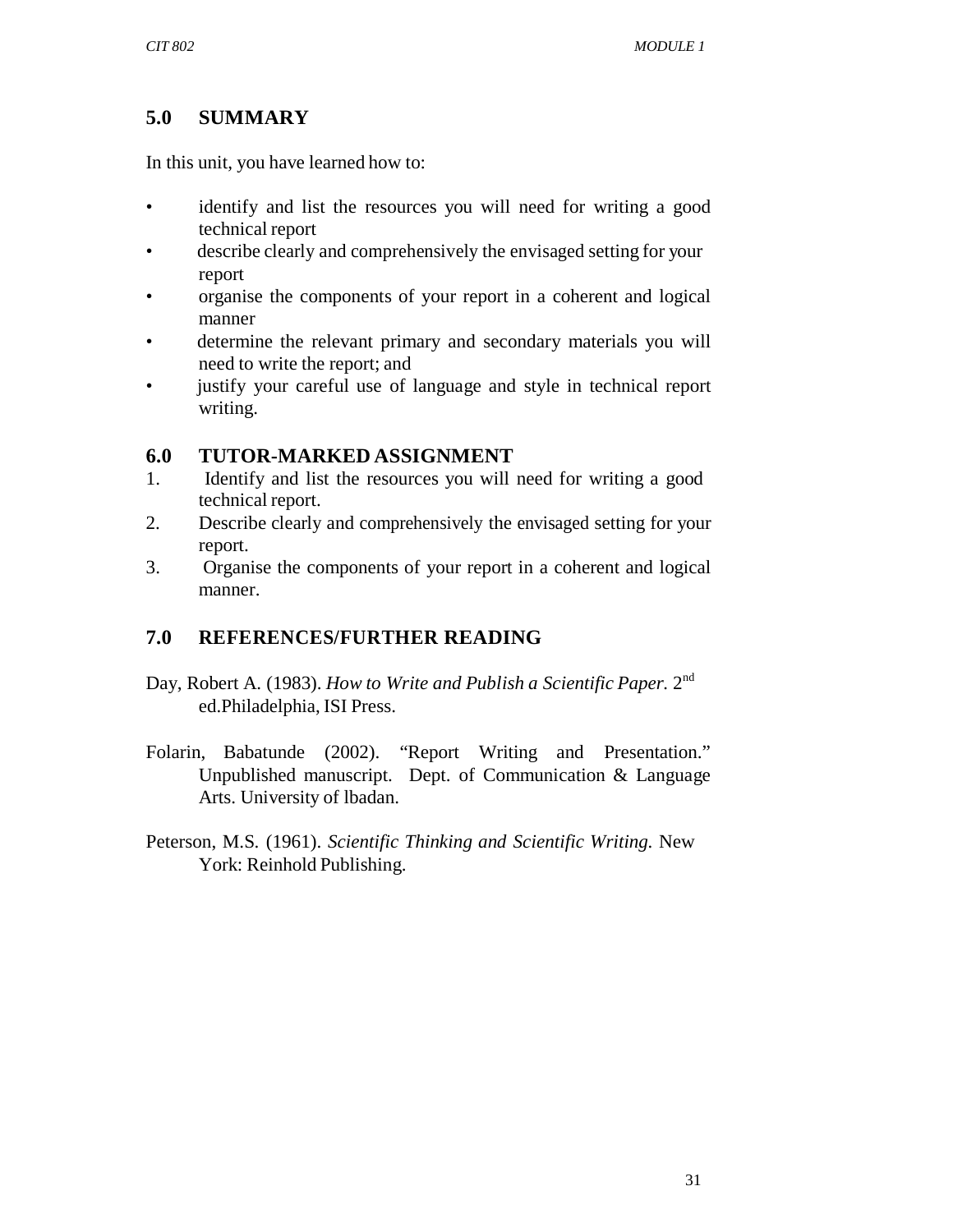#### **UNIT 5 SELECTING AND PREPARING THE TITLE**

#### **CONTENTS**

- 1.0 Introduction
- 2.0 Objectives
- 3.0 Main Content
	- 3.1 Length of the Title
	- 3.2 Need for Specific Titles
	- 3.3 Importance of Syntax
	- 3.4 The Title as a Label
	- 3.5 Abbreviations and Jargon
- 4.0 Conclusion
- 5.0 Summary
- 6.0 Tutor-Marked Assignment
- 7.0 Reference/Further Reading

#### **1.0 INTRODUCTION**

In preparing a title for a technical report, you would do well to remember one salient fact: That title will be read by scores, possibly hundreds, of people. Perhaps few people, if any, will read the entire report, but many people will read the title for various reasons and at different points in time. Therefore, all words in the title of your report should be chosen with great care, and their association with one another must be carefully managed. The most common error in defective titles, and certainly the most damaging in terms of comprehension, is faulty syntax (word order).

What is a good title? You may define it as the fewest possible words that adequately describe the contents of a technical report, of a scientific paper, thesis, dissertation or a book. You will learn all about how to select and prepare a good title in this unit.

This unit is divided into five parts. The first part shows you how to write short, rather than long titles. The second commends specific titles and provides you with. a few examples of how to attain specificity in preparing titles. Part three emphasises the importance of syntax and, again, provides you some examples of how faulty syntax can produce titles with completely unintended meanings. In part four, you are shown how to label your report properly by providing appropriate "keys" in its title that will facilitate its understanding and retrieval. Finally, in part five, you are shown why and how to avoid using abbreviations and jargon in the titles of your technical reports.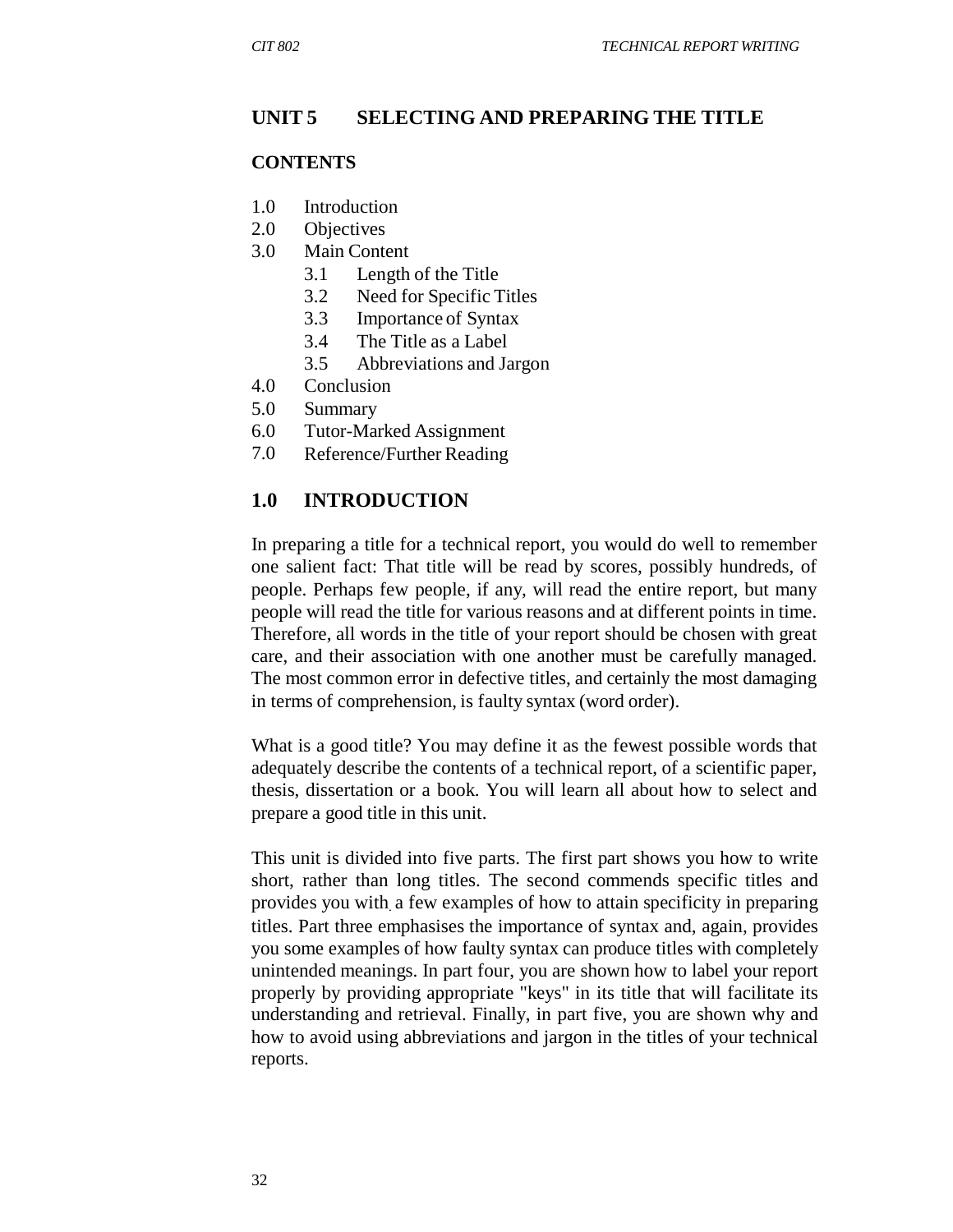# **2.0 OBJECTIVES**

At the end of unit, you should be able to:

- state the difference between a poor (lengthy) title and a good (short) one
- construct appropriately specific titles for technical reports and scientific papers
- recognise and apply the importance of syntax in composing the titles of technical reports and scientific papers
- prepare the title of a scientific work as a label to facilitate its understanding and retrieval
- compose the title of a scientific manuscript without using abbreviations or jargons.

# **3.0 MAIN CONTENT**

### **3.1 Length of the Title**

Generally, only a few titles of scientific manuscripts are too short.Consider a paper submitted to a prestigious journal in biology with the title"Studies on *Brucella."* Obviously, such a title was not very helpful to the potential reader. Was the study taxonomic, genetic, biochemical, or medical? You would certainly want to know at least that much, won't you?

However, *many* titles are too long. An overly long title is often less meaningful than a short title. In the early years of the  $20<sup>th</sup>$  century, when science was less specialised, titles tended to be long and non-specific, such as the following published in 1896 in a prestigious journal:

"On the addition to the method of microscopic research by a new way of producing colour-contrast between an object and its background or between definite parts of the objects itself"

That certainly sounds like a poor title; perhaps it would make a good abstract. Happily, such overly long titles are now out of fashion in all forms of scientific writing. But many writers of science still yield to the temptation of constructing and publishing overly long titles. They are not good examples to emulate and by the end of this unit, you are expected to be able to do better, much better.

Without question, most overly long titles are long for only one reason, and it is a very poor one: the use of "waste" words. Often, these waste words appear right at the start of the title, words such as "Studies on"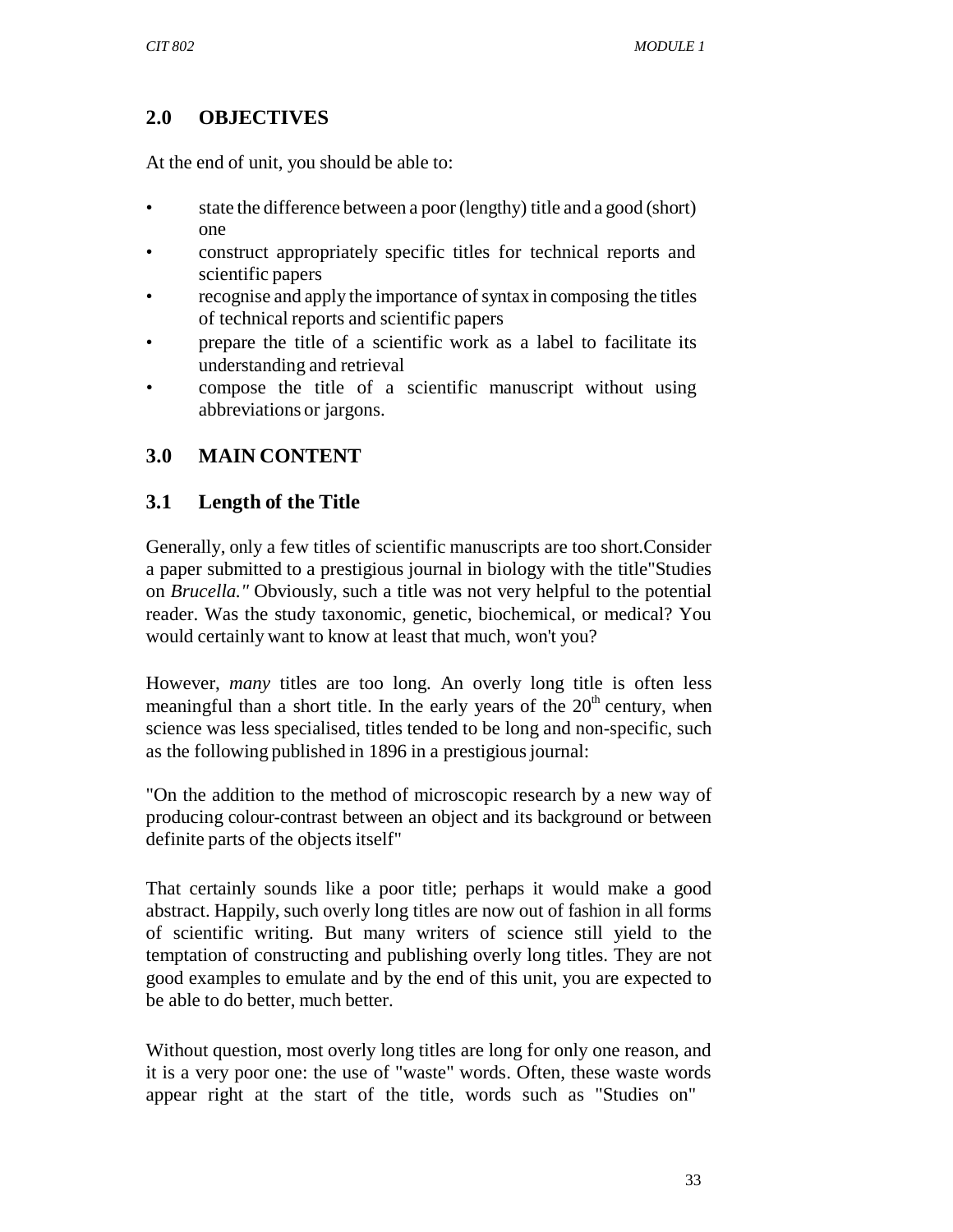"Investigations on," and "Observations on." You should, therefore, get into the habit of avoiding such waste words in the construction of the titles of your technical reports and scientific papers. Produce several versions of the title of a manuscript that you want to write, then sit down and slowly "cut and paste" the words in the alternative titles until you produce one with "the fewest possible words that adequately describe the contents of your manuscript." Repeat the process many times.

### **3.2 Need for Specific Titles**

Let us examine a sample title: "Action of Antibiotics on Bacteria." Is this a good title? In *form* it is; it is short and carries no excess baggage (waste words). Certainly, it would not be improved by changing it to "Preliminary Observations on the Effect of certain Antibiotics on various Species of Bacteria." However, and this brings us to the next print, most titles that are too short are too short for only one reason: the use of general rather than specific terms.

So, take another look at the title above. Obviously, we can safely assume that the study introduced by the title did *not* test the effect of *all* antibiotics on *all* kinds of bacteria. Therefore, the title is essentially meaningless, as you will soon appreciate. If only one or a few antibiotics were studied, they should be individually listed in the title. If the number of antibiotics or organisms was awkwardly large for listing in the title, perhaps a group name could have been substituted.

Therefore, consider the following generally more acceptable titlesand select one that you judge the best replacement for the title in paragraph one above:

"Action of Streptomycin on *Mycobacterium tuberculosis"* "Action of Streptomycin, Neomycin, and Tetracycline on Grain-Positive Bacteria"

"Action of Polyene Antibiotics on Plant-Pathogenic Bacteria" "Action of various Antifungal Antibiotics on *Candida albicans* and *Aspergillus fumigatus"*

Whichever of the four alternative titles you selected, it would have been more acceptable than the sample. But they can still be improved upon to remove the too general impression in the mind of the reader by the use of the words "Action of." By defining those two words, the meaning of the title might be much clearer and closer to what its author intended. The first of the four titles above might then finally appear as follows: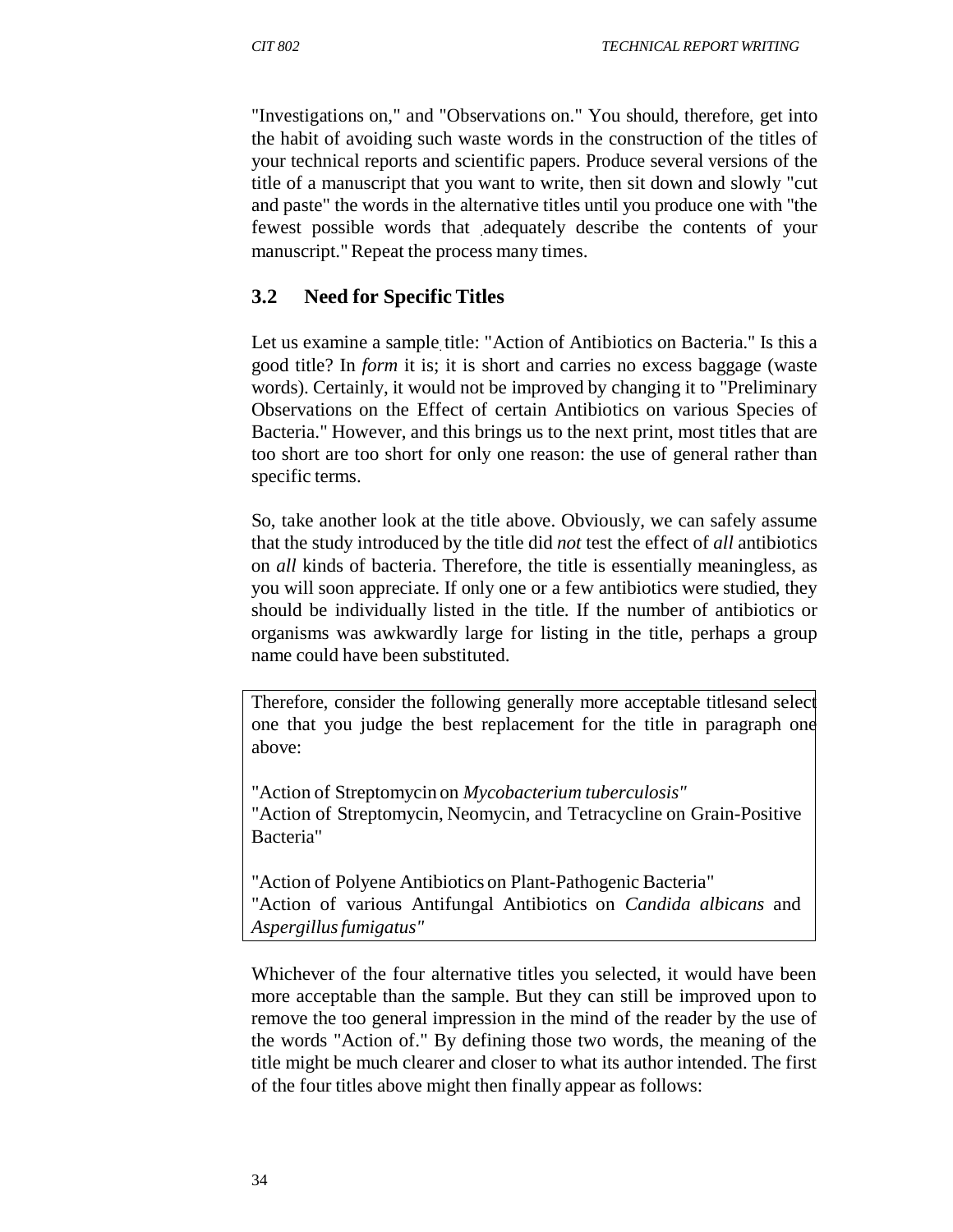"Inhibition of Growth of *Mycobacterium tuberculosis* by Streptomycin" --a much more specific title and one which, by all accounts, should be more helpful to the reader than either of its earlier variations.

You should consider one final example to illustrate the need to be specific in composing the titles of technical reports. In the 1930s, an important series of papers was published under the title "Studies on Bacteria." Although the title was acceptable then, it would not be acceptable today. If the study features an organism, the title would give the genus and species and possibly even the strain number. If the study featured an enzyme of an organism, a general title such as "Enzymes in Bacteria," would not be acceptable either. Perhaps something like "Dihydrofolate Reductase in *Bacillus subtilis"* would.

The examples here come from a particular branch of science. You should practise the construction of specific titles for your technical reports in particular and scientific monographs generally, using your own area(s) of specialisation. That is the only way to systematically build up your confidence until composing specific titles become routine in your writing.

### **3.3 Importance of Syntax**

In the first paragraph of the introduction to this unit, you were given the following statement of fact: 'the most common error in defective titles, and certainly the most damaging in terms of comprehension, is faulty syntax (word order)." here, you will be invited to consider this important issue a little more closely and to make strenuous efforts to eliminate faulty syntax in the construction of the titles of your technical reports.

The use of English as the medium of scientific communication in many developing countries (including Nigeria) has had a troubled history. During the first two or three decades of university education in Nigeria, for example, *all* undergraduates were expected to demonstrate competency in written English prior to their admission into bachelor's degree programmes. A few science and technology undergraduates who fell short of this requirement were often given the opportunity of demonstrating such competency *during* their undergraduate days by sitting for and passing the examinations prescribed by appropriate external authorities. There was no question of anybody taking a first degree without satisfying this competency requirement.

Since about the mid-1970s, however, much confusion has characterised the status of competency in written English among undergraduates in Nigerian universities. At one time, the required standard was lowered considerably; at another, the requirement was abolished completely. Although much of its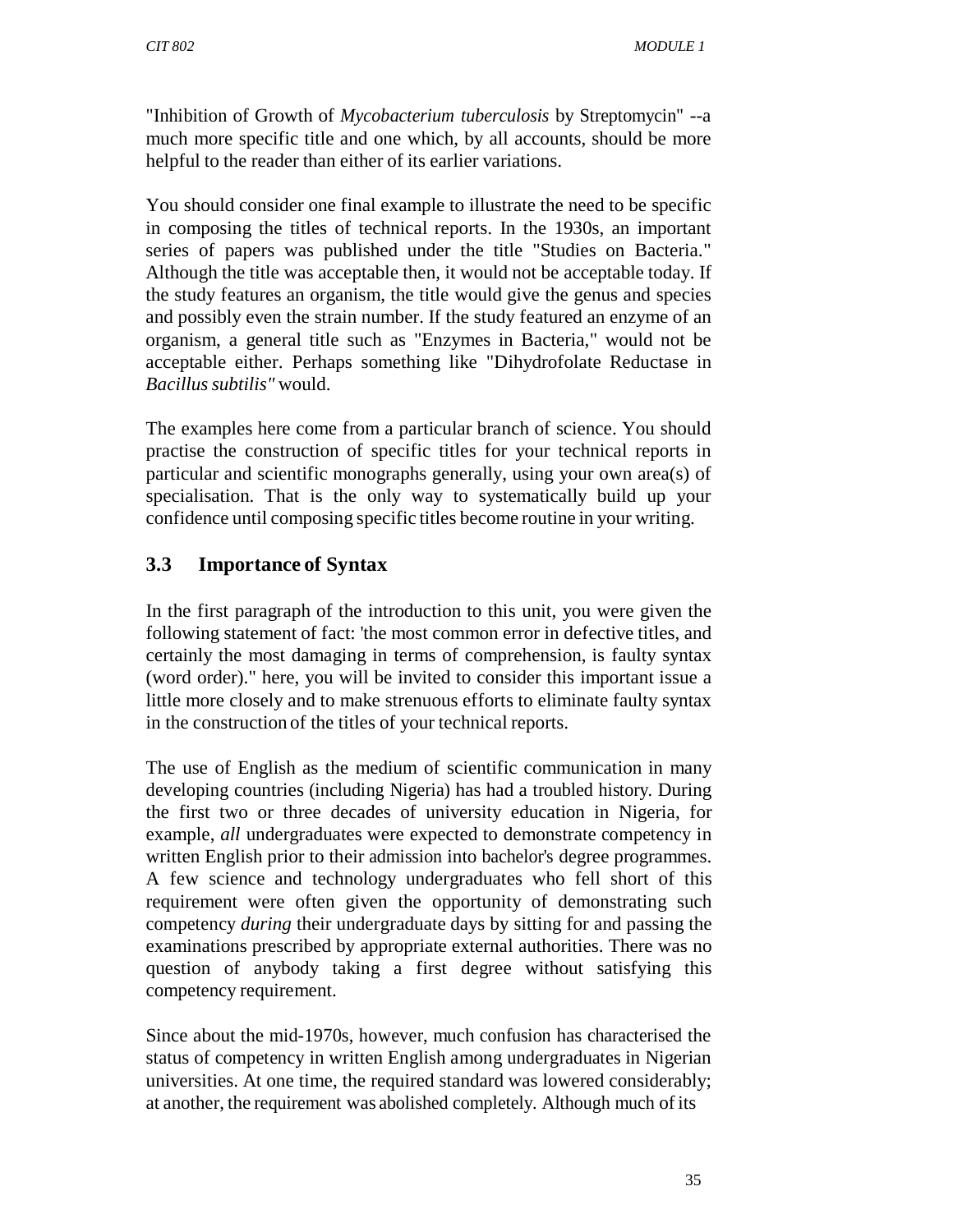original status has been restored in many Nigerian universities lately, the damage had already been done. We now have a generation of students at all levels of education who have never been taught correct grammar and syntax in the English language and who, as a result, don't know the difference between correct and faulty syntax. Consequently, it would be difficult if not impossible, for such students to understand, let alone appreciate, the importance of syntax in the composition of appropriate titles for technical reports in particular and scientific papers in general.

If you are among the students who have acquired the kind of deficiency described above, this unit cannot teach you the basic rules of grammar and syntax. However, you will be given several examples of faulty syntax in the titles of published scientific writing. You should practise at correcting the faults and doing the same with additional examples in your areas of specialisation. Here, then are the examples, with one corrected for you and clues provided in the other.

(a) "Mechanism of Suppression of Non transmissible Pneumonia in Mice Induced by Newcastle Disease Virus" 'should have read:

"Mechanism of Suppression of Non transmissible Pneumonia Induced in Mice by Newcastle Disease Virus"

- (b) "Preliminary Canine and Clinical Evaluation of a New Antitumor Agent, Streptovitacin" (Clue:"canine" = dog)
- (c) "Isolation of Antigens from Monkeys using Complement Fixation Techniques" (clue: one simple word is missing).
- (d) "Characterization of Bacteria Causing Mastitis by Gas-Liquid Chromatography" (clue: can bacteria use GI IC?)

Finally, you should be particularly careful when you use "using" in the title of a scientific manuscript. The word "using" is, arguably, the most common dangling participle in scientific writing, even by those whose mother tongue is English. It can easily be used to convey a completely unintentioned meaning, such as in the following sentence: "Using a fiberoptic bronchoscope, dogs were immunised with sheep red blood cells." Obviously, the writer had meant to say, "Dogs were immunised with sheep red blood cells by using a fiberoptic bronchoscope."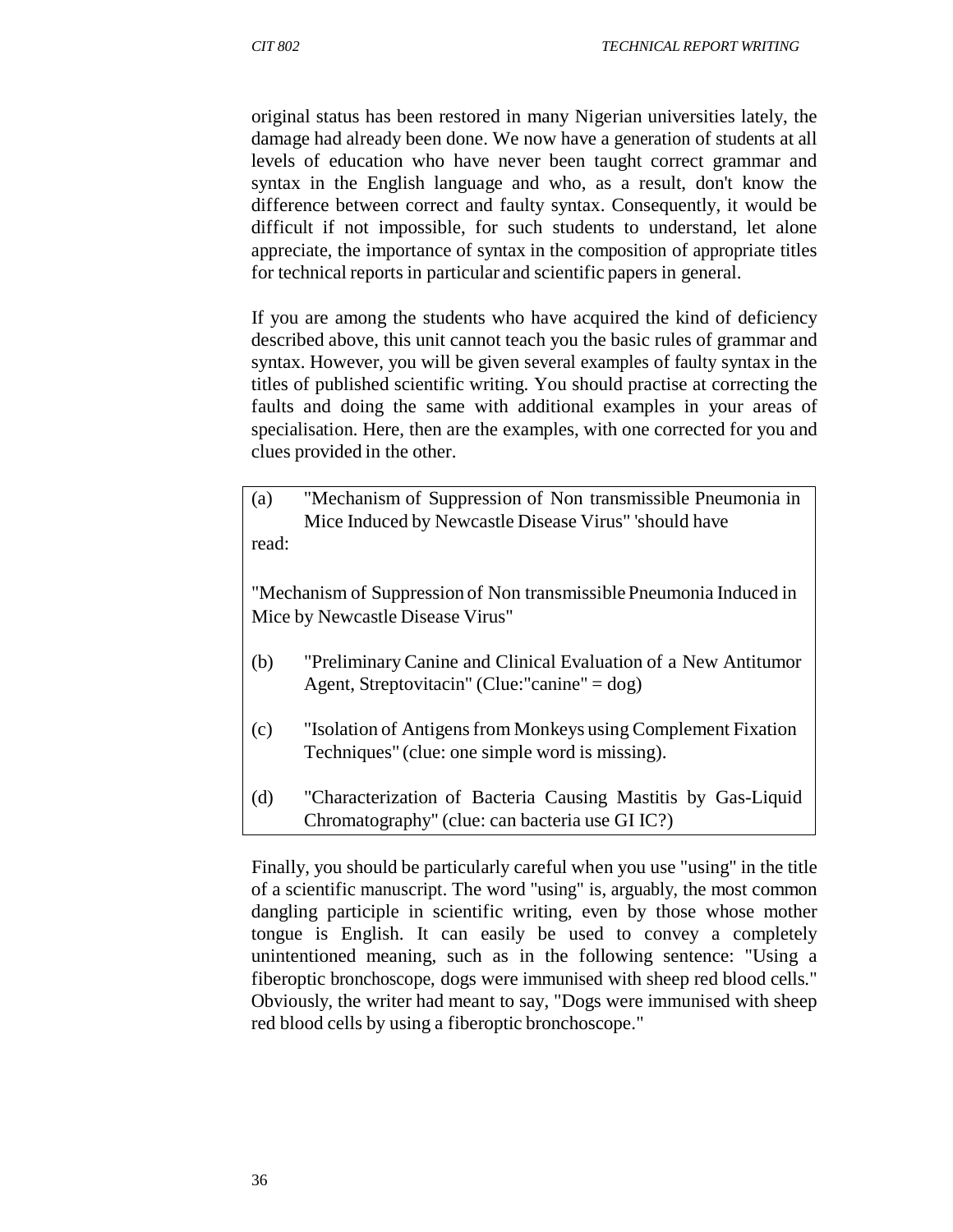# **3.4 The Title as a Label**

The title of your technical report is a "label"; it is not a sentence.Since it is not a sentence, with the usual subject, verb, object arrangement, it is really simpler (and shorter) than a sentence. But then, the choice and order of the words become even more important.

When you compose the title of your report, its function as a label should make you to keep two categories of potential readers in mind: (a) the potential readers who see the title in some published or unpublished table of contents reporting similar works, and (b) the potential users of the bibliographic services in which the work is cited (the indexing and abstracting services, or 'secondary sources' as opposed to 'primary sources,' such as journals and books). Most of the indexing and abstracting services are geared towards "key word" systems, that is, generating either KWIC (key word in context) or KWOC (key word out of context) entries. Therefore, it is fundamentally important that your title provide the right "keys" to your report by labeling it appropriately. This means that the terms in the title should be limited to those words that highlight the significant content of the report that are both understandable and retrievable.

Many writers provide an additional aid to readers by providing "running titles" or "running heads" at the top of each page. Such aid is particularly desirable when the report is a bulky one, has many sub-topics, or is produced in two or more volumes. Often, the title of the report is given at the top of left-facing pages and the chapter or section headings are given at the top of right-facing pages. Usually, a short version of the title is needed because of space limitations. This useful aid can easily be accommodated in most word processing software.

### **3.5 Abbreviation and Jargon**

As a rule, your titles should almost never contain abbreviations, chemical formulas, proprietary (rather than generic) names, jargon, and the like. In composing the title of your report, you should ask: "How would 1 look for this kind of information in an index?" If the report concerns an effect of hydrochloric acid, should the title include the words "hydrochloric acid" or should it contain the much shorter and readily recognisable HO?

Your answer to the question should be quite obvious: Most users would look under "hy" in an index, not under "hc." Furthermore, if some authors used HC1 and others used hydrochloric acid, the users of the bibliographic services might locate only part of the literature relevant to their search, not noting that additional relevant references are listed under another, abbreviated entry. Fortunately, the larger secondary services now routinely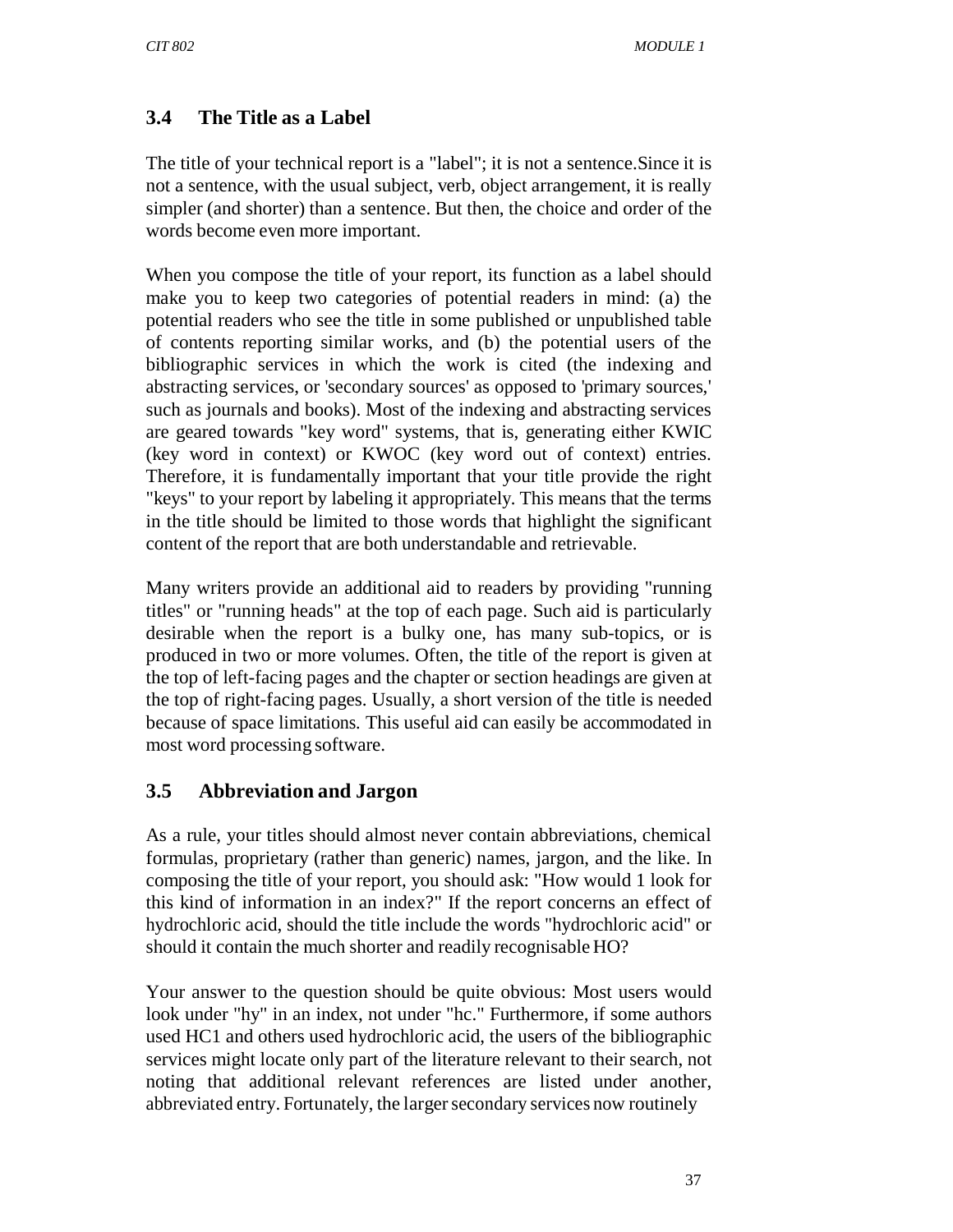use computer programs which are capable of bringing together entries such as deoxyribonucleic acid, DNA, and even ADN (acide deoxyribonucleique). However, by far the best rule for you and other authors is to avoid abbreviations in titles. And the same rule should apply to proprietary names, jargon, and unusual or outdated terminology.

### **4.0 CONCLUSION**

This unit has attempted to impress on you that the composition of the title of your report is a vital element in either facilitating or inhibiting readers' understanding of the report. Good titles need to be short and specific, but also should adequately convey the contents of the reports they summarise. The word order (syntax) of a title is of fundamental significance because a mistake in this respect could easily produce a title with an unintended (and even embarrassing) meaning. Your title is also a label for your report. Therefore, take time to select appropriate key words that can be easily recognised and used by readers to access your report, especially in the context of bibliographic services, also called indexing and abstracting services. Finally, avoid the use of abbreviations and jargon in your title, even when such abbreviations and jargon are popular.

# **5.0 SUMMARY**

In this unit, you have learned how to:

- tell and appreciate the difference between a poor title and a good one
- construct appropriately specific titles for technical reports and scientific papers
- recognise and apply the importance of syntax in composing the titles of technical reports and scientific papers
- prepare the title of a scientific work as a label to facilitate its understanding and retrieval; and
- compose the title of a scientific manuscript without using abbreviations or jargon.

# **6.0 TUTOR-MARKED ASSIGNMENT**

- i. Constuct five specific titles for a technical report or a scientific paper.
- ii. State the importance of syntax in composing the titles of technical reports.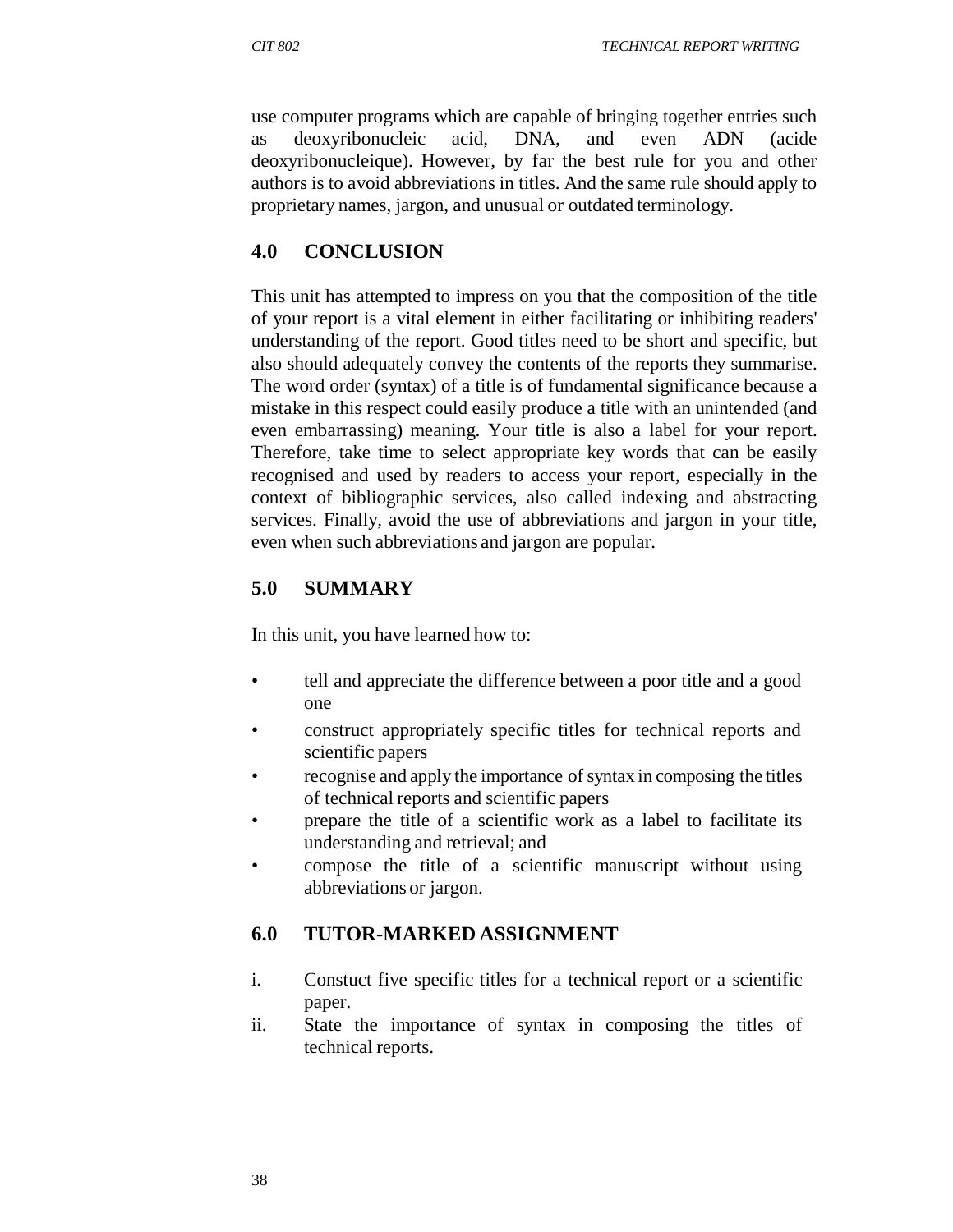### **7.0 REFERENCE/FURTHER READING**

Day, Robert A. (1983). *How to Write and Publish a Scientific Paper.* 2nd ed. Philadelphia, ISI Press.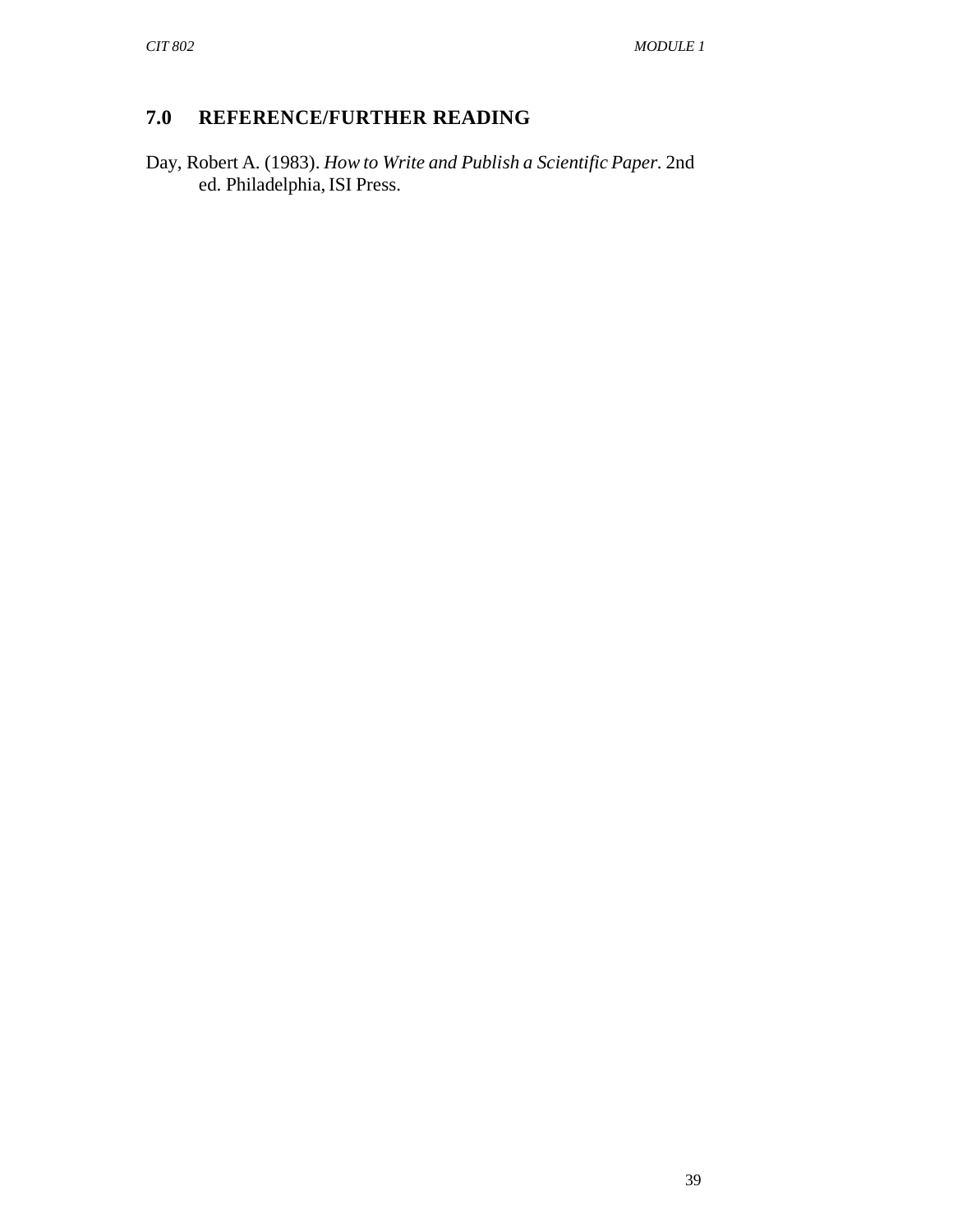## **MODULE 2**

- Unit 1 Writing the Introduction
- Unit 2 Writing the Materials and Methods
- Unit 3 Presenting the Findings/ Results
- Unit 4 Writing the Discussion
- Unit 5 Preparing and using Tables

### **UNIT 1 WRITING THE INTRODUCTION**

### **CONTENTS**

- 1.0 Introduction
- 2.0 Objectives
- 3.0 Main Content
	- 3.1 Before Writing the Introduction
	- 3.2 Suggested Rules for a Good Introduction
	- 3.3 Reasons for the Rules
	- 3.4 Related Work and Specialised Terms
- 4.0 Conclusion
- 5.0 Summary
- 6.0 Tutor-Marked Assignment
- 7.0 References/Further Reading

### **1.0 INTRODUCTION**

There is considerable debate about whether or not a technical report should have a separate section in its "Main Body" (see Unit 2) labelled 'Introduction.' The position is taken in this course that there is no need for it, hence the 'Components of a Technical Report' presented to you and described in Unit 2*.* However, there are two important reasons this unit is being devoted to writing the 'Introduction' part of a technical report or a scientific paper.

First, there is nothing wrong with having a separate section labelled 'Introduction' in the main body of a technical report. In other words, the 'Components of a Technical Report, as presented to you in Module 1 Unit 2, could have been modified to include a sub-section labelled 'Introduction'. The second and more compelling reason is that this course wants you to learn technical report writing as a natural stepping stone to writing for publication in scientific journals (see Module 3 Unit 4). And since the Introduction is a major component of writing for scientific publication, you are being formally exposed to how to write it here. The decision will then be yours, either to incorporate the introduction formally into your technical reporting functions or to use it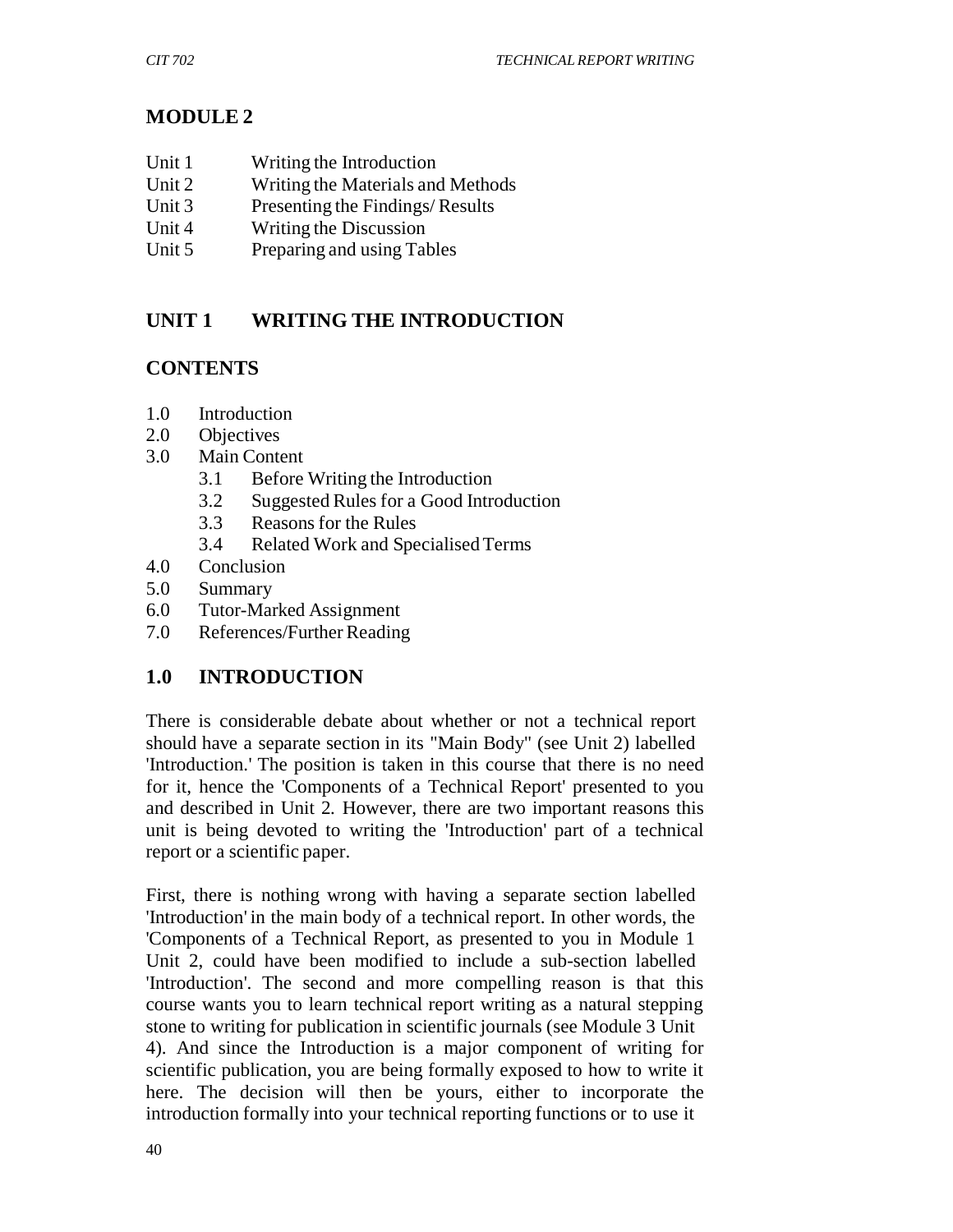only in writing for publication, or both. In this way, you could be using one stone to kill two birds.

This unit is divided into four substantive sections. In section one, you are given a list of the things you must do before you start to write an introduction to a technical report or a scientific paper. Section two is a discussion of a number of suggested rules for writing a good introduction. Section three attempts to show why it is necessary to apply the suggested rules to writing an introduction. In the fourth section, you will learn how to handle related work and specialised terms as part of the introduction you are about to write. As usual, a conclusion and a summary round off the unit. Self-administered exercises are embedded in the text.

# **2.0 OBJECTIVES**

At the end of this unit, you should be able to:

- *list* the basic things you must do before you start writing an introduction to a technical report or a scientific paper
- *understand* and *appreciate* a number of rules for writing a good introduction to a technical report or scientific paper
- *apply* the rules in writing a good Introduction to a scientific paper/technical report
- *organise* intelligently any related work or specialised terms which you intend to use.

# **3.0 MAIN CONTENT**

### **3.1 Before Writing the Introduction**

You will need to ensure that a number of basic things are in place before you start writing the introduction to your technical report or scientific paper. The following list contains most of such basic things; you should add to them yourself by consulting several published papers and technical reports in your subject area.

- Some experienced writers prepare their title (see Module 1 Unit 5) and Executive Summary (see Module 1 Unit 2) or Abstract (in the case of a scientific paper (see Module 1 Unit 4) after the text is written, even though by placement they come first. Although you are not expected to be able to do this yet, you should, however, have in mind (if not on paper) a provisional title and an outline of the report or paper that you propose to "write up."
- You should also consider the level of the audience you are writing for (see Module 1 Unit 4), so that you will have a basis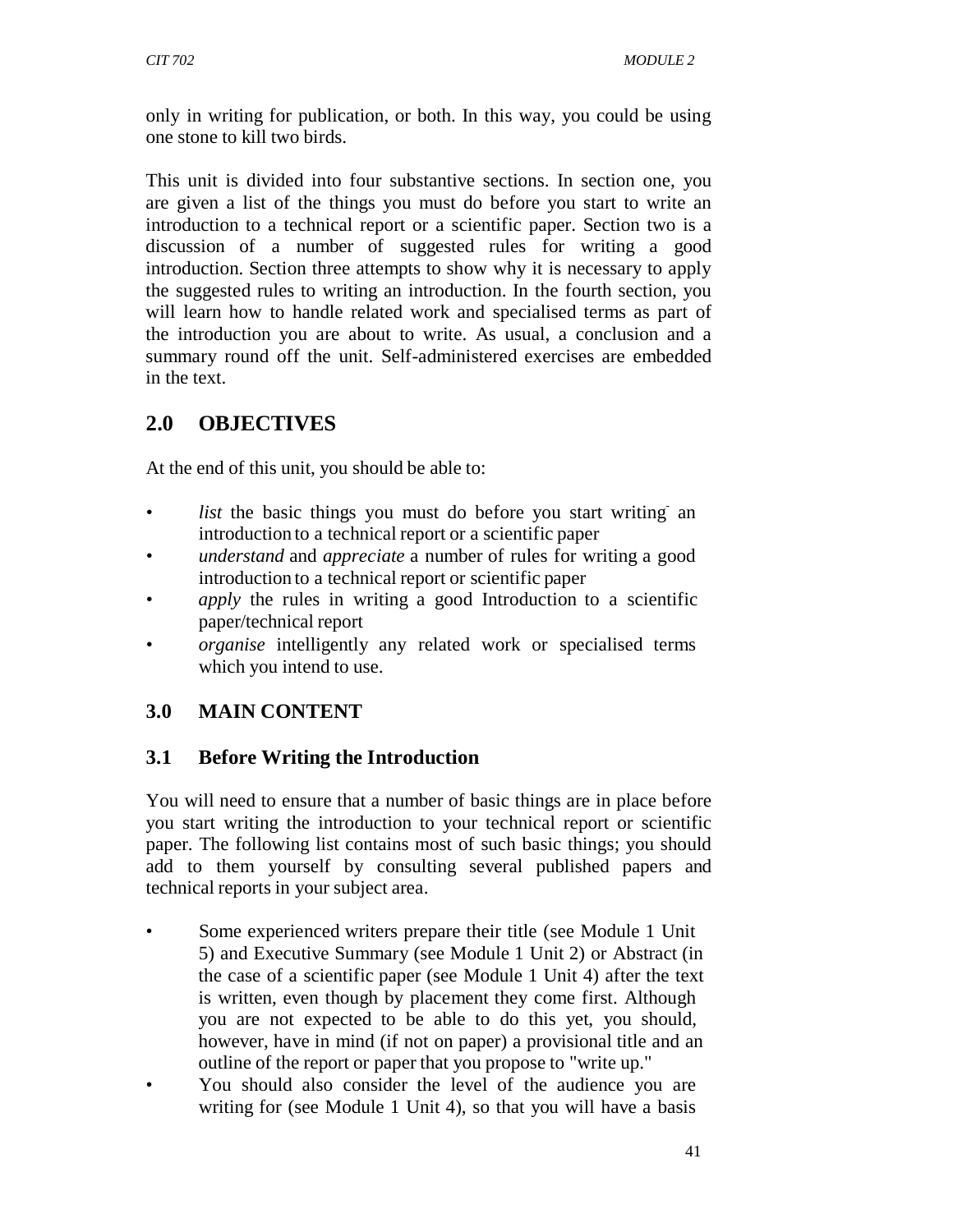for determining which terms and procedures need definition or description and which do not. If you do not have clear purposes in mind, you might go writing off in six directions at once.

- It is a wise policy to begin writing the main body of your work while the work is still in progress. This makes your writing easier because everything is fresh in your mind. Furthermore, the writing process itself is likely to point to inconsistencies in your results or findings. It might also suggest interesting sidelines that might be followed. Thus, you should start writing while the experimental apparatus and materials are still available. If you have co-authors, it is wise to write up the work while they are still available for consultation.
- The first section of the text proper should, of course, be the introduction. The purpose of the introduction should be to supply sufficient background information to allow the reader understand and evaluate the results of the present study without needing to refer to previous publications on the topic. The introduction should also provide the rationale for the present study. Above all, you should state briefly and clearly your purpose in writing the paper (or the terms of reference in a technical report - see Module 1 Unit 2).

#### **3.2 Suggested Rules for a Good Introduction**

- It should present first, with all possible clarity, the nature and scope of the problem investigated.
- It should review the pertinent literature to orientate the reader.
- It should state the method(s) of the investigation. If you deem it necessary, state the reasons for the choice of a particular method.
- It should state the principal results or findings of the investigation. Do not keep the reader in suspense; let the reader follow the development of the evidence. A surprise ending might make good fiction, but it does not fit the mould that we like to call the scientific method.

It is necessary for you to appreciate the last point in particular. Many authors, especially beginning authors, make the mistake (and it is a mistake) of holding up their most important findings until late in the paper. In extreme cases, authors have sometimes omitted important findings from the abstract, presumably in the hope of building suspense while proceeding to a well-concealed, dramatic climax. Such style only betrays the amateur status of the authors among knowledgeable scientists. Basically, the problem with the surprise ending is that the readers become bored and stop reading long before they get to the punch line. As Ratnoff (1981) put it, "Reading a scientific article [or report isn't the same as reading a detective story. We want to know from the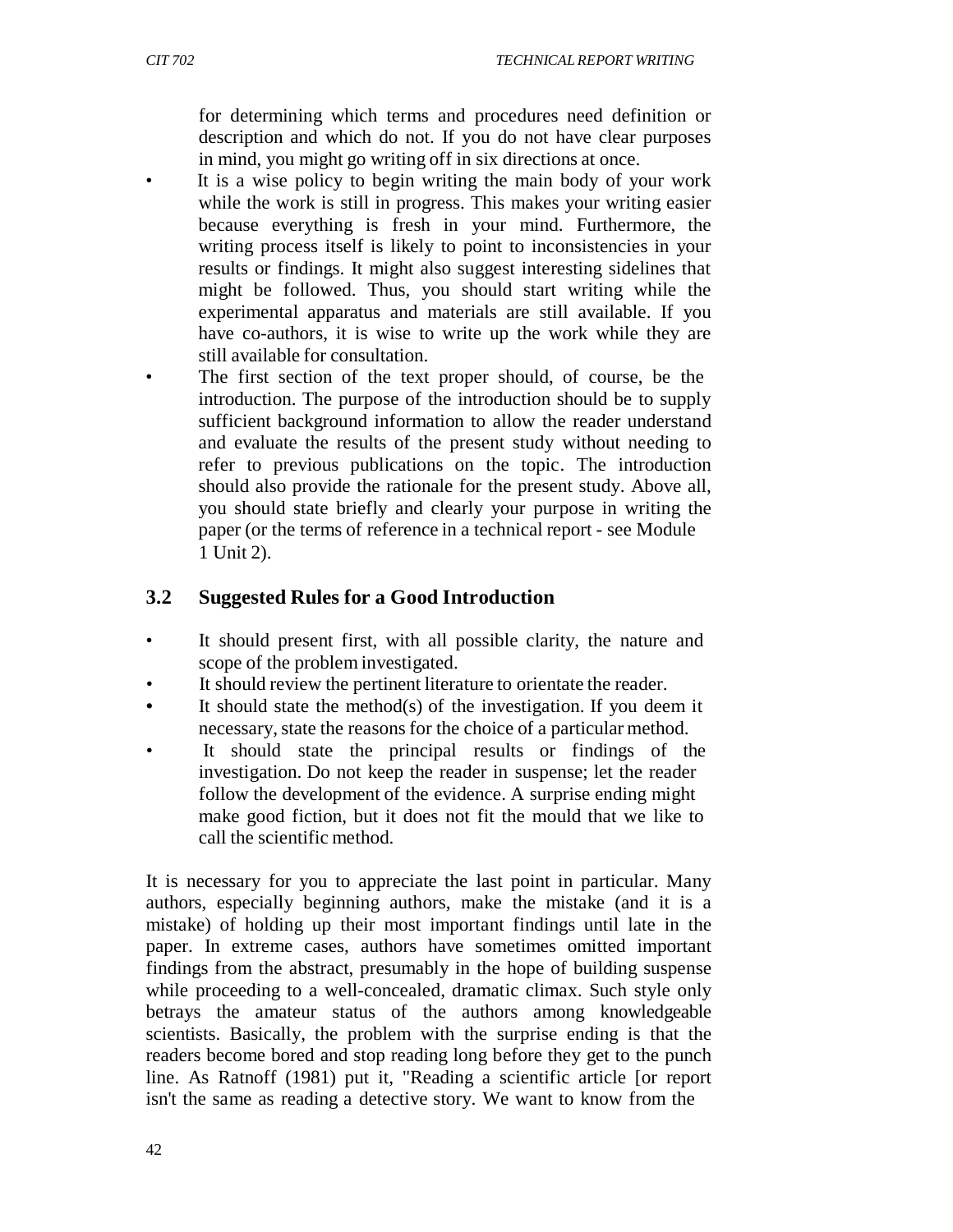start that the butler did it."

### **3.3 Reasons for the Rules**

The first three rules of a good Introduction are self explanatory and reasonably well accepted by most science-writers, even beginning ones. It is important for you to keep in mind, however, that the purpose of the Introduction is to *introduce* (the paper). Thus, the first rule (definition of the problem) is the cardinal one. And, obviously, if the problem is not stated in a reasonable, understandable way, readers will have no interest in your solution. Even if the reader labours through your paper (which is unlikely if you haven't presented the problem in a meaningful way) the reader will be unimpressed with the brilliance of your solution.

In a sense, a scientific paper (or report) is like other types of journalism. In the Introduction, you should have a "hook" to gain the reader's attention. Why did you choose *that* subject, and why is it *important?*

The second and third rules relate to the first. Your literature review and choice of method should be presented in such a way that the reader will understand what the problem was and how you attempted to resolve it.

These three rules, then, lead naturally to the fourth, the statement of principal results, which should be the capstone of the Introduction.

### **3.4 Related Work and Specialised Terms**

If you have previously published a preliminary note or abstract of the Work you are reporting, you should mention this (with the citation) in the Introduction. If closely related papers have been or are about to be published elsewhere that you are aware of, you should say so in the introduction , customarily at or towards the end. Such references help to keep the literature neat and tidy for those who must search it.

You should understand fully that the "related work" is *not* the same thing as the "Citing and Arranging References" discussed towards the end of this course (see *Module 3 Unit 4).* In the Introduction to your paper, you want the reader to be aware of previous work that you or someone else has published, or are about to publish, that is related to the present one being reported. rt is *not* the place for a holistic review of all related literature, as suggested in section four above.

In addition to the above rules, you should keep in mind that your paper or report is likely to be read by people outside your narrow specialism. Therefore, the Introduction is the proper place to define any specialised terms or abbreviations which you intend to use. It is always a mistake to assume that your readers are (or should be) familiar with what appears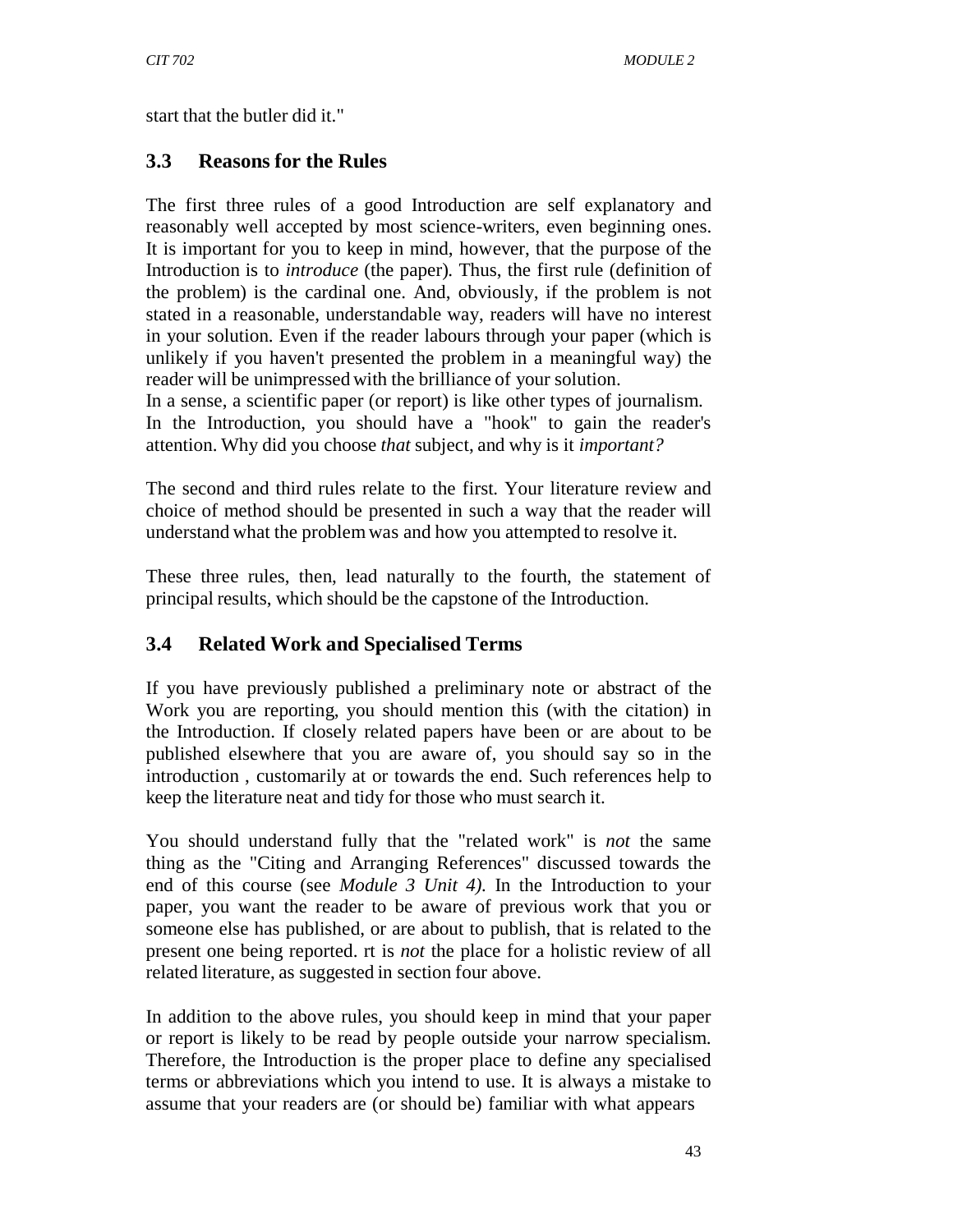to *you* as routine terms and abbreviations. To emphasise this point, there is the celebrated story of an advertisement (which appeared in the prestigious *Journal of Virology)* for a virologist at the National institutes of Health (NIH) of the United States, and concluded with the statement "An equal opportunity employer, M&F." A reader had written the journal's editor to complain about the advertisement and had suggested that "the designation `M&F' may mean that the NIH is muscular and fit, musical and flatulent, hermaphrodic, or wants a mature applicant in his fifties."

The interesting, but possibly embarrassing, exchanges with the reader cited above would have been totally unnecessary if the journal's editors had insisted that 'M&F' be replaced by 'Male and Female' in the advertisement. You can learn two simple rules from the exchanges as follows:

- a) Never use an abbreviation in writing without first giving its full meaning;
- b) The meaning a reader *chooses* to attach to your unexplained abbreviation would be as legitimate as any other meaning

### **4.0 CONCLUSION**

The Introduction is an important part of a scientific paper and could also he constituted into a separate component of a technical report. Before you start writing the Introduction, however, make sure that four basic things are in place. You have also been given four rules for writing a good Introduction, the last of which is explained in some detail. Furthermore, the reasons for the four rules are explained to you to enable you to appreciate the need to apply the rules as closely as possible in writing the Introduction to your scientific paper or technical report. Finally, you have been shown the importance of pulling in related work to the one being introduced and to explain every abbreviation you use, no matter how routine or 'popular' it may seem, in the Introduction to your work.

### **5.0 SUMMARY**

In this Unit, you have learned how to:

- enumerate four basic things you must do before you start writing an Introduction to a technical report or scientific paper;
- understand and appreciate four suggested rules for writing a good Introduction;
- apply the rules in writing a good Introduction to a scientific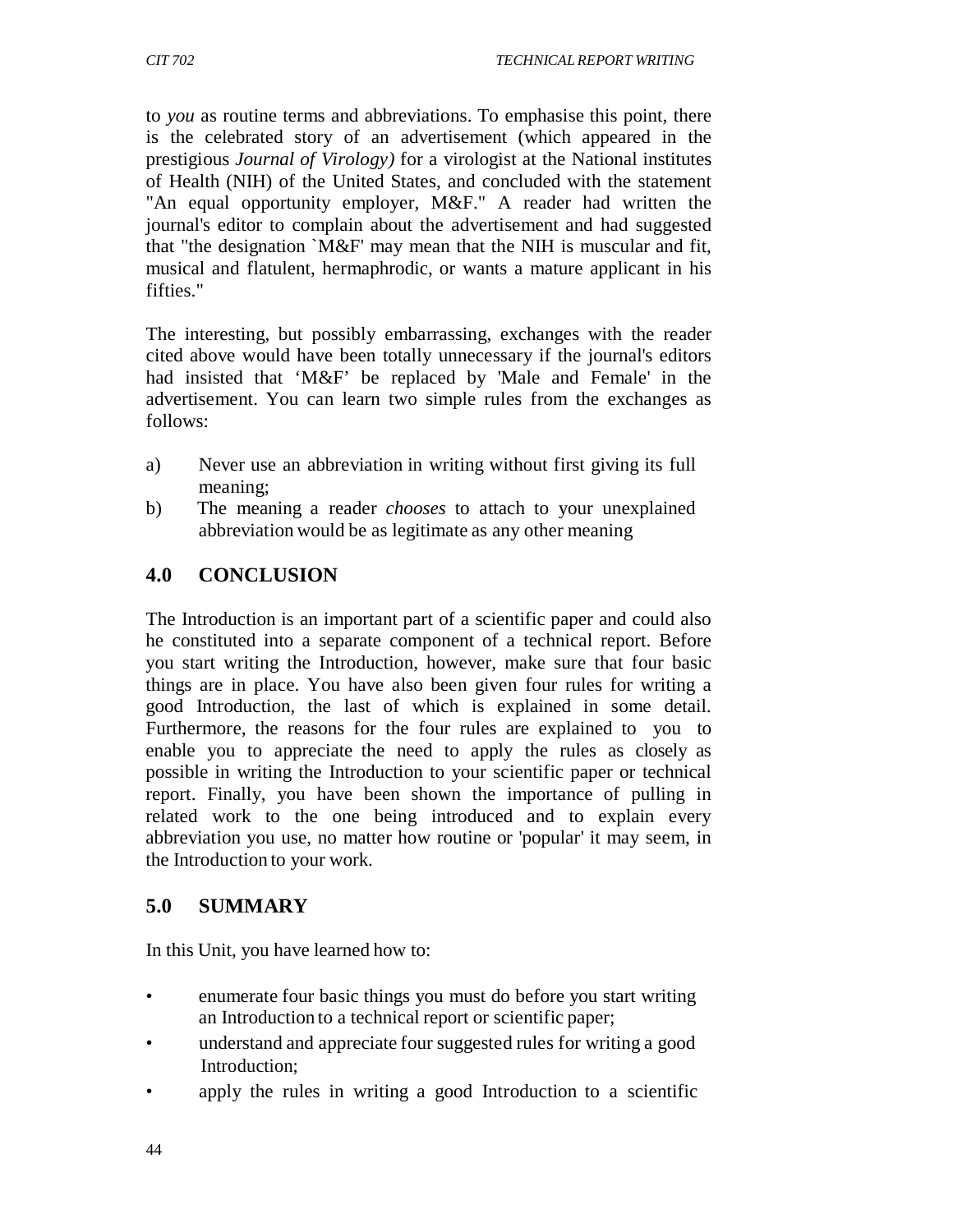report/paper;

• organise intelligently any related work or specialised terms you intend to use in writing a good technical report or scientific paper

### **6.0 TUTOR-MARKED ASSIGNMENT**

- i. List the rules for writing a good introduction to a technical report or scientific paper and
- ii. the basic things to do before writing a good introduction to a technical report or scientific paper.

### **7.0 REFERENCES/FURTHER READING**

- Day, Robert A. (1981). *How to Write and Publish a Scientific Paper. 2nd* ed. Philadelphia: ISI Press.
- Ratnoff, O.D. (1981). "How to read a paper." In : K.S. Warren (Ed.), *Coping with the Biomedical Literature.* New York: Praeger. pp.95-101.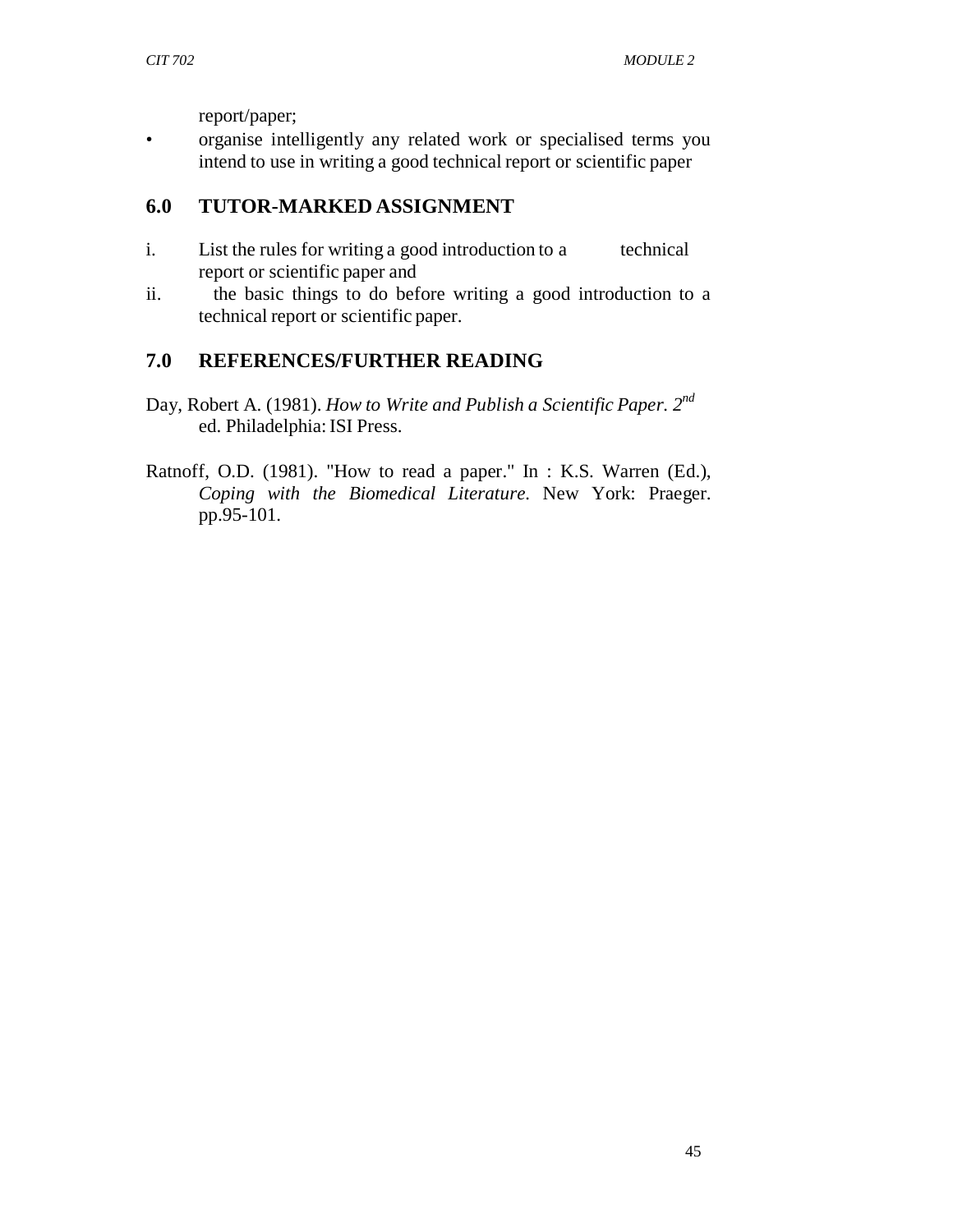### **UNIT 2 WRITING THE MATERIALS AND METHODS SECTION**

#### **CONTENTS**

- 1.0 Introduction
- 2.0 Objectives
- 3.0 Main Content
	- 3.1 Materials
	- 3.2 Methods
	- 3.3 Headings and Sub-headings
	- 3.4 Measurements and Analysis
	- 3.5 Tabular Material
	- 3.6 Correct Form and Grammar
- 4.0 Conclusion
- 5.0 Summary
- 6.0 Tutor-Marked Assignment
- 7.0 Reference/Further Reading

### **1.0 INTRODUCTION**

In the first section of your technical report or paper, the Introduction, you stated (or should have) the methodology employed in the study: If necessary, you also defended the reasons for your choice of a particular method over competing methods.

Now in Materials and Methods, you must give the full details. The main purpose of the Materials and Methods section is to provide enough detail that a competent worker can repeat the experiments or field surveys. Many (probably most) readers of your paper or report will skip this section, because they already know (from the Introduction) the general methods you used and they probably have no interest in the experimental detail. However, careful writing of this section is critically important because the cornerstone of the scientific method *requires* that your results or findings, to be of scientific merit, must be reproducible. And, for the results to be adjudged reproducible, you must provide the basis for repetition of the experiments or field surveys by others. That experiments are unlikely to be reproduced is beside the point; the potential for producing the same or similar results must exist, or your paper does not represent good science.

This unit, then, is divided into six sections. The first section tells you how to handle the Materials part of your report and the second the Methods part. The remaining five sections deal with other specific aspects of Materials and Methods that scientists, especially beginning scientists, usually find troublesome: Headings and Sub-headings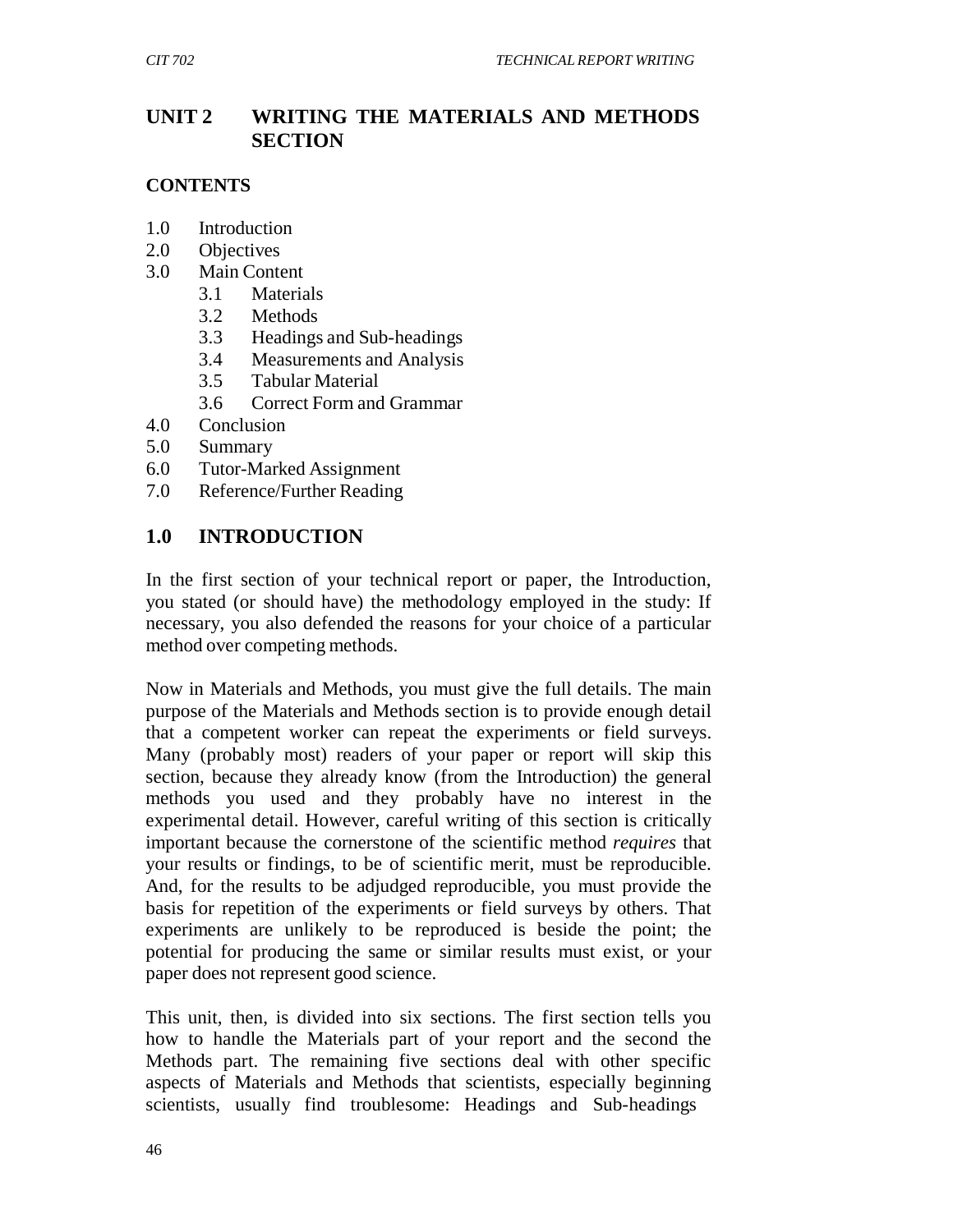(section five), Measurements and Analysis (section four), the presentation of certain Tabular, Material (section five), and the use of correct Form and Grammar (section six). The usual 'Conclusion', 'Summary', and 'References' sections complete the unit. Two Self-Assessment Exercises are embedded in the text.

### **2.0 OBJECTIVES**

At the end of this*,* you should be able to:

- describe accurately the technical specifications and quantities of the research materials used in your experiments or field surveys.
- explain clearly your method $(s)$  of investigation
- show precisely how you carried out your measurements and analysis
- defend your presentation of certain tabular material in this section of your report
- use correct headings, sub-headings, form, and grammar in presenting relevant information.

## **3.0 MAIN CONTENT**

### **3.1 Materials**

For materials, you must include the exact technical specifications and quantities, as well as the source(s) and method(s) of preparation. Sometimes it may even be necessary for you to list pertinent chemical and physical properties of the reagents used. You should avoid the use of trade names; use of generic or chemical names is usually preferred. This avoids the advertising inherent in the trade name. Besides, the nonproprietary name is likely to be known throughout the world, whereas the proprietary name may be known only in the country of origin. However, if there are known differences among proprietary products and if these differences may be critical (as with certain microbiological media), then the use of the trade name, plus the name of the manufacturer, is essential.

Experimental animals, plants, and microorganisms should be identified accurately, usually by genus, species and strain designations. Sources should be listed and special characteristics (age, sex, genetic and physiological status) described. If human subjects are used, the criteria for selection should be described, and an "informed consent" statement should be added to the manuscript, just in case it might be required.

Because the value of your report or paper (and your reputation) can be damaged if your results are not reproducible, you must describe research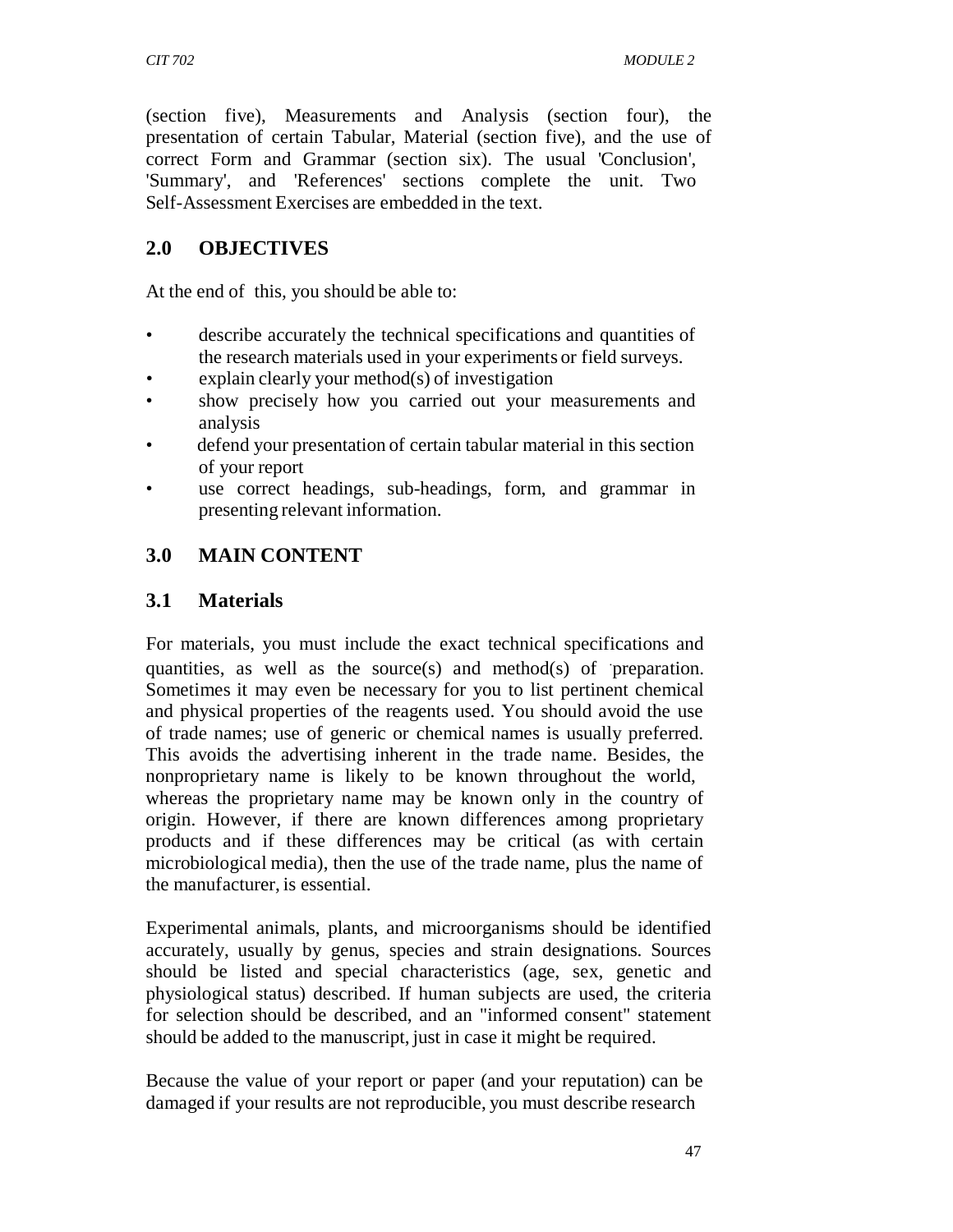materials with great care. A useful way in which you could learn to do this properly and consistently is to examine several examples of the Instructions to Authors of important journals in your subject area. Such Instructions usually give details of important specifics that are often required in technical reports, too. Below is a carefully worded statement applying to cell lines (taken from the Information for Authors of *In Vitro,* the Journal of the Tissue Culture Association):

*Cell line data:* The source of cells utilised, species, sex, strain, race, age of donor, whether primary or established, must be clearly indicated. The supplier's name, city, and state abbreviation should be stated within parentheses when first cited. Specific tests used for verification of purported origin, donor traits, and detection for the presence of microbial agents should be identified. Specific tests should be performed on cell culture substrates for the presence of mycoplasmal contamination by using both a direct agar culture and an indirect staining of biochemical procedure. A brief description or a proper reference citation of the procedure used must be included. If these tests were not performed, this fact should be clearly stated in the Materials and Methods section. Other data relating to unique biological, biochemical and biochemical and /or immunological markers should also be included, if available.

Evidently, describing materials in the medical sciences probably requires greater detail in certain respects than other branches of science. Whatever your area of specialisation, however, you should get into the habit of describing the materials used in any experiment or field work in as much detail as you possibly can.

> *\*Assemble* as many 'Instructions to Authors' of journals in your field as you can. *Reproduce* the sections describing the Materials for scientific research published in the journals. *Write* the Materials sections for *two* scientific papers or technical reports of your choice. *Compare* what you have written with those in the published journals.

### **3.2 Methods**

For methods, the usual order of presentation is chronological. However, whenever you have to make a different order of presentation, such as in geomorphology, it is suggested that you make a special case for it. Obviously, related methods should be described together and straight chronological order cannot always be followed. For example, if a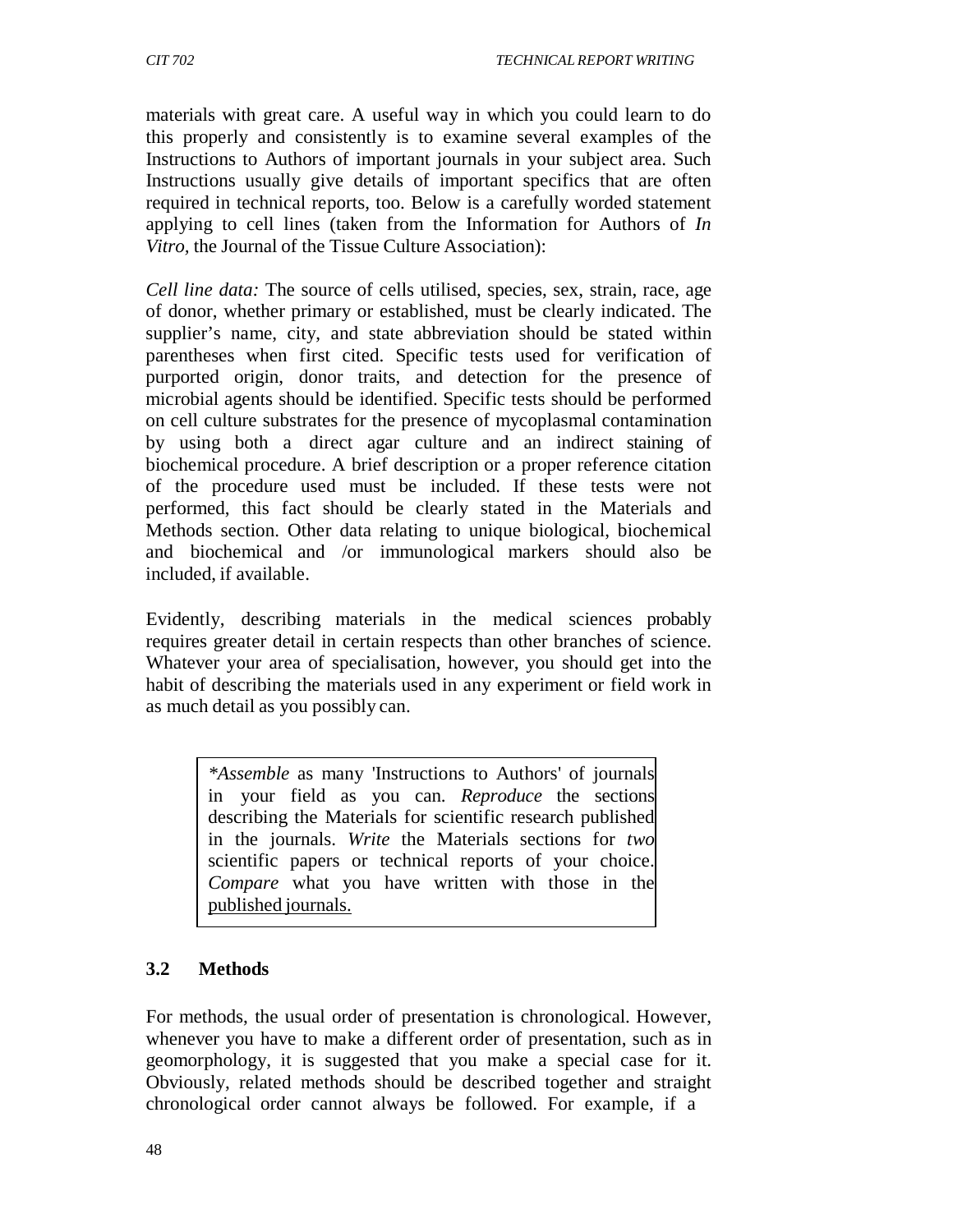particular assay was not done until late in the investigation, you should describe the assay method along with the other assay methods, not by itself in a later part of Materials and Methods.

It is worth repeating here that in describing the methods of investigations, you should give sufficient details so that a competent worker could repeat the experiments. If your method is new (that is, unpublished), you must provide *all* of the needed detail. However, if a method has already been published in a standard journal, only the literature reference should be given (see also Module 3 Unit 4).

Scientists in developing countries face a serious ethical issue in regard to the use of the words "published in a standard journal" above. What constitutes a "standard journal"? Every answer to this question will have an element of bias as a considerable dose of opinion will be involved. Librarians, and especially information scientists, have evolved fairly objective methods for deciding "best" journals, or the "most frequently cited" journals, or journals with the "highest impact factors", etc. Unfortunately, few journals in developing countries meet the criteria of being among such "best" journals. Consequently, you may have to provide a complete description, in your present Methods section, of the same method that has been previously published in a relatively unknown scientific journal based in a developing country.

However, if the truth must be told, there have been several documented cases of scientists in developing countries publishing the same papers locally *and* in the so-called prestigious journals. Such practice is a disservice to science in general and to the course of science in developing countries in particular. You have a responsibility not to indulge in such practice, ever. (See Module 2 Unit 4).

### **3.3 Headings and Sub-Headings**

You must learn to use headings and sub-headings to bring out clearly and logically the components of your investigation. When possible, subheadings that "match" those to be used in presenting the Results of your investigation should be used in the Materials. and Methods section. In that way, the writing of both sections will be much easier, and the reader will be able to grasp quickly the relationship of a particular methodology to the related Results.

In addition to main headings, you will find the use of a variety of levels of sub-headings helpful as signposts to direct the reader through your report. The best way to learn how to do this is to examine a variety of good journals in your subject area in order to get familiar with how main headings are effectively used with sub-headings to achieve the desired effect: You will notice differences in style as you examine them; what is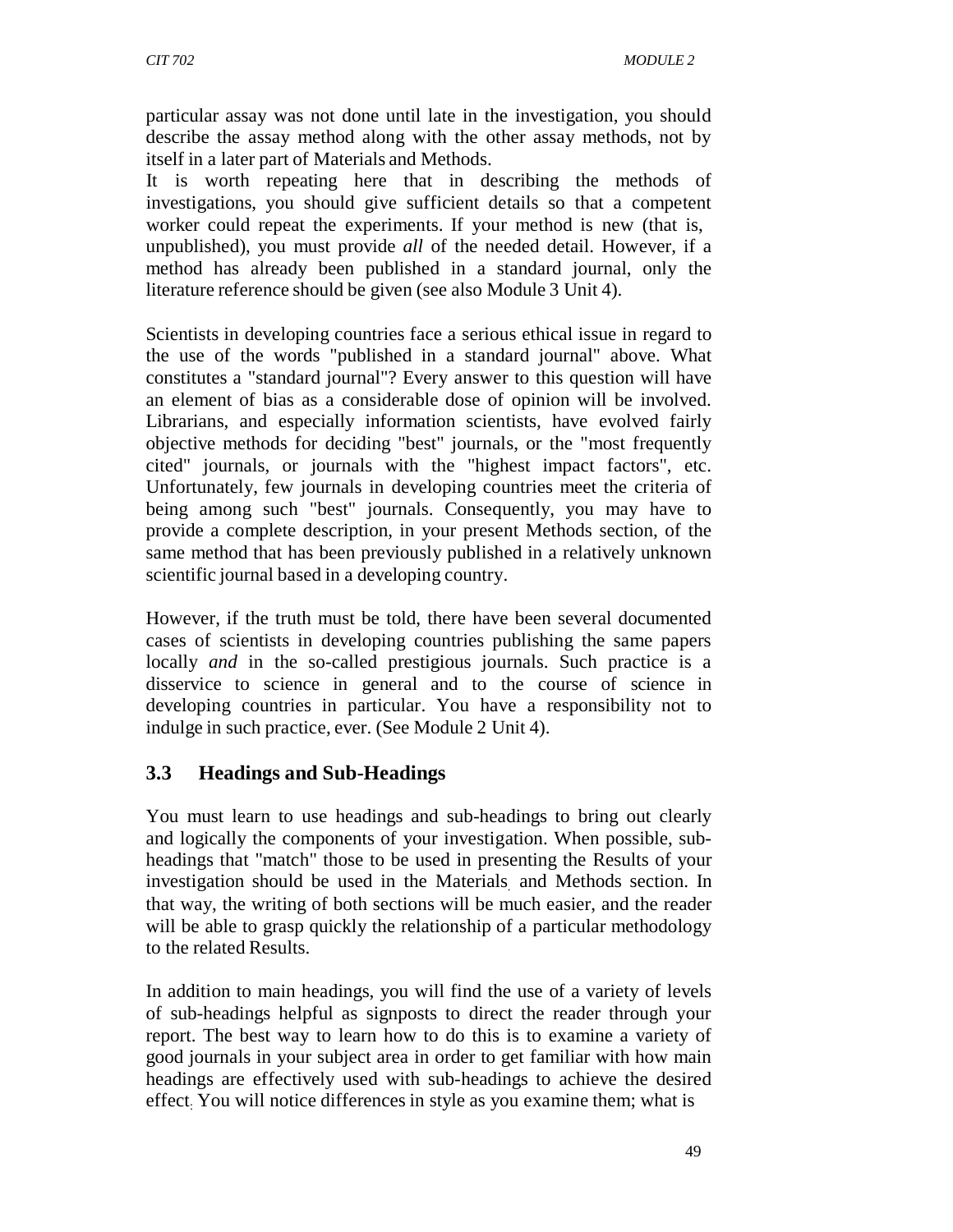important is for you to adopt a particular style and learn to stick to it in *all* your writing. Fortunately for you, the availability of word processing software introduces a large variety of alternative formats for you to choose from, in addition to the routine supply of scientific symbols with such software.

### **3.4 Measurements and Analysis**

Your watchword here is: be precise. If a reaction mixture was heated, give the temperature. You must answer questions such as "how" and "how much" precisely; they must never be left to the reader to puzzle over.

Statistical analyses are often necessary, but you should feature and discuss the data, not the statistics. Generally, a lengthy discussion of statistical methods indicates that the writer has recently acquired this information and believes that the readers need similar enlightenment. In most cases, you should use ordinary statistical methods (the chi-squared test, regression analysis, co-variance, and the like) without comment; advanced or unusual methods may require only a literature citation.

However, in many contexts of technical report writing, your analysis of the needs of your target audience may require 'that you provide detailed explanation of even some "ordinary statistical methods." You should be particularly sensitive to such specific needs, especially when certain key individuals in your target audience may not be too numerate. In which case, your analysis takes on something of the character of marketing your product (the report) to specific clients who must appreciate the value of the product sufficiently to want to buy it.

Finally, in this section, be careful of your syntax. Errors of syntax are among the most common in scientific writing in developing countries where most writers use English as a second language. A major reason is that many writers think first in their mother tongue and then translate the thought process into written English. You can eliminate most errors of syntax in your writing through constant practice *and* reading standard published literature in your subject area. You have a responsibility of raising the level of your written communication to the level of acceptability as a member of the international community of serious writers in your field (See Module 3 Unit 4.)

### **3.5 Tabular Material**

In Module 2 Unit 5*,* you will be formally shown how to prepare and use tables in presenting the *results* of scientific experiments. Here, we are concerned with letting you learn how to present tabular material during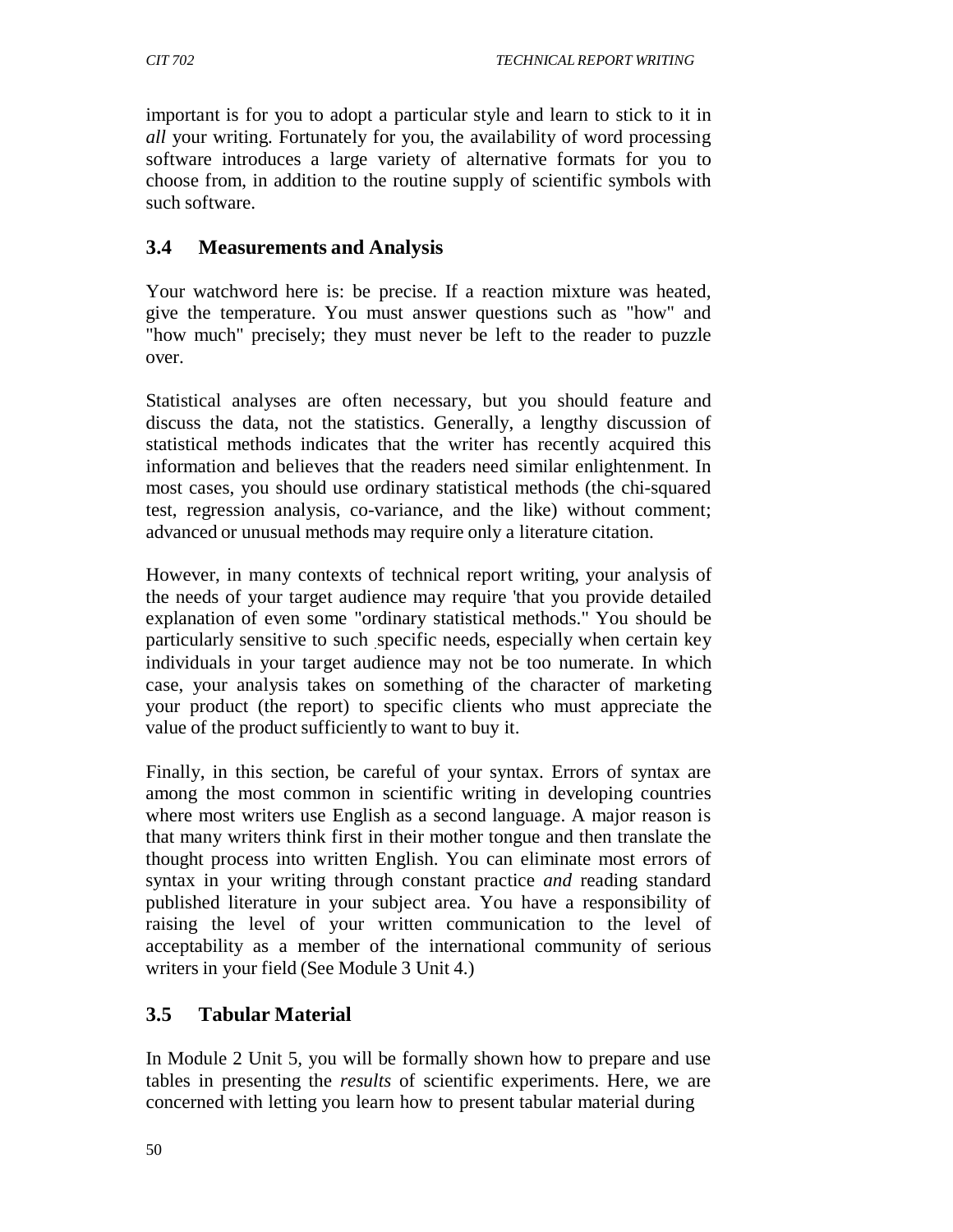the stage of scientific writing *before* the results. Of course, it is not always as clear cut as that. If you are in any doubt, you should present your tabular material of the kind described here in the Materials and Methods section of your technical report or paper *and* cite it in the Results section.

When large numbers of microbial strains or mutants are used in a study, you should prepare tables identifying the source and properties of mutants, bacteriophages, plasmids, etc. The properties of a number of chemical compounds can also be presented in tabular form, often to the benefit of both the author and the reader. You can find help in learning how to do this properly and consistently by consulting special manuals or appendixes to standard textbooks in your subject area. Note, however, that a method, strain, etc., used in only one of several experiments reported in your technical report or paper, should be described in the Results section or, if brief enough, may be included as a footnote to a table or a figure legend.

### **3.6 Correct Form and Grammar**

Finally, do *not* make the common error of mixing some of the Results in the Materials and Methods section of your report or paper. In summary, there is only one rule for a properly written Materials and Methods section: You must give enough information so that your experiments or field surveys could be reproduced by a competent colleague.

A good test, and a good way to avoid rejection of your report or manuscript, is to give a copy of your finished manuscript to a colleague and ask if he or she could repeat the experiments. It is quite possible that in reading your Materials and Methods, your colleague will pick up a glaring error that you missed simply because you were too close to the work. For example, you might have described your distillation apparatus, procedure, and products with infinite care, and then inadvertently neglected to define the starting material or to state the distillation temperature.

Mistakes in grammar and punctuation are not always serious; the meaning of general concepts, as expressed in the Introduction and Discussion (see Module 2 Unit 4), can often survive a bit of linguistic mayhem. In other words, nobody expects you to write a 'perfect' technical report or scientific paper. In Materials and Methods, however, exact and specific items are being dealt with and precise use of English is a must. Even a missing comma can cause havoc, as in the sentence: "Employing a straight platinum wire rabbit, sheep and human blood agar plates were inoculated." That sentence was in trouble right from the start, because the first word is a dangling participle. Comprehension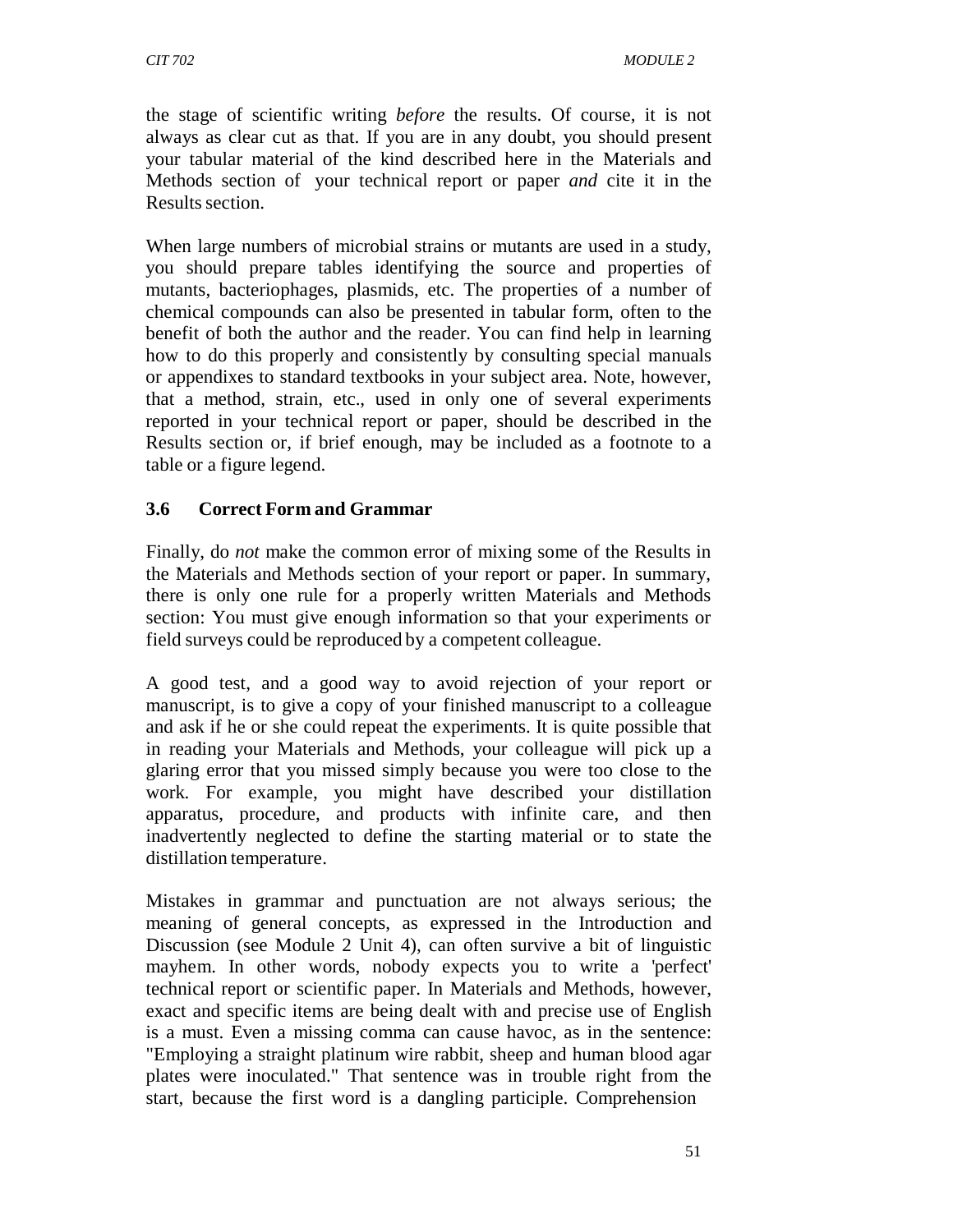didn't completely go out of the window, however, until the author neglected to put a comma after "wire".

Because the Materials and Methods section usually gives short, discrete bits of information, the writing sometimes becomes telescopic; details essential to the meaning may then be omitted. The most common error you should watch for in your writing is to state the action without stating the agent of the action. For example, in the sentence "To determine its respiratory quotient, the organism was . . ., the only stated agent of the action is "the organism," and somehow you have to doubt that the organism was capable of making such a determination. Here is a similar sentence: "Having completed the study, the bacteria were of no further interest." Again, you have to doubt that bacteria "completed the study"; if they did, their lack of "further interest" was certainly an act of ingratitude. This kind of grammar error in written scientific discourse described above is found in so-called prestigious journals as in obscure, low-rating ones. This is hardly cold comfort to many journals based in developing countries where English is, invariably, a second language. You are asked to consider the last two samples below as what might happen to your writing, once you become careless with grammar or logic.

> "Blood samples were taken from 48 informed and consenting patients . . . the subjects ranged in age from 6 months to 22 years" *(Pediatric Research,* 6:26, 1972).

There is no grammatical problem with that sentence, but the telescopic writing has compromised logic, leaving the reader wondering just how the 6-month-old infants gave their informed consent.

And, of course, you must always watch for spelling errors at every stage of your manuscript preparation. It does not require an astronomer to suspect that a word is mispelled in the following sentence:

"We rely on theatrical calculations to give the lifetime of a star on the main sequence" *(Annual Review of Astronomical Astrophysics*, 1:100*,* 1963).

*Correct* the two sentences above. *Locate* several more examples of errors of grammar or logic or both in the literature of your subject area. *Rewrite* them correctly and *apply* what you have learned to the tutor-marked assignment for this Unit.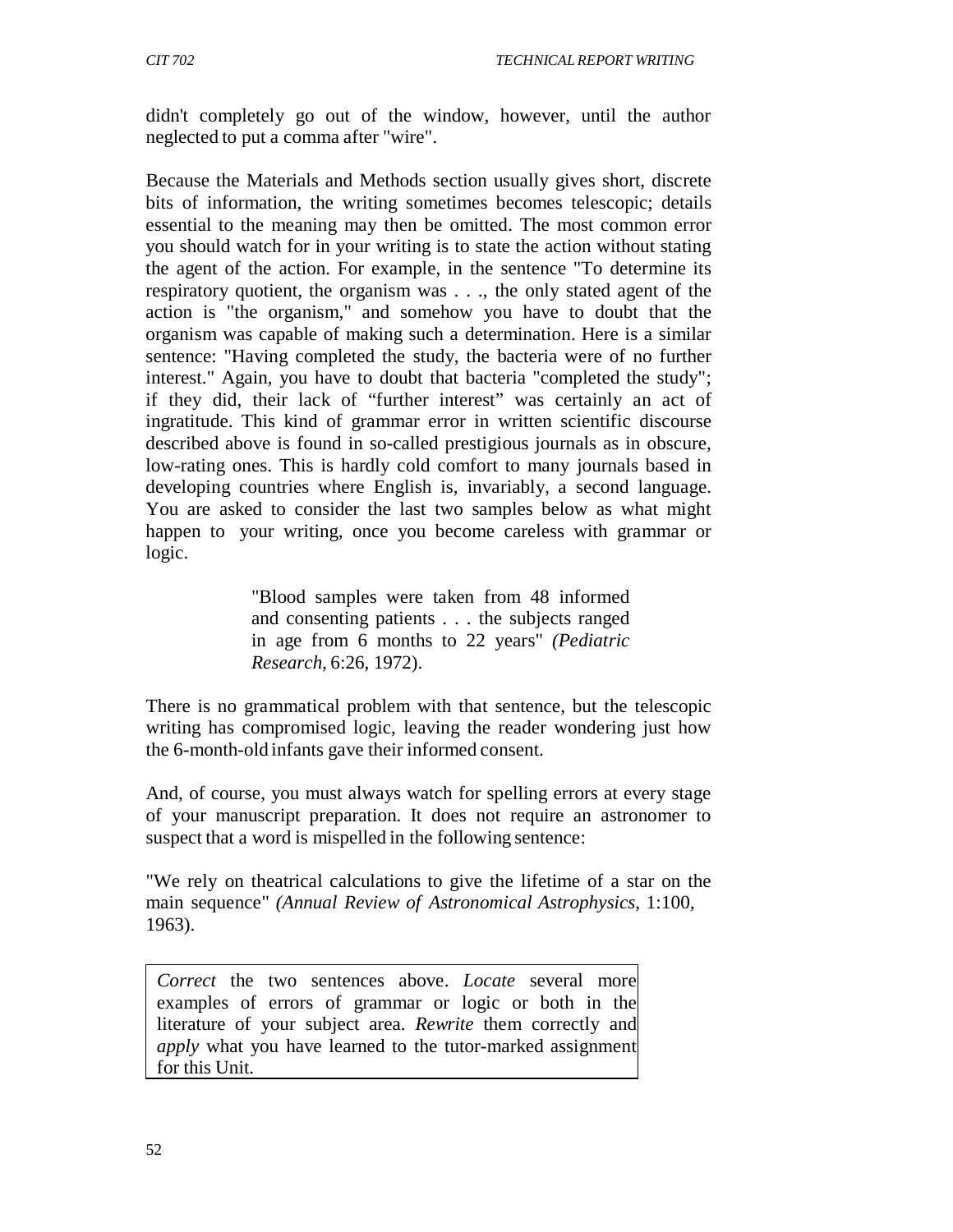## **4.0 CONCLUSION**

The Materials and Methods section of a technical report or scientific paper demands that you give such detailed information in it that a competent colleague could repeat the experiments or field surveys. Therefore, you must write it carefully to include exact technical specifications and quantities, as well as the identification of experimental animals, plants and microorganisms by genus, species, and strain designations. For methods, the usual order of presentation is chronological, unless there are exceptional circumstances (which you must state) which demand a different order. You must learn to use headings and subheadings to bring out clearly and logically the components of your investigation, and you must be precise in writing your measurements and analysis. Finally, you must learn to eliminate all errors of form, grammar, syntax, logic, and spelling in the presentation of the Materials and Methods section and, indeed, all sections of your technical report or scientific paper.

### **5.0 SUMMARY**

In this unit, you have learned to:

- describe accurately the technical specifications and quantities of the research materials used in your experiments or field surveys;
- explain clearly your method $(s)$  of investigation
- show precisely how you carried out your measurements and analysis
- defend your presentation of certain tabular material in this section of your report; and
- use correct headings, sub-headings, form, grammar, and syntax in presenting relevant information.

### **6.0 TUTOR-MARKED ASSIGNMENT**

- i. Describe accurately the technical specifications and quantities of the research materials used in your experiments or field surveys.
- ii. Explain clearly your method(s) of investigation.
- iii. Show precisely how you carried out your measurements and analysis.
- iv. Defend your presentation of certain tabular material in this section of your report.

### **7.0 REFERENCE/FURTHER READING**

Day, Robert A. (1983). *How to Write and Publish a Scientific Paper.* 2nd ed. Philadelphia: ISI Press.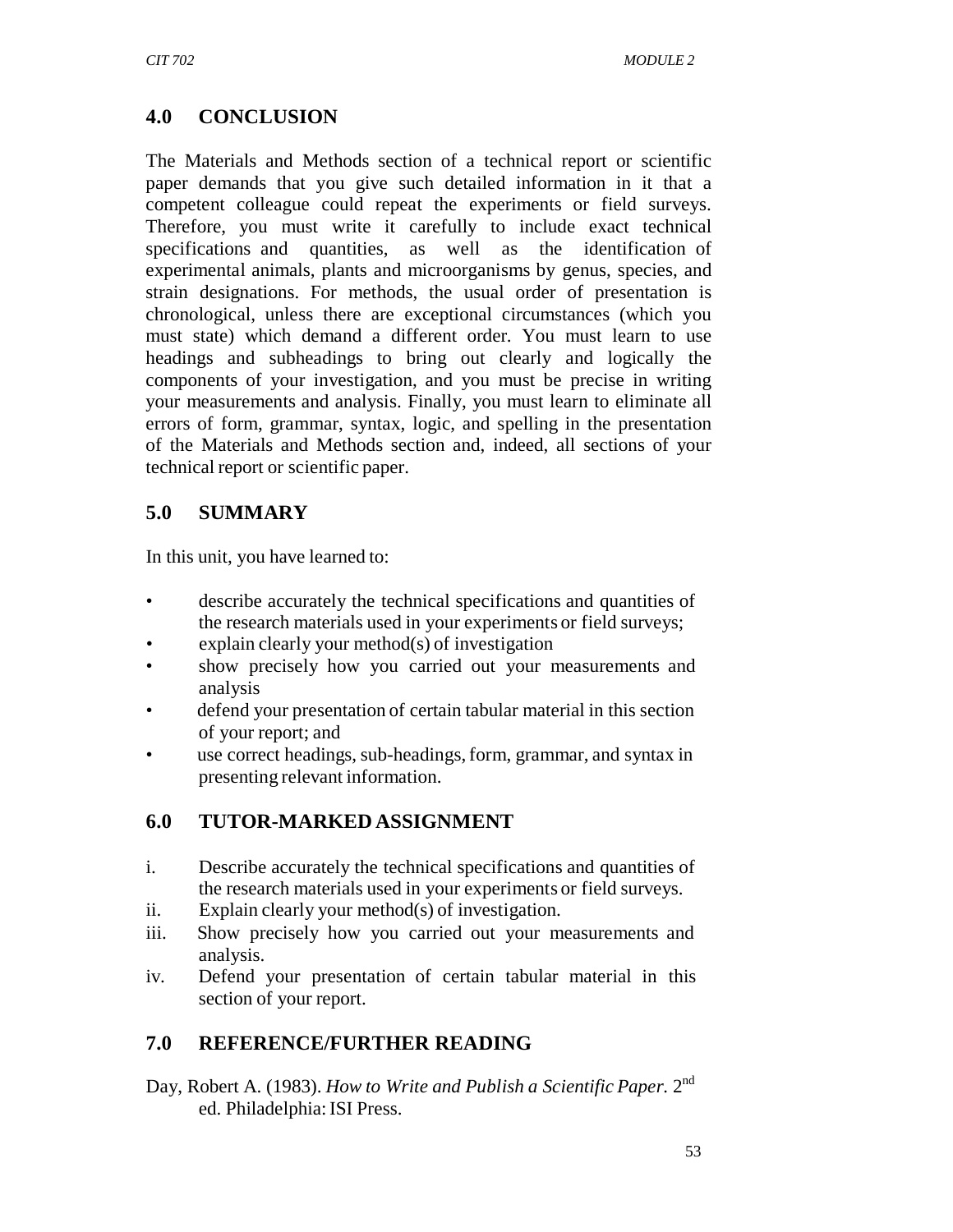### **UNIT 3 PRESENTING THE,FINDINGS/ RESULTS**

#### **CONTENTS**

- 1.0 Introduction
- 2.0 Objectives
- 3.0 Main Content
	- 3.1 Content of the Findings
	- 3.2 How to Handle Numbers
	- 3.3 Strive for Clarity
	- 3.4 Avoid Redundancy
- 4.0 Conclusion
- 5.0 Summary
- 6.0 Tutor-Marked Assignment
- 7.0 References/Further Reading

### **1.0 INTRODUCTION**

For most readers of technical reports; the Findings section ranks second in importance only to the Executive Summary (see Module 1 Unit 2). For experienced readers of scientific papers, however, the Findings or Results section is considered by far the most important, even more important than the Abstract (see Module 3 Unit 4). The reason for this is quite simple: the reader learns what is *new* in the work, and how well the new material has been handled by the author, typically in the Findings section. In other words, it is the Findings section that sells your technical report to its target audience, or commends/condemns it in the eyes of the established international community of scientists.

Because English is not the mother tongue of the vast majority of scientists who do and write science in developing countries, their handling of the Findings section of scientific papers often presents them with much difficulty. And since such difficulty revolves around two words, *clarity* and *brevity,* you are being invited in this unit to ponder several aspects of the two words in a deliberately short presentation.

This unit, then, is divided into four short parts. Part one describes what the Results/Findings section should contain and how it should be described. Part two explains how a major feature of scientific writing, numbers, should be properly handled. In the third and fourth parts, the overriding significance of why you should strive to achieve both clarity and brevity is discussed. The usual 'Conclusion', `Summary', and 'References', sections complete the unit, while two 'Self-Assessment Exercises', which are embedded in the text, are designed to help you to understand better the presentation in this unit.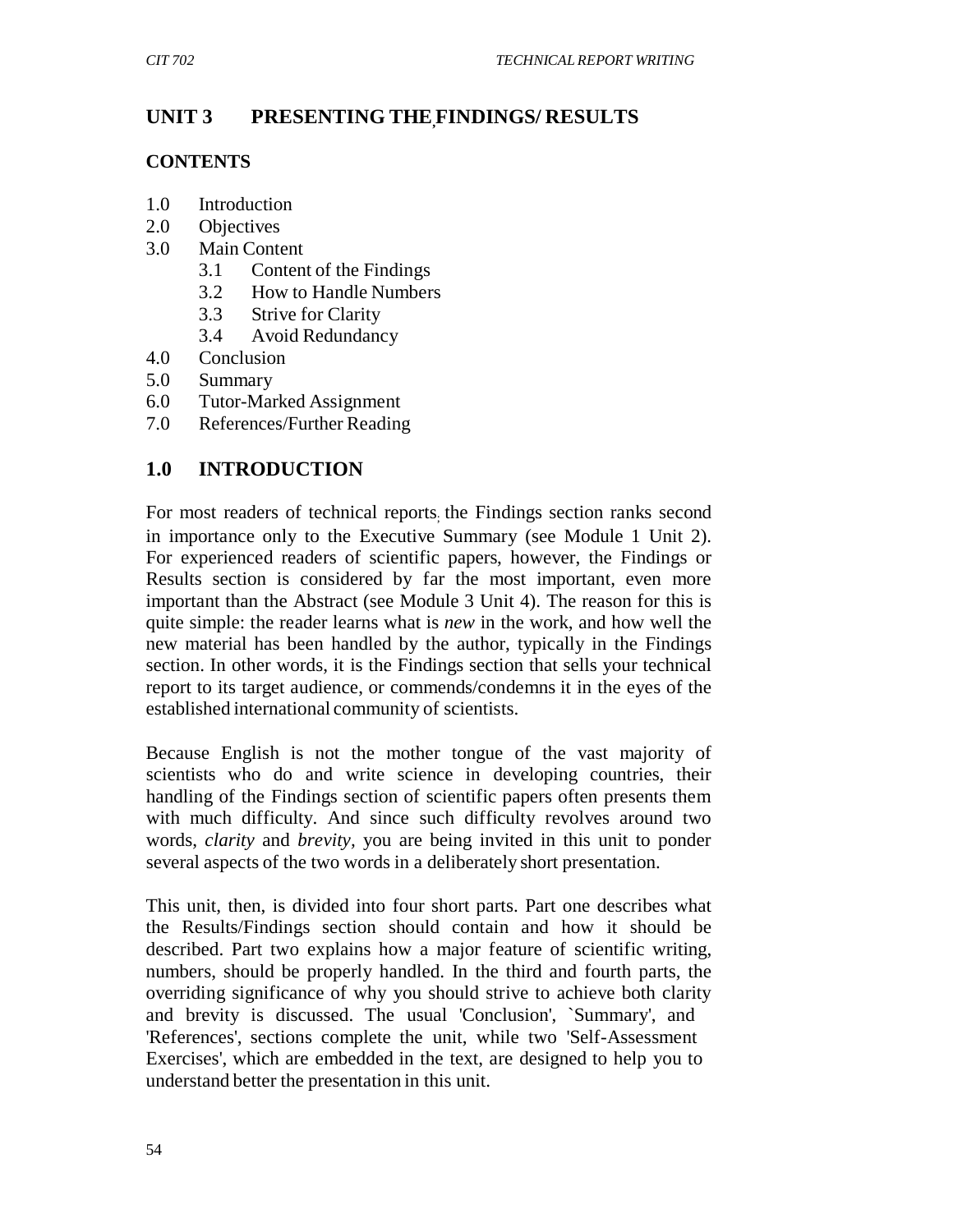### **2.0 OBJECTIVES**

At the end of unit*,* you should be able to:

- describe what constitutes the content of the Results/Findings section of a technical report or scientific paper
- explain how to handle numbers in writing the Findings section of a technical report or scientific paper
- distinguish between clarity and brevity in writing the Findings of technical report or scientific paper
- explain the significance of achieving both clarity and brevity in writing the Findings of technical report or scientific paper.

### **3.0 MAIN CONTENT**

### **3.1 Content of the Findings**

The Findings or Results component of a technical report, and especially of a scientific paper, is considered by most readers as its core. What should it contain?

Contrary to popular belief, you shouldn't start the Findings section by describing methods which you forgot to include in the Materials and Methods section. In other words, it is not the place to effect corrections to the earlier parts of your work. Indeed, there should be no need to mention this point at all since the widespread use of computers allows you to 'cut and paste' any sections of your work with ease. Unfortunately, a significant number of science manuscripts still contain a good deal of material that should not be part of the Findings/Results section.

There are usually two ingredients of the Findings section. Firstly, you should give some kind of overall description of experiments or field surveys that you carried.out for the study. This provides the "big picture", without, however, repeating the experimental or survey details previously provided in the Materials and Methods section. Second, you should present the data, the core of your report or paper.

The most important point about the content of your Findings section is that it should present representative data rather than *repetitive* data. The fact that you could perform the experiment 100 times without significant divergence in results is not of particular interest to many people. Editors of journals and, in particular, readers of your technical report, prefer a little bit of predigestion. Aaronson (1977) stated this concept pungently in the following words: "The compulsion to include everything, leaving nothing out, does not prove that one has unlimited information: it proves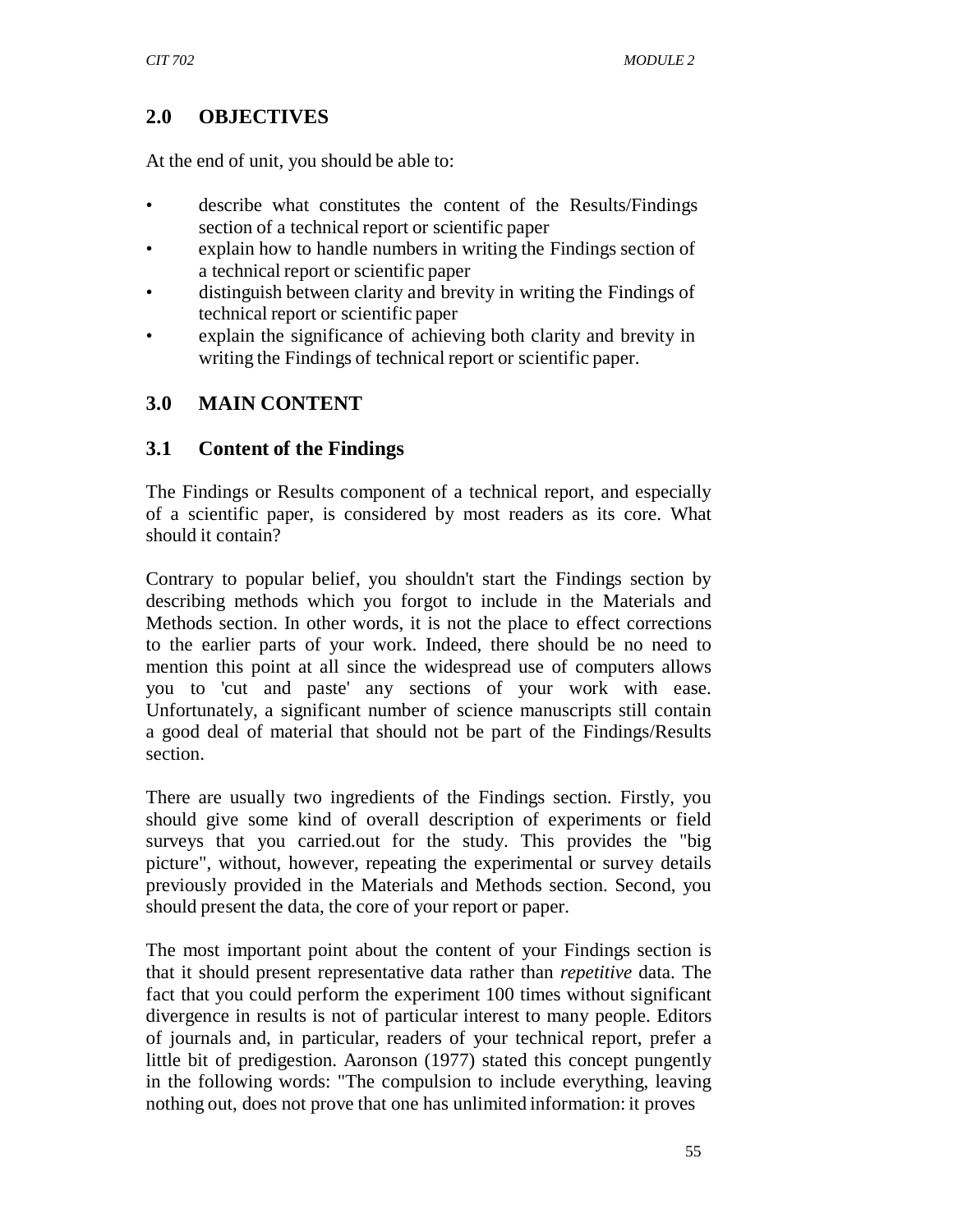that one lacks discrimination." Exactly the same concept, and it is an important one, was stated almost a century earlier by John Wesley Powell, a geologist who served as President of the American Association for the Advancement of Science in 1888. In Powell's words: 'The fool collects facts: the wise' man selects them."

Therefore, select your data carefully. If you really have a lot of data that you believe should be included in a technical report, consign them to the Appendix (see Unit 2).

### **3.2 How to Handle Numbers**

If you have to present only one or only a few determinations, they should be treated descriptively in the text. Repetitive determinations should be given in tables (see Module 2 Unit 5) or in graphs (see Module 3 Unit 1).

Any determinations, repetitive or otherwise, should be meaningful. Suppose that, in a particular group of experiments, a number of variables were tested (one at a time, of course). Those variables which affected the reaction become determinations or data and, if extensive, are tabulated or graphed. Those variables which do not seem to affect the reaction need not be tabulated or presented. however, it is often important to define even the *negative* aspects of your experiments. The reason you are advised to state what you did *not* find under the *conditions of your experiments* is that someone else very likely may find different results under *different conditions.* As Carl Sagan (1977) observed, ". . . absence of evidence[data] is not evidence of absence [of data]." You need to be particularly careful in using statistics to describe the results of your investigations. Yes, it is true that 'mathematics (or statistics) is the language of science,' but it must be meaningful statistics. It is not true that *any* statistics enhances the value of a scientific paper or technical report; imaginative and meaningful use of statistics does. If your mastery of statistics is not up to the level you need to use it efficiently in reporting your Findings or Results seek help (see Unit 4). In this age of customised statistical packages, there is really no excuse for the poor handling of numbers in writing the results of your investigations.

# **3.3 Strive for Clarity**

Your results or findings should be short and sweet, without verbiage. Mitchel (1977) quoted Albert Einstein as having said, "If you are out to describe the truth, leave elegance to the tailor." Although the Results section of a scientific paper or technical report is the most important part, it is often the shortest, particularly if it is preceded by a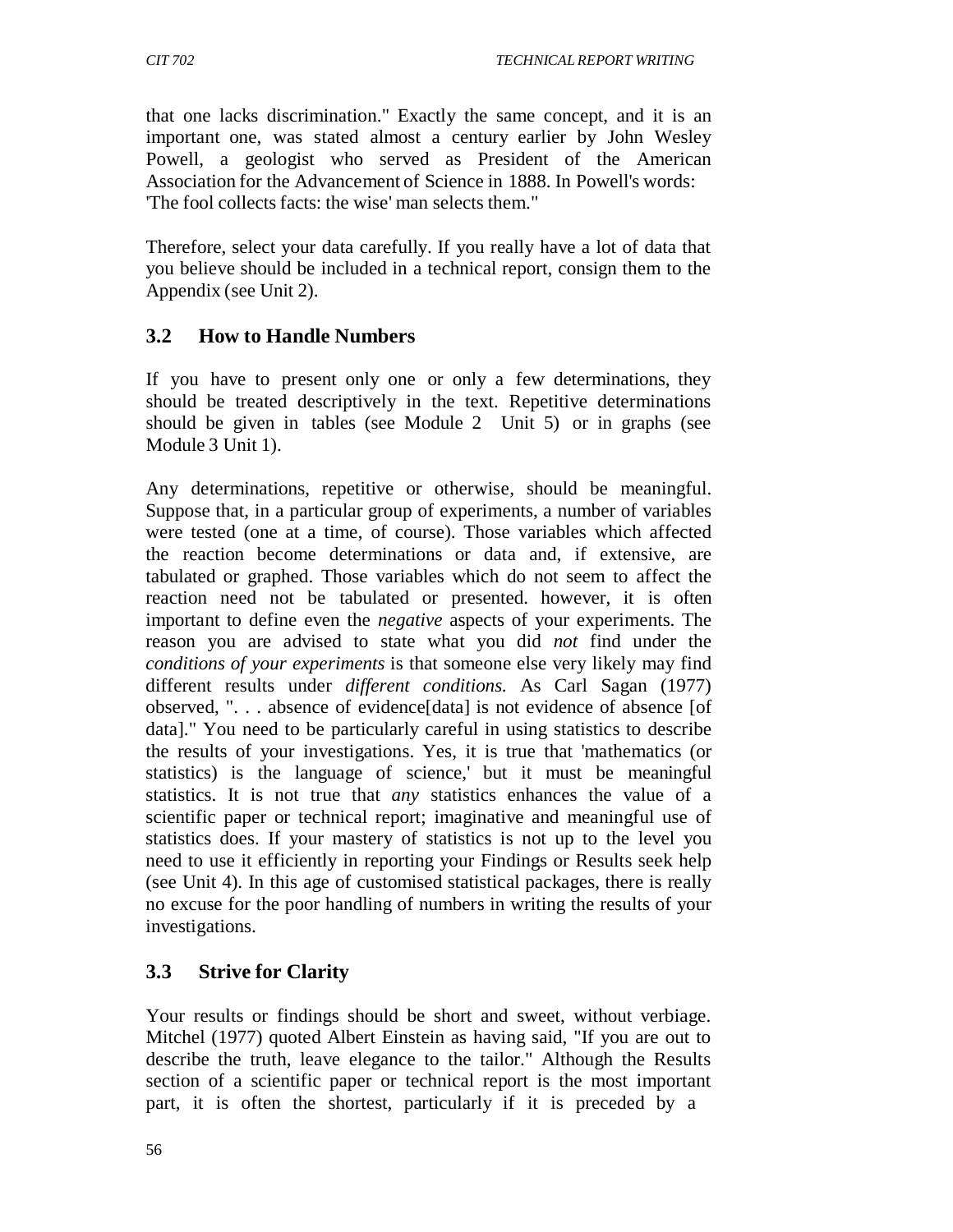well-written 'Materials and Methods' section (see Module 2 Unit 2) and followed by a well written 'Discussion' (see Module 2 Unit 4).

You may be wondering why all the emphasis so far has been on brevity in urging you to strive for clarity in writing the Results. The reason is simple:if you can manage to present "short and sweet" Results, you *will*  be clear: clarity and brevity always go together, although more will be said on brevity a little later in this unit.

For scientists in developing countries, it is particularly important to understand and appreciate the value of the brevity/clarity relationship. You should understand that while practising on one, you are automatically improving on the other. Therefore, practise as often as you can; you will be surprised how soon you will be able to improve apparently 'good' presentations of Results in technical reports and even published scientific papers.

### **SELF-ASSESSMENT EXERCISE**

Locate the Results/Findings section of an unpublished doctoral dissertation or master's thesis, preferably in your subject area:

- i. Determine whether or not the content satisfies the criteria stipulated in this Unit.
- ii. Assess clarity, sentence-by-sentence, on a three-point scale of "Clear", "Not Very Clear", and "Confusing".
- iii. Isolate the "Not Very Clear" and "Confusing" sentences in (2).
- iv. Rewrite the sentences isolated in (3) to attain the status of "Clear".
- v. List the bonus points you have scored on *brevity* as you rewrite to attain clarity

Finally, on clarity you should remember that if any part of the scientific. paper or technical report needs to the clearly and simply stated, it is the Results. Reason? It is the results that comprise the new knowledge that you are contributing to the world, or the solution that you are offering in a specific organisational setting. The earlier parts of the paper (Introduction, Materials and Methods) are designed to tell why and how you got the Results. The later part of the paper (Discussion — see Module 2 Unit 4) is designed to tell what they mean. Obviously, therefore, the whole paper or report must stand or fall on the basis of the Results/Findings. Thus, the Results/Findings must be presented with crystal clarity.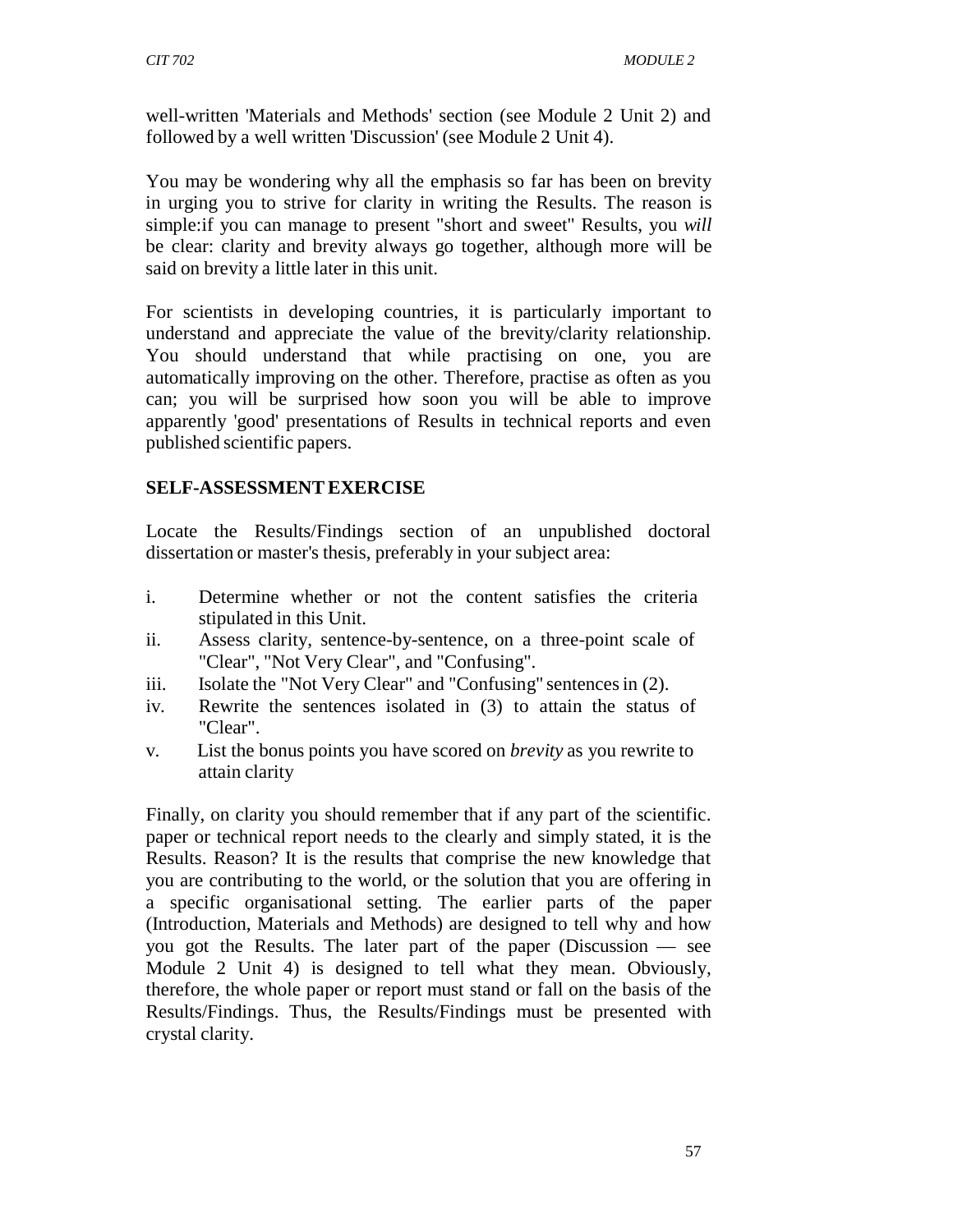### **3.4 Avoid Redundancy**

Do not be guilty of redundancy in the presentation of the Results/Findings of your investigations. The most common fault is the repetition, in words, of what is already apparent to the reader from examination of the tables and figures. Even worse is the actual presentation, in the text, of all or many of the data shown in the tables or figures. Indeed, the misuse of tables and figures in scientific writing is so common that you need to be particularly careful in going through the units of this course which specifically show you how to prepare and efficiently use tables and graphs. Once you have mastered the efficient preparation and use of tables and illustrations in scientific writing, the avoidance of redundancy will be rapidly attained.

Do not be redundant, either, in citing figures and tables. 1)Do not say "It is clearly shown in Table 1 that nocillin inhibited the growth of *N. gonorrhoeae ."* Instead, say "Nocillin inhibited the growth of *N. gonorrhoeae* (Table 1)." The four unnecessary words "It is clearly shown" appear harmless here. But once you get into the habit of writing like that, it becomes much more difficult to get you to write directly and economically — the hallmarks of 'good' scientific writing.

You need to be aware, however, that some writers go too far in avoiding verbiage and, in the process, violate one important rule in good scientific writing, the rule of antecedents. Put simply, the rule specifies that when you use a noun (person, object, event), the pronoun used in place of the person, object, or event must show clear correspondence. In other words, there must be no doubt whatsoever in the minds of your readers which noun a particular pronoun used in your text is referring to. Consider the following examples from a paper submitted for publication in a medical journal:

> "The left leg became numb at times and she walked it off. .. . On her second day, the knee was better, and on the third day it completely disappeared."

The use of the first "it" clearly refers to the 'numbness in the patient's left leg. In other words, the antecedent for the "it" is the patient's left leg. However, the second "it" in the second sentence clearly does *not* refer to the patient's numbness in the left leg; it refers to the knee! Thus, the writer had managed to give the reader the (unintended) impression that the patient's knee had "completely disappeared"! You must do everything you can to avoid such errors of construction in your writing.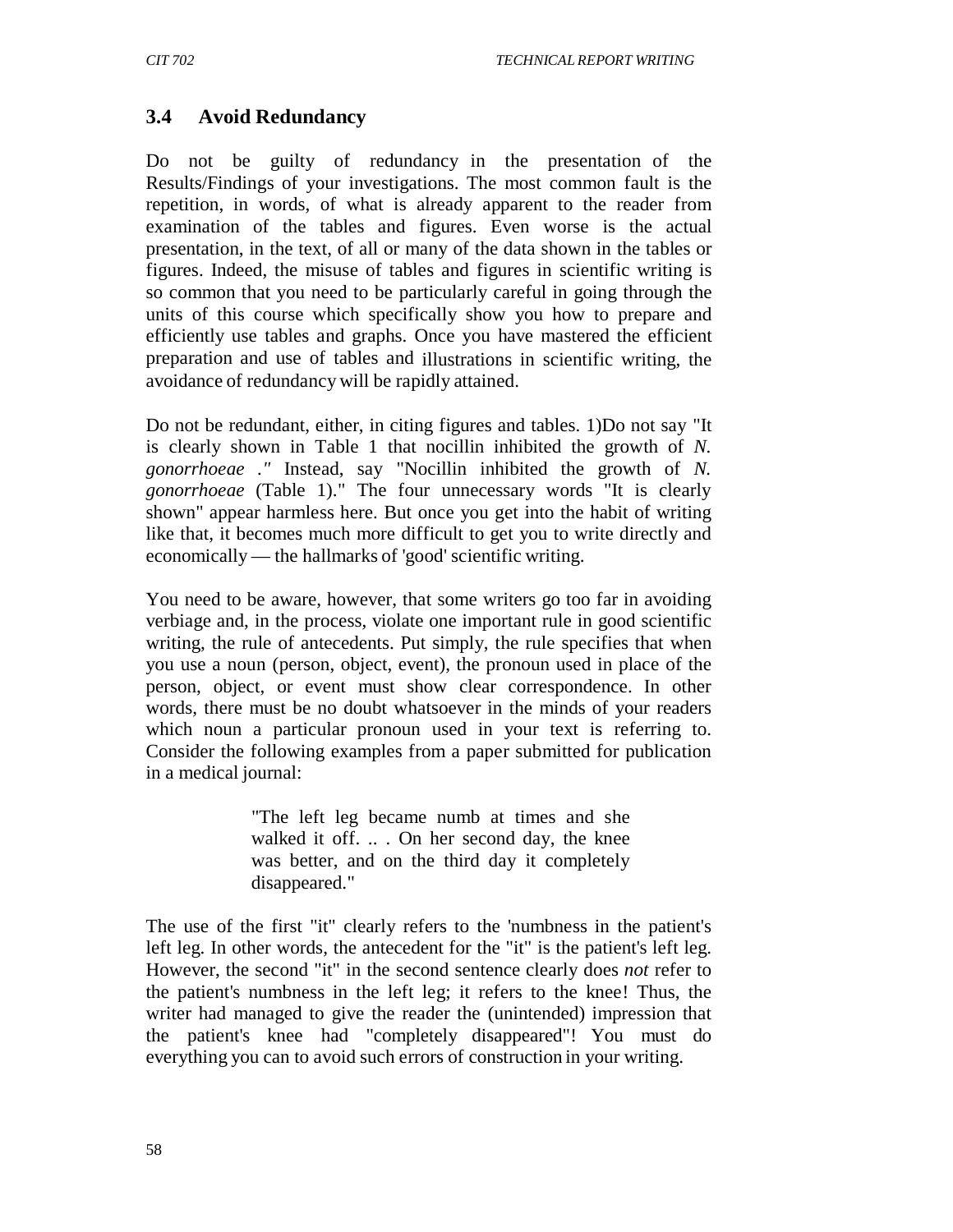### **4.0 CONCLUSION**

This deliberately short unit has described for you what should constitute the content of the Results/Findings section of a technical report or scientific paper. The most important point about the content of your 'Findings' section is that it should present representative data rather than repetitive data. This calls for your careful selection of data. You have also been shown how to handle raw numbers or statistics within the text as well as in tables, although tables, figures, and Other illustrations are presented in greater detail, You are warned to be particularly careful in using statistics to summarise the results of your investigations. The attainment of both clarity and brevity in scientific writing is explained separately although, in practice, the attainment of one automatically improves the other. In striving to attain both clarity and brevity, you should always bear in mind that it is in the Results section of your work that you present to the world the new knowledge that you are contributing, or the solution that you are offering, in a given organisational setting.

### **5.0 SUMMARY**

In this unit, you have learned to:

- describe what constitutes the content of the Results/Findings section of a technical report or scientific paper
- explain how to handle numbers in writing the Results/Findings of technical report or scientific paper
- distinguish between clarity and brevity in writing the Findings of a technical report or scientific paper
- explain the significance of achieving clarity and brevity in writing the Findings of a technical report or scientific paper.

### **6.0 TUTOR-MARKED ASSIGNMENT**

- i. Describe what constitutes the content of the Results/Findings section of a technical report or scientific paper.
- ii. Explain how to handle numbers in writing the Results/Findings of technical report or scientific paper.
- iii. Distinguish between clarity and brevity in writing the Findings of a technical report or scientific paper.
- iv. Explain the significance of achieving clarity and brevity in writing the Findings of a technical report or scientific paper.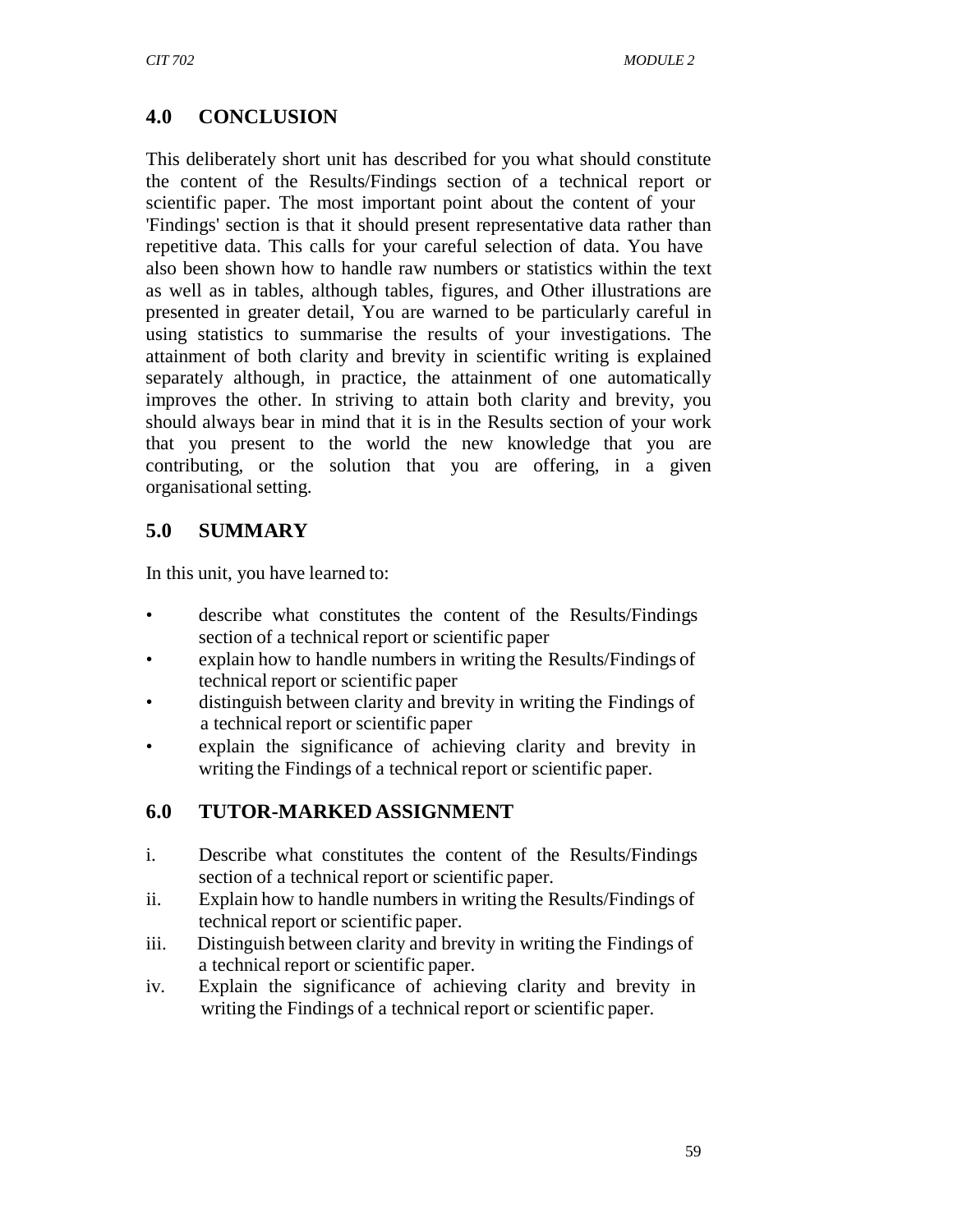#### **7.0 REFERENCES/FURTHER READING**

- Aaronson, S. (1977). "Style in scientific writing." *Current Contents.* No.2, 10 January, pp.6-15.
- Day, Roberts A. (1983). How *to Write and Publish a Scientific Paper* ed. Philadelphia :ISI Press.
- Mitchel, J.H. (1968). *Writing for Professional and Technical Journals.* New York, John Wiley.
- Sagan, C. (1977). *The Dragons of Eden; Speculations on the Evolution of Human Intelligence.* New York: Ballantine Books.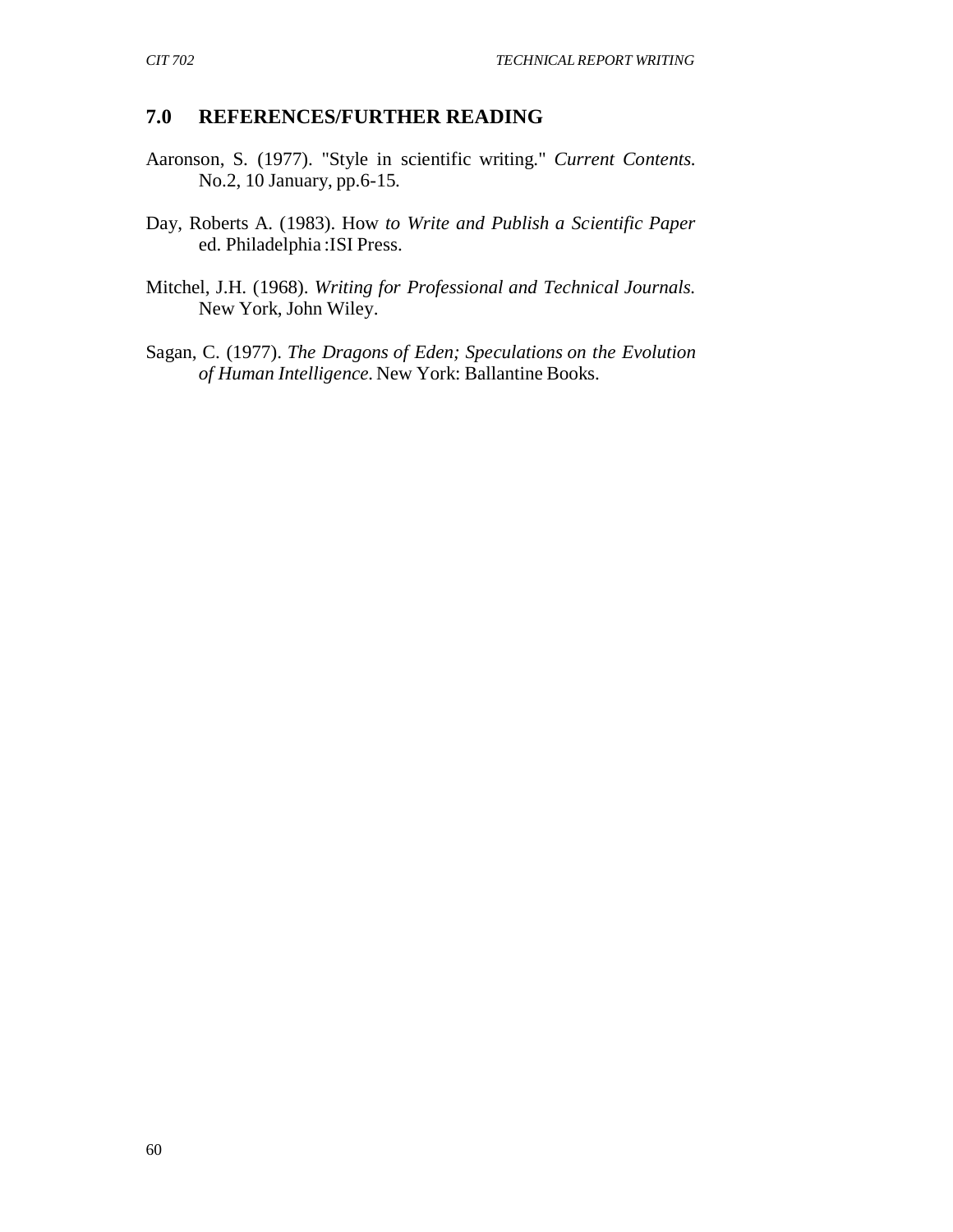## **UNIT 4 WRITING THE DISCUSSION**

### **CONTENTS**

- 1.0 Introduction
- 2.0 Objectives
- 3.0 Main Content
	- 3.1 Components of the Discussion
	- 3.2 Factual Relationships
	- 3.3 Significance of the Report/Paper
	- 3.4 Defining Scientific Truth
- 4.0 Conclusion
- 5.0 Summary
- 6.0 Tutor-Marked Assignment
- 7.0 Reference/Further Reading

## **1.0 INTRODUCTION**

The 'Discussion' is harder to define than the other sections of a technical report or scientific paper. As a result, it is usually the hardest section to write. And, whether you are aware of it or not, many technical reports and many scientific papers fail to register the authors' desired impact on readers because of a faulty discussion. Indeed, it is quite common to have valid and interesting data in a scientific paper that is rejected by a good journal, solely on account of its poor discussion. Even more likely, the true meaning of the data may be completely obscured by the interpretation presented in the discussion, again resulting in rejection. When this happens in respect of a technical report, the author may not be given a second chance, as several journals often do.

Many, perhaps most, discussions are too long and verbose. The most common explanation for such faulty writing is that the author is doubtful about his facts (Results or Findings', or his reasoning, and retreats behind a protective cloud of ink). In developing countries, however, the reason is frequently traceable to ignorance or absence of proper quality control. In any event, poor discussions in technical reports or scientific papers always impact negatively on the author; the objective of this unit is to provide help in eliminating most of the weaknesses found in the discussions of scientific reports or papers.

This unit, then, comprises four parts. In part one, the essential features of a good Discussion are listed and briefly described. In part two, the need to establish appropriate relationships between observed facts is demonstrated. In part three, you are urged to take pains to let your readers appreciate the significance of the results you are discussing. And, finally, in part four, you are guided in trying to lay claim to "truth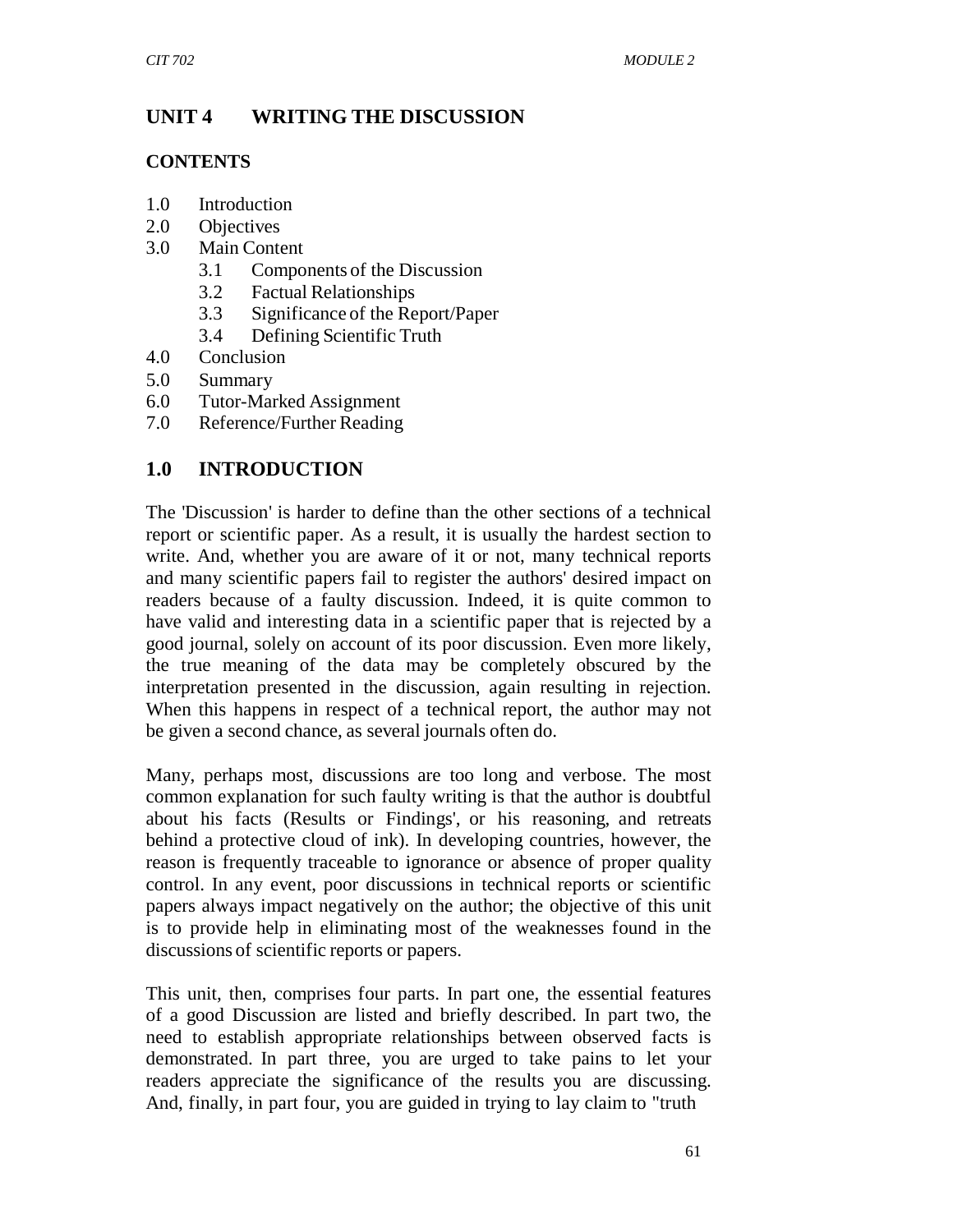in science" with great caution. The usual "Conclusion", "Summary", and "Reference" sections complete the unit; a self-assessment exercise is incorporated in the text.

## **2.0 OBJECTIVES**

At the end of this unit, you should he able to:

- identify and describe the essential features of a good Discussion in a technical report or scientific paper
- show clearly the relationships among established facts, as presented in your Results/Findings section
- demonstrate convincingly the significance of the results you have already presented and discussed
- define accurately and modestly what your conclusions may have contributed to the corpus of knowledge in the area investigated.

## **3.0 MAIN CONTENT**

### **3.1 Components of the Discussion**

The basic question to ask here is, 'What are the essential features of a good Discussion? In answering the question, you will do well to heed the following injunctions:

*Try to present the principles, relationships, and generalisations shown by the Results.*

#### **And bear in mind, in a good Discussion, you discuss—you do not recapitulate the Results.**

**A** common justification for recapitulating the Results is the author's (gratuitous) assumption that the reader may have somehow forgotten the Results already presented. In reality, readers rarely display such short memory and can always take a second look at your Results section if they have to. And, remember, you are discussing the principles, relationships, and generalisations thrown up by *your* data, not someone else's.

*Point out any exceptions or any lack of correlation, and define unsettled points.*

Progress is made in science on the basis of being aware of both established and unestablished knowledge. In other words, by reporting the negative aspects of your experiments (Module 1 Unit 3, section 3.2) and discussing them in terms of "exceptions or lack of correlations" and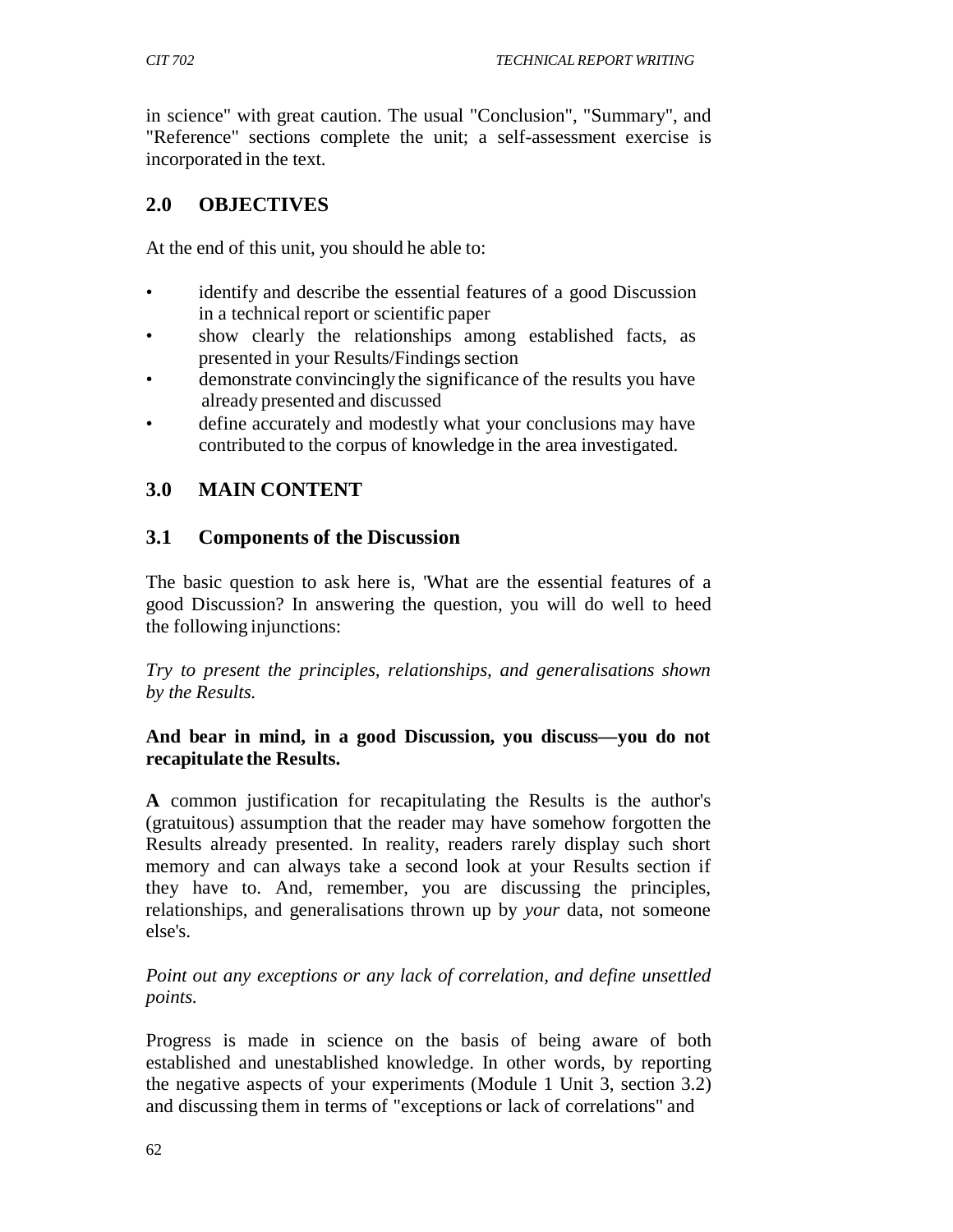thereby defining "unsettled points," you are laying a solid foundation for subsequent investigations to build on your work.

*Show how your results and interpretations agree (or contrast) with previously published work.*

This injunction implies that you must be current with the literature in your area of investigation — a major obstacle for most scientists working in developing countries. Being "current with the literature" also implies access to both print and electronic literature. Increasingly, it is being demonstrated that access to the Internet is a fundamental requirement for research in science, anywhere.

*Don't be shy; discuss the theoretical implications of your work, as well as any practical implications.*

As a general rule, technical reports tend to be heavy on "practical implications" in a specific organisational setting and almost silent on theoretical implications. Indeed, theoretical considerations are often consigned to Appendixes. In writing scientific papers for presentation at learned conferences or publication in learned journals, however, the reverse is the case: theoretical implications are given more emphasis.

*State your conclusions, as clearly as possible.*

In earlier units you were enjoined to strive for clarity and brevity respectively in presenting your Results. The same attributes should also be evident in the presentation of the conclusions of your Discussion. Your conclusion should, as often as possible, be in the form of "Therefore …" in one sentence or, at most, two short sentences.

*Summarise your evidence for* each *conclusion, and never assume anything as you do so.*

It is a mistake to neglect giving the summary of what your discussion has led you logically to conclude. In other words, neither the facts nor the discussion can be assumed to be 'self-evident': you will have to summarise each conclusion, on the basis of the objectives set out in your investigation. And, for emphasis, remember that the conclusion alone is not enough: present the reader with its summary, too.

# **3.2 Factual Relationships**

The primary purpose of the Discussion can be described in simple terms as follows: to show the relationships among observed facts. But, this apparent simplicity doesn't always translate into simple practical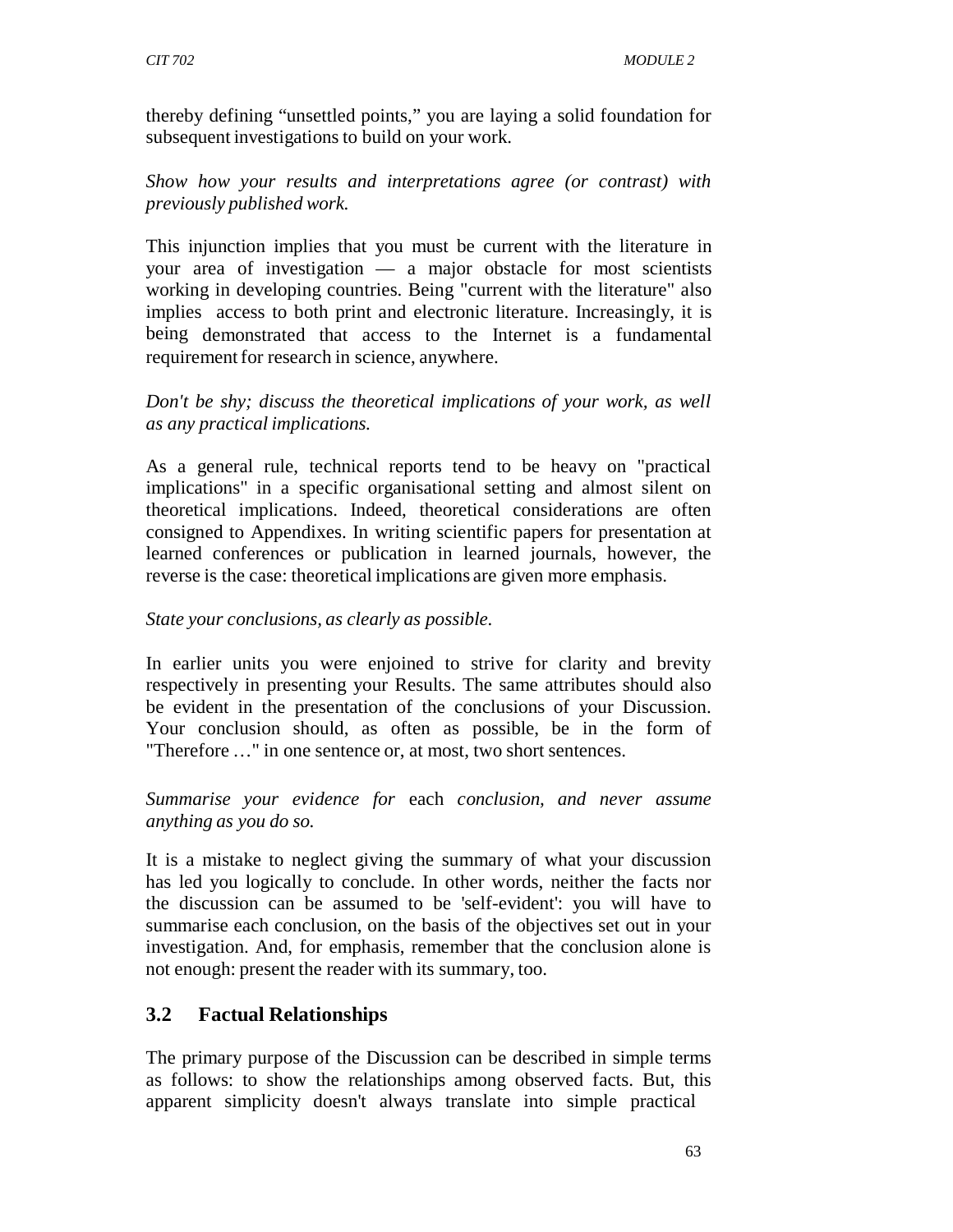realities when the facts of an investigation have to he discussed. To illustrate the point, we shall consider a classic story and then invite you to answer several questions, based on the story. The questions are, of course, a series of self-assessment exercises on 'drawing valid conclusions from the discussion of your scientific work.'

#### **The Story about the Biologist who Trained a Flea**

After training the flea for many months, the biologist was able to get a response to certain commands. The most gratifying of the experiments was the one in which the professor would shout the command **"jump",**  and the flea would leap into the air each time the command was given. The professor was about to submit this remarkable feat to posterity via a scientific journal, but he — in the manner of the true scientist decided to take his experiments one step further. He sought to determine the location of the receptor organ involved. In one experiment, he removed the legs of the flea, one at a time. The flea obligingly continued to jump upon command, but as each successive leg was removed, its jumps became less spectacular. Finally, with the removal of its last leg, the flea remained motionless. Time after time the command failed to get the usual response.

The professor decided that at last he could publish his findings. He set pen to paper and described in meticulous detail the experiments executed over the preceding months. His conclusion was one intended to startle the scientific world: *When the legs of a flea are removed, the flea can no longer hear.*

#### **SELF-ASSESSMENT EXERCISE**

Attempt the following questions, on the basis of the story related above:

- i. State, in your own words, the objective of the professor's study in terms of the *relationship(s)* being sought.
- ii. Was the professor's decision to "determine the location of the receptor organ involved" a logical step, in light of the objective stated in (1)?
- iii. How would you *summarise* the conclusion reached' by the professor? Was the professor's conclusion valid? Give reasons for your answer.

## **3.3 Significance of the Report/Paper**

When you write a technical report, it is to attain a specified objective as defined by the authorities that have commissioned you to do it, or according to the specific priorities set by yourself, the writer (see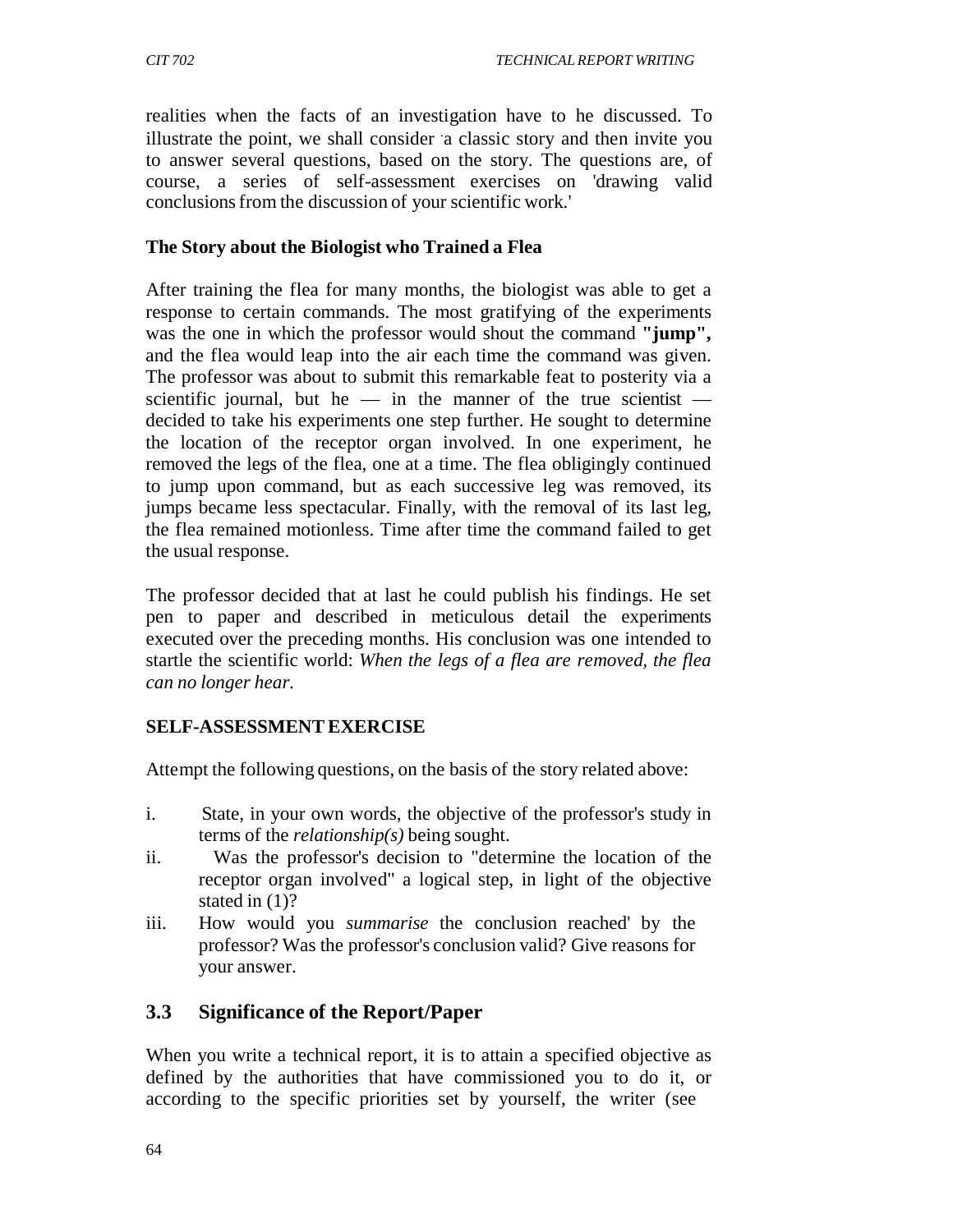Module 1 Unit 2). Similarly, how to state the objective(s) of writing a scientific 'paper will have been clearly set out in several of the preceding units already covered in this course.

Too often, however, the *significance* of the results of the technical report or paper is not discussed at all or not discussed adequately. This is a serious error of omission which you must work hard to avoid in your writing technical reports or papers. If the reader of your techni.cal report/paper finds himself or herself asking "So what?" after reading the Discussion, the chances are that you have become so engrossed with the data that you failed to notice the principles and the generalisations (or the pattern) shown by the data (See section 3.1 of this unit again).

Your Discussion should end with a short summary or conclusion regarding the significance of your work. If several discernible objectives were set at the beginning, it should be possible to summarise your Discussion by listing how well your study has met each of the set objectives. This is, in itself, a self-assessment exercise: if your set objectives have not been adequately met (that is, you are unable to summarise them by producing a list), it may mean that something has seriously gone missing in your work. Or, it could mean that the original objectives were unrealistic and may have to be reset.

Finally, try to end your Discussion with a memorable climax that links your work to what has been done in your area of investigation and to what subsequent investigators might wish to work on. It should be done in a sentence or two, stressing the significance of continuing the effort you have either initiated or contributed to.

# **3.4 Defining Scientific Truth**

Most investigators, at the beginning of their careers, like to believe that they are involved in some earth-shaking work. And, it does not matter at what level: the small project written by a master's level student is perceived by the writer as just as 'earth-shaking' as the doctoral student's dissertation. The reality is quite different, however.

In showing the relationships among observed facts, you do not need to reach cosmic conclusions. Seldom will you be able to illuminate the whole truth; more often, the best you can do is shine a spotlight on one area of truth. Your one area of truth can be buttressed by your data; if you extrapolate to a bigger picture than that shown by your data you may appear foolish to the point that even your data-supported conclusions are cast into doubt.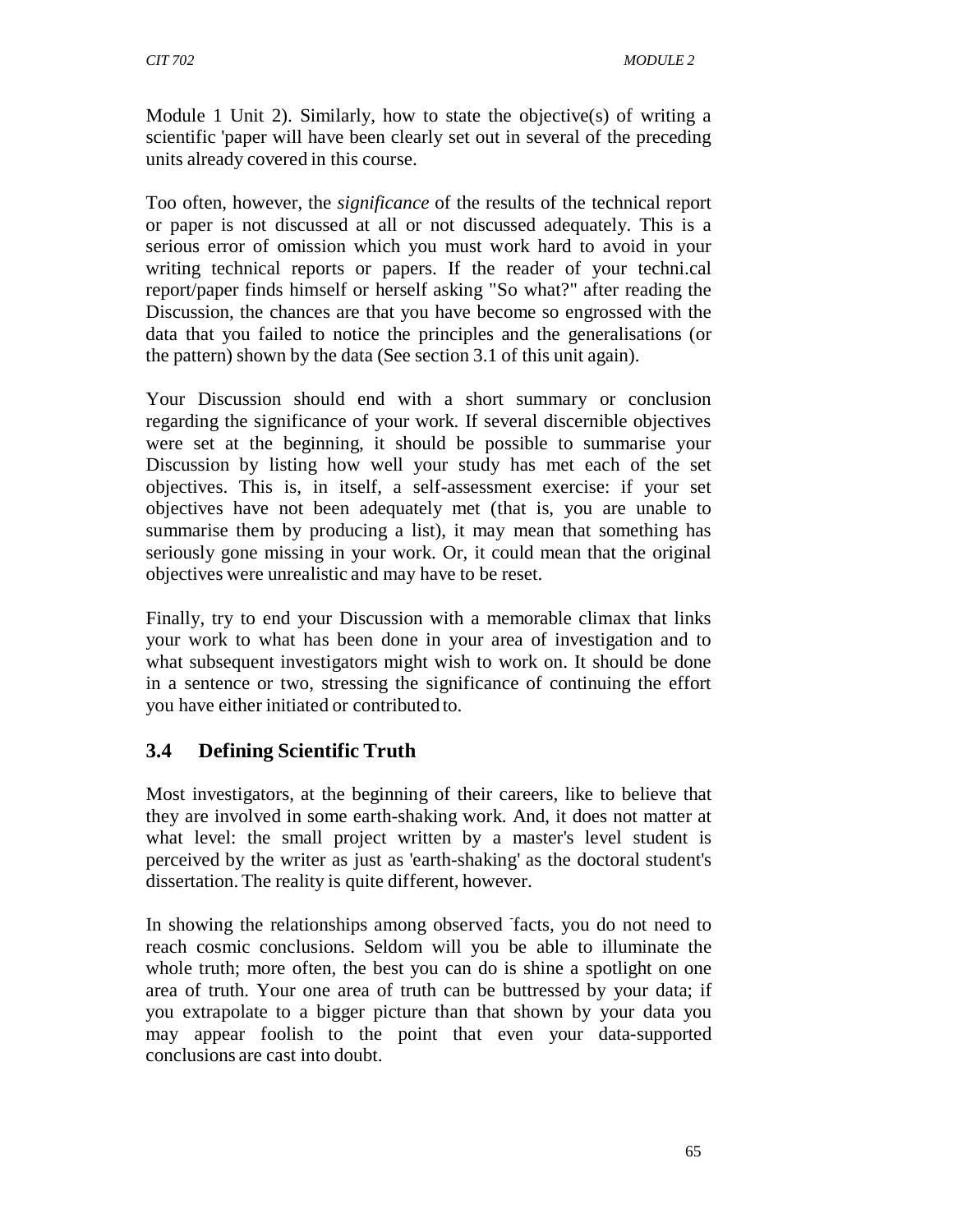The point being made is just as poignant when you are writing a technical report aimed at providing one or more solutions to specified organisational problems. In drawing your conclusions; always bear in mind that you may not have all the facts. Therefore, make your Recommendations very carefully, and take time to discuss at least one draft of your Recommendations with those who are likely to implement them within the organisation.

Whether you are writing a scientific paper or a technical report, you will do well to reflect carefully on the following words of poetry, so thoughtfully expressed by Sir Richard Burton in the poem, *The Kasidah:*

- 1. All Faith is false, all Faith is
- 2.  $true:$
- 3. Truth is the shattered mirror strown
- 4. In myriad bits; while each believes
- 5. His little bit the whole to own.

So, exhibit your little piece of the mirror, or shine a spotlight on one area of the truth. The "whole truth" is a subject best left to the ignoramuses, who loudly proclaim its discovery every day. And when you describe the meaning (significance) of your little bit of truth, do it simply. The simplest statements evoke the most wisdom; verbose language and fancy technical words are used to convey shallow thought.

#### **4.0 CONCLUSION**

Six essential features of a good Discussion in a technical report or scientific paper have been listed and briefly described for you. The features are mutually reinforcing, that is, no Discussion should neglect any of them. Your discussion must be written to explore only factual relationships; nothing should be included which your data have not clearly established. It is a gross mistake to jump a logical step in order to establish factual relationships; your work immediately exhibits an obvious flaw in scientific writing, as the self-assessment exercise tries to show you. Your Discussion should also let the reader know how significant your work is, without being pedantic. If possible, list the specific areas of significance highlighted by your work. Finally, remember that you can only "shine a spotlight on one area of the truth" in your work, no matter how big or long it takes to complete it. Be modest, even conservative, in your claims, always bearing in mind that it is only a matter of time before other workers improve on it.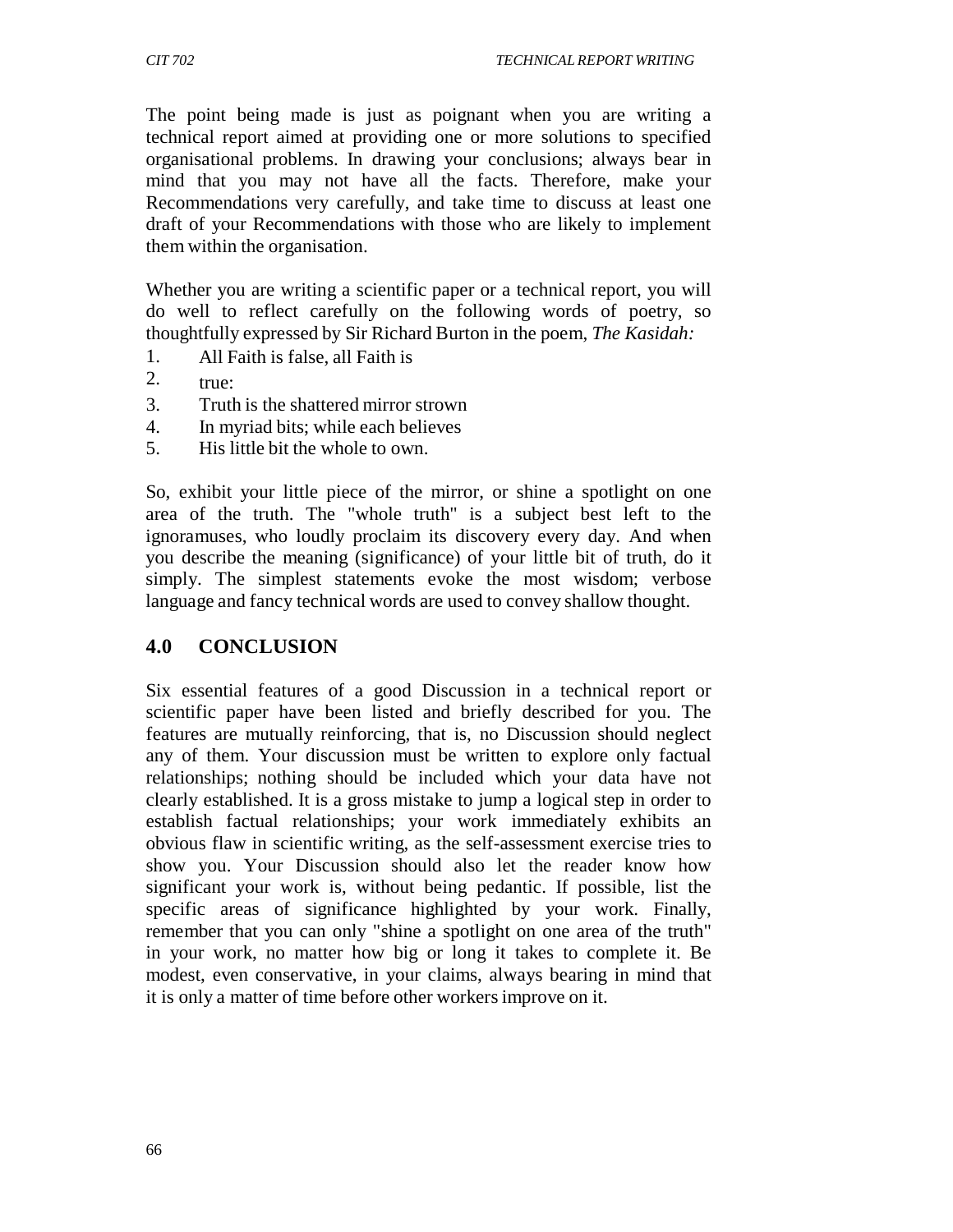## **5.0 SUMMARY**

In this unit, you have learned how to:

- list and describe six components of the Discussion of a technical report or scientific paper
- show clearly the relationships among the established facts presented in the Results/Findings section of your report or paper
- demonstrate convincingly the significance of the results you have already presented and discussed; and
- define accurately and modestly what your conclusions may have contributed to the corpus of knowledge in the area investigated.

## **6.0 TUTOR-MARKED ASSIGNMENT**

1.What are the essential features of a good Discussion?

## **7.0 REFERENCE/FURTHER READING**

Day, Roberts A. (1983). *How to Write and Publish a Scientific Paper. 2nd* ed. Philadelphia: ISI Press.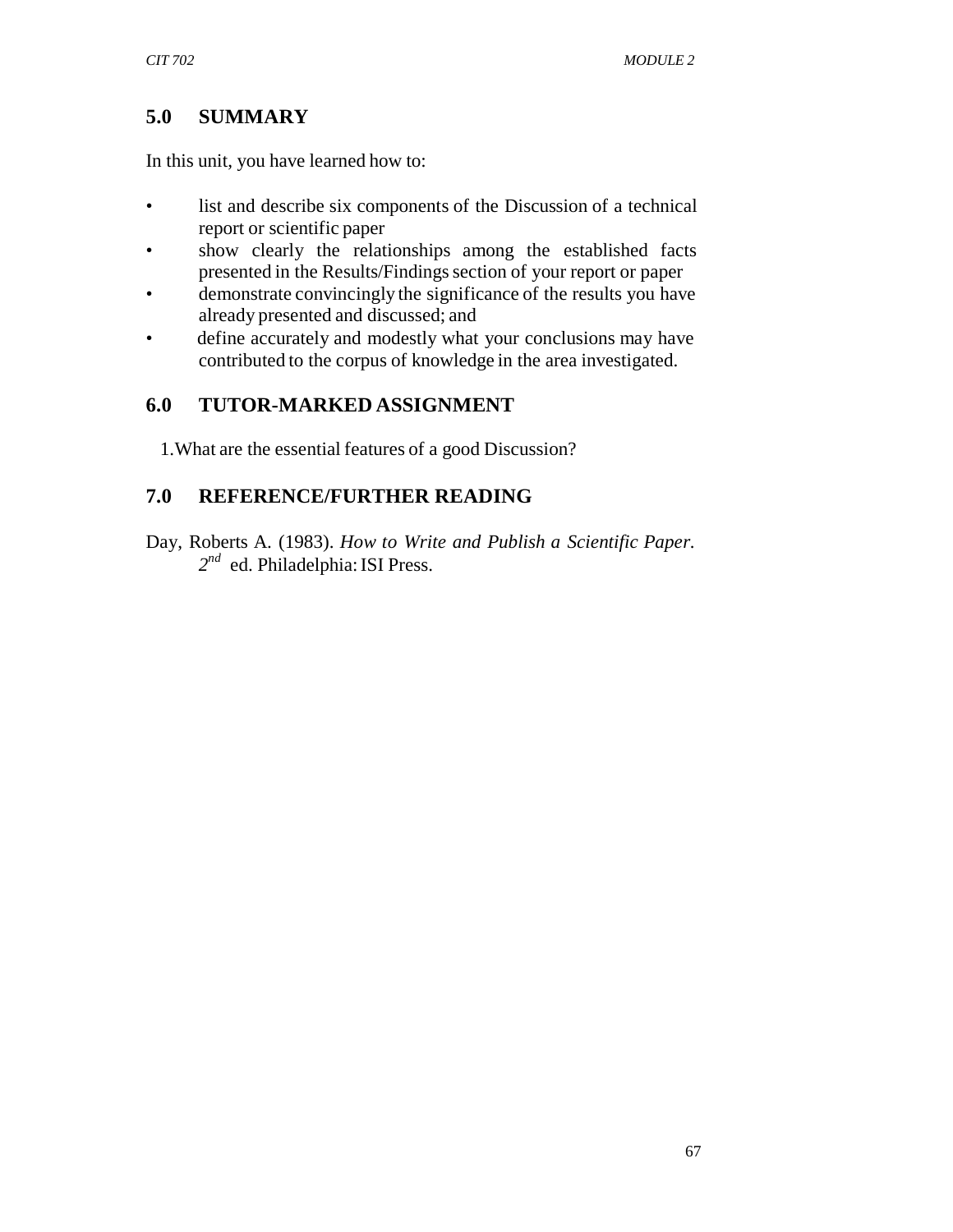## **UNIT 5 PREPARING AND USING TABLES**

#### **CONTENTS**

- 1.0 Introduction
- 2.0 Objectives
- 3.0 Main Content
	- 3.1 When not to use Tables
	- 3.2 How to Arrange Tabular Material
	- 3.3 Additional Issues in Organising Tabular Material
		- 3.3.1 Exponents in Table Heading
		- 3.3.2 Margin Indicator
		- 3.3.3 Captions, Footnotes and Abbreviations
- 4.0 Conclusion
- 5.0 Summary
- 6.0 Tutor-Marked Assignment
- 7.0 Reference/Further Reading

## **1.0 INTRODUCTION**

Tabular presentations are more commonly used by writers in science and technology than writers in other disciplines. The reason is quite simple: experiments and field surveys tend to produce a large body of readings and observations which investigators may be tempted to simply turn over to readers of technical reports and scientific papers in an unending catalogue of tables. Thus, tables are often abused, rather than being used to illustrate text material for the benefit of readers. It is, therefore, important that you know when *not* to use tables in your writing as well as when to use them.

This unit, then, is divided into three parts. In the first part, you are shown when *not* to use tables in your writing. Several examples are provided of tables that appear alright, but are in fact not necessary. You are encouraged to look for similar examples in your subject areas. Part two shows you how to arrange tabular material, again with several examples that have been selected to cover as wide a range of possibilities as possible. You can easily widen the range by consulting the best journals and books in your subject areas. The third part describes other aspects of tabular presentations which can make your tables more effective, but which are sometimes overlooked by many writers. The usual Conclusion; Summary , and References complete the unit; self-assessment exercises are in the text.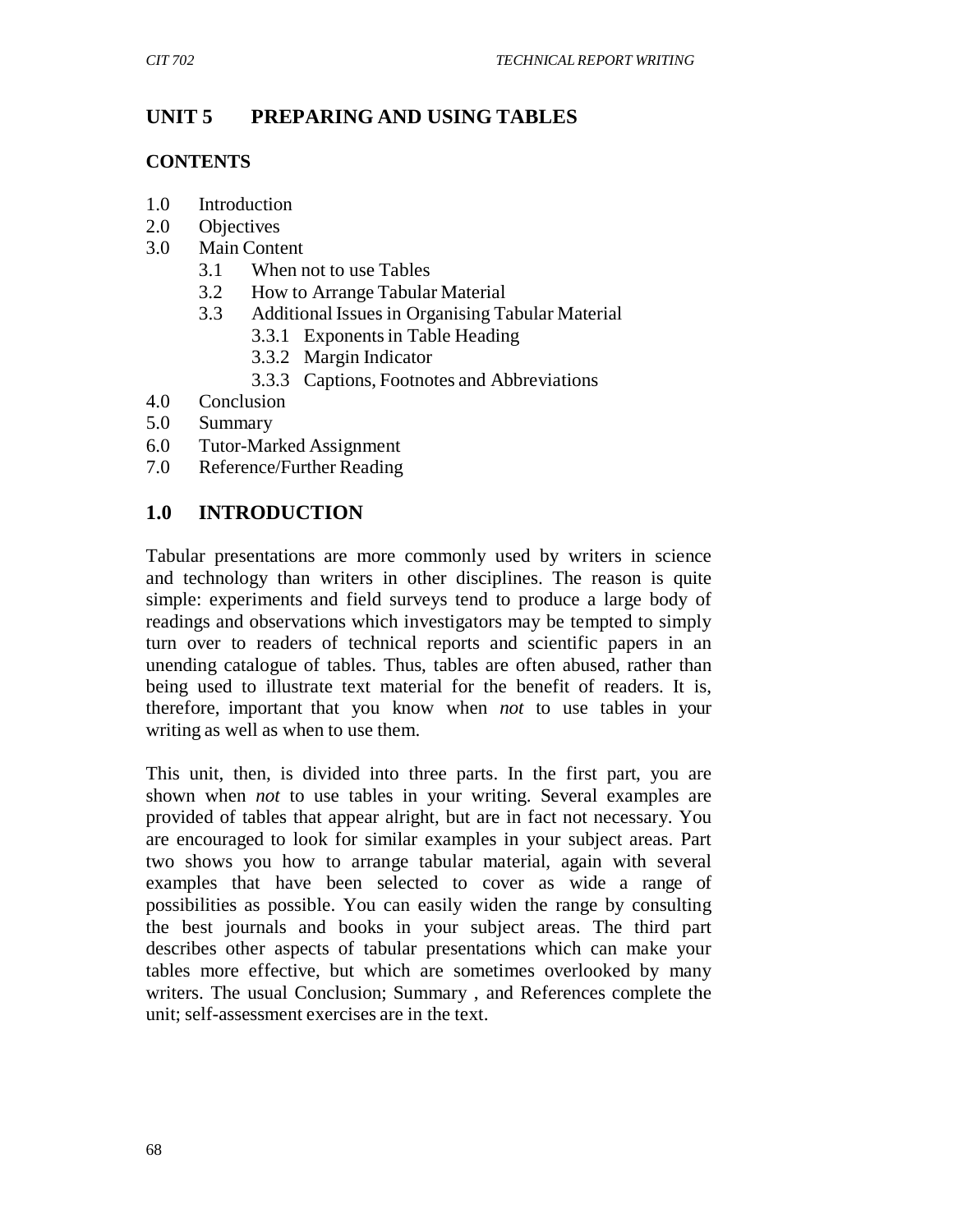## **2.0 OBJECTIVES**

At the end of this unit, you should be able to:

- recognise when not to use tables in scientific writing
- organise efficiently and effectively the tabular material in a technical report or scientific paper
- list and describe the characteristics of a good table
- describe clearly all the components of a table so that readers will understand fully their significance, both in the table and the text.

## **3.0 MAIN CONTENT**

#### **3.1 When not to use Tables**

As a general rule, do not construct a table unless repetitive data *must* be presented. There are two reasons for this general rule. First, it is simply not good science to regurgitate reams of data just because you have them in your laboratory or field notebooks; only samples and breakpoints need be given. Second, the effort and time required to construct tables should be viewed as an investment in facilitating readers' better understanding of subject matter, not an obstacle to be overcome. If you made (or need to present) only a few determinations , give the data in the text. Tables 1 and 2 are useless, yet they are typical of many tables that are found in the technical reports or manuscripts submitted to journals.

| Tale 1. Effect of Ael attoil on Growth of Streptomyces coeffcolor |                                                       |                                                                |  |  |
|-------------------------------------------------------------------|-------------------------------------------------------|----------------------------------------------------------------|--|--|
|                                                                   | $\mathrm{Tem}({}^{\mathrm{u}}\mathrm{C})$ No. of expt | <b>Example 3</b> Aeration of growth medium Growth <sup>a</sup> |  |  |
| 24                                                                | $5 \rightarrow$                                       | $\perp^{\nu} \rightarrow$                                      |  |  |
| 24                                                                | $\rightarrow$                                         | $\overline{\phantom{0}}$ $\rightarrow$                         |  |  |

**Tale 1: Effect of Aeration on Growth of Streptomyces coelicolor**

<sup>a</sup> As determined by optical density (Klett units)

Symbols:+, 500-ml Erlenmeyer flasks were aerated by having a graduate student blow into the bottles for 15min out of each hour; --, identical test conditions, except that the aeration was provided by an elderly professor.

Table 1 is faulty because two of the columns give standard conditions, not variables and not data. If temperature is a variable in the experiments, it can have its column. If all experiments were done at the same temperature, however, this single bit of information should be noted in Materials and Methods and perhaps as a footnote to the table, but not in the table. Table 1 is not a proper table. These data can be presented in the text itself in a form that is readily comprehensible to the reader, while at the same time avoiding the substantial additional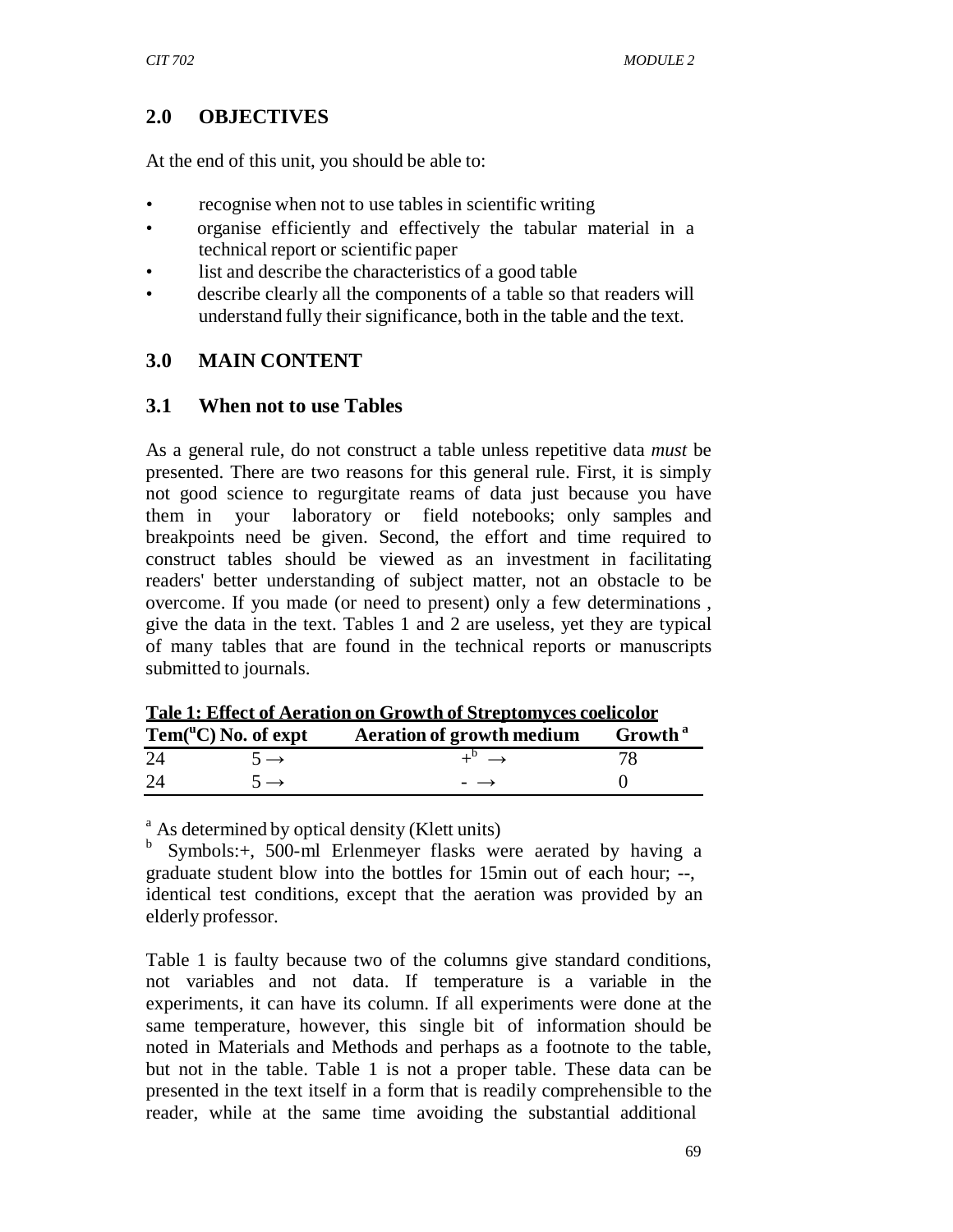typesetting cost of tabulation. Very simply, these results would read: "Aeration of the growth medium was essential for the growth of Streptomyces coelicolor. At room temperature (24<sup>°</sup>C), no growth was evident in stationary (unaerated) cultures, whereas substantial growth (OD, 78 Klett units) occurred in shaken cultures."

| Temp $(^{\circ}C)$ | Growth in 48h (mm) |
|--------------------|--------------------|
| $-50$              | $\theta$           |
| $-40$              |                    |
| $-30$              |                    |
| $-20$              |                    |
| $-10$              |                    |
| 0                  |                    |
| 10                 |                    |
| $20\,$             |                    |
| 30                 | 8                  |
| 40                 |                    |
| 50                 |                    |
| 60                 |                    |
| 70                 |                    |
| 80                 |                    |
| 90                 |                    |
| 100                |                    |

**Table 2: Effect of Temperature on Growth of Oak (Quercus) Seedlings** and the set of  $\frac{1}{a}$ 

<sup>a</sup> Each individual seedling was maintained in an individual round pot, 10cm in diameter and 100m high, in a rich growth medium containing 50% Michigan peat and 50% dried horse manure. Actually, it wasn't "50% Michigan"; the peat was 100% "Michigan," all of it coming from the state. And the manure wasn't half-dried (50%); it was all dried. And, come to think about it, I should have said "50% dried manure (horse)": I didn't dry the horse at all.

Table 2 has no columns of identical readings, and it looks like a good table. But is it? Let's look at it more closely.

The independent variable column (temperature) looks reasonable enough, but the dependent variable column (growth) has a suspicious number of zeros. You should question any table with a large number of zeros (whatever the unit of measurement) or a large number of 100s when percentages are used. Table 2 is certainly a useless table, because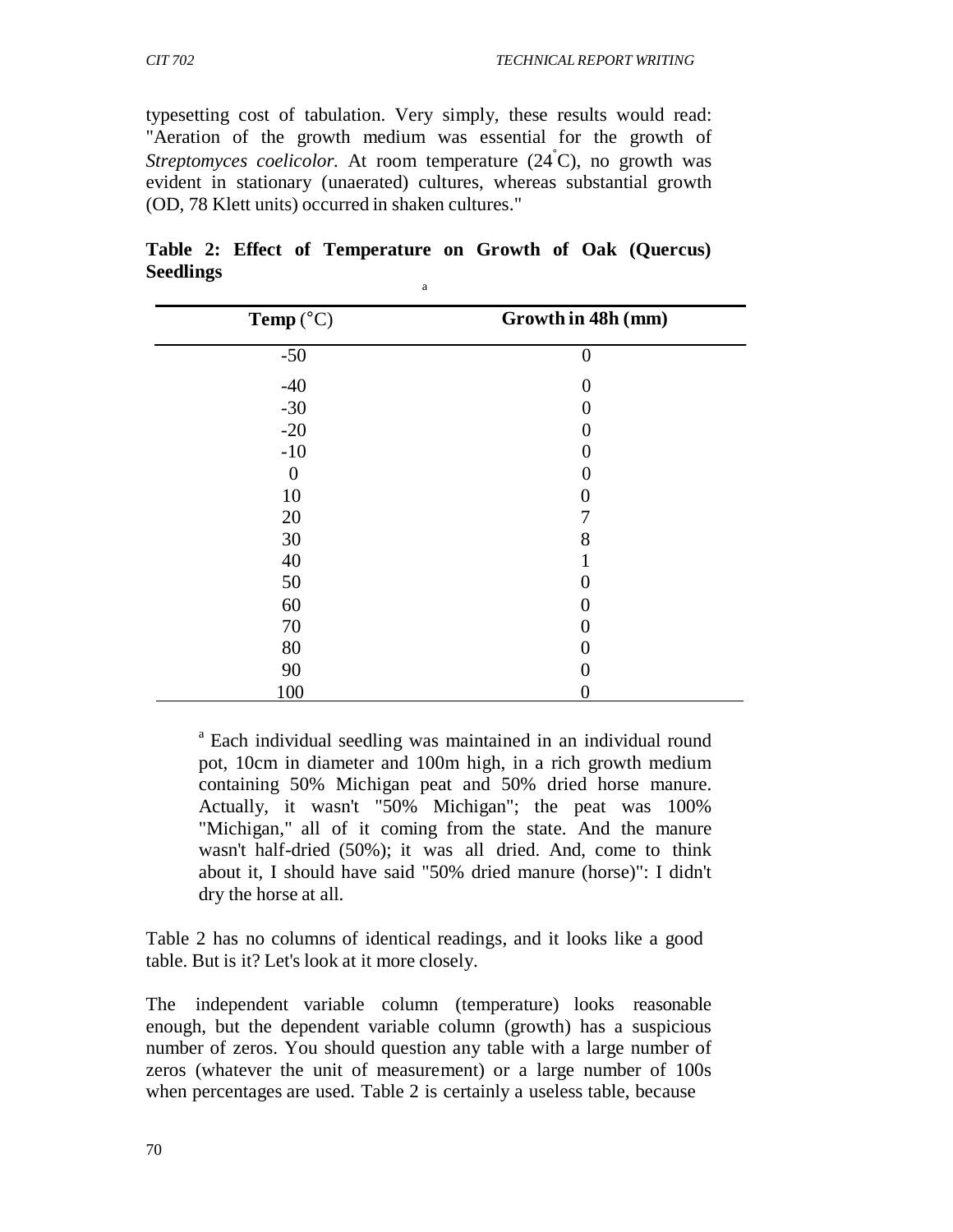all that it tells us is that "The oak seedlings grew at temperatures between 20 and  $40^{\circ}$ C; no measurable growth occurred at temperatures below  $20^{\circ}$ C or above  $40^{\circ}$ C."

| Organism                             | <b>Growth under</b><br>Aerobic conditions <sup>a</sup> | <b>Growth under</b><br>anaerobic conditions <sup>b</sup> |  |  |
|--------------------------------------|--------------------------------------------------------|----------------------------------------------------------|--|--|
| Streptomyces griseus<br>S.coelicolor |                                                        |                                                          |  |  |
| S.nocolor                            |                                                        |                                                          |  |  |
| S.everycolor                         |                                                        |                                                          |  |  |
| S.gnenicus                           |                                                        | $^+$                                                     |  |  |
| S,rainbowenski                       |                                                        |                                                          |  |  |

#### **Table 3 : Oxygen Requirement of various Species of Streptomvces**

<sup>a</sup> See Table 1 for explanation of symbols. In this experiment, the cultures were aerated by a shaking machine (New Brunswick Shaking Co., Scientific, NJ).

In addition to zeros and 100s, be suspicious of plus and minus signs. Table 3 is of a type that often appears in print, although it is obviously not very informative. All this table tells us is that *"S.griseus S.coelicolor, S.everycolor,and S.rainbowenski* grew under aerobic conditions, whereas *S.nocolor* and *S.greenicus* required anaerobic conditions." The lesson'? Whenever a table, or column within a table, can be readily put into words, do it.

Some writers believe that all numbers must be put in a table. They are wrong, and Table 4 is a sad example of such misguided belief. It gets even sadder when we learn, at the end of the footnote, that the results were not significant anyway  $(P=0.21)$ . If these data were worth publishing at all, one sentence would have done the job as follows: 'Me difference between the failure rates — 14% (5 out of 35) for nocillin and 26% (9 out of 34) for potassium pencillin  $V -$  was not significant (P=0.21)." Thus, you learn another lesson here: In presenting numbers, give only significant figures. Non-significant figures may mislead the reader by creating a false sense of precision. In addition, comparison of the data becomes more difficult. Similarly, unessential data, such as laboratory numbers or markers for field notebooks, results of simple calculations, and columns that show no significant variations, should be omitted in tables.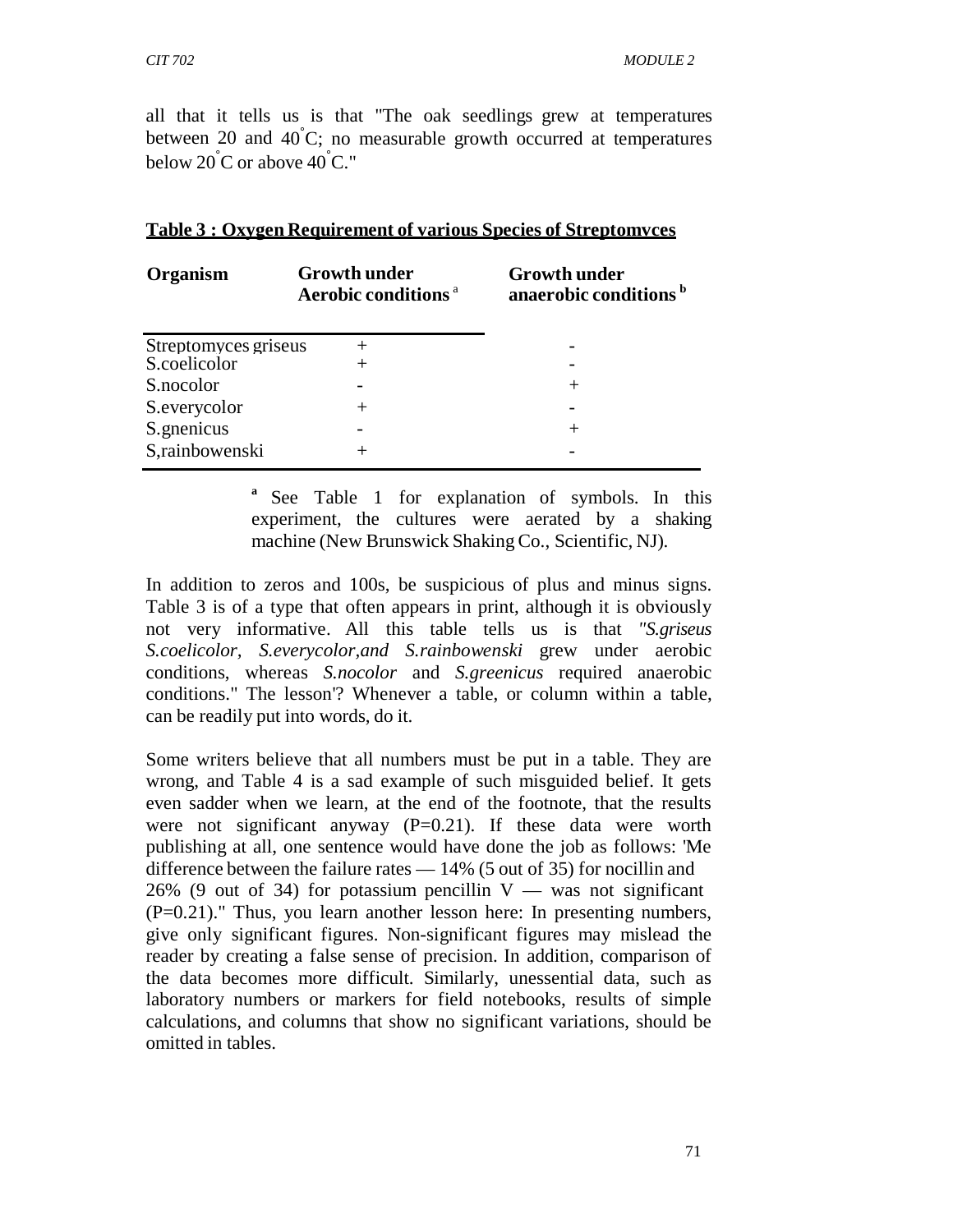| Table 4: Bacteriological Failure Rate |             |  |  |  |
|---------------------------------------|-------------|--|--|--|
| Nocillin                              | Kpenicillin |  |  |  |
| $5/35(14)^a$                          | 9/341761    |  |  |  |

#### **Table 4: Bacteriological Failure Rate**

<sup>a</sup> Results expressed as a number of failures/total, which is then converted to a percentage (within parenthesis).  $P = 0.21$ .

Another very common, but useless, table is the word list. Table 5 is a typical example. The information contained in Table 5 could, and quite obviously should, be presented in the text. A good copy editor will kill this kind of table and incorporate the data into the text. In doing so, the editor will often discover that much or all of the information was already in the text, anyway. Thus, the rule for you is as follows: present the

### **Table 5: Adverse Effects of Nicklecillin in 24 Adult Patients No. of patients Side effect**

- 14 Diarrhea
- 5 Easinophilia
- 2 Metallic taste<sup>a</sup>
- 1 Yeast vaginitis
- 1 Mild rise in urea nitrogen
- 1 lIematuria (8-10rbc/hpl)

a Both of the patients who tasted metallic worked in a zinc mine.

b The infecting organism was a rare strain of *Canclida albicans* which causes viginitis in yeasts but not in humans.

data in the text, *or* in a table, *or* in a figure. *Never* present the same data in more than one way.

Tables 1 to 5 provide you with typical examples of the kinds ol material that should not be tabulated. Look for additional material yourself, preferably in your subject area(s). Once you are convinced that the examples you have found are 'useless tables,' put them in words and incorporate them into the appropriate sections of the text.

You are now in a good position to look at material that should be tabulated.

### **3.2 How to Arrange Tabular Material**

Once you have taken the decision to tabulate, you must ask yourself exactly what should go into the table and in what form. Your first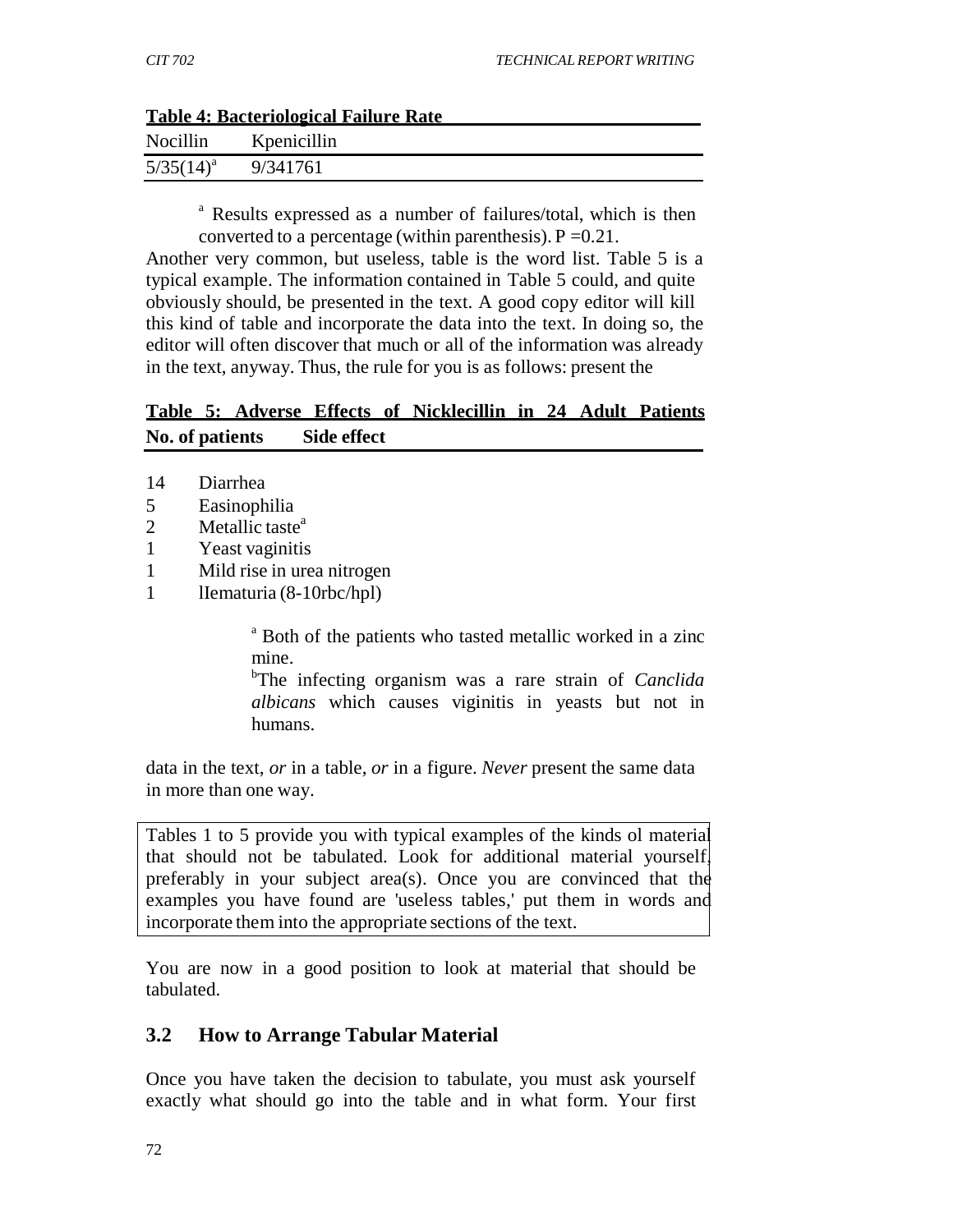question is: "how do I arrange the data?" Since the table has both left-right (horizontal) and up-down (vertical) dimensions, you have two choices. In other words, your data can be presented either horizontally or vertically. But *can,* does not mean *should;* your data should be organised so that the like elements read *down,* not across. Your understanding of this point is crucial to the effective organisation of every table in your scientific writing. Therefore, we shall illustrate it in some detail to ensure that you grasp the essential points.

| Determination  | S.fluoricoloi | S.griseus | S.coelicolor   | S.nocolor |
|----------------|---------------|-----------|----------------|-----------|
| Optimal growth |               |           |                |           |
| Temp.(0c)      | $-10$         | 24        | 28             | 92        |
| Color of       |               |           |                |           |
| mycelium       | Tan           | Gray      | Red            | Purple    |
| Antibiotic     | Fluoricil-    | Strepto   | Rhdmon--       | Nomycin   |
| produced       | linmycin      | -mycin    | delay          |           |
| Yield of       |               |           |                |           |
| antibiotic     |               |           |                |           |
| (mg/ml)        | 4,108         | 78        | $\overline{2}$ |           |

| Table 6: Characteristics of Antibiotic-producing Streptomyces |  |  |  |
|---------------------------------------------------------------|--|--|--|
|---------------------------------------------------------------|--|--|--|

a Pronounced "Rumley" by the British.

#### **Table 7: Characteristics of Antibiotic-producing Streptomyces**

| Organism                  | Optimal<br>Growth<br>tenn(0c) | Color of<br>mycelium | Antibiotic<br>produced  | Yield<br>of antibiotic |
|---------------------------|-------------------------------|----------------------|-------------------------|------------------------|
| S.fluoricolor             | $-10$                         | Tan                  | Fluoricillin<br>-Mycin  | 4,108                  |
| S.griseus                 | 24                            | Gray                 | Streptomycin            | 78                     |
| S.coelicolor<br>S.nocolor | 28<br>92                      | Red<br>Purple        | Rholmondelay<br>Nomycin | 9                      |

Examine Tables 6 and 7. They are equivalent, except that Table 6 reads across and Table 7 reads down. Clearly, Table 7 is the preferred format because: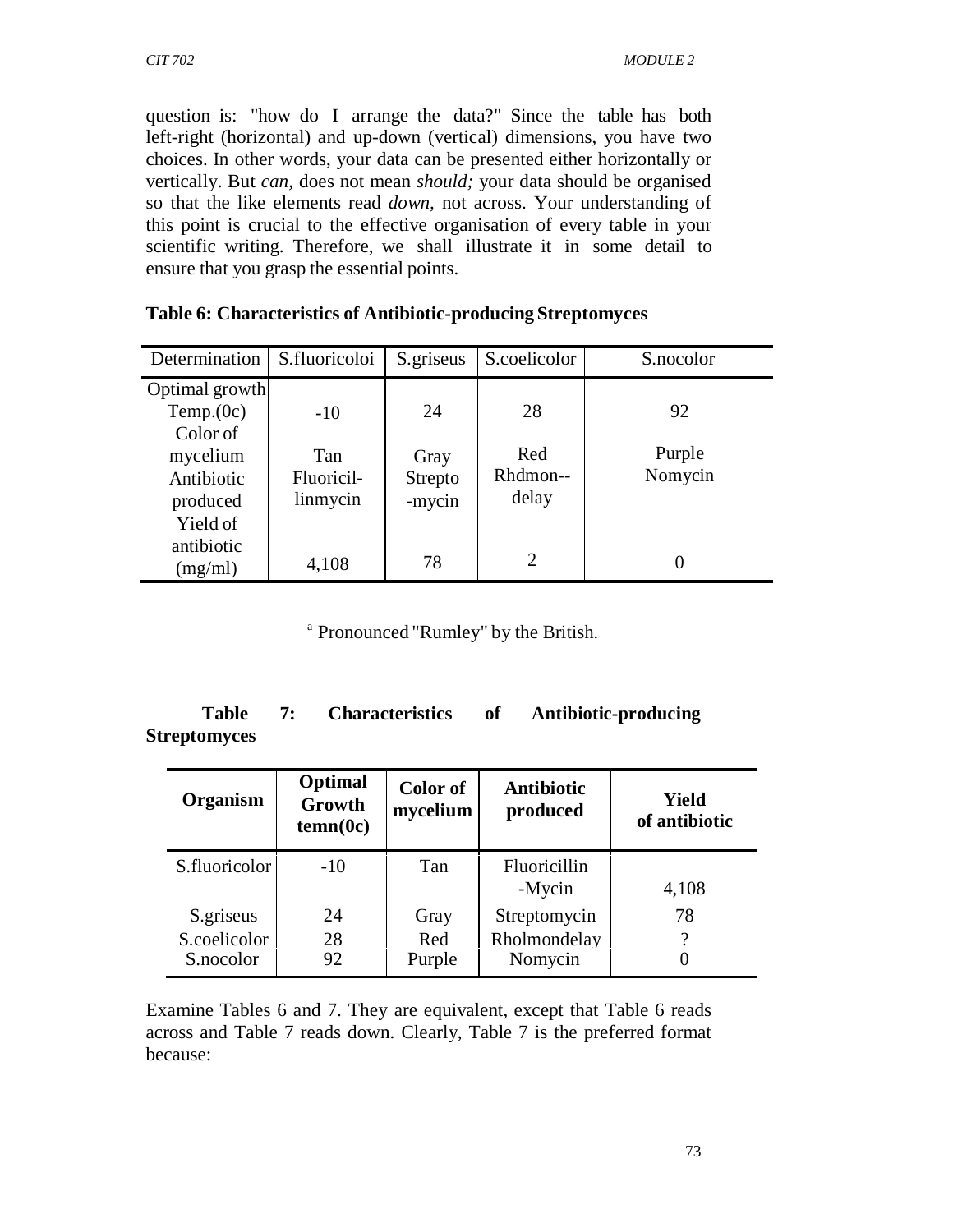- it allows the reader to grasp the information quickly, and
- it is more compact and neater. It appears smaller than Table 6, although it contains exactly the same information.

The point about ease for the reader should be paramount in your mind as you write a technical report or scientific paper. (Did you ever try to add numbers that were presented horizontally rather than vertically?).

**Table 8: Distribution of Protein and ATPase in Fractions of Dialyzed Membranesa**

|                                |                          | <b>ATPase</b>   | <b>Total U</b> |  |
|--------------------------------|--------------------------|-----------------|----------------|--|
| <b>Membranes from Fraction</b> |                          | U/mg of protein |                |  |
| Control                        | Depleted membrane        | 0.036           | 2.3            |  |
|                                | Concentrated supernatant | 0.134           | 4.82           |  |
| El treated                     | Depleted membrane        | 0.034           | 1.98           |  |
|                                | Concentrated supernatant | 0.11            | 4.6            |  |

a Specific activities of ATPase of non depleted membranes from control and treated bacteria were 0.21 and 0.20, respectively. Membranes were prepared from cells treated with colicin El as described in the legend to Fig. 4.

Table 8 is an example of a well-constructed table (copied from the "Instruction to Authors" of the *Journal of Bacteriology).* You should note the reasons Table 8 is described as "well-constructed" as follows:

- It reads down, not across
- It has headings that are clear enough to make the meaning of the data understandable without reference to the text — a rule for a good table; and
- It has explanatory footnotes, but it does not repeat excessive experimental detail.

The last point needs further explanation to enable you appreciate its significance. It is proper to provide enough information to ensure that the meaning of the data is apparent without reference to the text. But it is improper to provide *in the table* the experimental detail that would be required to repeat the experiment. The detailed materials and methods used to derive the data should remain in the section of that name (see Unit 7).

## **3.3 Additional Issues in Organisiing Tabular Material**

There are other issues that you need to be aware of in organising tabular material — issues that may appear trivial individually, but cumulatively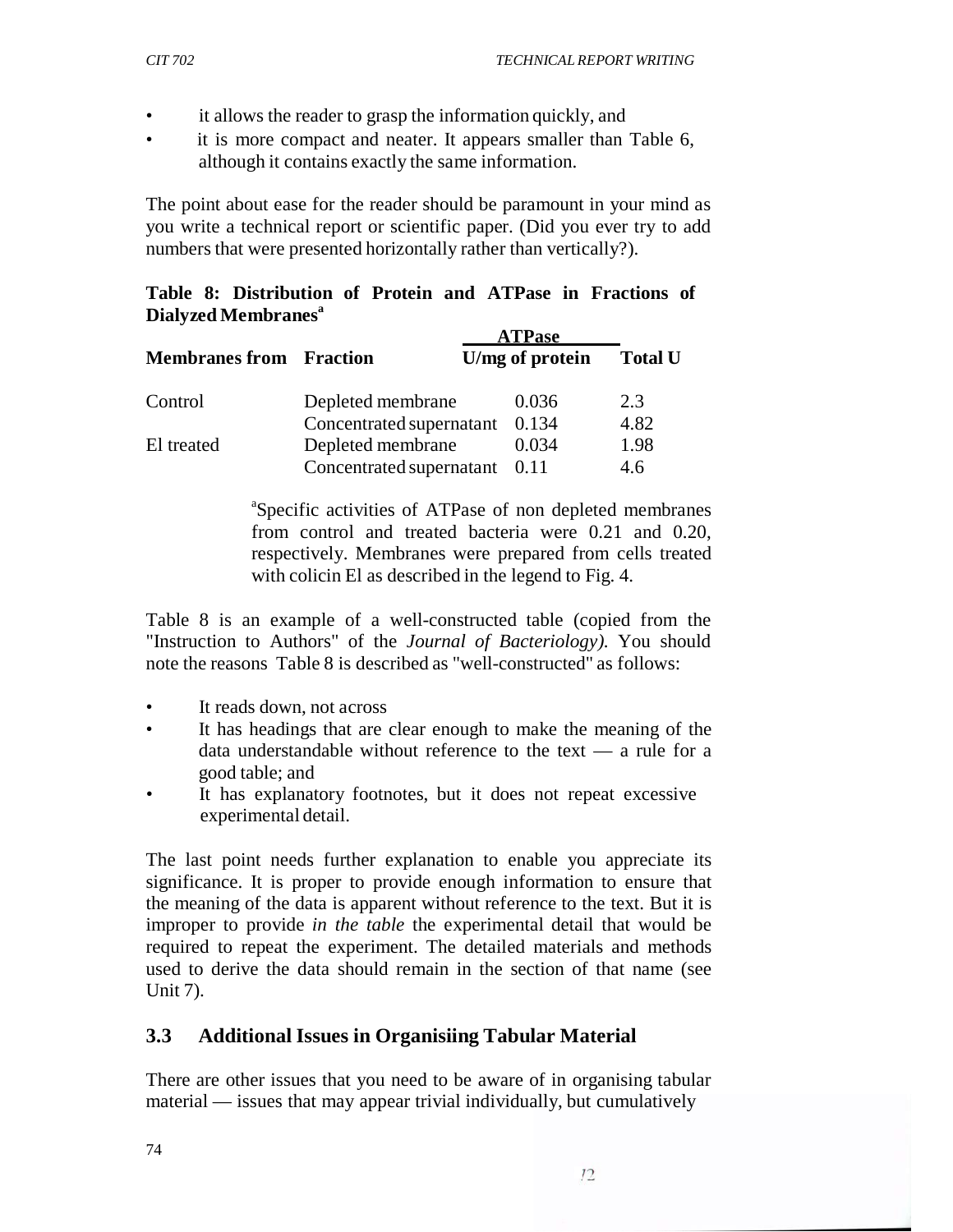help or hinder readers' comprehension of your tabular and/or text material. Three such issues are briefly described: (a) exponents in table headings, (b) marginal, indicators, and (c) the use of captions, footnotes, and abbreviations.

## **3.3.1 Exponents in Table Headings**

If possible, avoid using exponents in table headings. Confusion is often the result because some authors use positive exponents and others use negative exponents to mean, the same thing. For example, "cpm  $\bar{x}$  10<sup>3</sup>" is used to refer to thousands of counts per minute by an author, while another uses "cpm x10 for the same thousands of counts. If it is not possible to avoid such labels in the table heading (or in figures), it may be worthwhile to state in a footnote (or the figure legend) what convention is being used, in words that eliminate the ambiguity.

## **3.3.2 Margin Indicators**

It is a good idea to identify in the margin of your technical report or scientific paper the location of the first reference to each table. Simply write "Table 3" (for example) in the margin and circle it. This procedure is a good check to make sure that you have indeed cited each table in the text, in numerical order. Moreover, you might want to make passing reference to a table early in your report/paper but would prefer to have the table appear later on in the text. Only by your marginal notes to tables will you be able to integrate all parts of your text accurately and consistently.

## **3.3.3 Captions, Footnotes and Abbreviations**

The caption of a table (and the legend of a figure)is like the title of the report/paper itself. That is, the caption or legend should be concise and not divided into two or more clauses or sentences. Unnecessary words should be omitted.

Give careful thought to the footnotes to your tables. If abbreviations must be defined, you can give all or most of the definitions in Table 1. Then later tables can carry the simple footnote: "Abbreviations as in Table 1."

You may have noticed in Tables 1,2,6 and 7 that "temp" is used as an abbreviation for "temperature." It is fairly common practice to use *standard* abbreviations in the tables of journal articles and technical reports. Such abbreviations would, however, not be allowed in the text. if you are in doubt about the standard abbreviations in your subject area(s) you should consult the appropriate reference source(s). Get into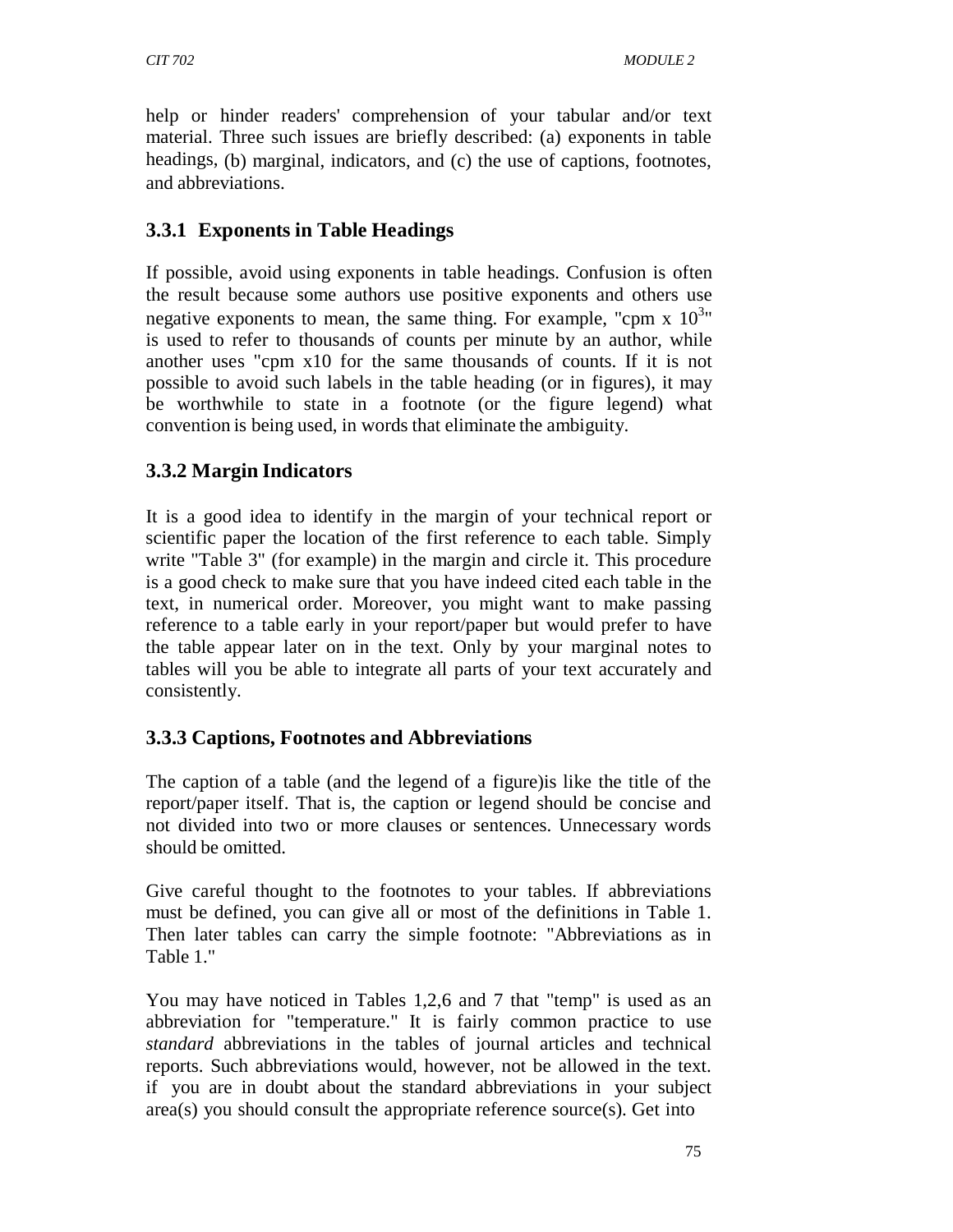the habit of using these abbreviations so that your word processed manuscript will have camera-ready tables.

## **4.0 CONCLUSION**

Writers of technical reports and scientific papers often need to use a lot of tables in order to summarise their experiments or field observations as efficiently, and effectively as possible. In the process, they may construct tables that are neither helpful nor necessary. Consequently, you have been shown how to recognise when *not* to use tables. To illustrate the point, five unnecessary tables were constructed for you and the reasons they are not the types of tables you should aim to construct were carefully explained to you.

The salient points of how to arrange tabular material were then presented to you, again by giving you specific tables (three in all) to illustrate the major points of the presentation. The attributes of a "well-constructed" table were then listed for you and briefly described. Finally, you are invited to consider additional issues in organising tabular material 'issues which individually may appear trivial but which, cumulatively, facilitate or hinder readers' comprehension of your tables and/or text. You are also asked to examine several more examples of "good" and "bad" tables, preferably in your subject area(s).

# **5.0 SUMMARY**

In this unit, you have learned to:

- recognise the circumstances when it would be inappropriate to use tables in your technical report or scientific paper
- organise efficiently and effectively the tabular material in a technical report/scientific paper
- list and describe the characteristics of a good table; and
- describe clearly all the components of a table so that readers will understand fully their significance, both in the table and the text.

# **6.0 TUTOR-MARKED ASSIGNMENT**

- i. Discuss the merits of a well organised table with reference to Tables 1 to 8 given in the text.
- ii. Show with reference to Tables 1 to 8 given in the text why disorganised tables hinder comprehension of Technical Reports.

## **7.0 REFERENCE/FURTHER READING**

Day, Roberts A. (1983). *How to Write and Publish a Scientific Paper.*  $2<sup>nd</sup>$  ed. Philadelphia: ISI Press.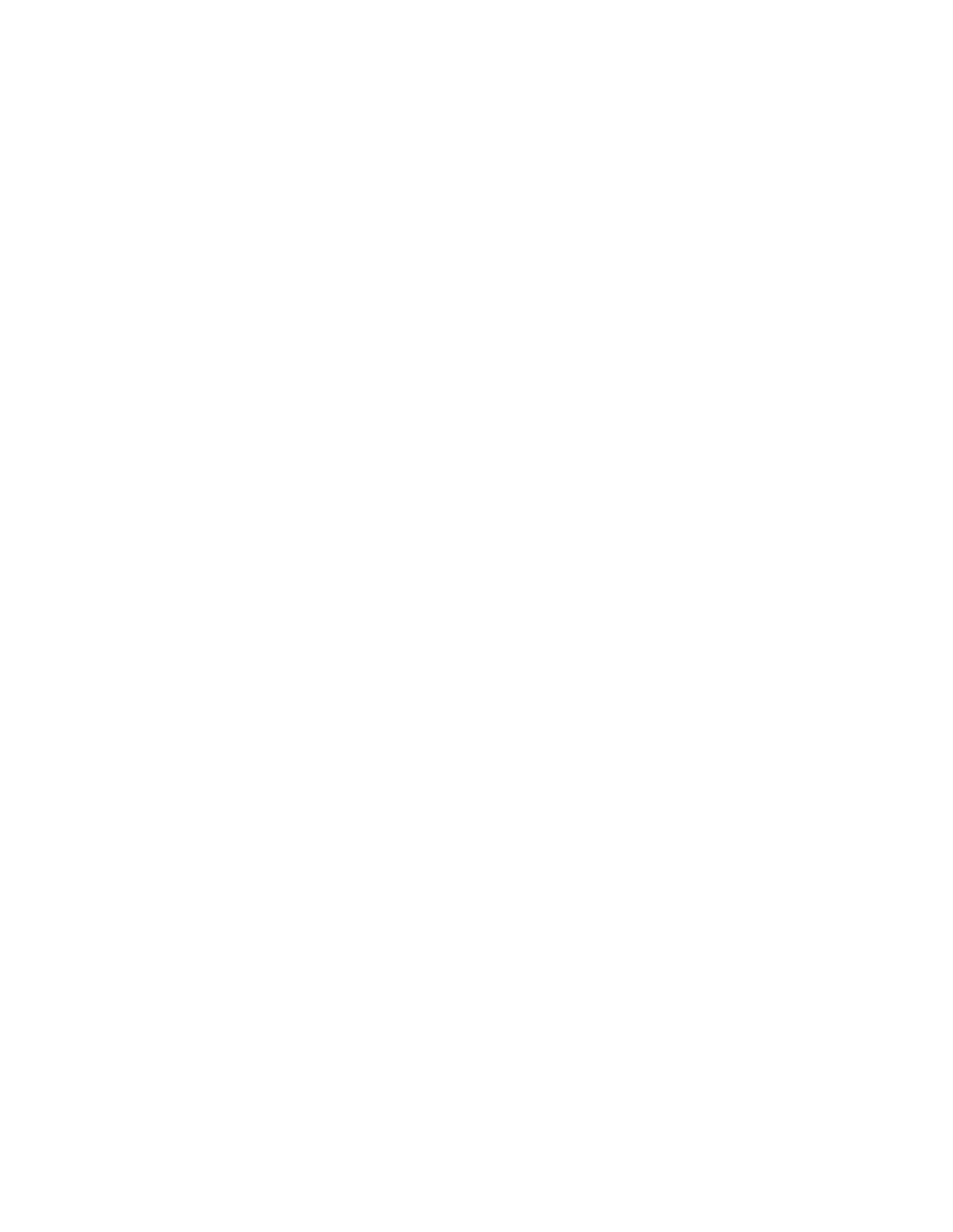### **MODULE 3**

| Unit 1 | Preparing Effective Graphs |
|--------|----------------------------|
|--------|----------------------------|

- Unit 2 Citing and Arranging References I
- Unit 3 Citing and Arranging References II
- Unit 4 Writing for Publication in a Scientific Journal

#### **UNIT 1 PREPARING EFFECTIVE GRAPHS**

#### **CONTENTS**

- 1.0 Introduction
- 2.0 Objectives
- 3.0 Main Content
	- 3.1 When to Illustrate
	- 3.2 When to Use Graphs
	- 3.3 How to Draw Graphs
	- 3.4 Scale, Arrangement, Symbols, and Legends
- 4.0 Conclusion
- 5.0 Summary
- 6.0 Tutor-Marked Assignment
- 7.0 References/Further Reading

### **1.0 INTRODUCTION**

In Unit 10, you have learned the circumstances which must be considered in deciding whether or not tables would be appropriate in scientific writing. Next to tables, graphs constitute the second most frequently used illustrations in writing technical reports and scientific papers. It is important, therefore, that you learn how to construct and use graphs as well as you have done with tables. These two types of illustration - tables and graphs - are the only ones you will be expected to handle all on your own, or with minimal assistance. And even with the increasingly widespread use of computer graphics to replace hand-drawn graphs, the science writer is still expected to be able to choose the appropriate computer graphics *and* to supervise their drawing.

Graphs are basically pictorial tables. Therefore, all the precautions you have learned in handling tables apply in equal force to graphs. In other words, if your decision is that some data that you have collected should not be tabulated, they should *not* be turned into figures either. For this reason, you will need to learn when it is necessary to use graphs before you learn how to draw them.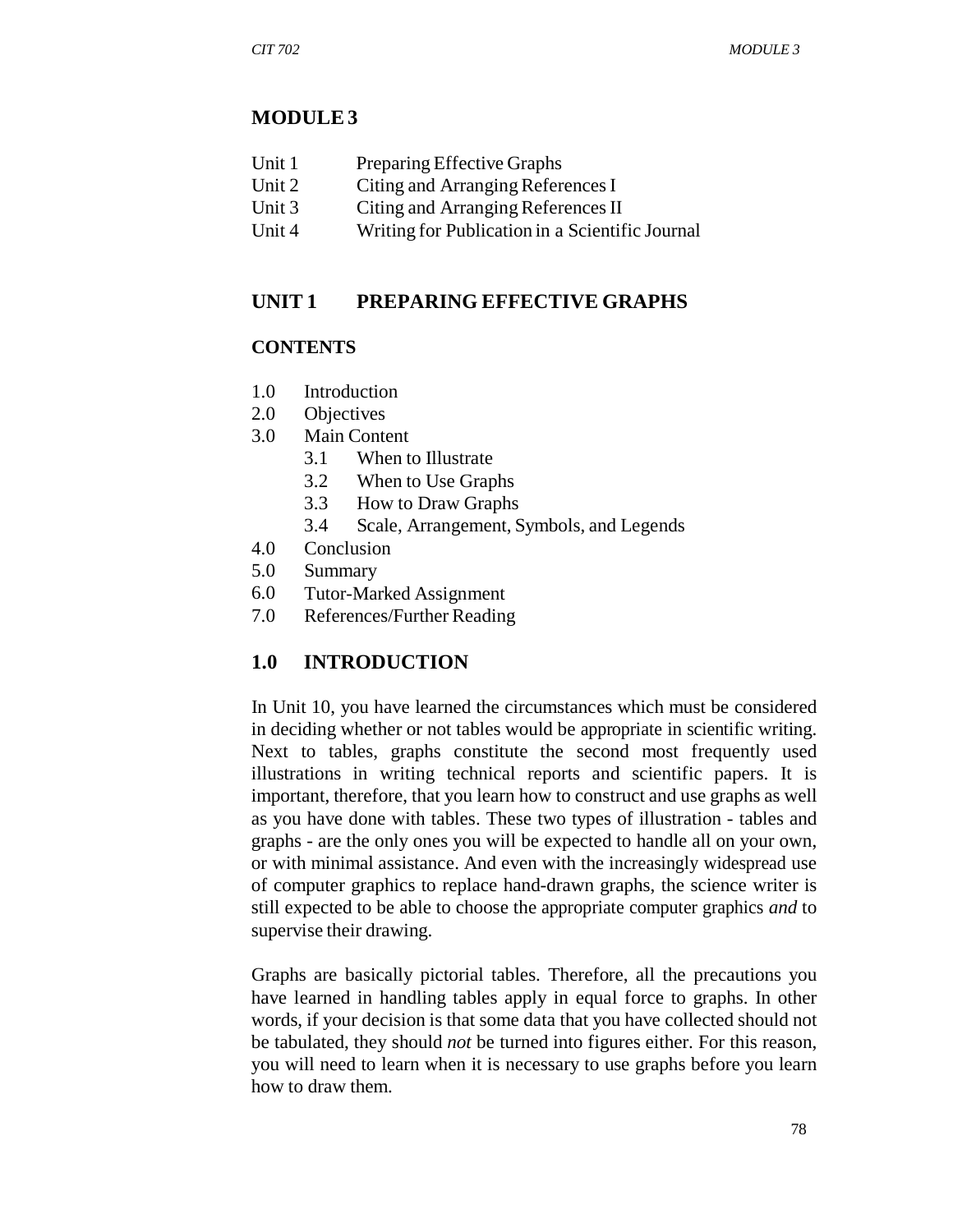This unit, then, comprises four parts. In part one, you are reminded, once again, that the most fundamental lesson is being able to decide accurately and consistently when to illustrate in scientific writing. Part two shows you when to use graphs, and part three shows you how to draw them. Part four draws your attention to important aspects which, when used sensibly and consistently, combine to make your graphs legible and pleasant to the reader. The usual Conclusion, Summary, and References complete the unit. Self-assessment exercises are incorporated in the text.

## **2.0 OBJECTIVES**

At the end of this unit, you should be able to:

- decide accurately and consistently when to use graphs in scientific writing
- draw line graphs from data generated by your experiments or field observations, essentially by using the services of computer graphists
- use appropriate scales, symbols, and legends in graphs
- arrange graphs in the text to achieve the desired effect.

# **3.0 MAIN CONTENT**

## **3.1 When to Illustrate**

Certain types of data, particularly of the sparse type or of the type that is monotonously repetitive, do not need to be brought together in either a table or a graph. The facts are still the same: The cost of preparing and printing an illustration is high, and you should consider illustrating your data only if the result is a real service to the reader.

This point bears repeating, because many writers, especially those who are still beginners, think that a table, graph, or chart somehow adds importance to the data and their writing. Thus, in the search for credibility, there is a tendency to convert a few data elemens into an impressive-looking graph or table. You are advised not to indulge in such practice. Your more experienced peers and most journal editors will not be fooled; they will soon deduce that (for example) three of four curves in your graph are simply the standard conditions and that the meaning of the fourth curve could have been stated in just a few words. Attempts to dress scientific data are usually doomed to failure.

If there is only one curve on a graph, can you describe it in words? Possibly only one value is really significant, either a maximum or a minimum; the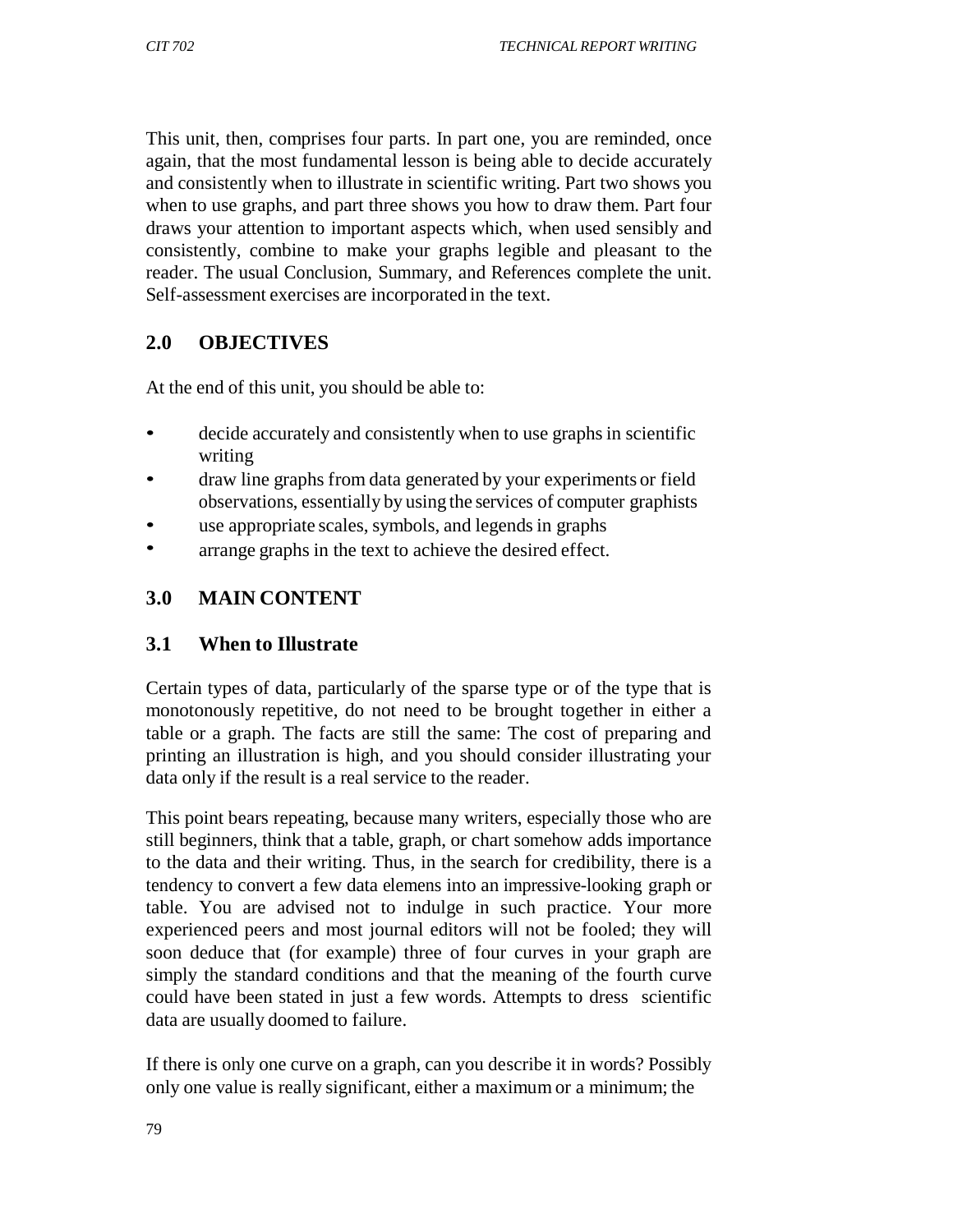rest is window dressing. If you determined, for example, that the optimum pII value for a particular reaction was pH 8.1, it would probably be sufficient to state something like Maximum yield was obtained at pH 8.1." Similarly, if you determined that maximum growth of an organism occurred at  $37^{\circ}$ C, a simple statement to that effect is better economics and better science than a graph showing the same thing.

If the choice you have to make is not graph versus text but graph versus table, your choice might relate to whether you want to impart to readets exact numerical values or simply a picture of the trend or shape of the data. Rarely, there might be a reason to present the same data in both a table and a graph, the first presenting the exact values and the second showing a trend not otherwise apparent. This procedure seems to be rather common in physics.



**Fig. 1: Incidence of Hospital-acquired Infections**

(Courtesy of Erwin F. Tassel)

An example of a nice, but unneeded, bar graph is shown in Figure 1. This figure should be replaced by one sentence in the text: "Among the test group of 56 patients who were hospitalised for an average of 14 days, 6 acquired infections."

So, how can you decide in every case when an illustration is justified? There are no clear rules, but you can learn how to use graphs and photographs — the types of illustration most commonly used in scientific writing — and thereby acquire the necessary confidence in illustrating your writing appropriately. Only graphs are covered in this unit.

### **3.2 When to Use Graphs**

Graphs are called line drawings in printing terminology because they are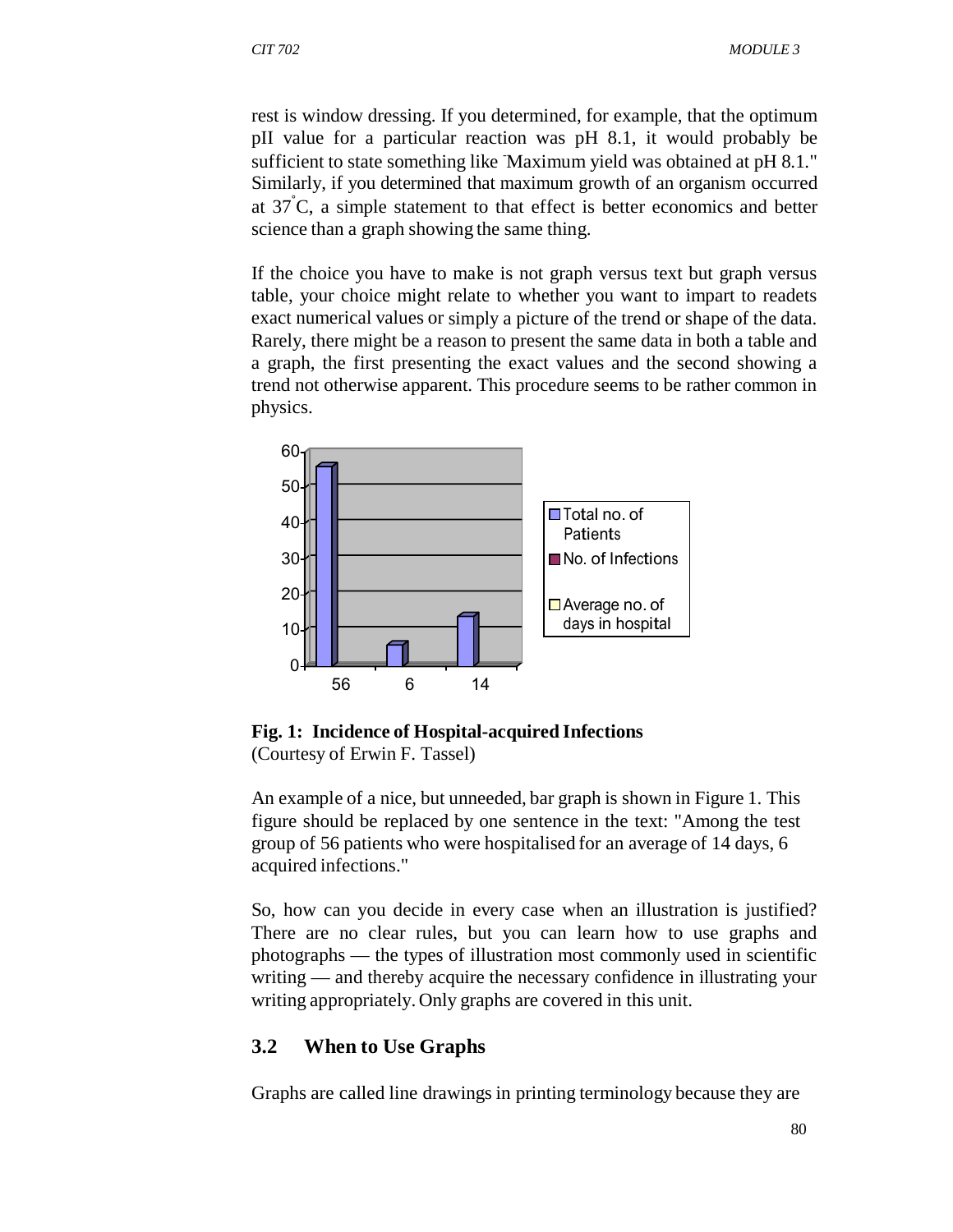very similar to tables as a means of presenting data in an organised manner. In fact, the results of many experiments or the findings of many field observations can be presented either as tables or as graphs. How do you decide which is preferable? This is often a difficult decision. You should, however, try to apply the following basic rule to such a decision situation:

If the data show pronounced trends, making an interesting picture, use a graph. If the numbers just sit there, with no exciting trend in evidence, a table should be satisfactory (and actually easier and cheaper for you to prepare).

Generally, it is not difficult to grasp this rule. In practice, however, you will have to try very hard to apply it accurately and consistently. In particular, you must learn to resist the temptation of presenting the same set of data twice, that is in tabular *and* graphical formats. Indeed, some manuscripts have been known to present both tabular and graphical formats *and* then to describe the illustrations in the text. It bears repeating to remind you that such writing is not scientific at all. You will appreciate better the point being made by considering a practical example.

Examine Table 9 and Figure 2, both of which record exactly the same data. Then, try to answer the following questions:

- a. Which format is more acceptable? Why?
- b. In which of the two presentations is the synergistic action of the two-drug combination more immediately apparent?
- c. Which presentation enables the reader to more quickly grasp the significance of the data?
- d. Would you use one or both presentations?

### **TABLE 9: Effect of streptomycin, isoniazid, and streptomycin plus isoniazid on Mycobacterium tuberculosis'**

|                          | Percentage of negative cultures at:<br>2 wk 4wk 6wk 8wk |                 |    |    |  |
|--------------------------|---------------------------------------------------------|-----------------|----|----|--|
| Treatment <sup>b</sup>   |                                                         |                 |    |    |  |
| Streptomycin             | $\overline{\mathcal{L}}$                                | 10              | 15 | 20 |  |
| Isoniazid                | я                                                       | 12 <sup>°</sup> | 15 | 15 |  |
| Streptomycin + isoniazid | 30                                                      | 60              | 80 |    |  |

The patient population was described in a preceding paper . . . Highest quality available from our supplier (Town Pharmacy, Podunk, IA).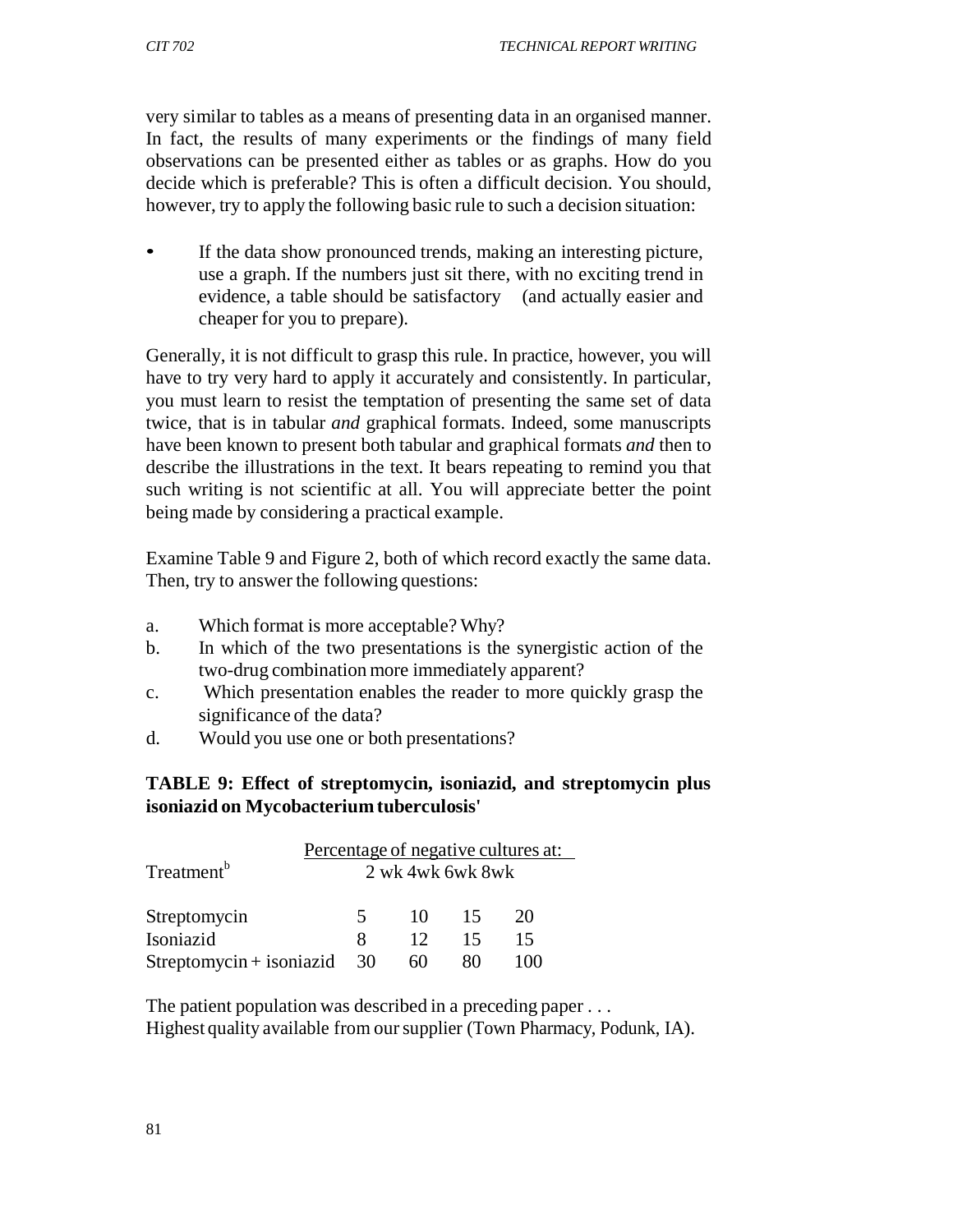



#### **3.3 How to Draw Graphs**

Until quite recently, the drawing of line graphs constituted a formidable task for most writers of technical and scientific papers. Consequently,standard textbooks on "How to write and publish scientific papers" devote much energy and space to detailed instructions on how to convert data into line graphs. In reality, most writers in science and technology would prefer to be spared the effort and time required to produce even the simplest of line graphs; they generally prefer to turn over the task to specialists who are called cartographers.

Cartographers can be described as those who have been specially trained to convert data into maps (two-dimensional, line drawings). They use special equipment to do their job and can produce line drawings (maps, graphs, charts, etc) from any number of data rather easily and efficiently at affordable costs. Consequently, most writers in science and technology have tended to turn to cartographers to satisfy their need for graphs, until recently.

Over the last decade or so, the: use of computer graphics has become widespread among all specialists and professionals, including writers. Computer graphics are specially designed software programmes to convert data of any kind into different types of graphic illustrations - line graphs, bar and pie charts, etc. Most of them come in beautiful colours as well. Thus, there is really no longer *a* need to use cartographers to produce most of the graphs required in scientific writing; they can be effectively produced on the writer's personal computer, so long as the appropriate software is loaded into it.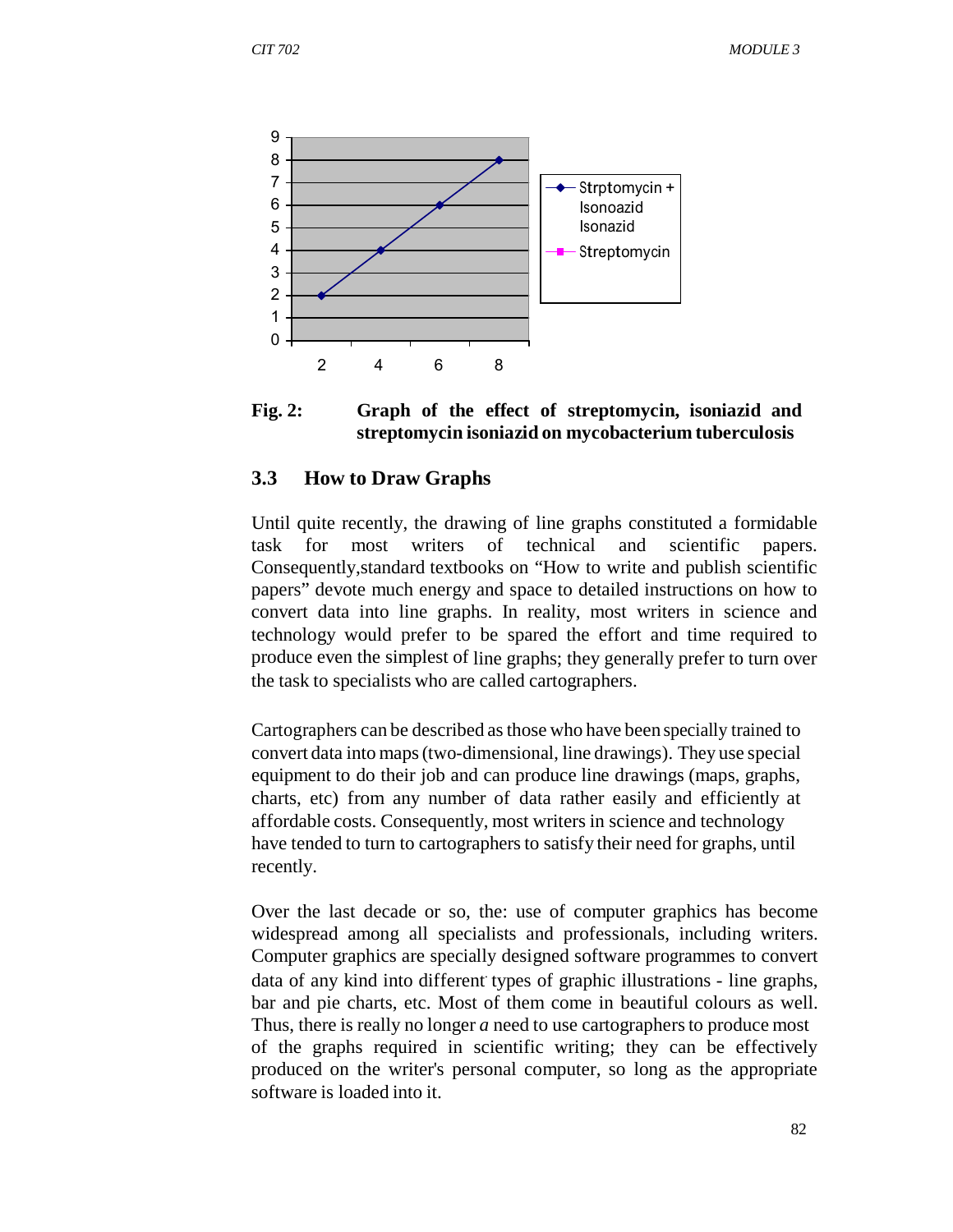If you don't have the facilities or the time to produce your computer graphics yourself, they can be efficiently and inexpensively produced for you by any of the ubiquitous computing shops found all over Nigerian cities and towns today. In patronising a computer outfit, you should ensure that it:

- a. has the appropriate software to handle your type of data. Preferably, you should inspect similar work that it had previously handled
- b. has an effective virus detection software which is updated regularly (preferably every week) and
- c. has a colour printer.

Because graphs constitute such an important part of scientific writing, you may have to go some distance away from where you live or work in order to secure satisfactory computing service to handle your need for graphics. Such extra effort and expense would be more than compensated for by the high quality of graphs that would adorn your writing.

One final point on how to draw graphs needs to be made: You must always keep in mind *why* the graphs are being used. In particular, the size of the lettering must be based on the anticipated photographic reduction that will occur in the printing process. This factor becomes especially important if you are combining two or more graphs into a single illustration.

## **3.4 Scale, Arrangement, Symbols, and Legends**

The inherent advantages in the use of graphs can be easily lost if you don't pay enough attention to such apparently small matters as scale, arrangement, symbols and legends. You must provide appropriate guidelines to the computer graphist, otherwise you will get beautiful graphs that are not, at all helpful in your writing. In order to facilitate your handling of such "small matters," a number of ground rules are provided here:

- The lettering of your graphs must be of sufficient size to withstand reduction to column or page width. And if you have to combine figures; you should do so "over and under" rather than "side by side."
- Whenever figures are related and can be combined into a composite, they should be combined. The composite arrangement saves space and thus reduces printing expense. More importantly, the reader gets a much better picture by seeing the related elements in juxtaposition.
- Do not extend the ordinate or the abscissa (or the explanatory lettering) beyond what the graph demands. For example, if your data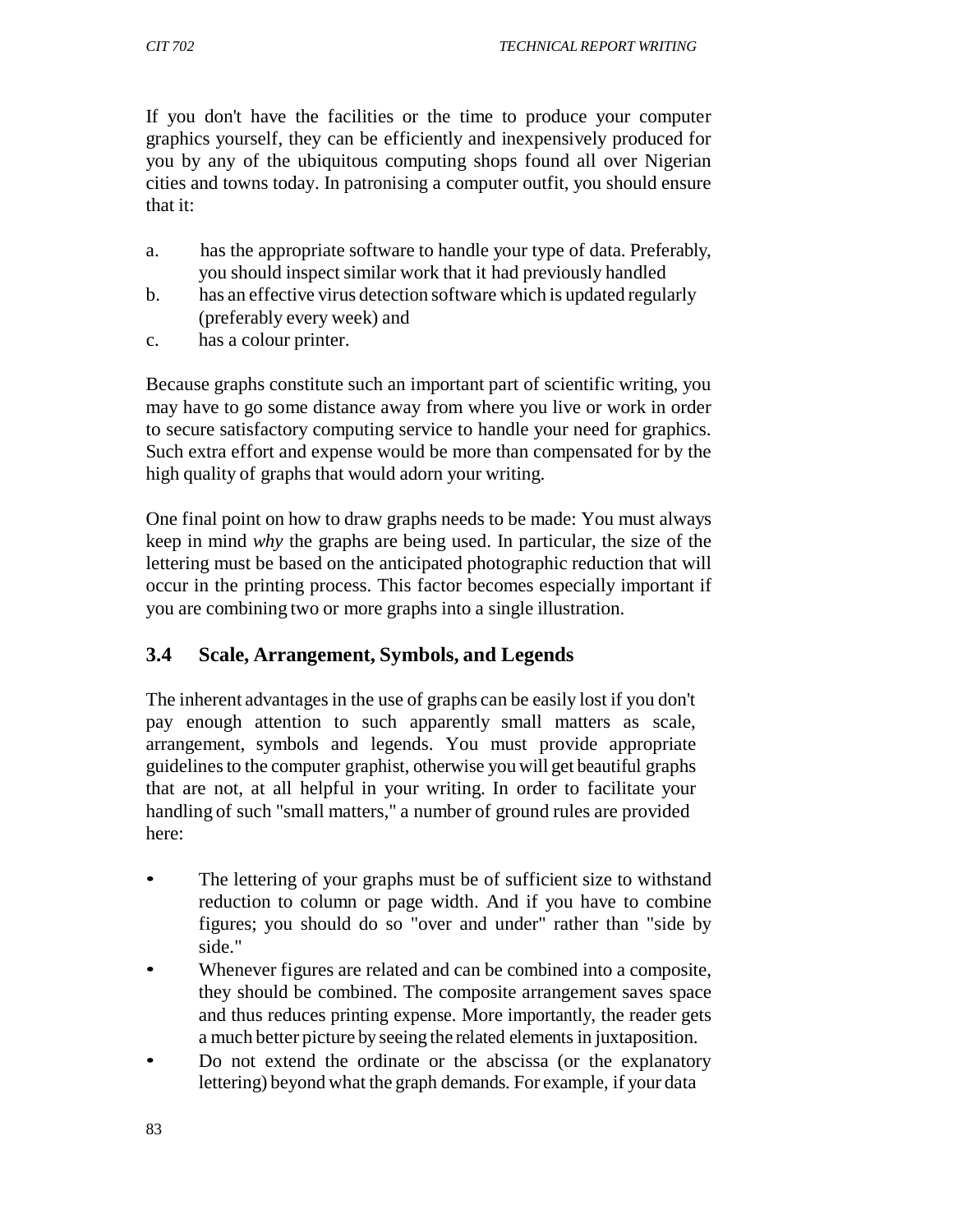points range between 0 and 78, your topmost index number should

- be 80. You might feel a tendency to extend the graph to 100, a nice round number. This urge is especially difficult to resist if the data points are percentages, for which the natural range is 0 to 100. You must resist this urge, however. If you don't, parts of your graph will be empty; worse, the live part of your graph will then be restricted in dimension, because you have wasted perhaps 20% of the width (or length) with empty white space.
- In the example above (data points ranging from  $0$  to 78), your lettered reference numbers should be 0, 20, 40, 60, and 80. You should use short index lines at each of these numbers and also at the intermediate l0s (10, 30, 50, 70). Obviously, a reference stub line between 0 and 20 could only be 10. Thus, you need not letter the 10s, and you can then use larger lettering for the 20s, without squeezing. By using such techniques, you can make graphs simple and effective instead of cluttered and confusing.
- If there is space in the graph itself, use it to present the key to the symbols you have used. In the bar graph (Fig. 1), the shadings of the bars would have been a bit difficult to define in the legend; given as a key, they need no further definition.
- If you must define the symbols in the figure legend, you should use only those symbols that are considered standard, for which the printer will have type. (The rule applies to computer typesetting as well). Perhaps the most standard symbols are open and closed circles, triangles, and squares (OADOA•). If you have just one curve, use open circles for the reference points; use open triangles for the second, open squares for the third, closed circles for the fourth, and so on. If you need more symbols, you probably have too many curves for one graph and you should consider dividing it into two. If you must use a few more symbols, consider the multiplication sign (x) or different types of connecting lines (solid, dashed).
- Finally, remember that you are in control of what comes out of the cartographer's drawing board, or the graphist's computer. In other words, you *must* proofread carefully to ensure that all the guidelines you have learned in this unit on the production of good graphs are adhered to.

## **4.0 CONCLUSION**

The preparation and use of graphs constitute an important aspect of scientific writing. The need to use them must be the result of serious thought and deliberate action; it is never automatic. Having decided to use them, every care must be taken to prepare them efficiently and to use them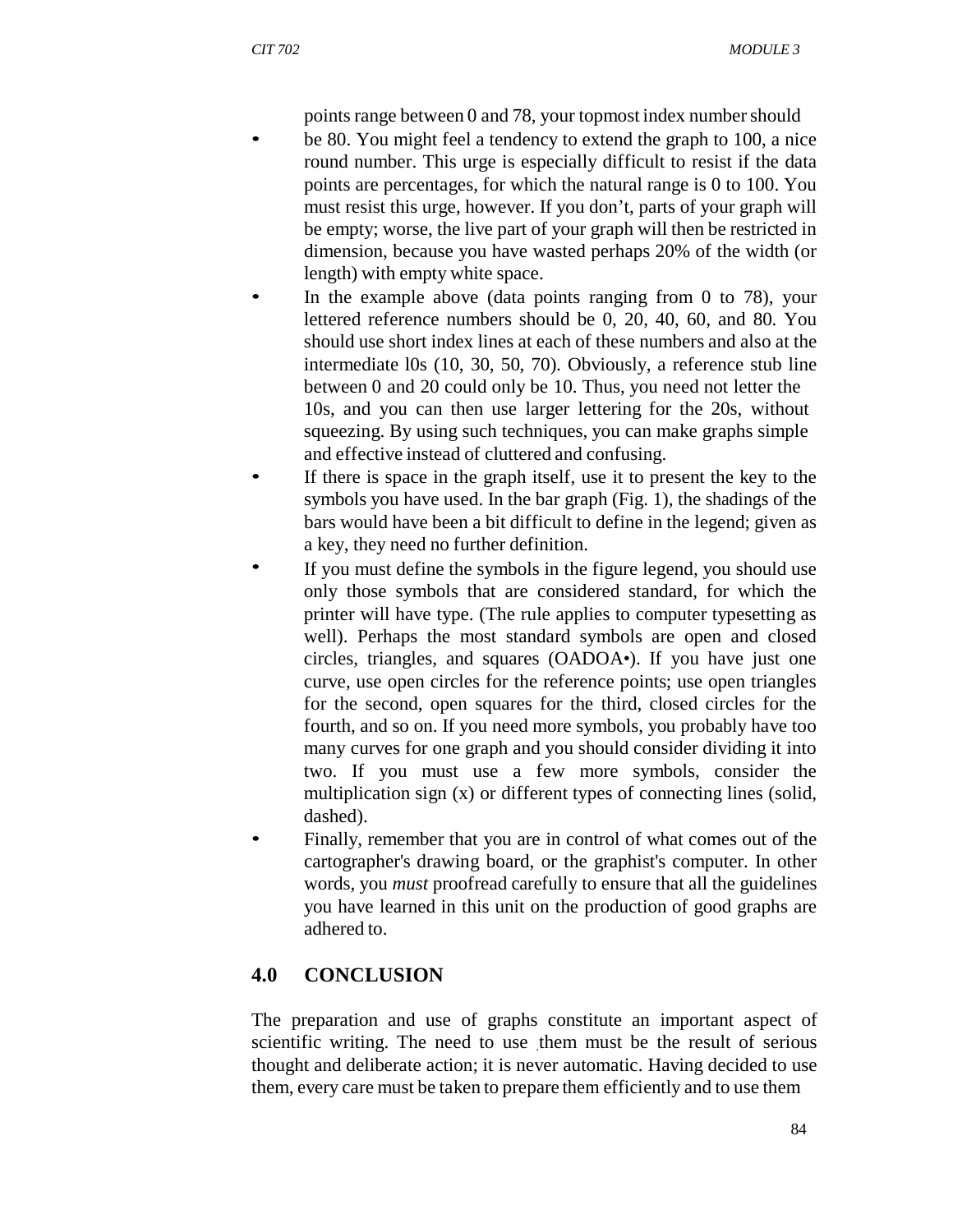effectively to illustrate text material. You have been shown how to prepare and use good graphs; even when you have to use cartographers or computer graphics, you are always in control. Therefore, knowing what to do and how, as well as seeking help from whatever source(s), remain your responsibility from the beginning to the end of producing .You use graphs to enhance the quality of your scientific writing.

## **5.0 SUMMARY**

In this unit, you have learned to:

- decide accurately and consistently when to use graphs in scientific writing
- draw line graphs by using the services of cartographers or computer graphists
- use appropriate scales, symbols, and legends in graphs and
- arrange graphs in the text to achieve the desired effect.

## **6.0 TUTOR-MARKED ASSIGNMENT**

1.How do you arrange graphs in the text to achieve the desired effect.

2. Of what importance is graphs in scientific writing?

# **7.0 REFERENCES/FURTHER READING**

- Aiyepeku, W.O. (2000). "Using computer graphics in scientific communication and research." Unpublished lecture notes, University of Ibadan.
- Day, Roberts A. (1983). *How to Write and Publish a Scientific Paper*. (2<sup>nd</sup> ed.). Philadelphia: ISI Press.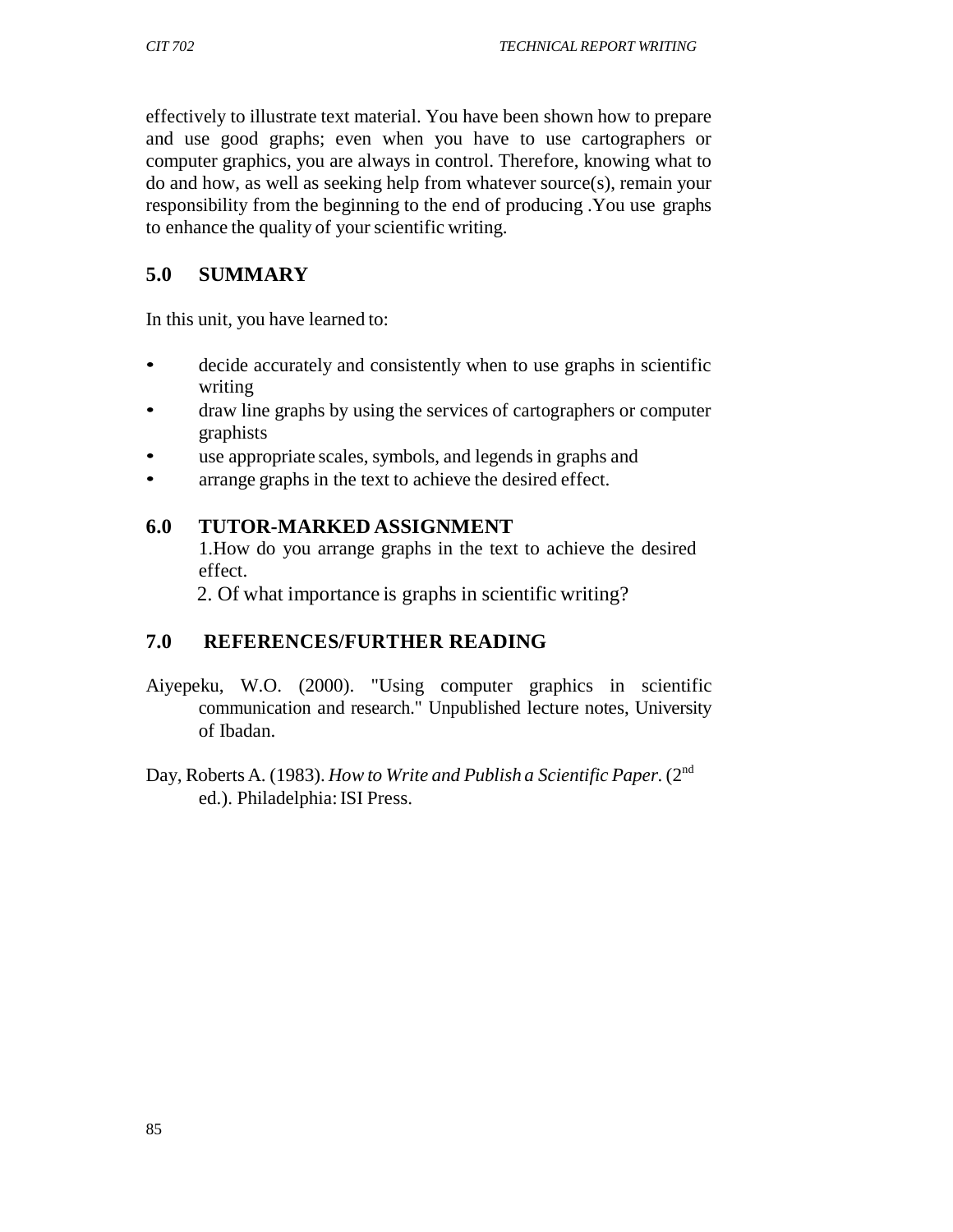#### **UNIT 2 CITING AND ARRANGING REFERENCES 1**

#### **CONTENTS**

- 1.0 Introduction
- 2.0 Objectives
- 3.0 Main Content
	- 3.1 The Citation and Reference Tradition in Science
	- 3.2 Basic Rules to Follow
	- 3.3 Bibliographic and Reference Styles
	- 3.4 The 'Name and Year' System
- 4.0 Conclusion
- 5.0 Summary
- 6.0 Tutor -Marked Assignment
- 7.0 References/ Further Reading

#### **1.0 INTRODUCTION**

Few writers in science and technology pay sufficient attention to the citations and references in their works. The impression is too often given that citations and references are of secondary significance to the subject matter treated in the text. This attitude is not only wrong but a disservice to the cause of science, as you will soon appreciate in this unit.

You have a responsibility to learn, as early as possible in your career, why it is important to take citations and references as seriously as the text material in all types of writing that you undertake. The application of that learning will bear much dividends in a better organisation of your work, in a greater appreciation of your worth as a scientist, and in a better understanding and appreciation of all aspects of human knowledge. The last point is particularly important because science and technology must always be perceived as only a slice—albeit an important slice - of the corpus of human knowledge.

This unit, then, is presented in five parts. Part one describes the antecedents of the reference tradition in science, a tradition that is heavily indebted to the humanities. Part two gives you some basic rules to follow in citing the literature handled in your writing. Part three describes the major features of bibliographic and reference styles that you need to know, and the last part describes the name and date citation system that is commonly used in scientific writing. The usual Conclusion, Summary, References, and a self-assessment assignment complete the unit.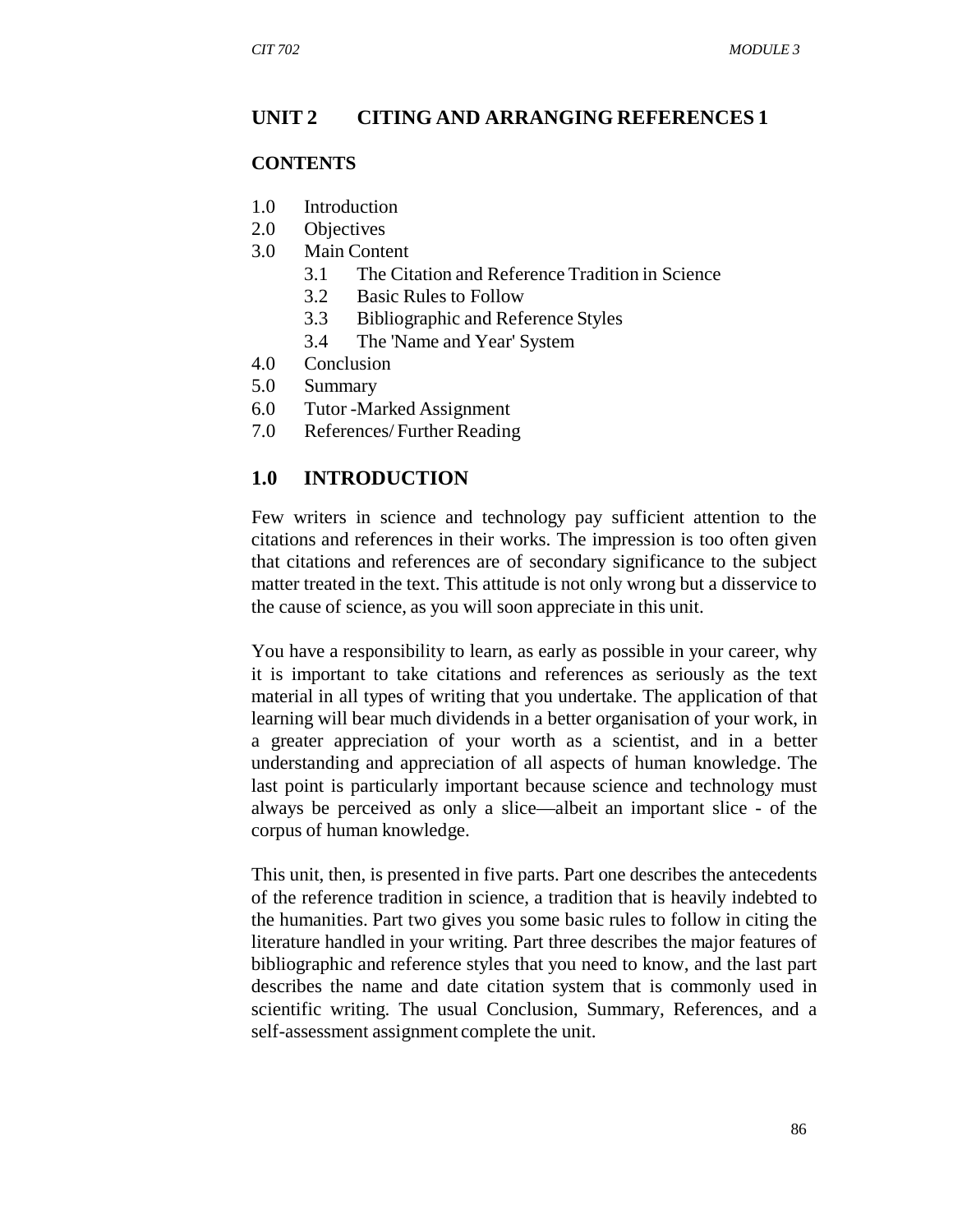## **2.0 OBJECTIVES**

At the end of this unit, you should be able to:

- recognise and appreciate the main attributes of the citation and reference tradition in science
- name and describe the three basic rules of citing the literature of science
- describe the major characteristics of bibliographic and reference styles
- recall and correctly use the name and year system in making citations and listing references.

### **3.0 MAIN CONTENT**

### **3.1 The Citation and Reference Tradition in Science**

The reference tradition in science derives from the principle of citation indexing which is based on the simple concept that an author's references to previously recorded information should identify much of the earlier work that is pertinent to the subject of his present document. These references are commonly called citations, and a citation index is a structured list of all the citations in a given collection of documents. Such lists are usually arranged so that the cited document is followed by the citing documents.

The first practical application of this concept was *Shepard 's Citations,* a legal reference tool that has been in use since 1873. *Shepard's Citations*  owes its existence to the fact: that American law, like English law, operates under the doctrine of *Stare Decisis. Stare Decisis* means that all courts must follow their own precedents as well as those established by higher courts. The precedents are the decisions handed down in previous cases.

To try a case under *Stare Decisis,* a lawyer must base his argument on previous decisions regarding a similar point of law. Before presenting the previous decision as a precedent, however, the lawyer must make sure that the decision has not been overruled, reversed, or limited in some way. *Shepard's Citations* enables the lawyer to do this with a minimum of trouble.

As the doctrine of *Stare Decisis* provided the logic for *Shepard's Citations,*  so did the "reference tradition"' provide the rationale for citation indexes in science. The scientific tradition requires that when a scientist or technologist writes or publishes a paper, he should refer to earlier articles which relate to his theme. These references are supposed to identify those earlier researchers whose concepts, methods, apparatus, etc., inspired or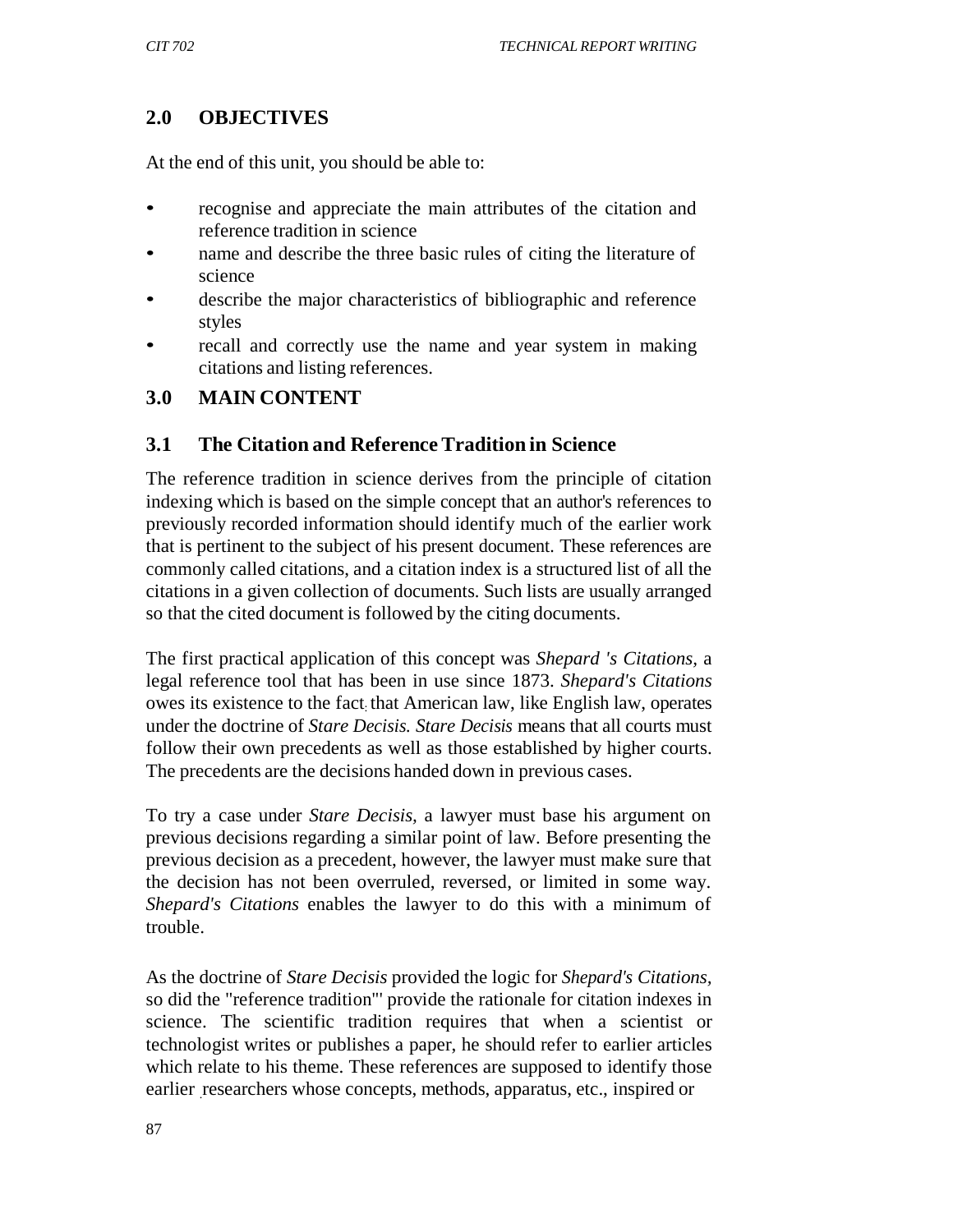were used by the author in developing his own paper. Some specific reasons for using citations are as follows:

- 1. Paying homage to pioneers
- 2. Giving credit for related work
- 3. Identifying methodology, equipment, etc
- 4. Providing background reading
- 5. Correcting one's own work
- 6. Correcting the work of others
- 7. Criticising previous work
- 8. Substantiating claims
- 9. Alerting researchers to forthcoming work
- 10. Providing leads to poorly disseminated, poorly indexed, or uncited work
- 11. Authenticating data and classes of fact- physical constants, etc
- 12. Identifying original publications in which an idea or concept was discussed
- 13. Identifying the original publication describing an eponymic concept or terms like Hodgkin's disease, Pareto's Law, Friedel-Crafts Reaction
- 14. Disclaiming work or ideas of others
- 15. Disputing priority claims of others. Etc., etc.

In the early 1950s, the availability of this built-in system for linking scientific papers began to receive attention as the possible foundation of an indexing system for the scientific literature. Today, citation indexing has become a significant part of the literature of science, thanks largely to the pioneering efforts of Eugene Garfield and the Institute for Scientific Information in the USA.

It is very important that you both understand and appreciate the significance of this tradition in enhancing the quality of science. Your technical report or scientific paper is *not* an isolated work; it is part of a long established and continuing tradition of science. You must, therefore, do everything within your powers to maintain and even strengthen the tradition. The guidelines provided in this unit and in Unit 3 are designed to help you maintain and strengthen this cherished tradition.

#### **3.2 Basic Rules to Follow**

There are three basic rules to follow in handling the citations and references of your technical reports and scientific papers. The first is by far the most important, and you should always recall it in your citations and references, as well as in the citations and references of others. Here, then are the three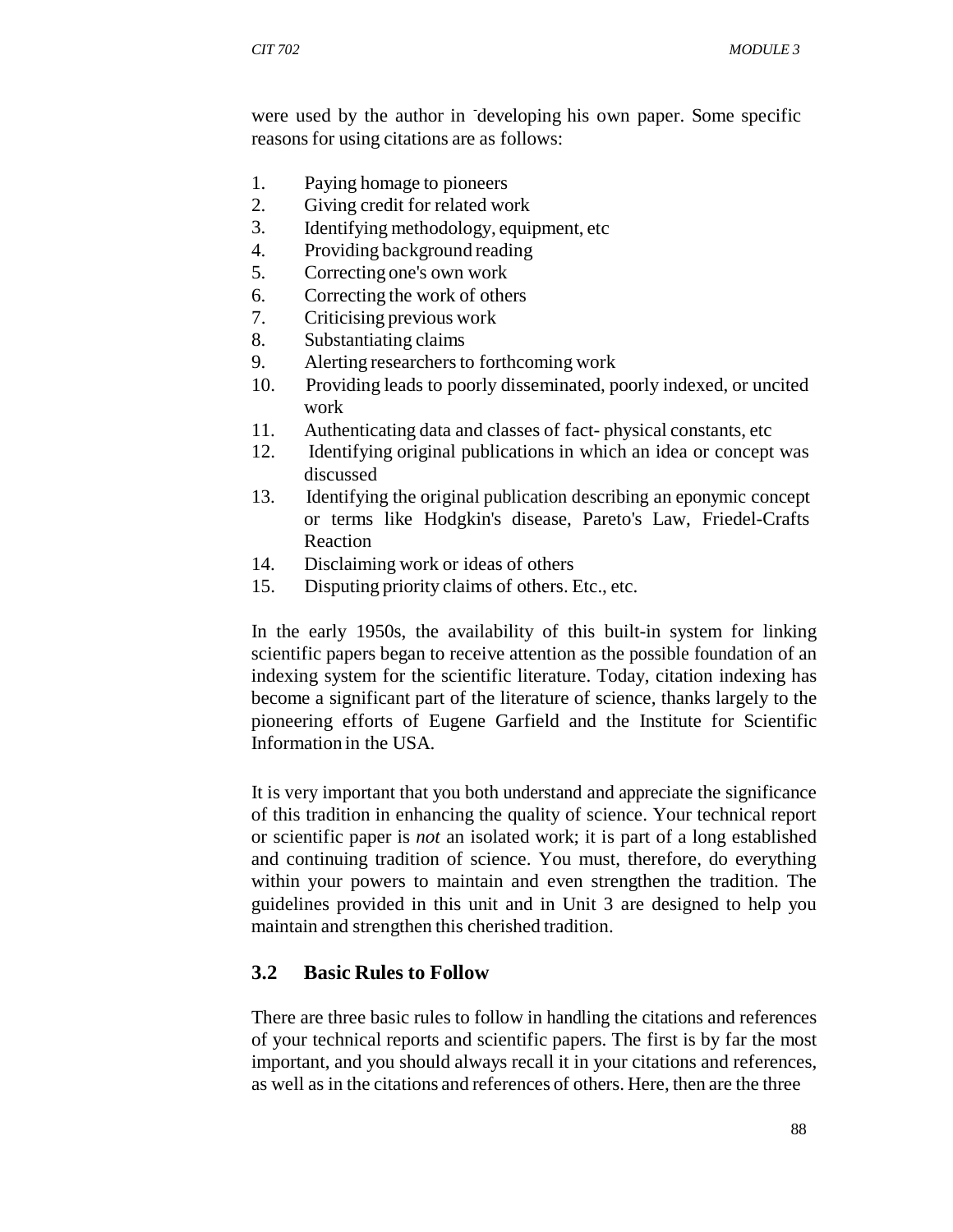rules:

a. *Rule I:* A fundamental objective for citing another work, or for referring to it in your own work, is to *identify* it with a sufficient number of unique features that it cannot possibly be confused with another work, no matter how similar.

This 'verification objective' needs to be fully understood and appreciated by all scientists. Because so much scientific work is published or unpublished every day, keeping track of what has been done in science is a daunting task. Therefore, everything possible must be done to identify each piece and the citing and referencing procedure is a necessary aspect of attaining that identification objective. You must identify each piece in your work by listing all its \_unique features such that it cannot possibly be confused with another work, no matter how similar.

b. *Rule 2:* You should list only significant, published and unpublished references, but you must not allow references to unpublished data, papers in press, abstracts, and other secondary materials to clutter your References.

A long list of References does not necessarily confer authority respectability on your work. On the contrary, it may expose you as being unable to select what is really necessary from a large pool of available works.

- c. *Rule 3:* Take time to check all parts of every reference against the original publication, before the report or manuscript is submitted, and perhaps again at a later stage, say, the page-proof stage. References obtained from electronic media, such as the Internet, may not be available for physical inspection. In which case, your report or paper should say so, unequivocally. You should never leave the reader in any doubt about whether or not you, as author, can vouch for the accuracy of all the parts of a citation in your work. And you should also remember this:
	- there are far more mistakes in the Literature Cited (References) section of a paper than anywhere else.

## **3.3 Bibliographic and Reference Styles**

There are many good bibliographic and reference manuals that have been published and regularly updated by major organisations and institutions. These manuals are designed to remove completely the burdensome issue of deciding how you should cite a book, chapter in a book, journal article, conference paper, etc., in your work *and* then arrange them at the end to satisfy *Rule 1* given to you above. The United Nations Organisation's Dag liarmmarksjold library, for example, has such a manual which many writers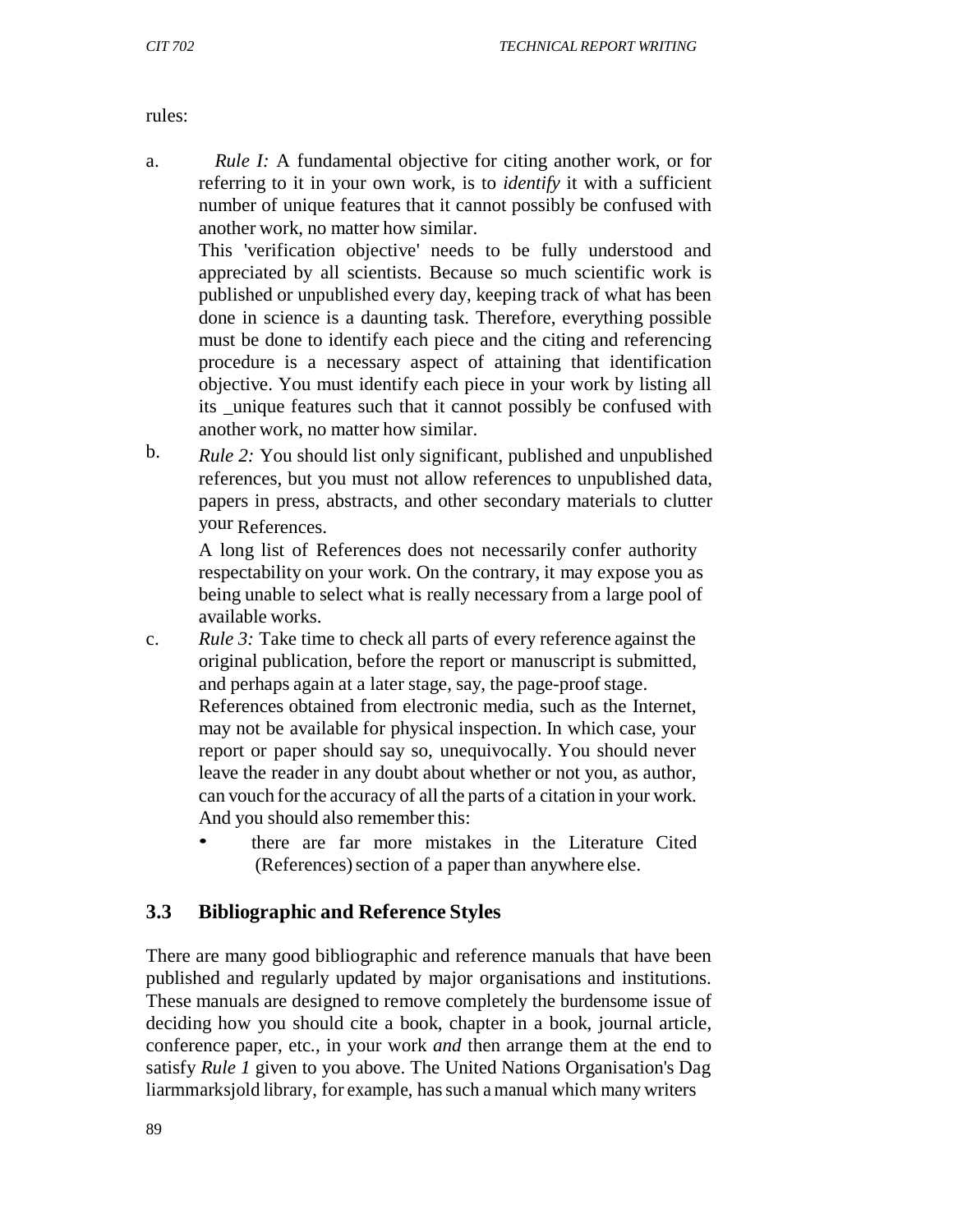have used for decades. The British Museum and the Library of Congress have published similar manuals for use by authors.

All that you are required to do is *adopt* one of such manuals as your working tool for citing any type of published or unpublished work within your text, and for arranging all the references at an appropriate place(s) in the work. In other words, your adopted manual will show you *how* to cite as well as *what* to include (and exclude) in order to make your citations and references both complete and consistent. You obviously have to learn to be familiar with your adopted manual, so that citing and referencing will become virtually automatic throughout your career.

But you sometimes have to conform with other styles preferred by other authorities with which you have to do business. Journals are the most obvious example of such authorities because 'publishing in scientific journals' is such an important activity in science and technology.

Journals vary considerably in their style of handling citations and references. One person looked at 52 scientific journal and found 33 different styles for listing references. Some journals print the titles of articles and some don't. Some insist on inclusive pagination, whereas others print first pages only. What do you do when faced with such a situation?

The wise thing to do is to write out all your references in full at all times,irrespective of the journals or authorities to which you intend to submit your manuscript. There are several advantages in cultivating this habit including the following:

- a. Your manuscript has all the needed information. It is easy to edit out information; it is much more difficult (and less certain) to add bits of bibliographic information, such as article titles or ending pages, to a reference list that is deficient in such areas.
- b. The journal you selected may reject your manuscript, resulting in your decision to submit the manuscript to another journal, perhaps one with more demanding requirements.
- c. It is more than likely that you will use some of the same references again, in later research papers, review articles (and most review journals demand *full* references), technical reports, and books.

In view of the above, you should adopt the, fullest, possible bibliographic and reference style in all your writing. Since your knowledge of what you learn in this unit will be most readily applied in dealing with scientific journals, it would be useful for you to know the three general ways in which journals cite references). The three ways are usually referred to as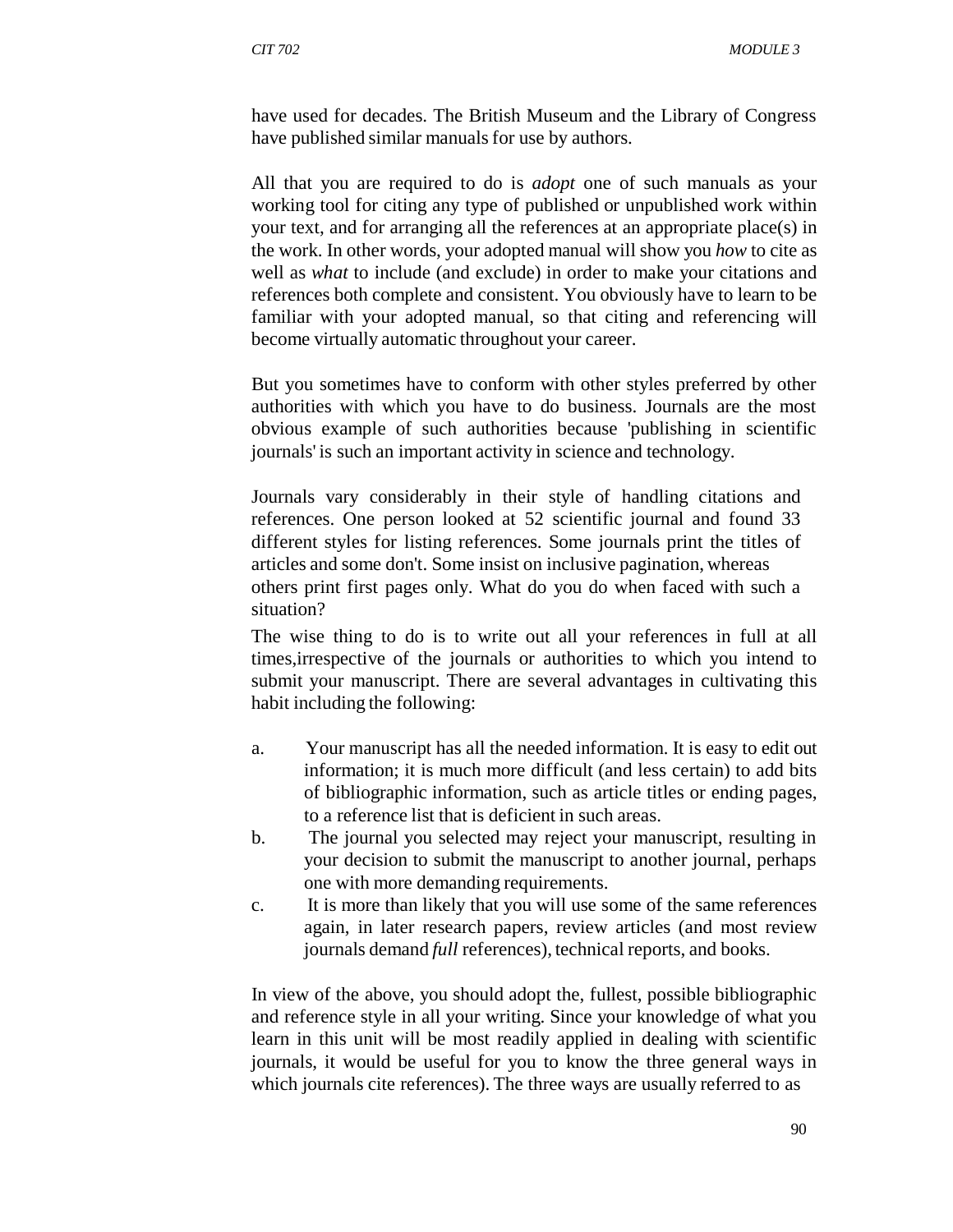"name and year", "by number from alphabetical list," and "by number in order of citation." Only the "name and year", approach will be covered in this unit. In Module 3 Unit 3*,* the two other approaches will be described for you, as well as other considerations in citing and arranging references.

## **3.4 The Name and Year System**

The name and year system (often referred to as the 'Harvard system) was very popular for many years and is still used in many journals, although that system is not as widely used as it once was. Its big advantage is convenience to the writer. Because the references are unnumbered, references can lie added or deleted easily. No matter how many times the reference list is modified, "Onwumechili and Ette (1964)" remains exactly that. If there are two or more "Onwumechili and Ette (1964)" references, the problem is easily handled by listing the first as "Onwumechili and Ette (1964a)," and the second as "Onwumechili and Ette (1964b)," etc.

The disadvantages of the name and year system relate to readers and publishers. The disadvantage to the reader occurs when (often in the Introduction) a large number of references must be cited within one sentence or paragraph. Sometimes readers must jump over several lines of parenthetical references before they can again pick up the text. Even two or three references, cited together, can be distracting to the reader. The disadvantage to the publisher is less serious but not insignificant: increased cost. When "Owumechili, Ette, and Awe (1962)" can be converted to "(8)", considerable typesetting and printing cost savings can be realised.

Because it is the norm, rather than the exemption, for scientific papers to have multiple authors, most journals that use the name and year approach to referencing have an "et al" rule. Most typically, the rule works as follows: Names are always used in citing papers with either one or two authors, e.g., "Onwumechili (1962)," "Onwumechili and Ette (1964)," If the paper has three authors, list all three the first time the paper is cited, e.g., "Onwumechili, Ette, and Awe (1962)." If the same paper is cited again, it can be shortened to "Onwumechili et al. (1962)." When a cited paper has four or more authors, it should be cited as "Onwumechili et al.(1962a)" even in the first citation. When it comes to the 'Literature Cited' or 'References' section, however, some journals prefer that all authors be listed (no mater how many); other journals cite only the first three authors and follow with "et al." You should have no problem adapting to the requirements of any journal if, as you were advised above, you always write every entry in your 'Literature Cited' or 'References' in full.

Locate a standard textbook in your subject area(s). Examine the approach adopted by its author(s) in making citations within the text and in listing the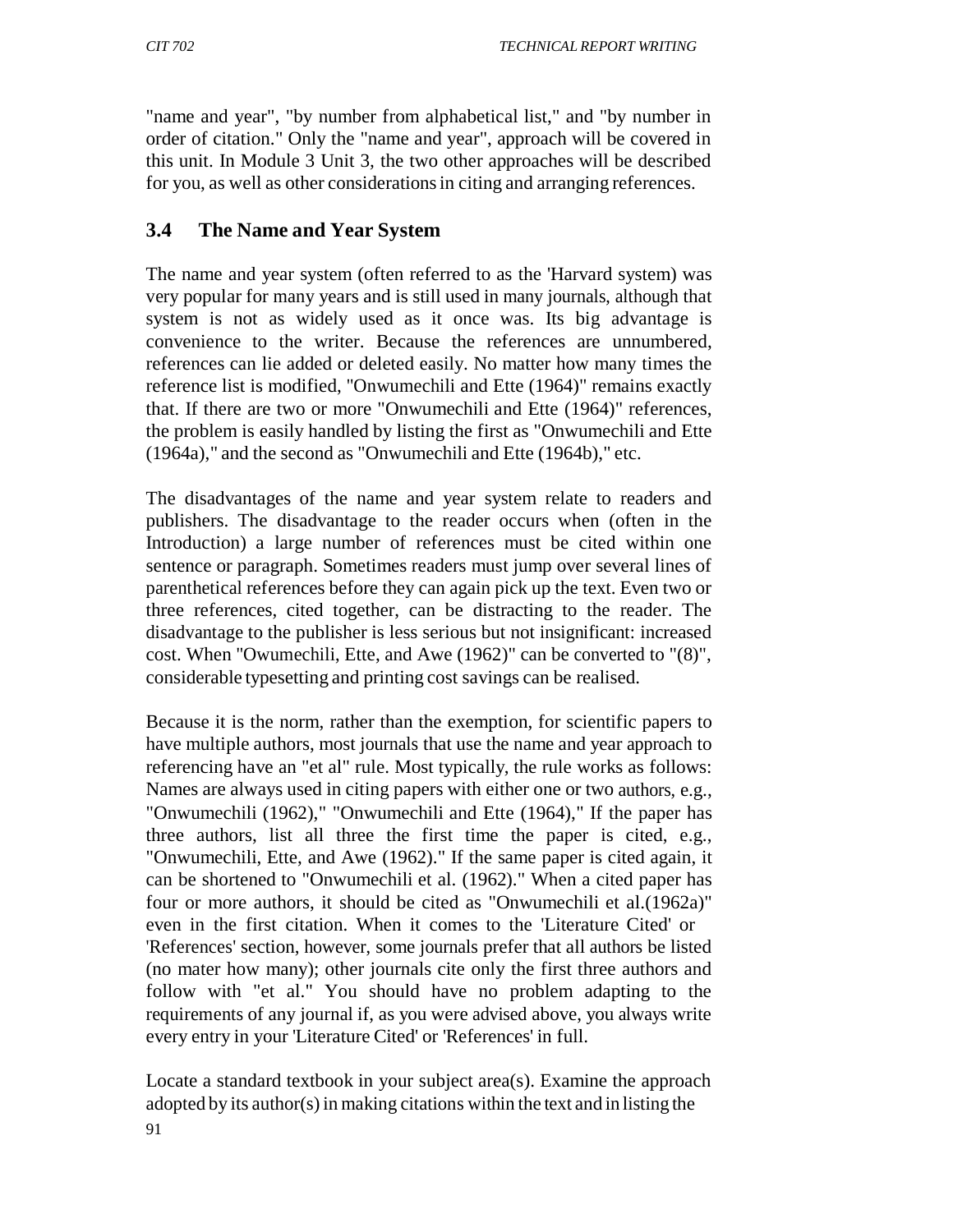citations at the end of the chapters of the books. If there is a 'Bibliography' at the end of the book, look it over as well.

On the basis of what you have learned in this unit, try to answer the following questions:

- i. Is every entry full and complete?
- ii. Does the approach to citing references in the text help or hinder readers' fluent reading of the text?
- iii. Are there obvious flaws in the citations or references that you can correct?
- iv. To what extent have the "three basic rules of citing the literature of science" been adhered to?

## **4.0 CONCLUSION**

It is important that every scientist knows and appreciates why and how citations are made in scientific texts. It is equally iinportant that the citations be properly and accurately arranged at the end of the text where the citations occur. Every written work must endeavour to perpetuate this noble tradition of science.

In order to help you understand and appreciate this tradition, the doctrine of *Stare Decisis* is explained to you, as well as how the principle has been applied to establish a pattern of citations and references in science and other areas of human knowledge. You are then given three basic rules for handling the citations and references in your technical reports and scientific papers. Then, the characteristics of bibliographic and reference styles are explained to you and you are advised to adopt a standard style in your scientific writing. Finally, the 'name and number' system, used by many journals in organising citations and references, is described for you with several examples.

## **5.0 SUMMARY**

At the end of unit*,* you have learned to:

- recognise and appreciate the major attributes of the *citation* and reference tradition in science
- hame and describe the three basic rules of citing the literature of science
- describe the major characteristics of bibliographic and reference styles; and
- recall and correctly use the 'name and year' system in making citations and listing references.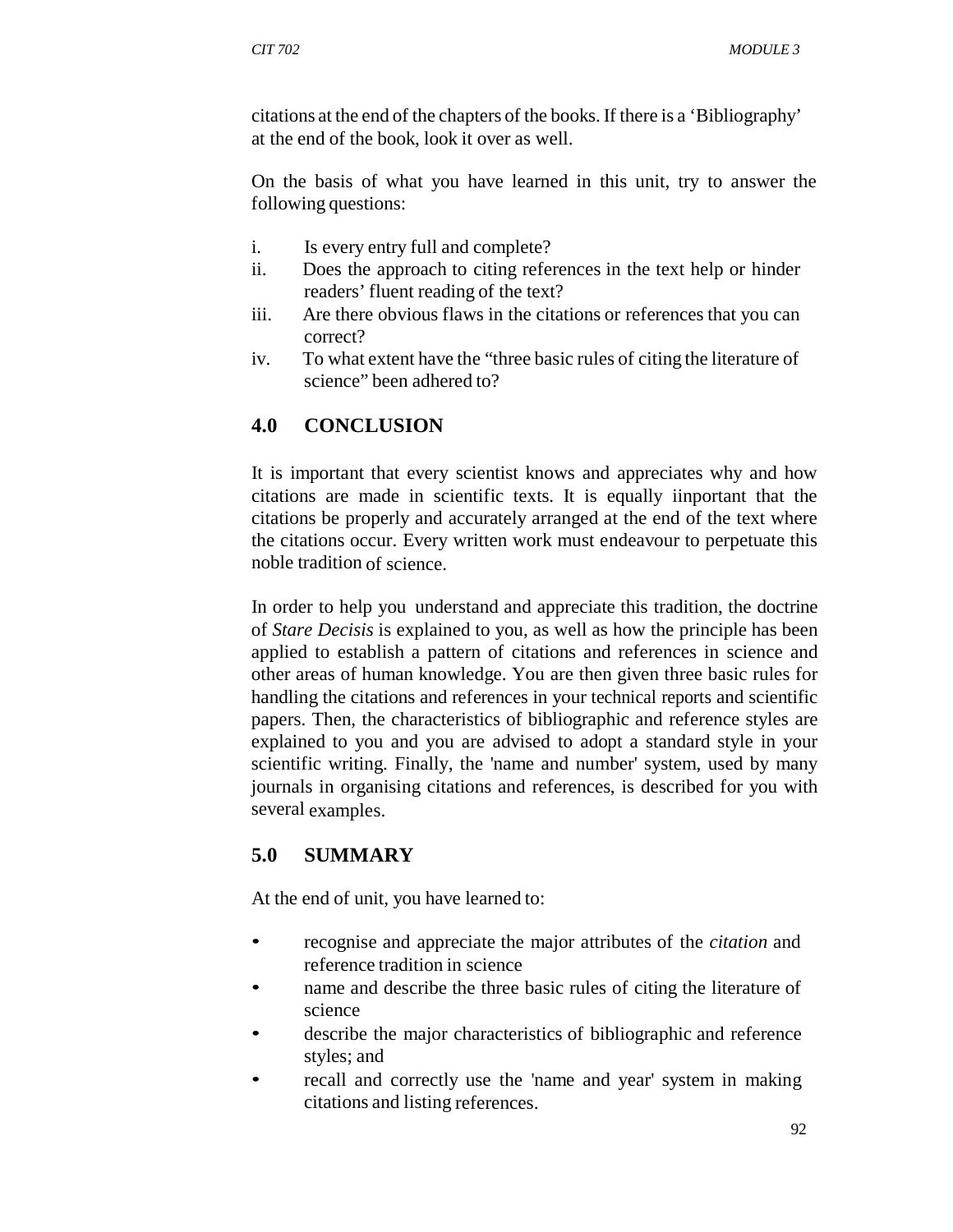### **6.0 TUTOR-MARKED ASSIGNMENT**

- i. Name and describe the three basic rules of citing the literature of science.
- ii. Describe the major characteristics of bibliographic and reference styles.
- iii. What are the main attributes of the citation and reference tradition in science ?

### **7.0 REFERENCES/FURTHER READING**

- Aiyepeku, W.O. (1972). "Using the reference library to obtain inlbrmation." In: *Asempa, This is your Library.* Accra, Asempa Publications and Ghana Library Board (in commemoration of *the.; International* Book Year). Pp 13.
- Day, Roberts A. (1983). How *to Wriic and Publish a Scientific Paper.* 2nd ed. Philadelphia: ISI Press.
- Weinstock, Melvin (1971). "Citation indexes." In: *Encyclopedia of Library and Information Science.* ( Allen Kent and Harold Lancour Eds). New York: Marcel Dekker. Vol.5, pp.16-40.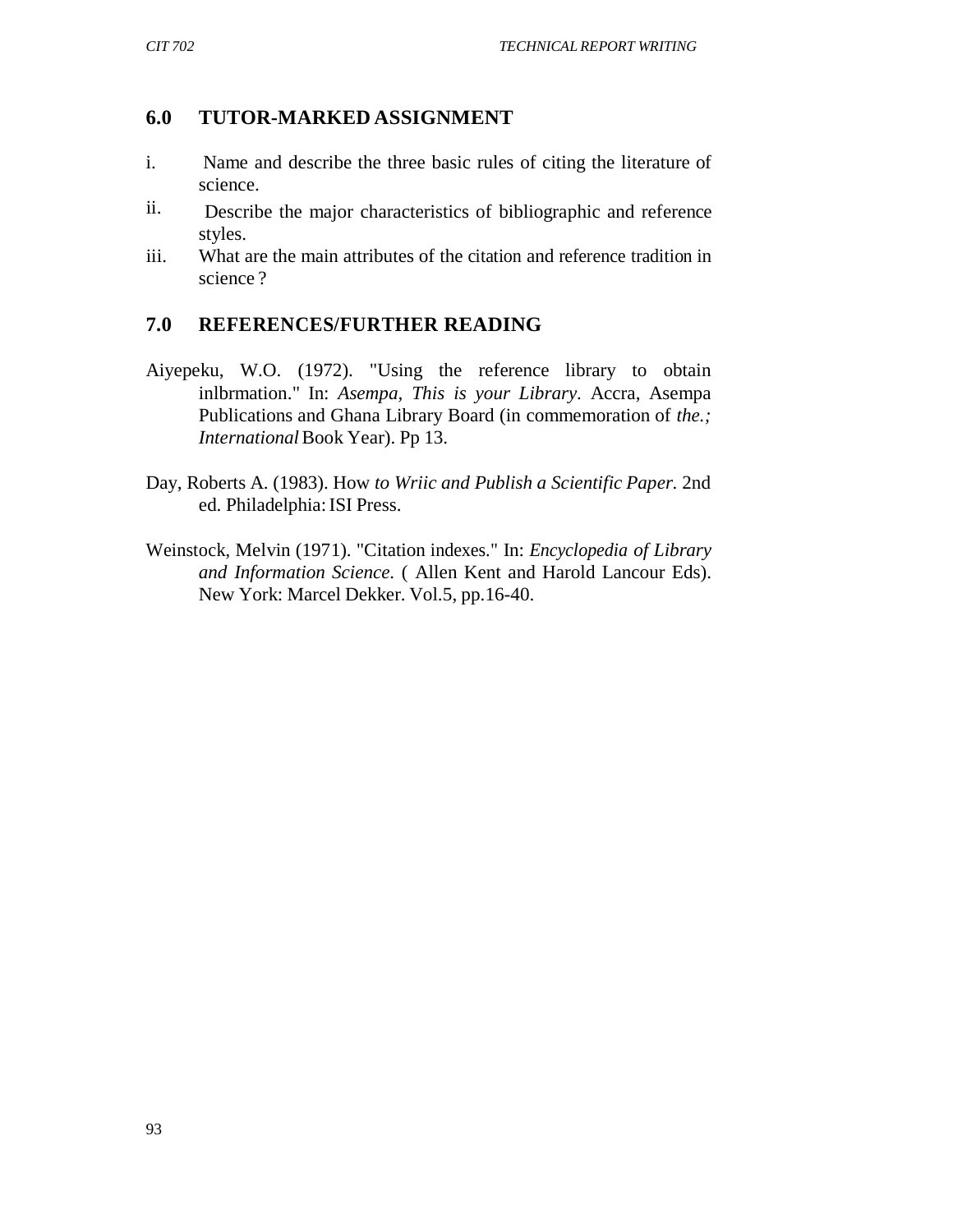## **UNIT 3 CITING AND ARRANGING REFERENCES II**

#### **CONTENTS**

- 1.0Introduction
- 2.0**Objectives**
- 3.0 Main Content
	- 3.1 The Citation and Reference Tradition in Science: Recapitulation
	- 3.2 The 'Alphabet-Number' System
	- 3.3 The 'Citation Order' System
	- 3.4 Titles and Inclusive Pages
	- 3.5 Journal Abbreviations
	- 3.6 Citations in the Text
- 4.0 Conclusion
- 5.0 Summary
- 
- 6.0 Tutor- Marked Assignment
- 7.0 References/Further Reading

### **1.0 INTRODUCTION**

The importance of the citation and reference tradition in science is underlined by devoting two study units to 'Citing and Arranging References.' In order to ensure that you have learned the fundamental issues as thoroughly as possible, the salient points of the first two parts of Module 3 Unit 2 are summarised as the first component of this unit. Thus, you are expected to regard Module 3 Unit 3 as essentially a continuation of Module 3 Unit 2, the one helping to reinforce the other in your learning process.

Two important 'systems' of citing works and arranging them logically and consistently are described for you in parts two and three of this unit. They are described essentially as *alternatives* to the 'name and year system' described in Module 3 Unit 2. In other words, only one of the three alternative systems may be used in citing and arranging references in any type of scientific writing. It is always wrong to switch from one system to another in the same work.

Three other aspects of how to cite and arrange the literature of science are then briefly described for you. They may appear less important- than the three systems of citing and referencing described in the later part of Module 3 Unit 2 and the earlier part of this unit. In practice, however, they are just as important; any negligence on your part in handling these 'relatively minor' considerations will impact negatively on the quality of your work. You should, therefore, pay as much attention to them as you would to the 'major' parts. The usual Conclusion, Summary, and References conclude the formal presentation.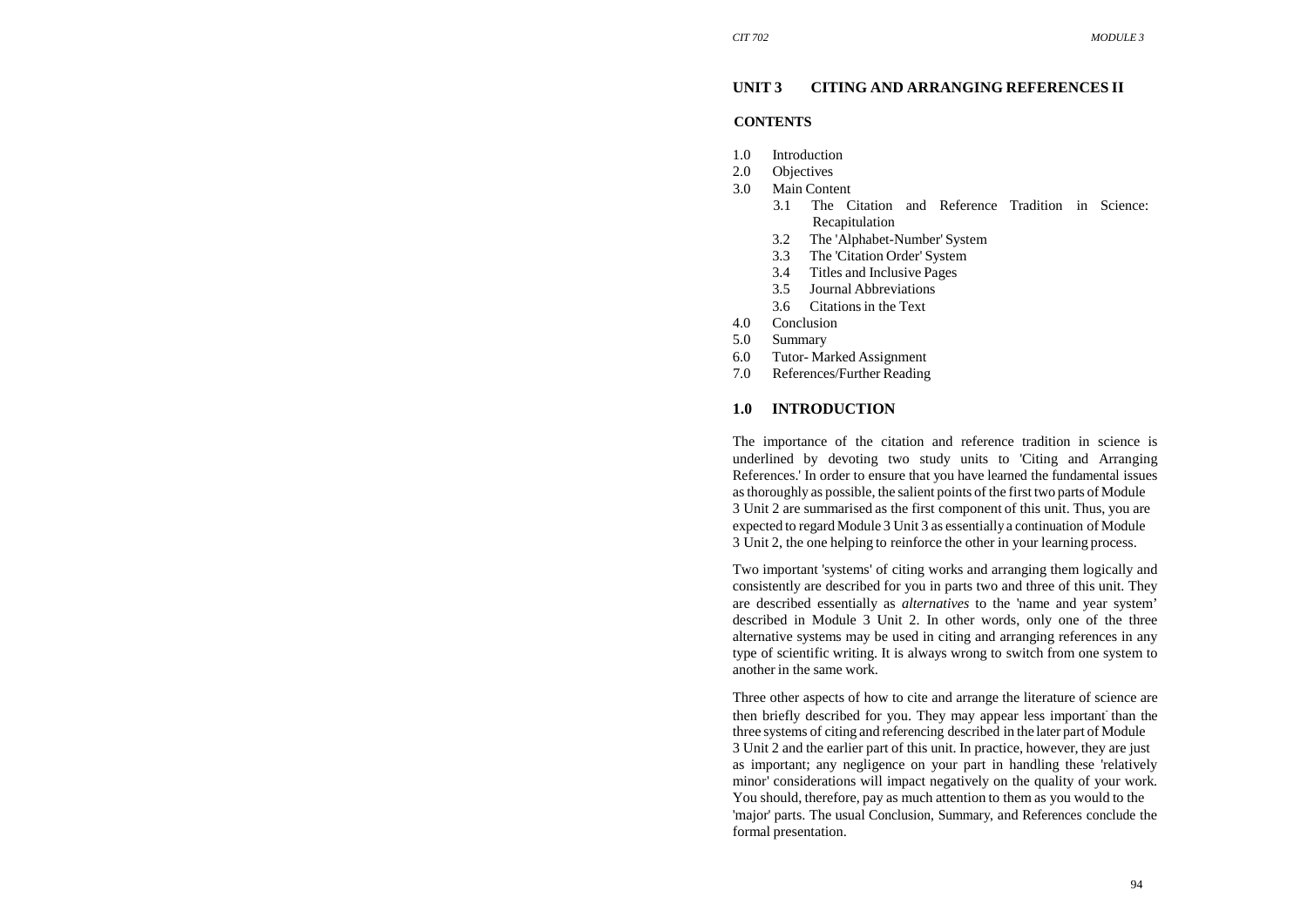#### **2.0 OBJECTIVES**

At the end of this unit, you should be able to:

- • list the major attributes of the citation and reference tradition in science
- • recall and use the alphabet-number system in citations and references
- recall and use the citation order system in citations and references
- • name and describe three other aspects of citing and referencing to enhance the quality of scientific writing.

### **3.0 MAIN CONTENT**

## **3.1 The Citation and Reference Tradition in Science: A Recapitulation**

The following is a list of the major attributes of the citation and reference tradition in science, as described for you ,in Module 3 Unit 2. It is being repeated here for two reasons: (i) to underline its significance and (ii) to reinforce your knowledge of this fundamental aspect of technical report writing. Here, then, is the list:

- 1. Citations and references are as important as the text material in all types of writing that you undertake.
- 2. The product of your technical report writing a term paper, a project, thesis, or dissertation, or a scientific paper, etc. - - is an important part of the corpus of human knowledge.
- 3. The citation tradition derives from the doctrine of *Stare Decisis.* You have a responsibility to ensure the integrity of that tradition.
- 4. The scientific tradition requires that when a scientist or technologist writes or publishes a paper, he should refer to earlier works which relate to his theme.
- 5. You should endeavour to recall at least some of the 15 reasons authors refer to earlier works which relate to the theme of their current work.
- 6. There are three basic rules to follow in handling the citations and references of your technical reports and scientific papers. The first is by far the most important and you should always recall it in all your writing. The three basic rules are listed as (a), (b) and (c) as follows:
- a. A fundamental objective for citing another work, or for referring to it in your own work, is to identify it with a sufficient number of unique features that it cannot possibly be confused with another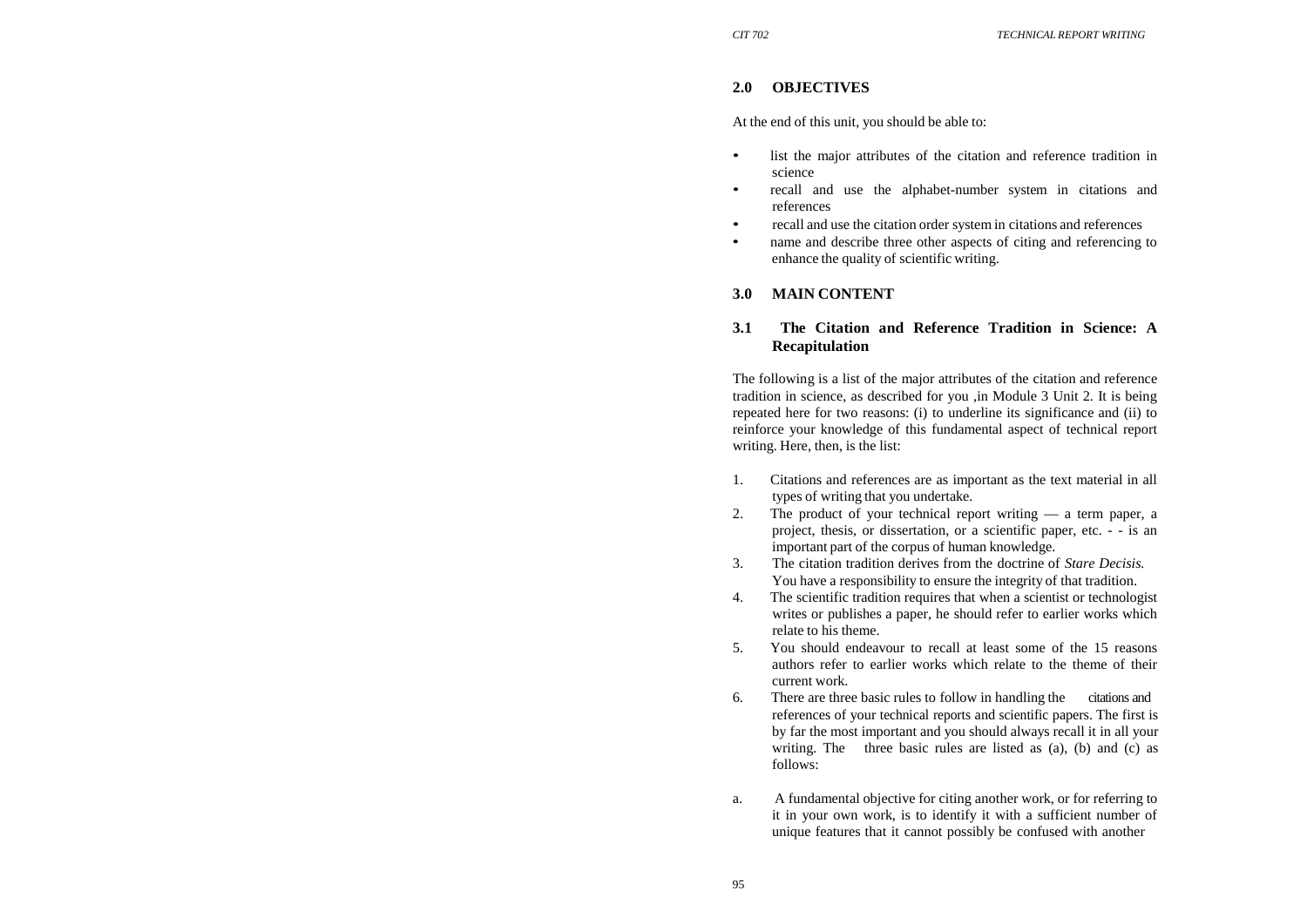work, no matter how similar.

- b. You should list only significant, published and unpublished references, but you must not allow references to unpublished data, papers in press, abstracts, and other secondary materials to clutter your References.
- c. Take time to check all parts of every reference against the original publication, before the report or manuscript is submitted, and perhaps again at a later stage, say, the page-proof stage.

#### **3.2 The Alphabet Number System**

This system, citation by number from an alphabetised list of references, is a modern modification of the name and year system. The system has two major advantages: (i) citation by number keeps printing expenses within reasonable control, and (ii) the alphabetised list, particularly if it is a long list, is relatively easy for authors to prepare and readers (especially librarians) to use.

Writers at the beginning of their careers in science and technology tend to favour the name and year approach and generally dislike the alphabet-number system. Their chief claim is that the citation of numbers cheats the reader on the following grounds:

- a. The reader deserves to be told the name of the person associated with the cited phenomenon and
- b. Sometimes the reader should also be told the date. For instance, it is argued, an 1876 reference might be viewed differently from a 1976 reference, especially in a work of science.

The arguments are sound, but can be easily overcome. As you cite references in the text, decide whether names or dates or both are important. If dates and names are not important (and this is usually the case), use only the reference number: "Pretyrosine is quantitatively converted to phenylalanine under these conditions (13)." If you want to feature the name of the author, do it within the context of the sentence: "The role of the carotid sinus in the regulation of respiration was discovered by Heymans (13)". lf, however, you want to feature the date, you can also do that within the sentence: "Streptomycin was first used in the treatment of tuberculosis in 1945(13):" Rarely will it be necessary to feature both name and date in the text, except in the infrequent cases when it is important to identify the original publication describing an eponymic concept or term as Hodgkin's disease (See section 3.1 of Module 3 Unit 2)*.*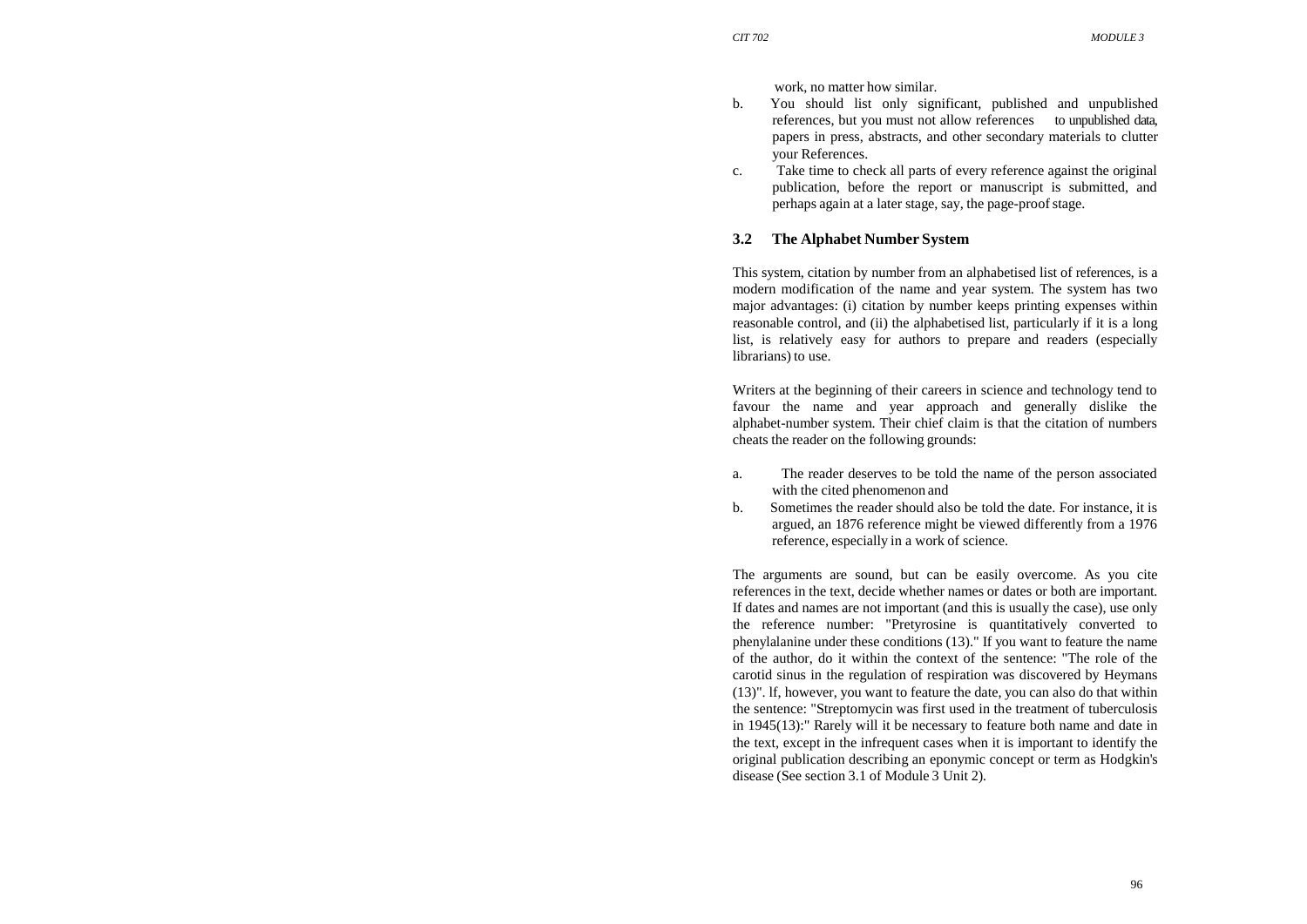### **3.3 The Citation Order System**

The citation order system is simply a system of citing the references (by number) in the order that they appear, in your report or paper. This system avoids the substantial printing expense of the name and year system. Readers often like it because they can quickly refer to the references, if they so desire, in one-two-three order as they come to them in the text. It is a useful system for a journal or a house magazine in which each article contains only a few references. For long papers or technical reports with many references, the citation order system is neither good for the author nor the reader. It is not good for the author because of the substantial renumbering chore that results from addition or deletion of references. It is not ideal for the reader because the non-alphabetical presentation of the reference list may result in separation of various references to works by the same author.

You may come across much persuasive argument to use the name and year system, or the alphabet-number system, or the citation order system in citing and arranging your references. Reputable publishing houses and influential journal publishers are usually the agencies for promoting the use of one system in preference to any others. For example, the International Committee of Medical Journal Editors published, in 1982, the first version of the "Uniform Requirements for Manuscripts Submitted to Biochemical Journals," sponsoring the citation order system for the cooperating journals.

As result, the "Uniform Requirements" have since been adopted by several hundred journals all over the world. In the same year, 1982, a new edition of the Chicago Manual of Style, the authoritative reference source for most of the publishing community, appeared with its usual strong endorsement of alphabetically arranged references. In the Manual's more than 100 pages of detailed instructions for handling references, it several times makes such comments as: "The most practical and useful way to arrange entries in a reference list or a bibliography is in alphabetical order, by authors, either running through the whole list or in each section of it."

What practical sense should you make out of all this? Quite simple: don't get involved in such arguments, sound and persuasive as they may seem. The advice given to you in section 3.3 of unit 2 remains valid still. As a reminder, the advice is repeated here as follows: "…adopt one of such manuals as your working tool for citing any type of published or unpublished work within your text, and for arranging all the references at the appropriate place(s) in the work." When you have to conform to the requirements of a specific journal to which you have submitted a manuscript for publication you will, of course, comply strictly with the journal's Instruction to Authors.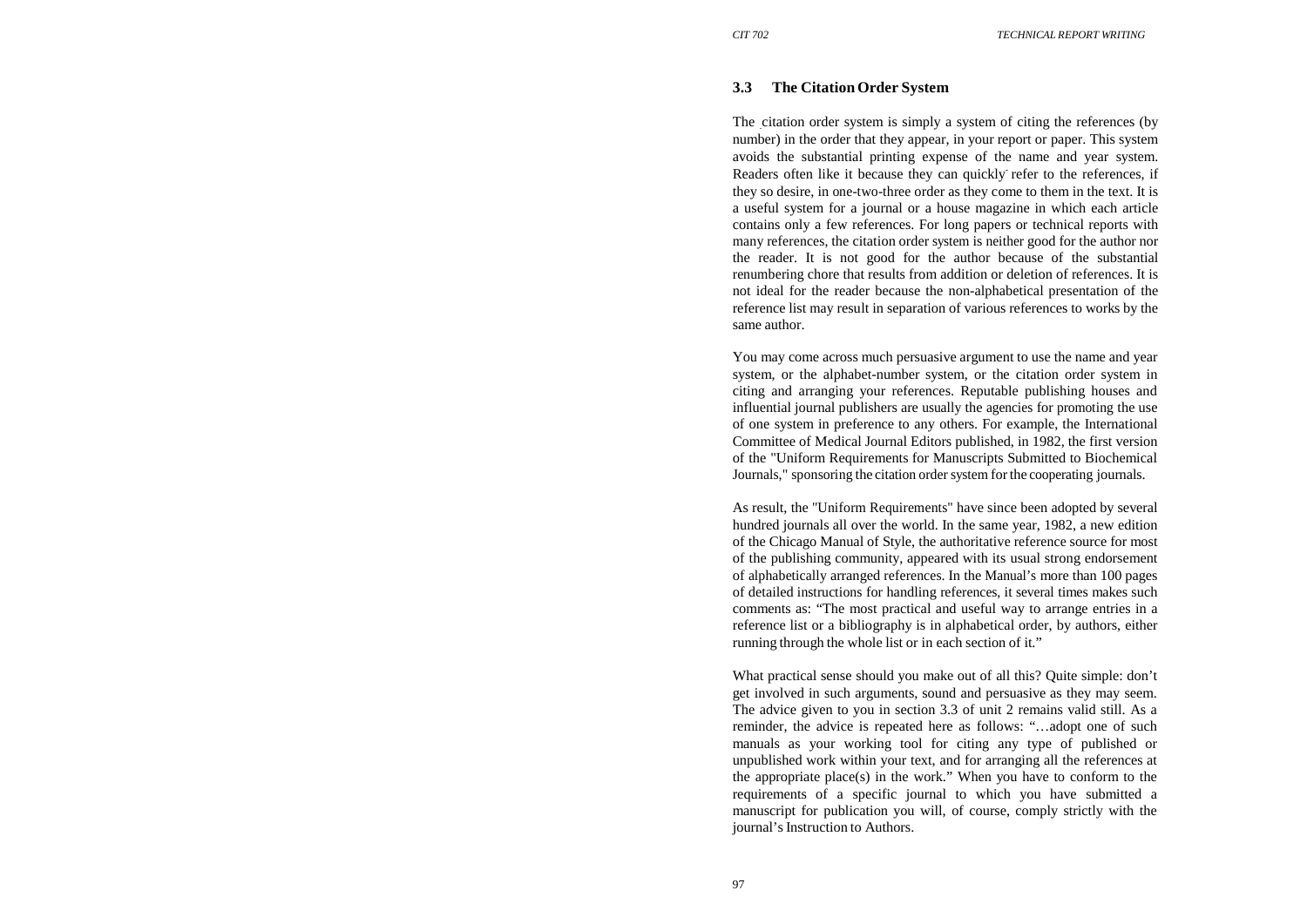### **3.4 Titles and Inclusive Pages**

Should article titles be given in references? The question is not as odd as it may see at first sight. Not a few authors of scientific works avoid the titles of articles in their references on the grounds of cost or time savings. You are advised not to give such reasons for a practice which is essentially borne out of laziness.

If your work is being submitted for publication in a journal, normally, you will have to follow the style of the journal. Some journals, however, leave the choice of including or not including article titles to authors. Whatever the situation, you are advised to give complete references at all times, that is, always include titles in your references. This practice has the big advantage of enabling interested readers (and librarians) to decide whether they need to consult none, some, or all of the cited references. With the increasing use of alerting services in science and technology, many researchers learn of recently published or forthcoming articles and conference presentations solely through their titles. Obviously, it would be impossible to benefit fully from alerting services in any subject area if the inclusion of titles in references were made voluntary.

The use of inclusive pagination (first and last page numbers) make it easy for potential users to distinguish one-page notes and 50-page review papers. Technical reports, in fact, are usually considerably longer that 50 pages. Obviously, the cost to you (or your library) of obtaining the references, particularly if acquired as photocopies, can vary -considerably depending on the number of pages involved. Therefore, cultivate the habit of giving inclusive pages in all your references.

#### **3.5 Journal Abbreviations**

Although journal titles vary widely, one aspect of reference citation has been standardised for quite some time, that is, journal abbreviations. As the result of widespread adoption of the "American National Standard for the Abbreviation of Titles of Periodicals" (ANSI Z39.5-1969), almost all of the major primary journals and secondary services now use the same system of abbreviation. Previously, most journals abbreviated journal names. primarily to help reduce printing cost, but there was no uniformity. For example, the *Journal of the American Chemical Society* was - variously abbreviated to "J. Amer. Chem. Soc.," "j.A.C.S.," etc. These differing systems posed problems for everybody authors, publishers, and, especially, readers.

Now there is essentially only one system, and it is uniform. The word "Journal" is now always abbreviated as "J." (with or without the full stop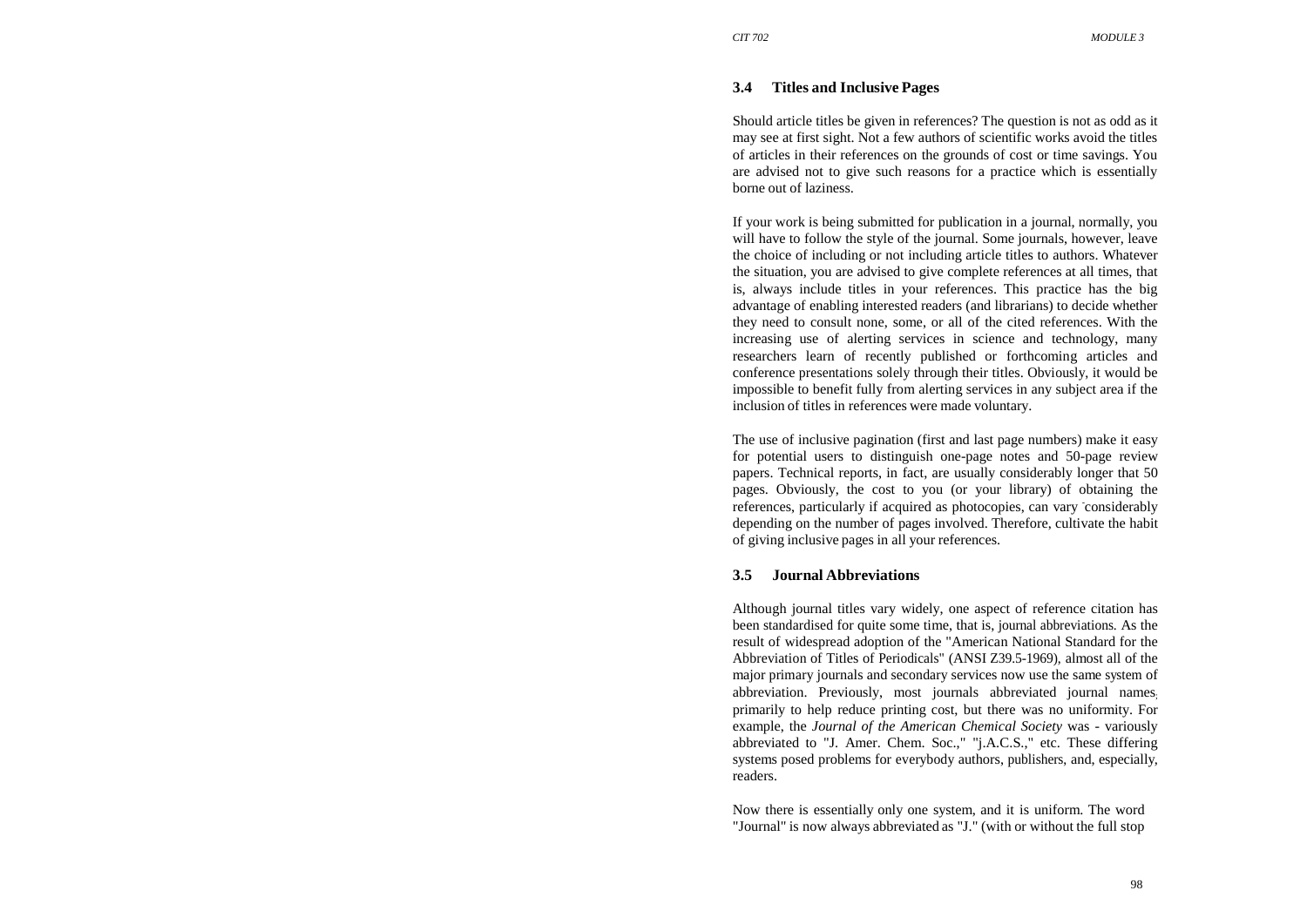after the letter J). By noting a few of the titles in your subject area(s), you can abbreviate many journal titles, even unfamiliar ones, without reference to a source list. It is helpful to know, for example, that all "ology" words are abbreviated at the "1" (e.g., "Bacteriology" is abbreviated "Bacterial."; "Physiology" is abbreviated "Physiol.," etc.). Thus, if you memorise the abbreviation of words commonly used in titles, most journal titles in your subject area(s) can be abbreviated with ease. An exception to be remembered is that one-word titles *(Nature, Science, Biochemistry)* are never abbreviated.

Despite the rather straightforward guidelines provided in this unit, you should never hesitate to make appropriate consultations in order: (i) to confirm what you may have done on your own, or (ii) to clear any lingering doubts. Librarians have been trained to provide the help you need. Therefore, consult them as often as the need arises, until you have acquired the necessary experience and confidence to handle journal abbreviations all on your own.

• We have examined a digital method of spread-spectrum modulation for multiple-access satellite communication and for digital mobile radio telephony.  $1/2$ 

• We have examined a digital method of spread-spectrum modulation for use with Awojobi's development of multiple-acces communication' and with Brown's technique of digital mobile radio-telephony.<sup>2</sup>

# **3.6 Citation in the Text**

Many authors use slipshod methods in citing the literature of their text material. A common offender is the "handwriting reference," in which the reader is glibly referred to "Awojobi's elegant contribution" without any hint of what Awojobi reported or how Awojobi's results relate to the present author's results. If a reference is worth citing, the reader should be told why and in full, that is, within the text *and* in the list of references at the end.

Some authors get into the habit of putting all citations at the end of sentences. This is wrong. The reference should be placed at that point in the sentence to which it applies. Let's examine two different ways of citing two references in a single sentence as follows:

Note how much clearer the citations become when the sentence is recast as follows: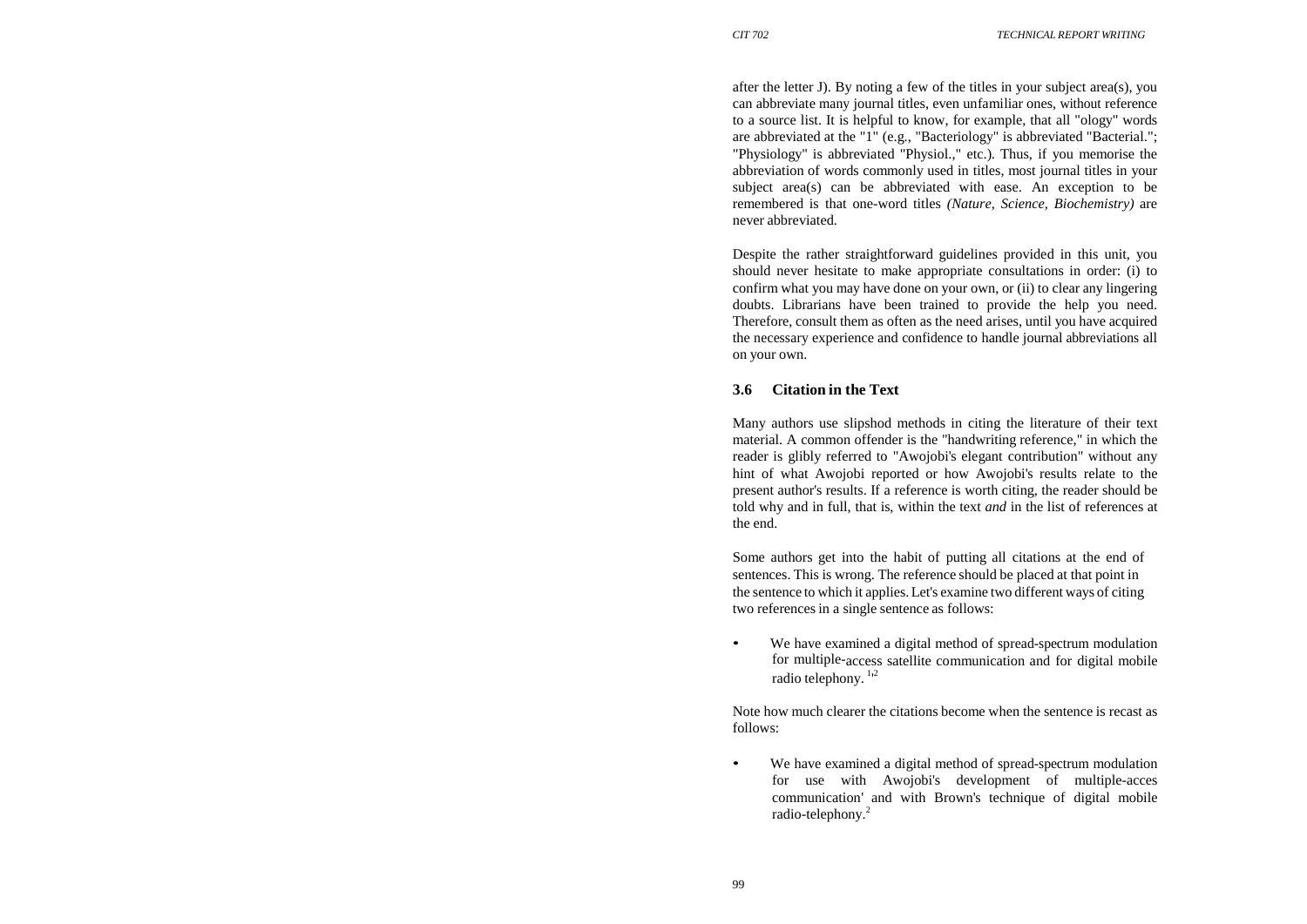This unit concludes the theme which was begun in Module 3 Unit 2*.* In order to underline the significance of using appropriate citations and references in scientific writing, you are provided, at the beginning of this unit a list of the major attributes of the citation and reference tradition in science. The list is a summary of the first part of Module 3 Unit 2. The merits and disadvantages of two additional systems — the 'alphabet-number' and 'citation order' for handling citations and references are discussed for you. You are now in a good position to decide for yourself which of the three systems discussed in Module 3 Unit 2 and in Unit 13 that would be most appropriate for handling citations and references in our subject area(s).

### **4.0 CONCLUSION**

Three other aspects of citations and references, that is, Titles and Inclusive Pages, Journal Abbreviations, and Citation in the Text are described and illustrated for you. It is emphasised that while these aspects may appear minor, compared to the three 'system'. they often contribute significantly to the poor quality of scientific writing, if sufficient attention is not paid to them. You are, therefore, advised not to consider any aspect as minor.

### **5.0 SUMMARY**

At the end of unit, you have learned to:

- • list six major attributes of the citation and reference tradition in science
- • recall and use the alphabet-number system in citations and references
- recall and use the citation order system in citations and references; and
- • name and describe three other aspects of citing and referencing to enhance the quality of scientific writing.

# **6.0 TUTOR-MARKED ASSIGNMENT**

- i. What are the major attributes of the citation and reference tradition in science.
- ii. Name and describe three major systems of citing and referencing to enhance the quality of scientific writing.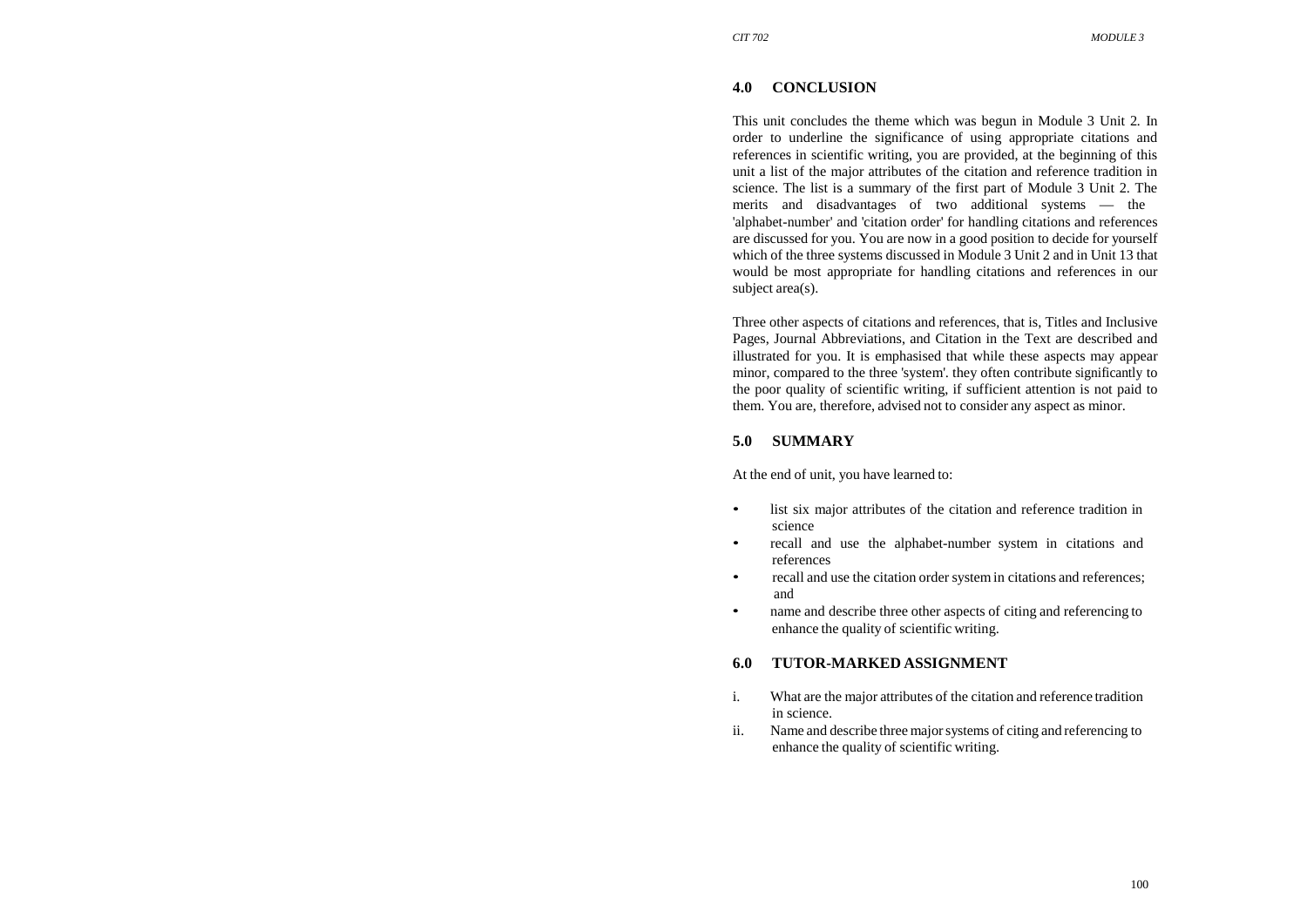# **7.0 REFERENCES/FURTHER READING**

- American National standards Institute (1982). *American National Standard for the Abbreviation of Titles of Periodicals.* New York (ANSI Z39.5- 1969).
- Day, Roberts A. (1983). *How to Write and Publish a Scientific Paper.* 2n<sup>d</sup> ed. Philadelphia: ISI Press.
- International Committee of Medical Journal Editors (1982). "Uniform Requirements for Manuscripts Submitted to Biomedical Journals." *British Medical Journal,* 284:1766-1770.

University of Chicago Press (1982). *The Chicago Manual of Style*. 13<sup>th</sup> ed.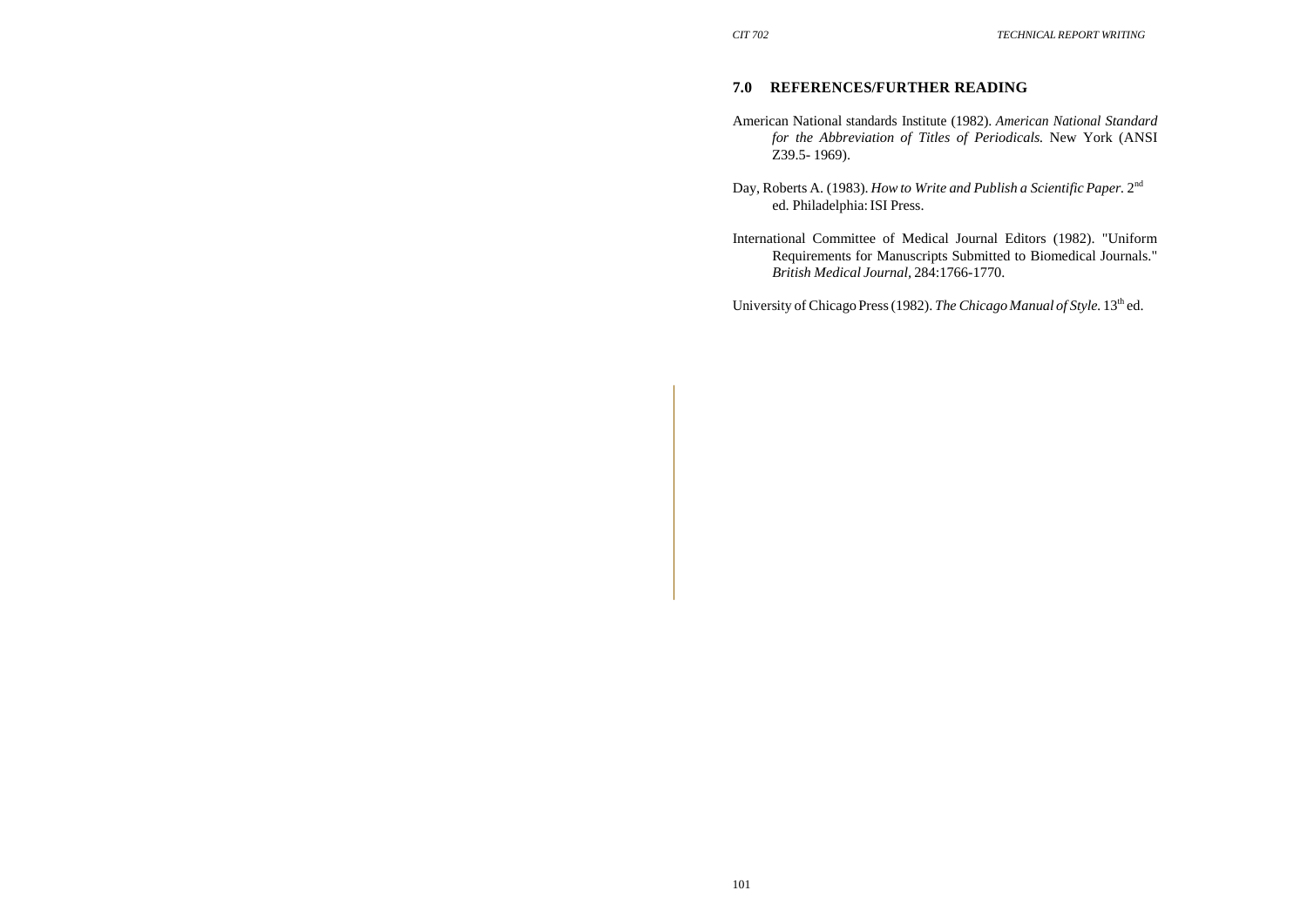# **UNIT 4 WRITING FOR PUBLICATION IN A SCIENTIFIC JOURNAL**

#### **CONTENTS**

- 1.0 Introduction
- 2.0 Objectives
- 3.0 Main Content
	- 3.1 Definition of a Scientific Paper
	- 3.2 Organisation of a Scientific Paper
	- 3.3 Language of a Scientific Paper
	- 3.4 Using Abbreviations in Scientific Writing
	- 3.5 The Challenge Facing African Writers of Science
- 4.0 Conclusion
- 5.0 Summary
- 6.0 Tutor-Marked Assignment
- 7.0 References/Further Reading

### **1.0 INTRODUCTION**

The contents of Module 1 Unit 1 to Module 3 Unit 3 emphasise the characteristics of 'technical report writing and then, gradually, almost imperceptably, incorporate major elements of writing for publication in a scientific journal. This approach enables you to learn all that you need to know about technical report writing, as well as prepare you for writing a scientific paper, the ultimate goal of scientific research. It is now time for you to learn, formally, what it takes to write for publication in a scientific journal. You should also find this unit helpful in rewriting a technical report, or parts thereof, for publication in a scientific journal.

The unit is presented in five parts. Part one describes how a comprehensive definition of a scientific paper has evolved, and explains why it is important for you to get familiar with all aspects of the definition in order to appreciate the definitive transition from writing a technical report to writing a scientific paper. Part two shows you why good organisation is the key to writing a good scientific paper, while part three underlines the proper use of English at all stages of writing for publication. In part four, the significance of using abbreviations in scientific writing is explained, with particular emphasis on the demands of journals. Finally, in part five, aspects of the challenge facing African writers of science are discussed, in the hope that you will face up to them positively and rewardingly throughout your career. The usual Conclusion, Summary, References and TMAs complete the unit.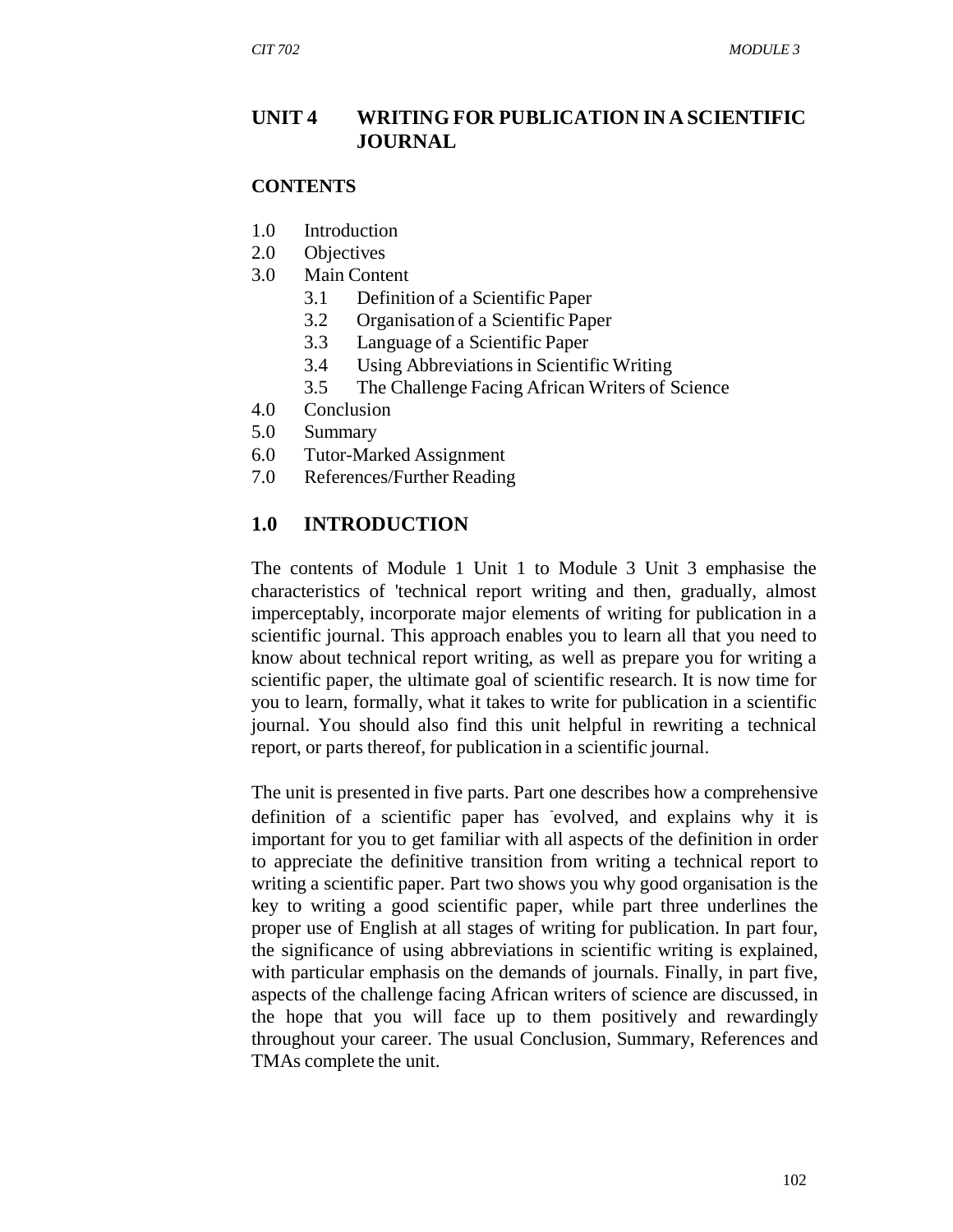# **2.0 OBJECTIVES**

At the end of this unit, you should be able to:

- define clearly and comprehensively what constitutes a scientific paper
- distinguish writing a scientific paper from technical report writing
- explain the significance of good organisation in writing a scientific paper
- underline the proper use of English and abbreviations at all stages of writing
- demonstrate a clear understanding of the challenge facing the African scientist who aspires to publish in a scientific journal.

# **3.0 MAIN CONTENT**

# **3.1 Definition of a Scientific Paper**

A scientific paper is a written and published report describing original research results. The short definition must be qualified, however, by noting that a scientific paper must be written in accordance with over three centuries of a solid tradition of editorial practice, scientific ethics, and the interplay of printing and publishing procedures. Much of that tradition has already been explained to you in Module 1 Unit 1 to Module 3 Unit 3 of this course.

To properly define "scientific paper", it is necessary to define the mechanism that creates a scientific paper, namely, valid publication. Abstracts, theses, dissertations, conference and technical reports, and many other types of scientific literature are published, but such publications do not normally meet the test of valid publication; they do not qualify as primary literature. Furthermore, and this is particularly significant from the African perspective, even if a scientific paper meets all of the other tests, it is not validly published if it is published in the wrong place. That is, a relatively poor research report, but one that meets the tests, is validly published if accepted and published in the right place (a primary journal, usually). On the contrary, a superbly prepared research report is not validly published if published in the wrong place. For example, most of the government report literature and conference literature, as well as house organs and other ephemeral publications, do not qualify as primary literature.

Many people have struggled with the definition of "valid publication", from which is derived the definition of "scientific paper." You will gain much insight, however, from the position taken by the Council of Biology Editors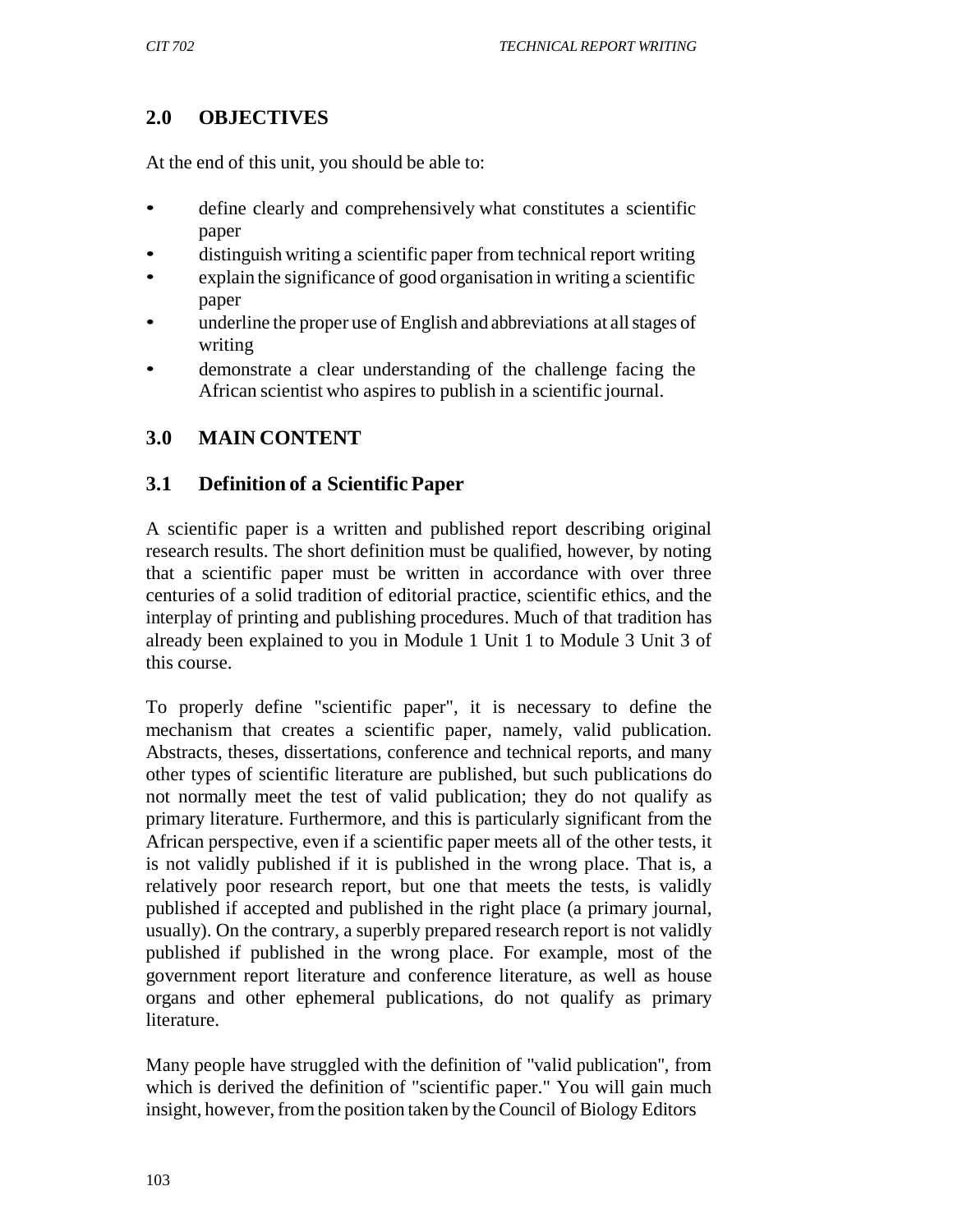(CBE), an authoritative professional organisation in biology, in dealing with the issue. The CBE arrived at the following definition, after long and careful deliberation:

• An acceptable primary scientific publication must be the first disclosure containing sufficient information to enable peers (1) to assess observations, (2) to repeat experiments, and (3) to evaluate intellectual process; moreover, it must be susceptible to sensory perception, essentially permanent, available to the scientific community without restriction, and available for regular screening by one or more of the major recognised secondary services (e.g., *Biological Abstracts, Chemical Abstracts, Index Medicus, Excerpta Medica, Bibliography of Agriculture,* etc., in the United States and similar facilities in other countries).

At first reading, this definition may seem excessively complex, or at least verbose. It is doubtful, however, that an acceptable definition could be provided in appreciably fewer words. Because it is important that you understand what a scientific paper is and what it is not, you should exercise considerable patience as we walk our way through this definition to understand what it really means.

"An acceptable primary scientific publication" starts out as the defined substantive, but gives way to "the first disclosure", which the rest of the paragraph defines. Certainly, first disclosure of new research data often takes place via oral presentation at a scientific meeting. But the thrust of the CBE statement is that disclosure is more than disgorgement by the author; effective first disclosure is accomplished *only* when the disclosure takes the form that allows the peers of the author (either now or in the future) to comprehend that which is disclosed.

Thus, sufficient information must be presented so that potential users of the data can (i) assess observations, (ii) repeat experiments, and (iii) evaluate intellectual processes (For example, are the author's conclusions justified by the data?). Then the disclosure must be "susceptible to sensory perception." This may seem an awkward phrase, because in normal practice it simply means publication. However, this definition provides for disclosure not just in terms of visual materials (printed journals, microfilm, microfiche) but also in nonprint, nonvisual forms. For example, "publication" in the form of audio cassettes, if that publication met the other tests provided in the definition, would constitute effective publication. Similarly, first disclosure by way of entry into a computer database or an electronic facility, such as a website would qualify, so long as all other criteria for a publication are met.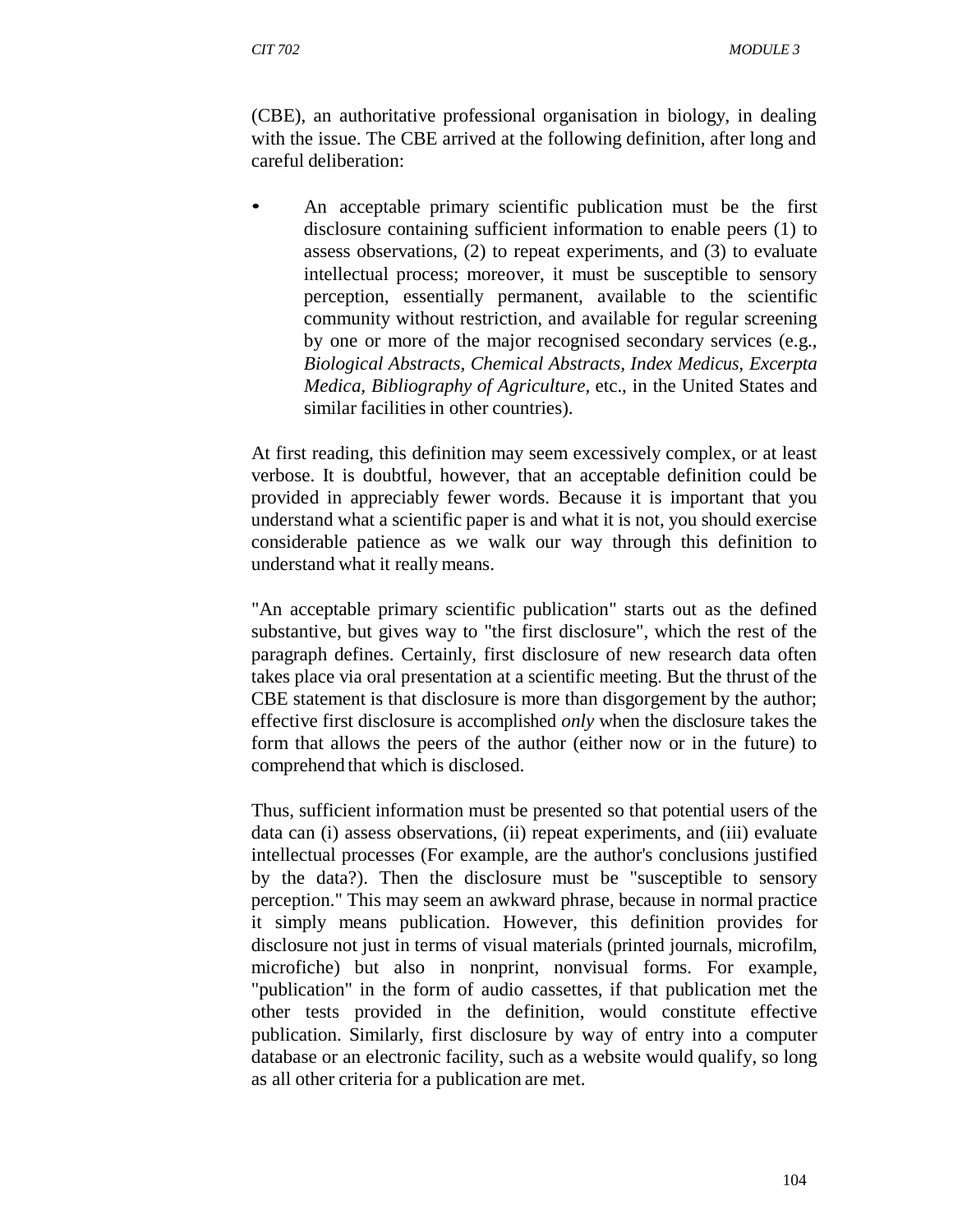Regardless of the form 44 publication, that form must be essentially permanent, must be made available to the scientific community without restriction, and must be made available to the information retrieval services *(Biological Abstracts, Chemical Abstracts, Index Medicus, Science Citation Index, etc.*). Thus, publications such as newsletters and house organs, many of which are of value for their news and other featines, cannot be considered part of the primary literature of science.

You can restate the CBE definition in simpler but not more accurate terms as follows:

- A scientific paper is (i) the first publication of original research results, (ii) in a form whereby peers of the author can repeat the experiments and test the conclusions, and (iii) in a journal or other source document readily available within the scientific community.
- To understand this definition as comprehensively as possible, however, it is necessary to add an important caveat. In modern science (since about the 1930s), the part of the definition that refers to "peers of the author" is accepted as meaning prepublication peer review. Thus, by definition, scientific papers are published in peer-reviewed media. That is why most of the scientific community has been reluctant to accept much of the material published on the Internet as publications in the manner defined in this unit.

There are two important reasons why you must be able to define a scientific paper as clearly and comprehensively as the presentation above has attempted to do. First, the transition from writing a technical report to writing a scientific paper for publication in a journal is a real one. You must make the transition, conscious of the new and demanding changes required of you in the process although, of course, much of what you have learned in technical report writing will be helpful. Second, a scientific paper is, by definition, a particular kind of document containing certain specified kinds of information. As Woodford (1968) put it, a scientific paper "demands exactly the same qualities of thought as are needed for the rest of science: logic, clarity, and precision." If you, a budding scientist, and even many of those scientists who have already published several papers, can fully grasp the significance of this definition, the writing task should be a good deal easier. Confusion results from an amorphous task. The easy task is the one in which you know exactly what must he done and in exactly in what order it must be done.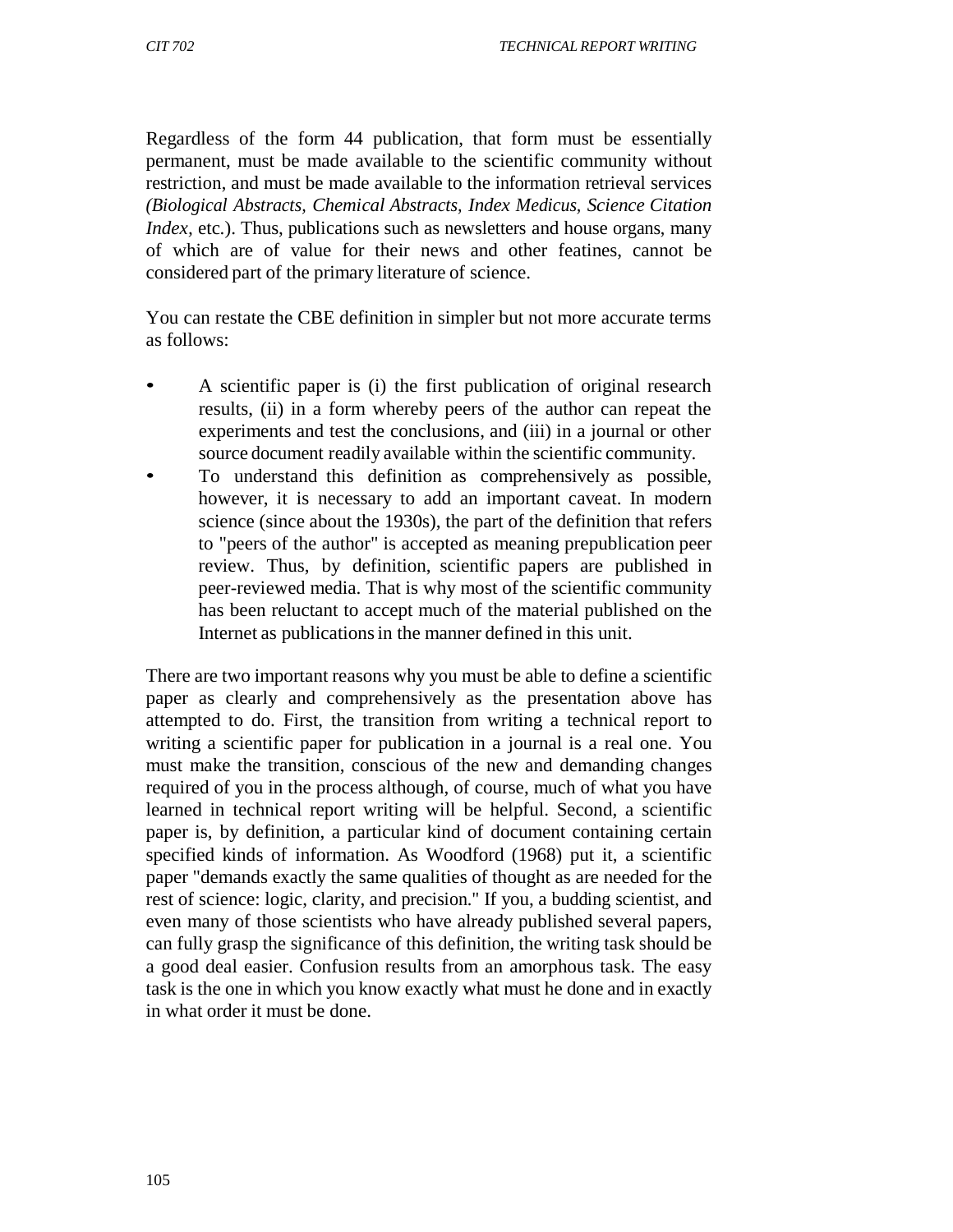### **3.2 Organisation of a Scientific Paper**

A scientific paper is a paper organised to meet the needs of valid publication. A scientific paper is, or should be, highly stylized, with distinctive and clearly evident component parts. Each scientific paper should have, in proper order, its Introduction, Materials and Methods, Results, and Discussion. In other words, the components you have already learned in respect of technical report writing (Module 2 Units 1 to 4) apply also to writing a scientific paper. Any other order will pose obstacles for the reader and yourself as the writer. Put in Peterson's (1961) words, "Good organisation is the key to good writing."

This order is so eminently logical that, increasingly, it is being used for many other types of expository writing as well. Whether you are writing an article about chemistry, archaeology, economics, or crime in urban areas. An effective way to proceed is to answer four questions in the following order: (i) What was the problem? Your answer is the *Introduction.* (ii) How did you study the problem? Your answer is the *Materials and Methods.* (iii) What did you find? Your answer is the *:Results.* (iv) What do these findings mean? Your answer is the *Discussion.* In addition, you have learned to cite and arrange *References* (Units 2 and 3) as a vital component of writing science.

What has been said above is generally true for papers reporting laboratory studies. There are, of course, exceptions that you need to be aware of. As examples, reports of field studies in the earth sciences (e.g., geology and geography) and clinical case reports in the medical sciences do not readily lend themselves to this kind of organisation. However, even in such "descriptive" papers, the same logical progression from problem to solution is often appropriate.

Occasionally, you must organise even "laboratory" papers differently. If you used a number of methods to achieve directly related results, it might be desirable to combine the Materials and Methods with the Results into an integrated "Experimental" section of your paper. Rarely, the Results might be so complex or provide such contrasts that immediate discussion seems necessary. In which case, a combined Results and Discussion section might be desirable.

In descriptive areas of science, there is a wide variety of types of organisation. To determine how to organise such papers, and which general headings to use, you will need to refer to the Instructions to Authors of your target journal. If you are in doubt as to the journal, or if the journal publishes widely different kinds of papers, you can obtain general information from appropriate source books. For example, the several major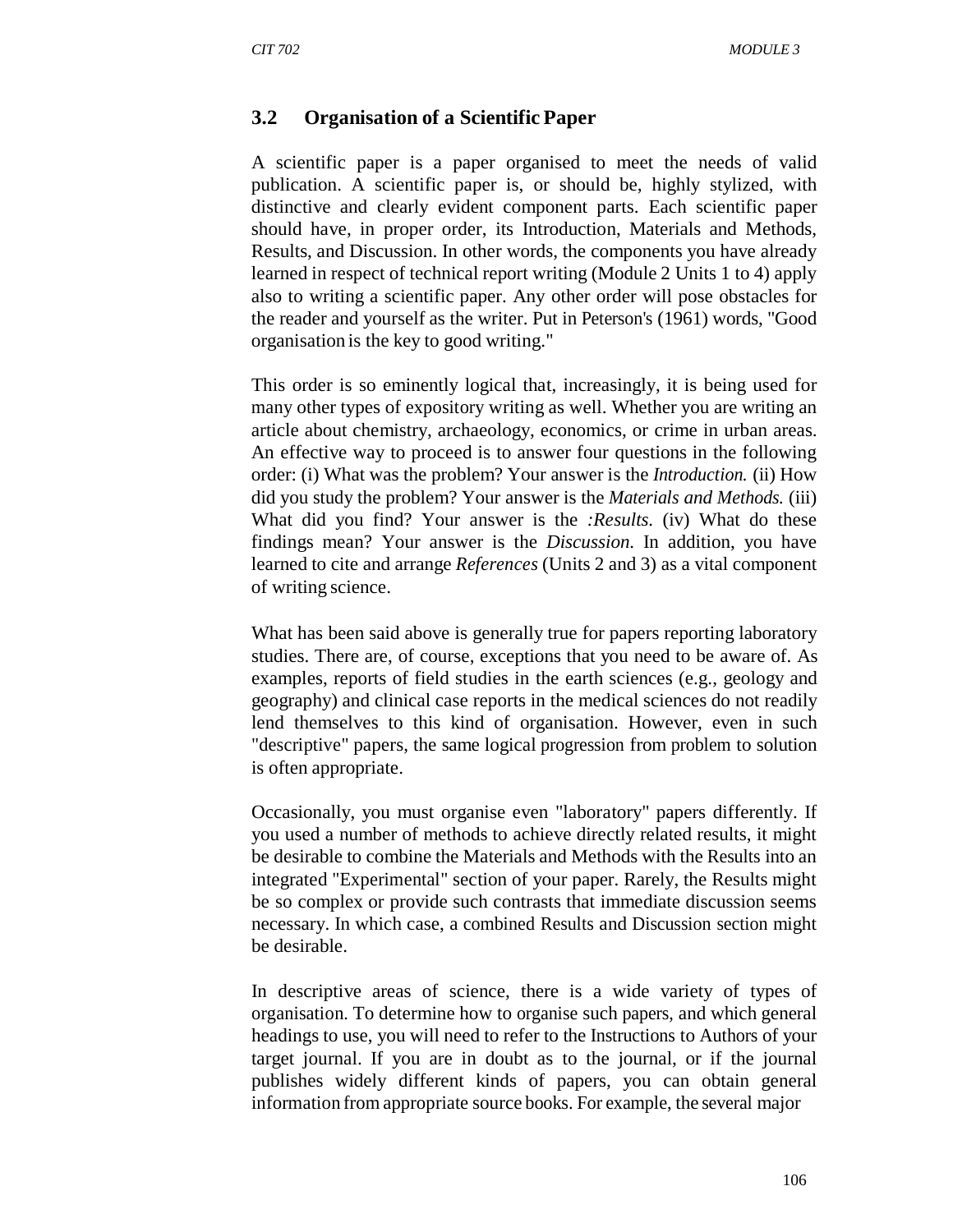types of medical papers are described in detail by Huth (1982), and the many types of engineering papers and reports are outlined by Michaelson (1982).

The central point needs to be restated for emphasis: the well-written scientific paper should report its original data in an organised fashion and in an appropriate language, without undue emphasis on literary skill. A scientific paper is not "literature"; it is primarily a question of *organisation.*  The writer of a scientific paper is not really an "author" in the literary sense. If the ingredients are properly organised, the paper will virtually write itself.

Finally, in this section, you need to bear in mind that today, the average scientist must examine the data reported in a very large number of papers in order to keep up with a field. Therefore, scientists and, of course, editors must demand a system of reporting data that is uniform, concise, and readily understandable. That is precisely why it was said: "A scientific paper is not designed to be read. It is designed to be published." Although this was said in jest, there is much truth in it. And, actually, if the paper is designed to be published, it will also be in a prescribed form that can be read and its contents grasped quickly and easily by the reader. That is your responsibility to your colleagues in the scientific community every time you write a scientific paper.

# **3.3 Language of a Scientific Paper**

Next to organisation, the second principal ingredient of a scientific paper should be appropriate language. If scientific knowledge is at least as important as any other knowledge, then it must be communicated effectively, clearly, in words of certain meaning. You, the budding scientist who wishes to succeed in this endeavour, must therefore be literate. David H. Truman, when he was Dean of Columbia College in the USA., put it well: "In the complexities of contemporary existence the specialist who is trained but uneducated, technically skilled but culturally incompetent, is a menace." Don't be a menace.

Although the ultimate goal of scientific research is publication, it has always been amazing to observe how many scientists neglect the responsibilities involved. A scientist will spend years of hard work to secure data, and then unconcernedly let much of their value be lost because of lack of interest in the communication process. The same scientist who will overcome tremendous obstacles to carry out a measurement to the fourth decimal place will literally go to sleep while a careless word processing hand changes micrograms per milliliter to milligrams per milliliter. There is no reason you should allow your work to suffer such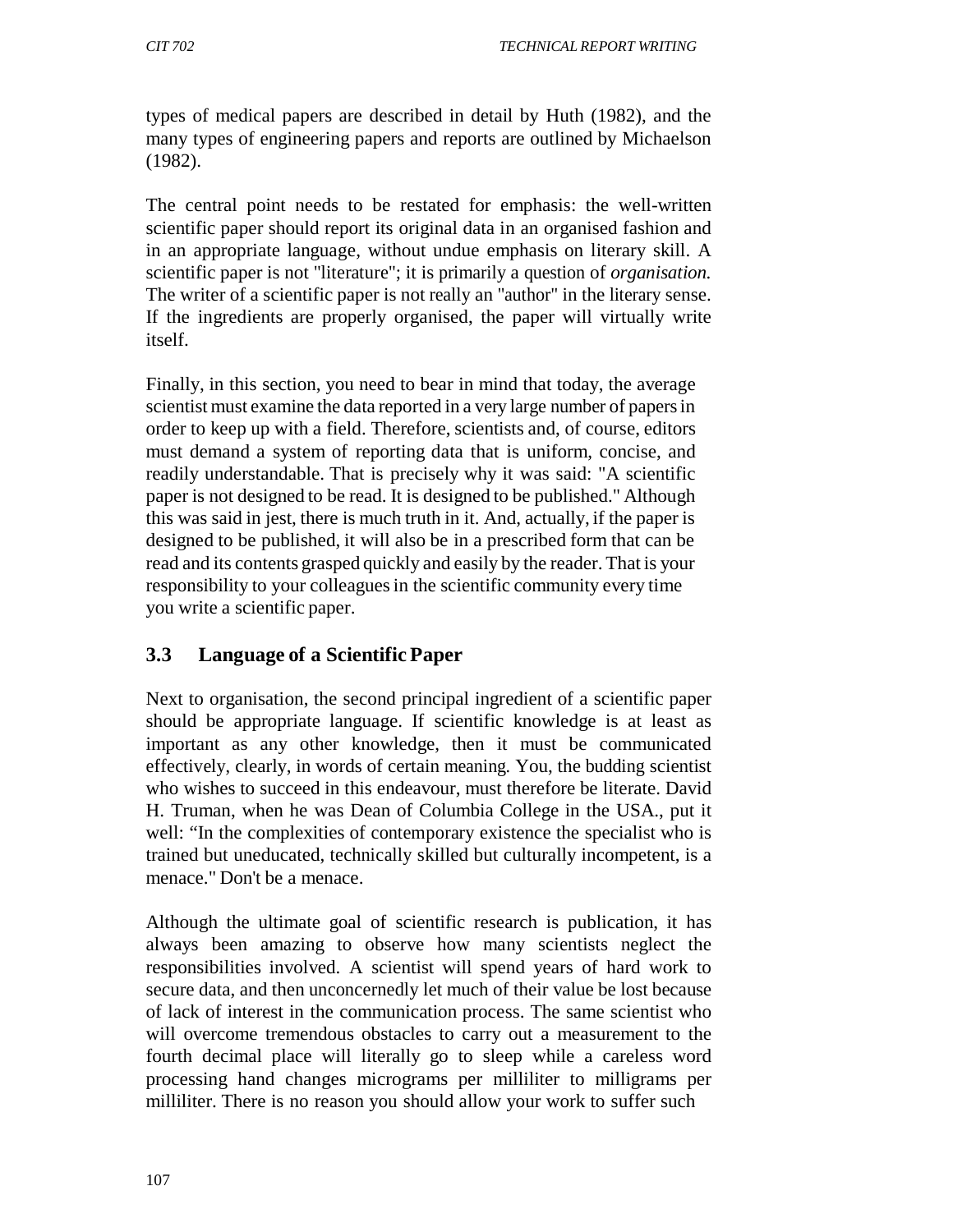embarrassment, if only you will pay due attention to the important details of your manuscript.

English need not be difficult. In scientific writing, a popular dictum is: "The best English is that which gives the sense in the fewest short words." Literary tricks, metaphors and the like, divert attention from the message to the style. They should be used rarely, if at all, in scientific writing. You should always aim to communicate the message of your scientific research in plain, unardoned English.

### **3.4 Using Abbreviations in Scientific Writing**

Many experienced journal editors loathe abbreviations. Some editors would prefer that they not be used at all, except for standard units of measurement and their Si (Systeme International) prefixes, abbreviations for which are allowed in all journals. In your own writing, you would be wise to keep abbreviations to a minimum. The editor will look more kindly to your paper, and the readers of your paper will bless you forever. It is always irritating when the reader comes across undefined and incomprehensible abbreviations in the literature. Just recall how annoyed you felt when you were faced with these conundrums, and it will not be too difficult for you to vow never again to pollute the scientific literature with an undefined abbreviation.

The "how to" of using abbreviation is easy, because most journals use the same convention. When you plan to use an abbreviation, you introduce it by spelling out the word or term first, followed by the abbreviation within parentheses. The first sentence in the Introduction of a paper might read: "Bacterial plasmids, as autonomously replicating deoxyribonucleic acid (DNA) molecules of modest size, are promising models for studying DNA replication and its control."

The "when to" of using abbreviations is much more difficult. You should find the following guidelines helpful:

- 1. Never use an abbreviation in the title of an article. Very few journals allow abbreviations in titles, and their use is strongly discouraged by the indexing and abstracting services. The major reason is that even the so-called "standard" abbreviations change over time.
- 2. Abbreviations should almost never be used in the Abstract. Only if you use the same, a long one, and quite a number of times should you consider an abbreviation. If you use an abbreviation, you must define it at the first use in the Abstract. Remember that the Abstract will stand alone in whichever abstracting publications cover the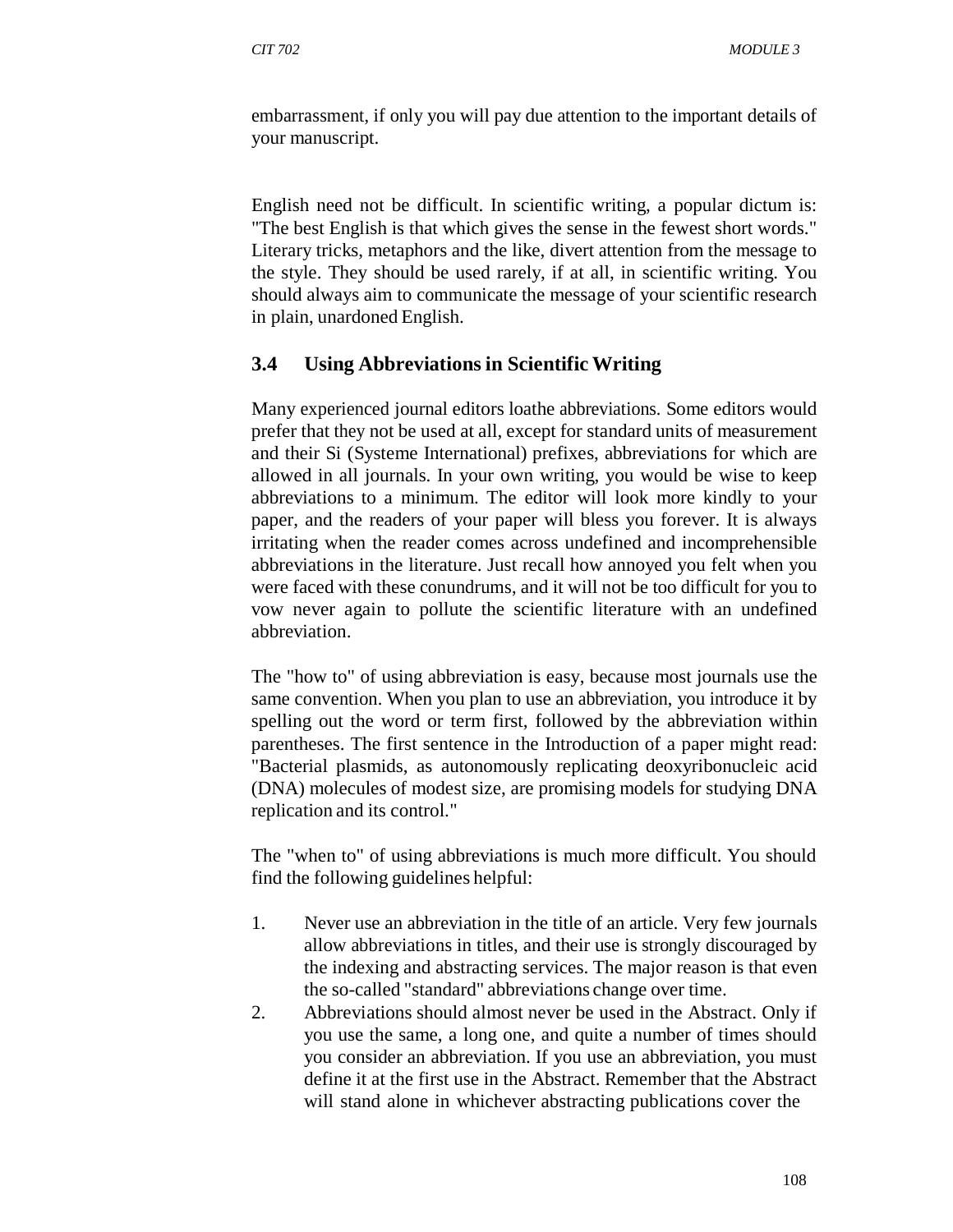journal in your paper appears.

- 3. In the text itself abbreviations may be used, always bearing in mind the reader's primary interests. In doing so, you are advised to consider the following procedures as "good practice" to further the interests of your readers and for your self-assessment in learning aspects of this unit:
	- a. When writing the first draft of the manuscript, spell out all the terms. Then examine the manuscript for repetition of long words or phrases that might be candidates for abbreviation. Do not abbreviate a term that is used only a few times in the paper. If the term is used with modest frequency, say, between three and six times, and a standard abbreviation for that term exists, introduce and use the abbreviation. If no standard abbreviation exists, do not manufacture one unless the term is used frequently or is a very long and cumbersome term that really cries out for abbreviation.
	- b. Often, you can avoid abbreviations by using the appropriate pronoun (it, they, them) if the antecedent is clear, or by using a substitute expression, such as "the inhibitor", "the substrate", "the drug", "the enzyme", or "the acid".
	- c. Usually, you should introduce your abbreviations one by one as they first occur in the text. Alternatively, you might consider a separate paragraph (headed "Abbreviations Used") in the Introduction or in Materials and Methods. The latter system is especially useful if related reagents, such as a group of organic chemicals, are to be used in abbreviated form later in the paper.
	- d. Units of measurement are abbreviated when used with numerical values. You would say "4mg was added". (The same abbreviation is used for the singular and the plural.) When used without numerals, however, units of measurement are not abbreviated. You would say Specific activity is expressed as micrograms of adenosine triphosphate incorporated per milligram of protein per hour."
	- e. Because in science we should use only common abbreviations (those not needing to be spelled out in the reader's mind) the proper choice of article should relate to the *sound* of the first letter of the abbreviation, not the sound of the first letter of the spelled out term. Thus, although it is correct to say, "a Master of Science degree," it is incorrect to say, "a M.S. degree." Because the reader reads "M.S." as "em ess, the proper construction is "an M.S. degree."
	- f. In biology, it is customary to abbreviate generic names of organisms after first use. At first use, you would spell out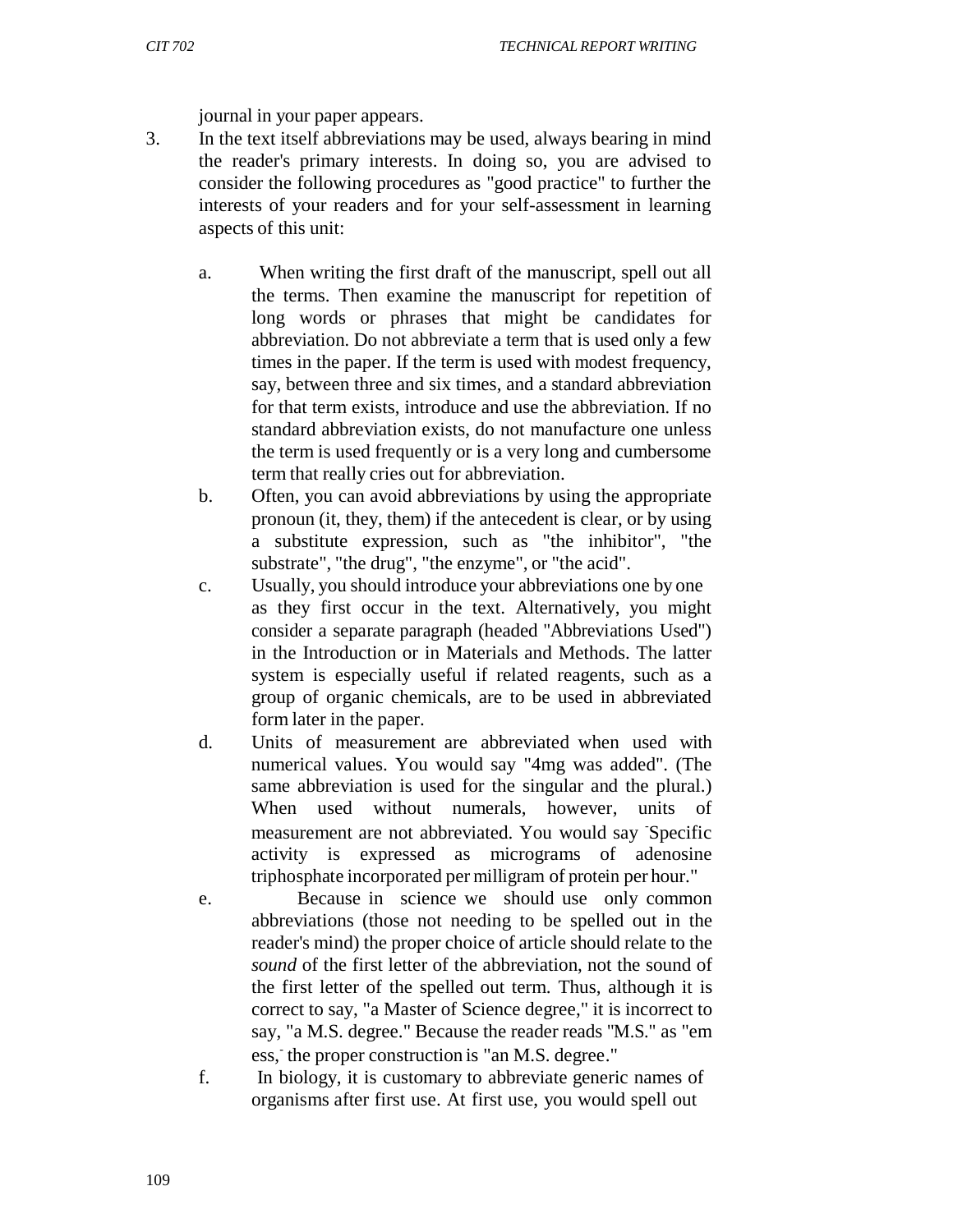*Streptomyces griseus.* In later usage, you can abbreviate the genus name but not the specific epithet: *S.griseus.* Suppose, however, that you are writing a paper that concerns species of both *Streptomyces* and *Straphylococcus.* You would then spell out the genus names repeatedly. Otherwise readers might be confused as to whether a particular "S." abbreviation referred to one genus or the other.

g. The SI (Systeme International) units and symbols, and certain derived .SI units, have become part of the language of science. This modern metric system should be mastered by all students of the sciences.

Briefly, SI units include three classes of units: base units, supplementary units, and derived units. The seven base units that form the foundation of SI are the metre, kilogram, second, ampere, Kelvin, mole, and candela, in addition to these seven base units, there are two supplementary units for plane and solid angles: the radian and steradian, respectively. Derived units are expressed algebraically in terms of base units or supplementary units.

# **3.5 The Challenge facing African Writers of Science**

Science is universal. Therefore, its content and development must be the collective concern of scientists world-wide and be guided by universally agreed norms and standards. With the significant exception of Egypt, Africa has, hitherto, made almost negligible contributions to the corpus of scientific knowledge. The 'African Renaissance Movement' and similar initiatives seem designed to change this situation in the shortest possible time. Rapid human resource development in science and technology is a key element of such initiatives; enhancing your potential contributions to the world of science is an important objective for meeting the targets being set for the initiatives. What, then, is the nature of the challenge facing you as a budding African scientist?

Only three aspects of the challenge are outlined here for your consideration. They derive specially from the course, *Technical Report Writing* as presented in Units 1 to 4 above and are as follows: (i) Enhancing African Content in World Science, (ii) Halting the Dearth of African Journals, and (iii) Helping to Strengthen Science Ethics.

a. *Enhancing African Content in World Science*: Africa contributes less than 2 per cent of the world's scientific literature in all formats; slightly less than this proportion represents the Region's contribution to the Internet (Aiyepeku, 1997; 1998). Indeed, if the proportion contributed by South Africa were subtracted, the figure would he less than 1 per cent. Thus, African science is being practically marginalised, and the trend is to perpetuate rather than improve the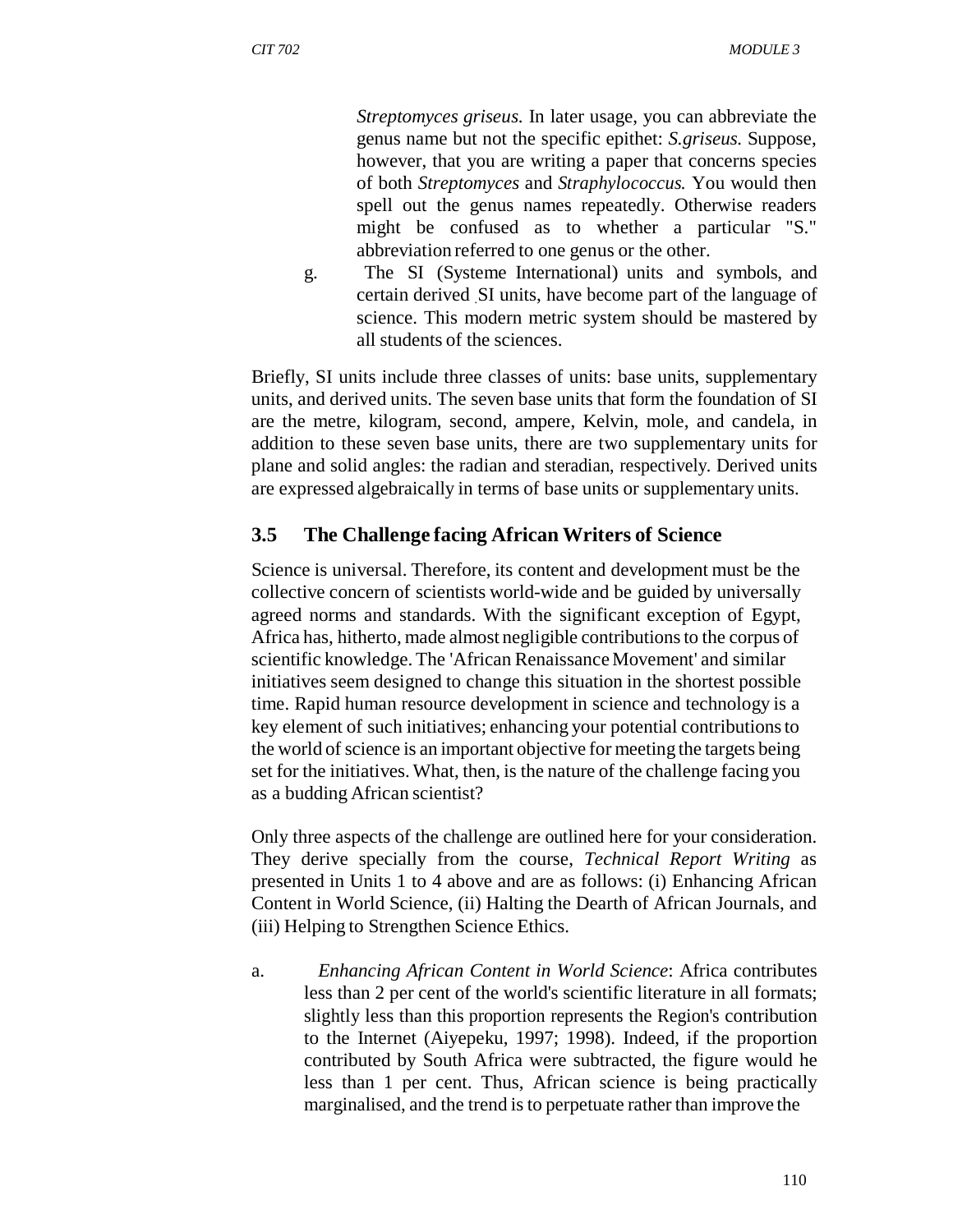situation. Your commitment to writing quality papers that would be acceptable for publication in the best journals in your subject area(s) would go some way in increasing the quantum of African content in world science.

- b. *Halting the Dearth of African Journals*: Far too many African journals are launched with little thought about how they will be sustained. As a result, the mortality rate of African journals, especially the science titles, is among the highest in the world. The net effect is that serious African scientists have little or no incentive to submit their manuscripts to African journals, thereby perpetrating a vicious circle. You can begin to apply what you have learned in this course to help bring about greater stability among African science journals.
- c. *Helping to Strengthen Science Ethics:* Science is indivisible and its ethics should not be the object of regional differentiation either. African scientists must learn to submit their manuscripts to one journal at a time; it is simply not ethical to. Submit simultaneously, a manuscript to two or more journals in the hope of getting it published in one of them. The image of African science is being compromised as a result, and you can decide now never to have anything to do with such practice.

# **4.0 CONCLUSION**

Writing for publication in a scientific journal is a distinctly different activity from writing a technical report although both activities have many features in common. The transition is a deliberate one; that is why so much attention has been devoted to providing you a comprehensive definition of the scientific paper, the ultimate objective of scientific writing. The definition also enables you to appreciate what it takes to convert a technical report, or parts thereof, into a manuscript for publication in a scientific journal.

A scientific paper is a paper organised to meet the needs of valid publication. If you take time to organise a good manuscript properly, it will virtually write itself and, therefore, virtually guarantee its acceptance for publication in a good journal. You must also pay due attention to the use of simple, correct English and ensure that you are fully in charge at every stage of manuscript preparation. In particular, do not allow careless compugraphic errors to compromise the quality of your paper. Because science uses a large number of technical and special terms, most of them have to be abbreviated in formal writing. It is your responsibility to know when and when not to use abbreviations, as well as how to use them.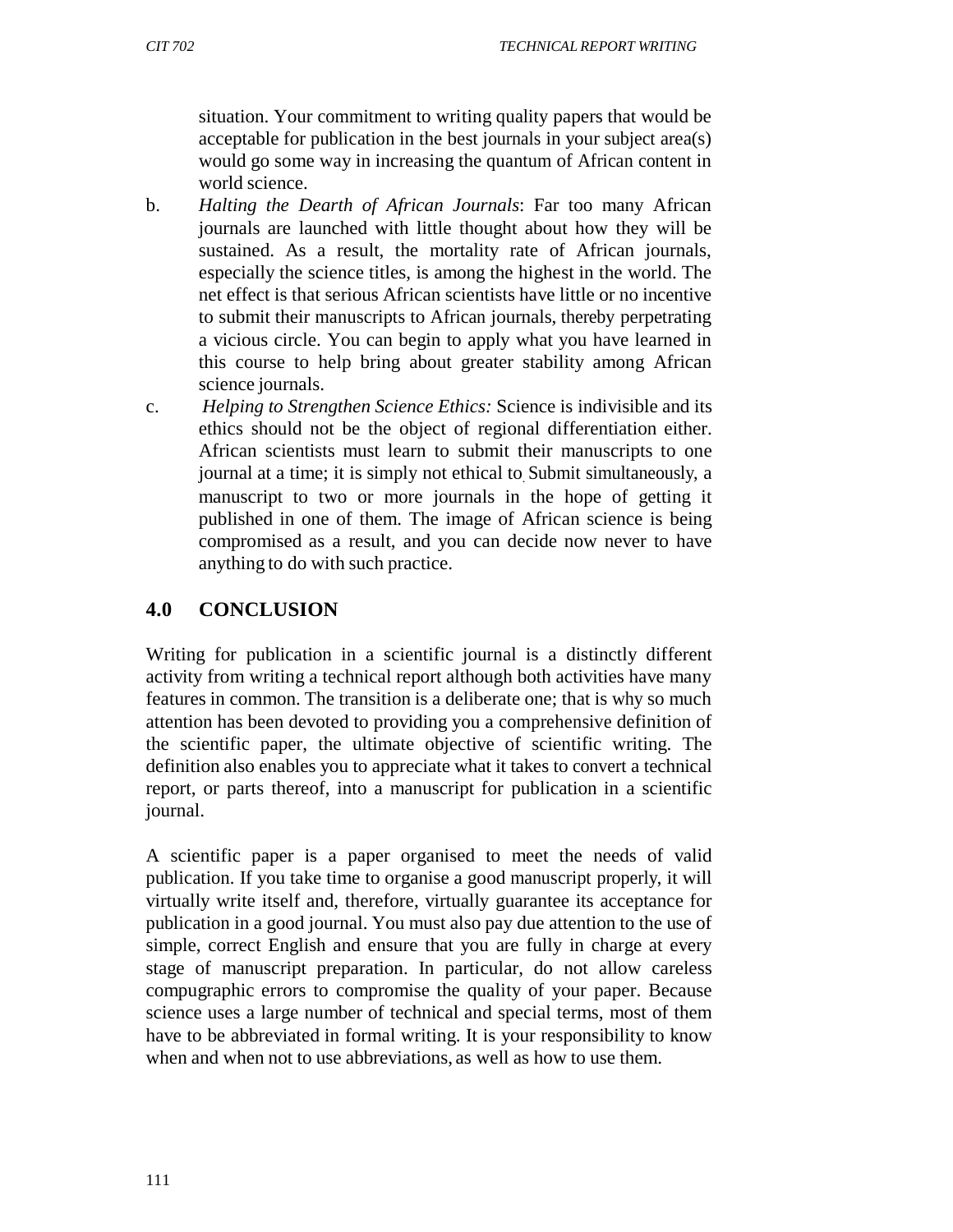Finally, you are invited to ponder three specific aspects of the special challenge facing every African scientist who aspires to contribute to the corpus scientific knowledge, via publication in a journal. Your attitude to the challenge should be a positive commitment to doing all you can to make the Africa Region a force to reckon with in the fast growing and fast changing world of science.

# **5.0 SUMMARY**

At the end of unit*,* you have learned to:

- define clearly and comprehensively what constitutes a scientific paper, the ultimate goal of scientific writing
- distinguish between writing a scientific paper and writing a technical report
- explain the significance of good organisation in writing a scientific paper
- underline the proper use of English and abbreviations at all stages of writing a scientific paper and
- demonstrate a clear understanding of the challenge facing the African scientist who aspires to publish in a scientific journal.

# **6.0 TUTOR-MARKED ASSIGNMENT**

- i. Comprehensively describe the constituents of a scientific paper.
- ii. Briefly discuss the challenges facing African scientists willing to publish in scientific journals.

# **7.0 REFERENCES/FURTHER READING**

- Aiyepeku, W.O. (1987). 'Towards information highways relevant to Africa's development: addressing the challenge of content through CASIS." Paper prepared for publication at *INFOethics* '97: *First International Congress on Ethical, Legal and Societal Aspects of Digital Information,* Monte Carlo, Monaco, 10-12 March, 1997. 12p.
- Aiyepeku, W.O. (1998). "Exploring the potential of digitized information for Africa's development by broadening UNESCO's agenda on INFOethics." Nigeria's position paper prepared for delivery at the *INFOethics '98* conference, Monte Carlo, Monaco, 01403 Oct., 1998. 12p.
- Booth, V.(1981). *Writing a Scientific Paper and Speaking at Scientific*